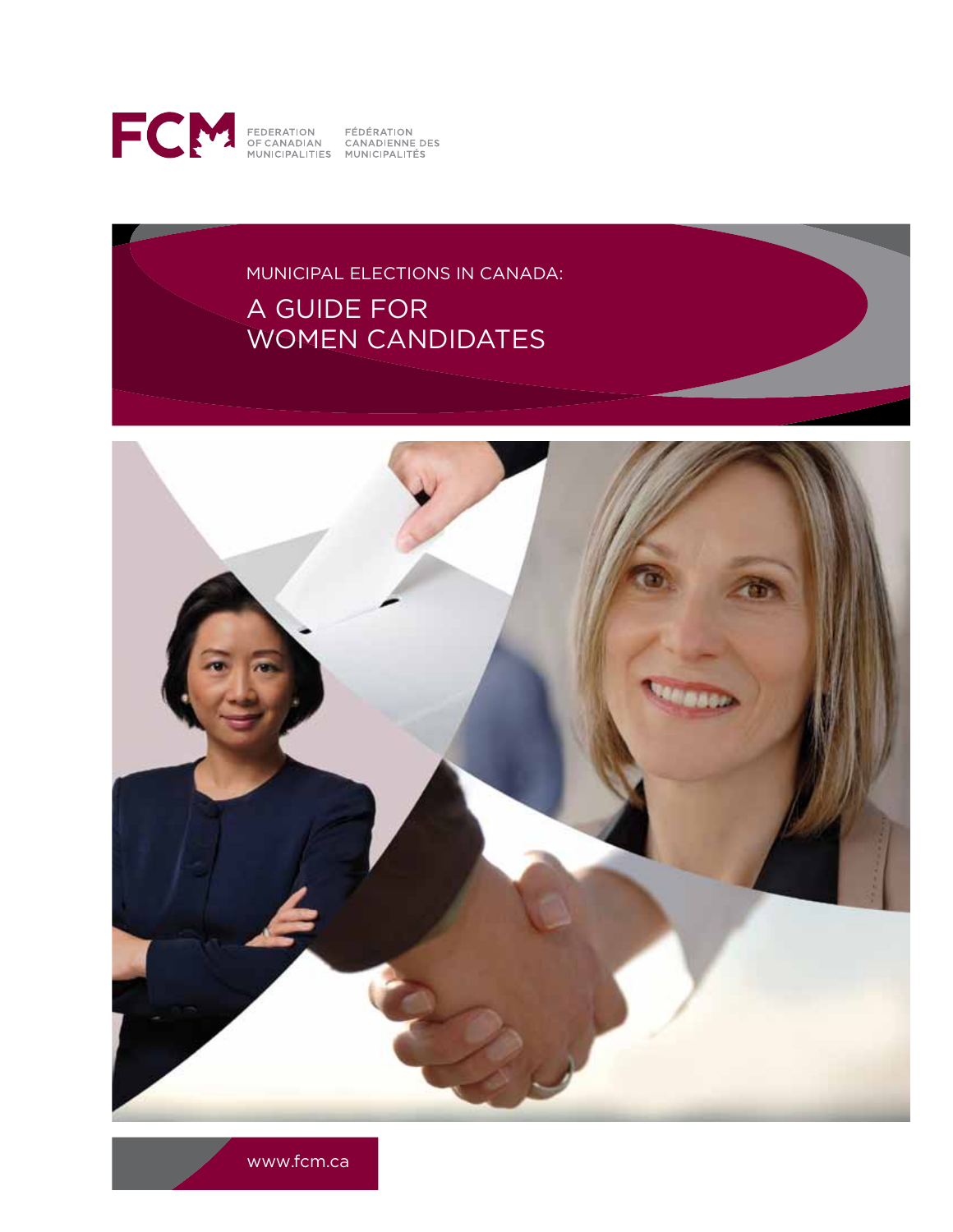The Federation of Canadian Municipalities gratefully acknowledges the financial support of Status of







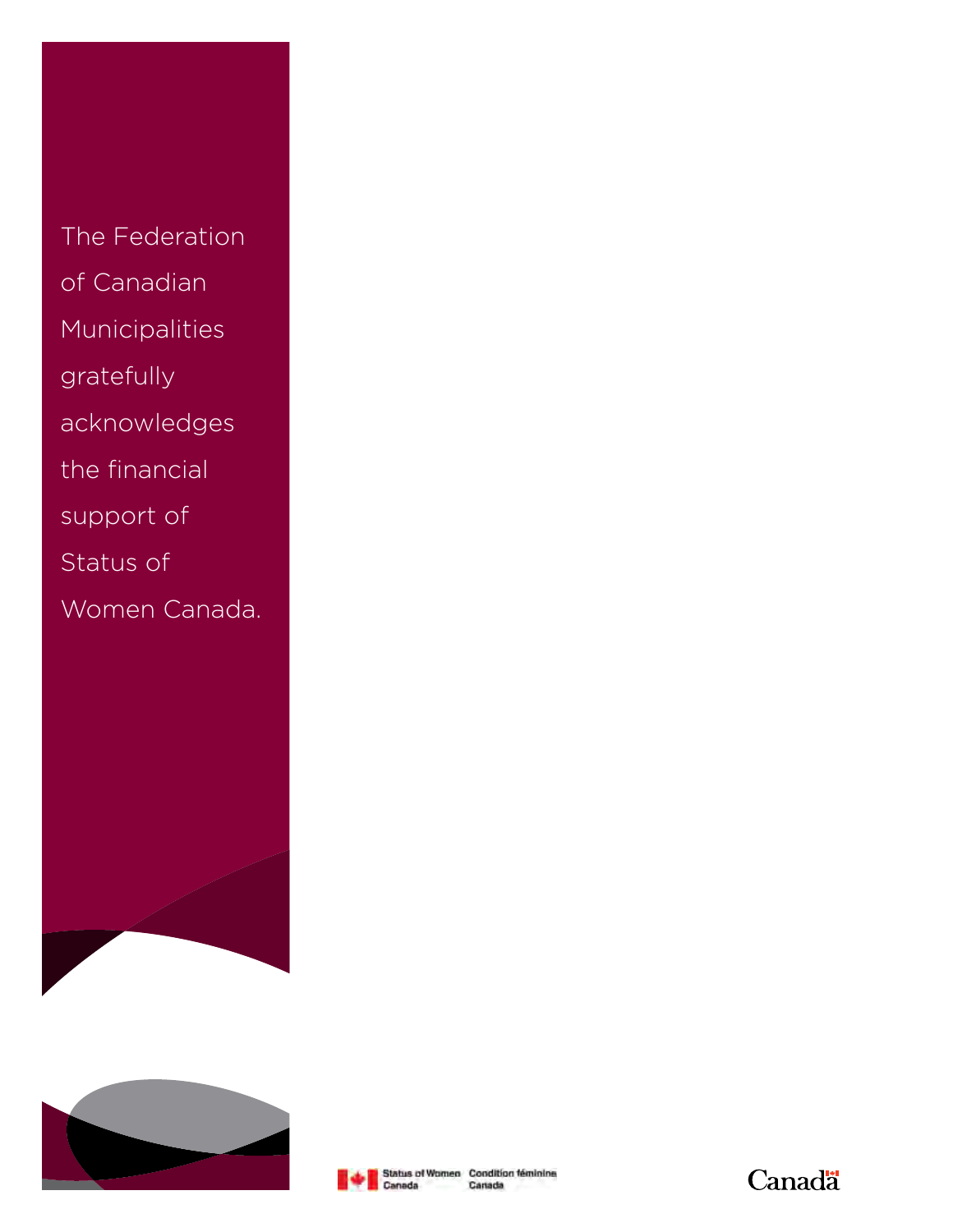# TABLE OF CONTENTS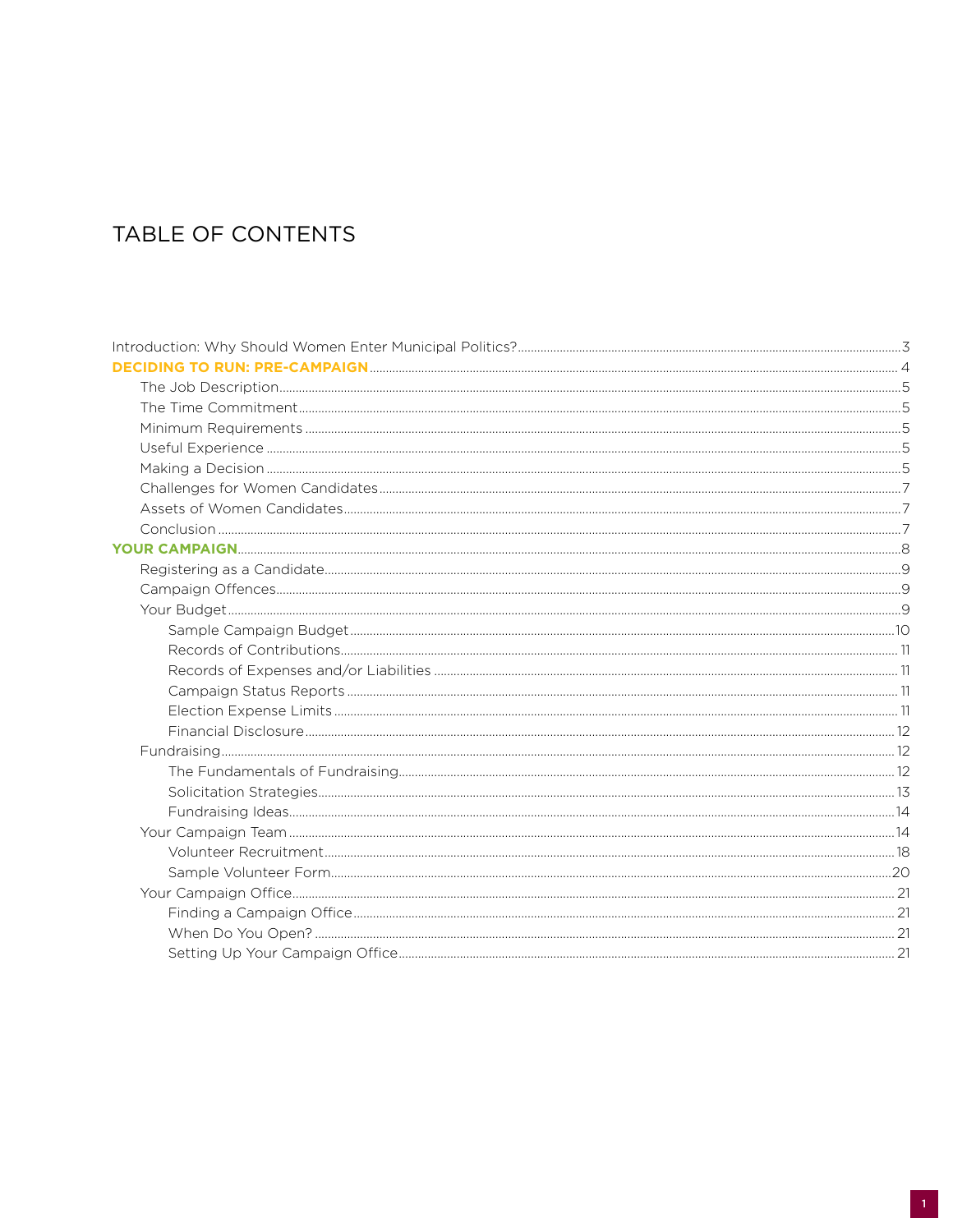

| .56 |
|-----|
|     |
|     |
|     |
|     |
|     |
|     |
|     |
|     |
|     |
|     |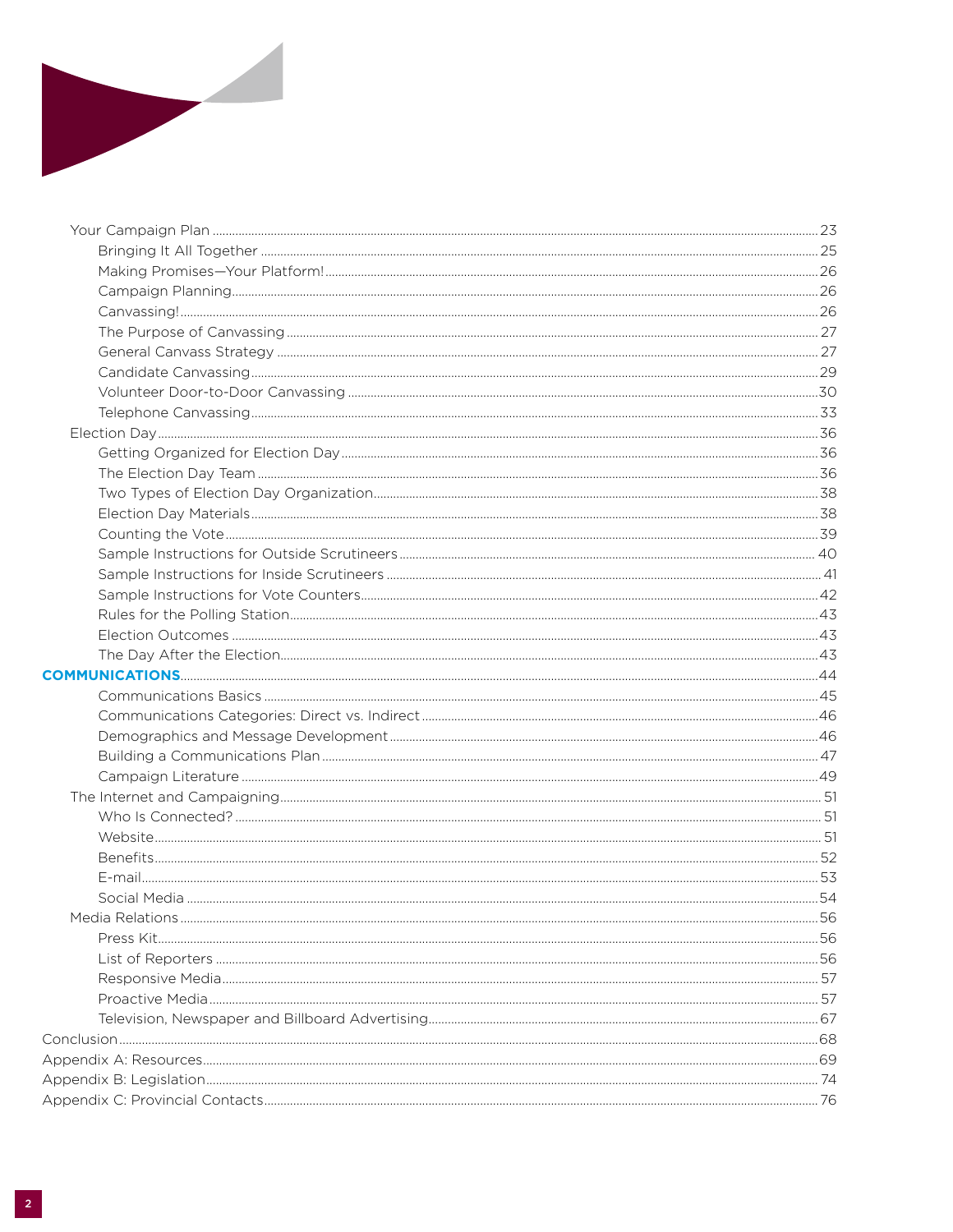

# Introduction: Why Should Women **ENTER MUNICIPAL** POLITICS?

The United Nations defines 30 per cent female representation as the minimum required in a government body before policy begins to adequately reflect women's concerns. At present, 22 per cent of all Canadian municipal politicians are women. The goal of the Federation of Canadian Municipalities (FCM) is to see women make up 30 per cent of local government councils by 2026.

Municipal government is the level of government that is closest to the people. As a result, municipal government can help promote grassroots change. FCM believes change should include increasing the number of women on municipal councils in Canada, where they are currently under-represented.

Why should women enter municipal politics? With women at the table, their issues are more likely to be included in all political discussions. Women also take a different approach to the process and to policy content. This often results in more inclusive discussions around the council table. The presence of women also helps to ensure political behaviour that is more constructive and less adversarial. The more women we have with political experience, the more opportunities there are for women through all levels of government.

In order to promote women's role in municipal politics, FCM has created a Standing Committee on Increasing Women's Participation in Municipal Government. One of the tools this Committee has created to encourage and support more women in municipal government—including elected office—is this guide to municipal elections for women candidates.

This guide is designed to be a resource for women and for men who wish to promote the role of women in municipal politics. When reading this guide, remember that there is no single way to conduct election campaigns. In addition, this guide is by no means exhaustive. Municipal election policies and regulations vary by province and territory. This guide presents three appendices for those who have additional questions, or who would like clarification of the rules that apply in their own municipalities:

- Appendix A lists additional resources on municipal politics.
- Appendix B provides a list of relevant provincial and territorial legislation on municipal elections.
- Appendix C contains a comprehensive contact list of provincial and territorial administrators of municipal elections.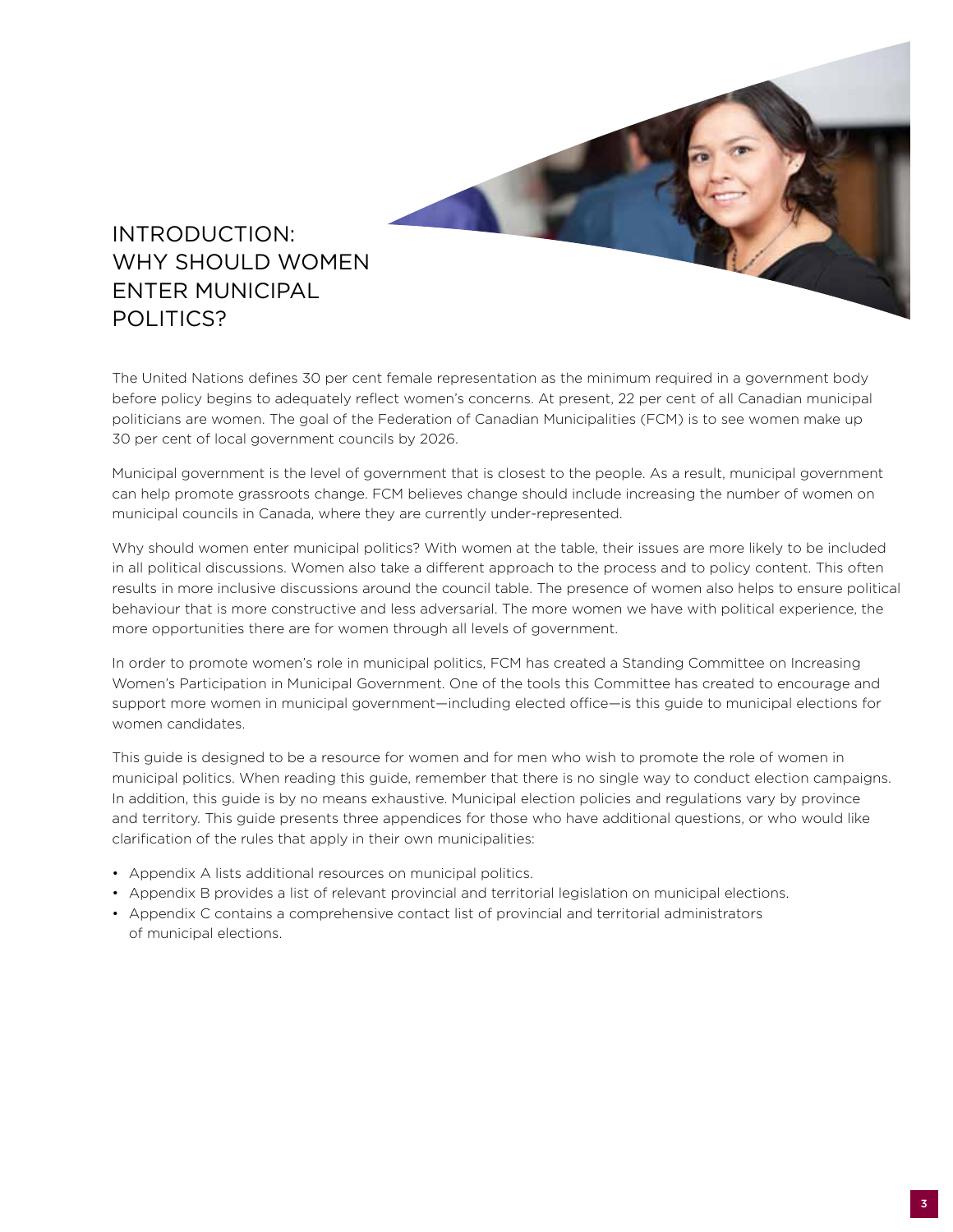# Deciding to Run: Pre-Campaign

Before deciding to run, it is important to understand the job of municipal politician and its requirements.

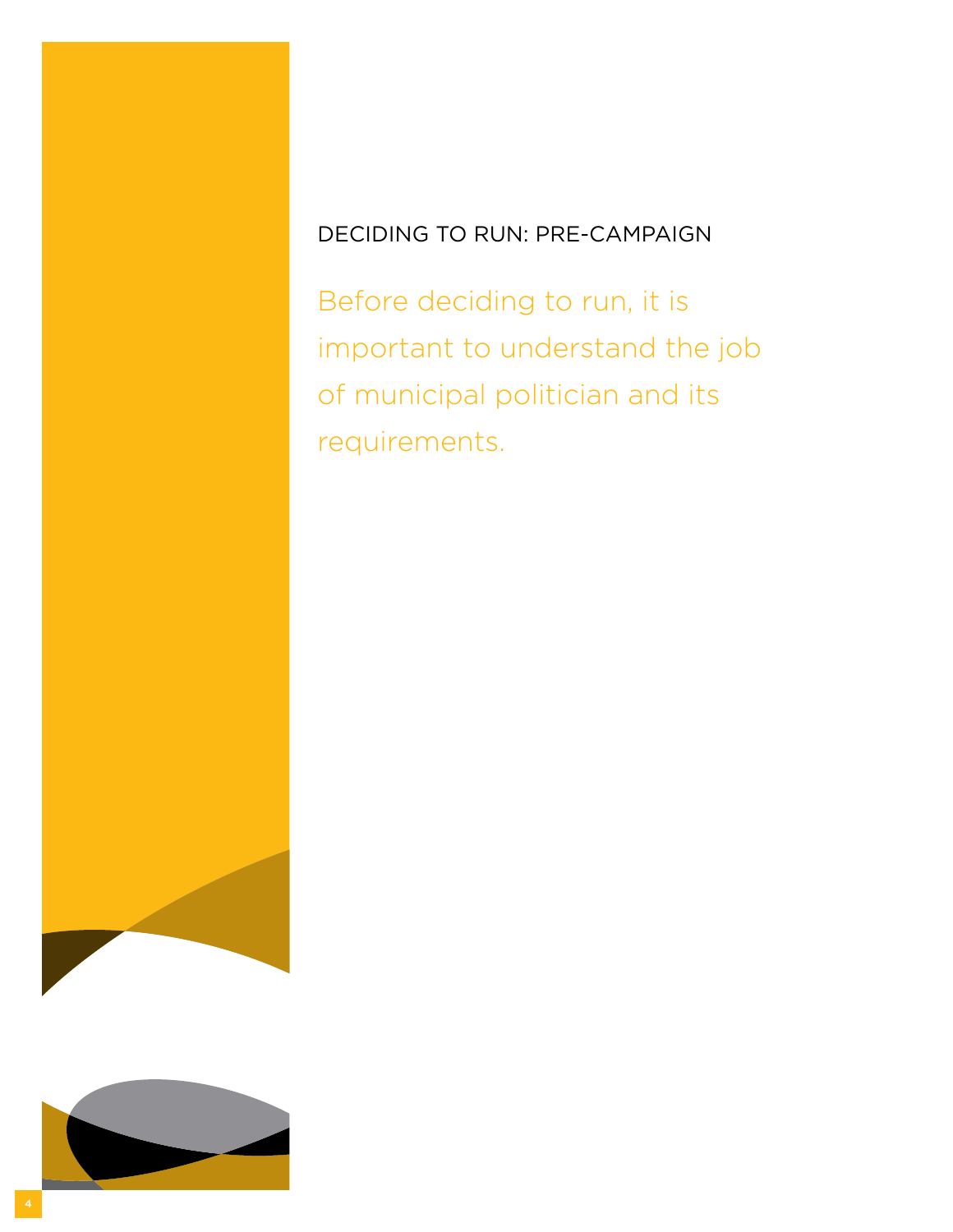

## **job description**

Before deciding to run, it is important to understand the job of municipal politician and its requirements.

The job description varies from municipality to municipality; however, the basic components are the same across Canada. These include:

- responding to community concerns;
- being aware of important issues in the community;
- concentrating on issues that are important to you and the community, and bringing them forward to council;
- participating in debates and making decisions regarding by-laws, policies and proposed projects in council and committee meetings; and
- realizing that council members have a dual responsibility to look after voters' concerns, as well as the concerns of the municipality as a whole.

Each responsibility brings its own rewards, and councillors know that they are making a difference in the lives of their neighbours and communities.

## **The Time Commitment**

The time commitment varies. Depending on the size of the municipality and the individual's level of commitment, the position can become a full-time job. The best way to gauge the time required is by talking to municipal politicians

within your community. It is important to be prepared to commit the amount of time required in order to ensure that you fulfill your community's expectations. It is also important to consider how this commitment will affect your other obligations and activities.

The duties of a municipal politician extend beyond the time spent in regular council meetings. Municipal politicians are also required to attend standing committee meetings. They represent council at meetings of boards and agencies, various professional development events, and local events promoting the municipality.

## **Minimum Requirements**

There are eligibility criteria for all municipal candidates. Again, these vary by province and territory. However, the criteria generally require candidates to:

- be Canadian citizens who are at least 18 years of age;
- meet residency requirements as property owners (in applicable municipalities);
- be free of any conflicts of interest; and
- be eligible to vote without being disqualified under any other legislation.

# **Useful Experience**

A variety of factors will contribute to your success as a municipal politician. These factors include:

- community involvement;
- attendance at council meetings;
- people skills;
- previous experience in federal, provincial/territorial or municipal politics;
- name recognition within your ward\* (as a result of your community involvement, but also from letters to the editor, articles in local papers, etc.);
- attendance at candidate campaign schools;
- professional employment and contacts;
- academic preparation at university or college;
- volunteering on other candidates' campaigns;
- experience as a school board or parks board trustee; and
- general knowledge of the skills needed to participate effectively within the community and in local government.

These experiences involve similar skill sets linked to organization, leadership, providing service to the community, working with people, and knowledge of basic political structures. The ultimate requirements, however, are an awareness of the issues at municipal council, and a desire to do something about them.

## **Making a Decision**

Numerous factors must be taken into consideration when you are thinking about running for municipal office. These include personal experience, family, community support, finances and existing commitments.

\* A ward is an electoral district within a municipality. Councillors can also be elected at large, or based on different geo-political boundaries. The word ward has been used throughout this manual to represent all such electoral districts.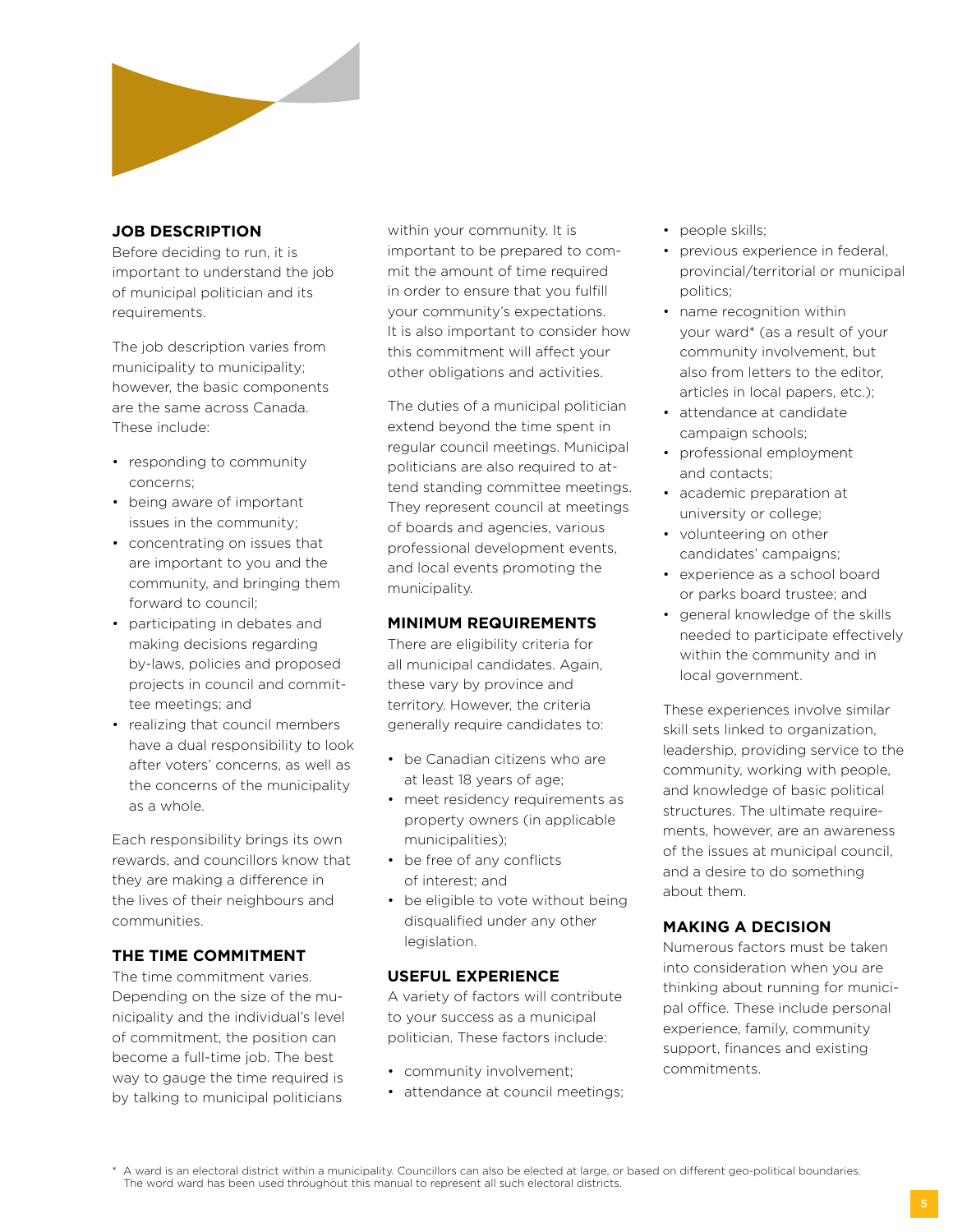naybe

### I'm running for office because…

Take a blank piece of paper and write the words "I'm running for office because…"

Then answer the question in 50 words or less, being as specific as possible.

For example:

I am running for office because:

- I want to improve the lives of working families by increasing the services available to them in our community.
- I want to keep our playground, park, or community centre open.
- I want to stop the proposed highway expansion and instead support public transit.

You must be prepared to answer this question, and you must sound convincing when you do.

### Do I have what it takes to win?

Once you've decided why you might want to run, you must also consider whether it's the right choice for you. Start by talking with a small group of family and friends—this will help you make a decision, and will get them onside from the beginning.

When making this decision, ask yourself the following questions:

# *Are my family and friends on board?*

Your partner and immediate family must be included in any decision about running for municipal office.

Public life can sometimes be harder on partners and children than it is on the candidate. Identify what family events you can't miss, so that you can be sure to keep that time free on your campaign calendar. Figure out how your family will be involved in the campaign. Are they willing to attend public events? Are they going canvassing with you? Discuss family privacy, including what they consider public and private information.

## *How do I represent this community?*

If people recognize your name and know you belong in the community, they're more likely to think you can represent them. It certainly helps to live, work or to have other significant ties to the ward. Sooner or later, someone will ask you why you are running in the ward. Be prepared to answer this question.

# *Can I handle the campaign? Am I healthy?*

Campaigning is hard work! If you have any doubts about your health and the campaign, please consult your doctor.

### *Is the ward winnable?*

Is the incumbent running again? Are others running who will appeal to your potential supporters? Would you be a stronger candidate in a different ward? Talk to residents to get a sense of how people might view your candidacy. Check the ward's voting history to determine if its voters elect candidates with your background and philosophy.

## *What is it going to cost to run? Can I raise the money?*

Campaign costs can range from a few hundred dollars to more than \$100,000. While most of the money should come from fundraising, you should count on paying some of the costs yourself.

## *How will this affect my current career—win or lose?*

If you win the election, you'll probably have to take time off from your current job. You may even have to quit. Is this reasonable? What effect will this have on your lifestyle? Are those changes acceptable to you? What are the salary, benefits and pension arrangements in the elected office you're seeking? Can you afford to take the time off to run? Will your employer give you unpaid leave or even paid leave—to run?

## *Is there any reason I shouldn't run?*

If there are past or present elements in your life that you would rather not have made public, assume that your past will be investigated by your opponents and by the media.

## *Is this the right time in my life?*

Even if you know that you want to run at some time in your life, consider whether or not now is the right time. Are you at a point in your career where it's reasonable? You may have young children,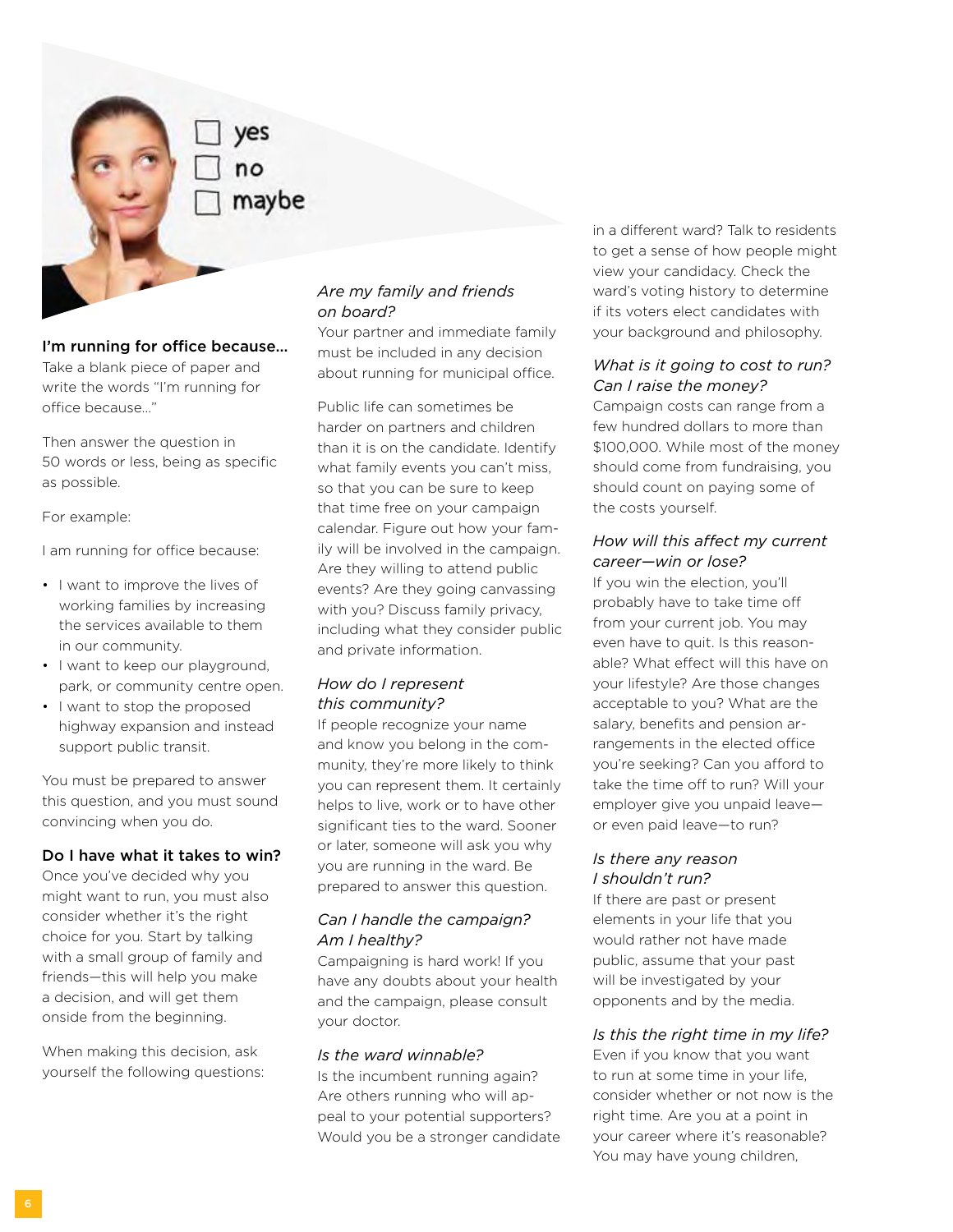teenagers or aging parents to consider. You will have to decide when the time is right—not perfect, but right. Women take twice as long to decide to run for public office as men do, because they look for the perfect moment. It is important to realize that the perfect moment might not exist.

## **Challenges for Women Candidates**

What does it take to be a political woman? Exactly what it takes to be a political man: will, courage, physical and mental toughness, a sense of humour and an ability to handle stress!

That being said, some challenges and barriers are particularly relevant to women candidates. These hurdles fall into five main categories: assertiveness, fundraising, support networks, media relations and public speaking. The best way to overcome these barriers is by taking advantage of certain resources. Seek out a mentor or networking opportunities with women who have already succeeded in this process. Do as much research as you can. Don't hesitate to draw on your supporters.

#### *Assertiveness*

Women candidates often have to get used to being the centre of attention in public gatherings. You will be asked to respond to voter demands. As always, practice makes perfect. Remind yourself why you're running, and why you'd be a good choice. Share your answers with everyone around you. Realize that not everyone will agree with you—but that doesn't mean you're wrong.

#### *Fundraising*

One of biggest concerns for women running in elections is financing. It's important to remember it doesn't come naturally to many people—male or female. Keep in mind that women fundraisers can be as successful as men. It's all a matter of making it a priority. Make a commitment to raising money. Make it a personal goal, and practice the techniques described in this guide's fundraising section.

#### *Support Networks*

While women's support networks often differ from men's networks, they do exist. The resources you have may surprise you. Think about your family and friends, your neighbours, your volunteer work, and any groups to which you belong. Then reach out to each and every one of them.

### *Media Relations*

These days, a candidate's relations with the media are almost as important as their voter contacts. Here, women must deal with a double challenge. They must learn how to get the media to capture their political message, rather than focus on the fact that they're women. It is worth investing time in developing a clear message you can convey in talking points before every media interview. Stick with this message during the interview. Communicating a coherent message to voters is what an election campaign is all about. You will learn more about how to do that later in this guide.

### *Public Speaking*

Many women are worried about public speaking. They claim they don't have a lot of practice. Few of us—male or female—are born with this skill. Thankfully, a campaign will give you lots of opportunities! Reading this guide will provide you with some helpful tips—both for speechwriting, and for public speaking in general.

## **Assets of Women Candidates**

Women also enjoy some benefits as municipal election candidates. In voters' eyes, women enjoy a positive association, just for being women willing to run. They are perceived as serious about the job, honest, and a source of new ideas. Women are also more involved in their communities than they realize. Churches, school groups, park groups and service organizations are a wealth of supporters and volunteers.

#### **Conclusion**

If you do decide to run in a municipal election, maximize your chances of winning. Work hard, have a strong team around you, and know the issues that are important in your ward. What happens in a campaign depends on the personal and grassroots support you have. This support comes from knocking on doors to get people to vote for you. You have to earn your victory, like anyone else. Always remember that, ultimately, gender is not the issue. It is not man versus woman, but winner versus the rest of the pack.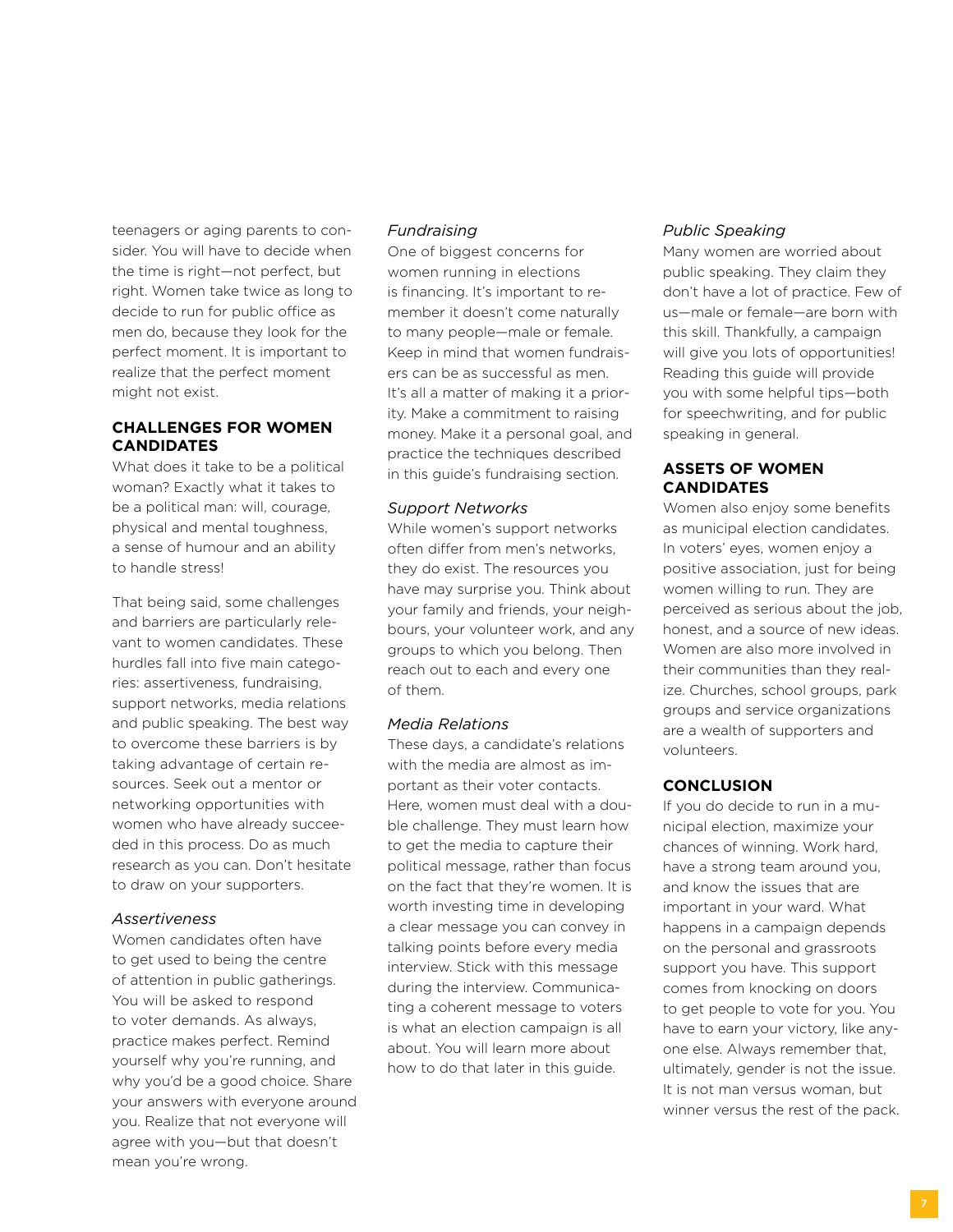# YOUR CAMPAIGN

Once you've made the decision to run, the campaign takes on a life of its own.

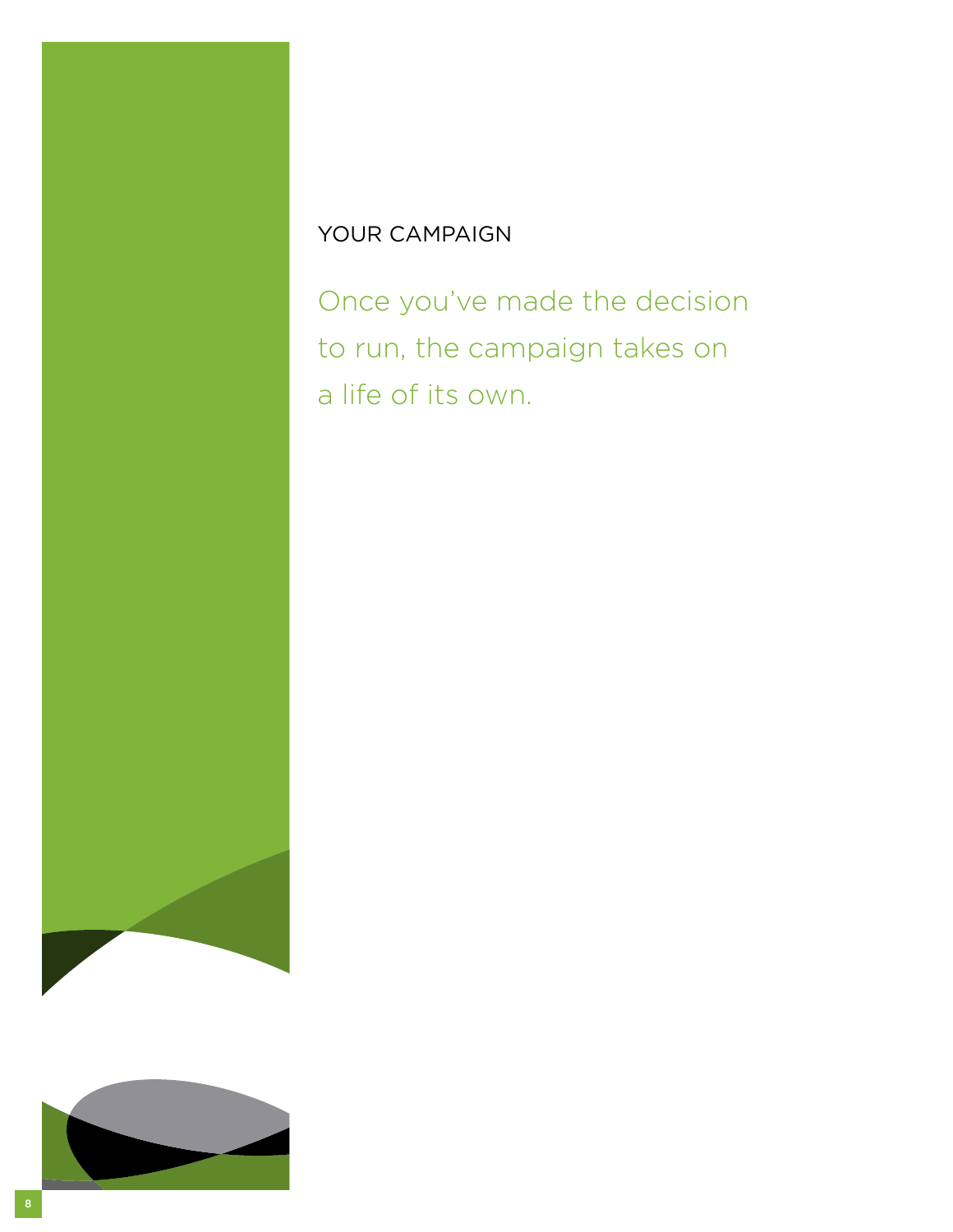Once you've made the decision to run, the campaign takes on a life of its own. The information below is intended to serve as a resource for you throughout the process. Use as little or as much as you need. Campaigns can be as big or as small as you and your community like. There is no perfect campaign. You are running to represent your neighbourhood, and you know your resources better than anyone else.

# **Registering as a Candidate**

In order to formalize a decision to run, candidates must register. This process varies across Canada, and most provinces and territories have published a guide for municipal candidates, outlining the steps involved in this process.

Registration papers, provided by the municipality, must be filed in person by a certain date. These papers require the candidate's name and address, and the position for which she is running. Sometimes they also require a collection of supporting signatures, and/or a written statement of consent. Generally, candidates must pay a nominal fee that may be refundable under certain conditions.

It is important to fill out all forms accurately and meet deadlines. Incomplete or late forms will not be accepted.

(Potential candidates should note that some cities, such as Vancouver and Montréal, have municipal political parties. Candidates running in cities with municipal parties should seek advice from elected persons on the nomination process.)

## Helpful Hints for Launching Your **CAMPAIGN**

Once you're registered, you're officially a candidate! Throw yourself a launch party—or have others throw it for you!

- Invite all your supporters to your campaign office, to a neighbourhood park, or to a local business, and declare to the world that you're running.
- Celebrate the decision and the beginning of this adventure.
- An official launch party gives you an opportunity introduce your supporters to one another, and allows you to begin building an even bigger group of them.
- If you're sure of a good turnout, invite the media!

# **Campaign Offences**

Candidates are responsible for being informed in advance of potential election campaign offences. Committing any of these offences can lead to disqualification. Penalties vary from jurisdiction to jurisdiction.

The most serious offences involve the buying of votes and the intimidation of voters. This undermines the fundamental democratic concept of allowing citizens to choose their leaders.

Violating campaign financing and expenditure rules also often carries very strict penalties. The rules are in place to ensure that elections are fair; please research and follow the guidelines set by your particular municipality.

On Election Day, to ensure fairness, candidates and campaigning are not permitted within a certain distance of polling stations. Candidates should vote in advance polls, or as early as possible on Election Day. To learn more, please consult local legislation for the rules that apply in your municipality.

## **Your Budget**

Your campaign budget ensures that the election campaign can be paid for. It must contain realistic revenue and cost estimates, and ensure that the campaign is well financed. Preparing a budget should be one of your first steps. Do not base an entire campaign on a pre-determined budget. Rather, build a budget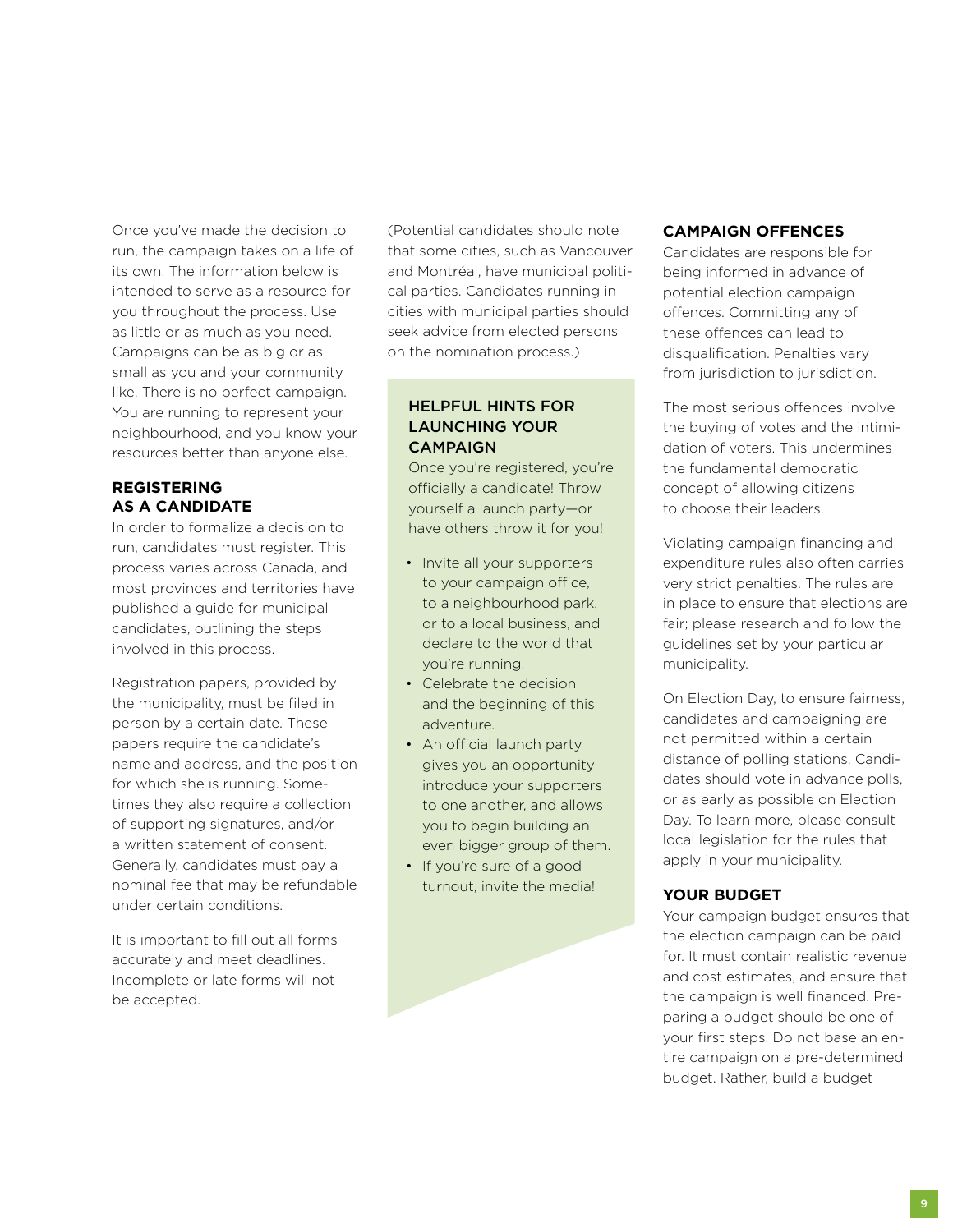

around a pre-determined set of priorities. Once the budget is set, stick to it. Establish essential needs and assign priorities. Set realistic goals for fundraising. Never commit more money than can be raised.

Here's your budgetary checklist:

- Determine the campaign's essential needs.
- Assign priorities for items such as campaign headquarters, ongoing expenses (e.g., canvassing,

advertising, special events), the final campaign push (i.e., funds saved for campaign activities during the last two weeks), and Election Day expenditures.

• Plan for the many unexpected expenses that may arise during a campaign.

Election expenses can range from \$3,000 to \$10,000 for candidates for ward councillor, and from \$5,000 to more than \$10,000 for candidates for regional councillor.

Mayoral campaigns cost \$15,000 to \$45,000. In large cities such as Toronto, these numbers can be much higher. As a precautionary measure, set your expenditure limit at about ten per cent less than the allowable campaign expense limit. For example, if your allowable expense limit is \$20,000, set your budget at \$18,000 in order to allow for a margin of \$2,000 to cover unexpected expenses.

### **Sample Campaign Budget**

| <b>ITEM</b>                                                                                                                                                                                                               | PERCENTAGE OF BUDGET ALLOCATED |
|---------------------------------------------------------------------------------------------------------------------------------------------------------------------------------------------------------------------------|--------------------------------|
| <b>Campaign Office</b> [e.g., rent, equipment rentals, utilities, phone,<br>insurance, day-to-day supplies, petty cash, miscellaneous<br>printing, refreshments, posters—this can vary considerably<br>with market rates] | 14                             |
| <b>Signs</b> [e.g., lawn, highway, balcony, window, billboard;<br>stakes/posts, supplies, trucking]                                                                                                                       | 19                             |
| <b>Canvassing</b> [e.g., buttons/stickers, candidate's business cards,<br>brochure #1 (mail), postage, brochure #2 (drop),<br>"u-vote-at cards" or brochure #3 (mail), postage]                                           | 30                             |
| <b>Fundraising</b> [it takes money to make money-this is generally<br>not included in your spending limit, but should be included<br>in your budget]                                                                      | $\overline{z}$                 |
| <b>Media</b> [e.g., advertising, photographs, related expenses]                                                                                                                                                           | 8                              |
| <b>Special Events</b> [e.g., Election Day supplies, rallies, events,<br>victory party (The victory party is often not subject<br>to campaign spending limits!)]                                                           | 5                              |
| <b>Salaries</b> [a line item to be kept to a minimum]                                                                                                                                                                     | $\overline{\mathbf{z}}$        |
| Contingency                                                                                                                                                                                                               | 10                             |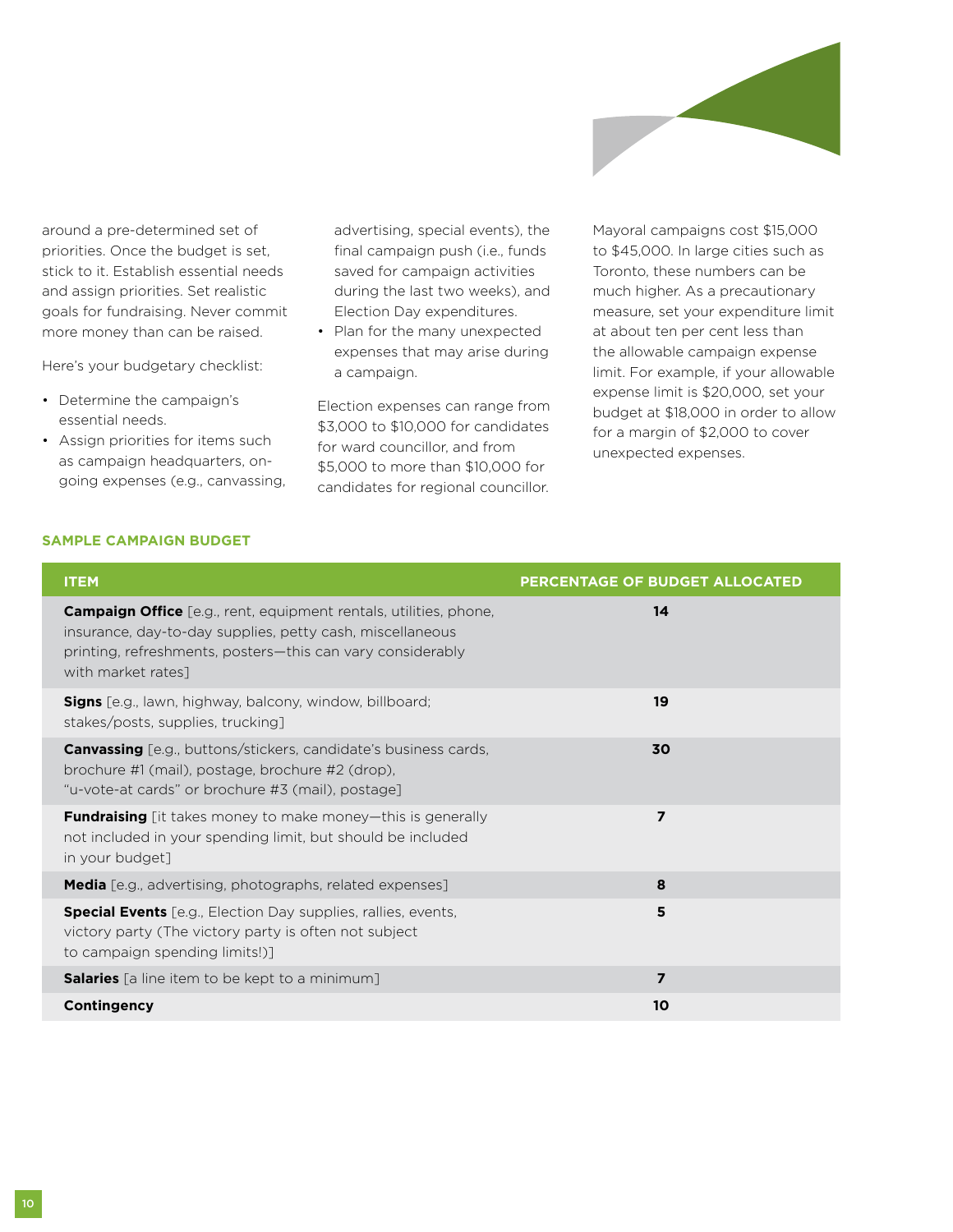#### **Records of Contributions**

It is important to keep accurate records of contributions, starting with the names and contact information of donors. In the case of in-kind donations, records should list the goods and services provided, along with their estimated market value.

In cases where goods and services are provided free of charge, the campaign manager should ensure that an invoice or voucher detailing the goods and services, and showing the fee waived, is requested and provided to the official agent. It is a good idea to have the campaign manager be the only person authorized to allow donations of goods and services.

Some cities and towns have limits on who can make donations and who cannot. For instance, Toronto has now banned corporate and union donations, while in Ottawa there is a limit of \$750, but no outright prohibition of corporations and unions.

#### **Records of Expenses and/or Liabilities**

One person should control all campaign expenditures. He or she should maintain a logbook or purchase order system to track invoices, committed amounts, petty cash and other cash expenditures.

To make this process easier:

- No one other than the campaign manager can authorize major expenditures.
- No one other than the campaign manager can authorize the acceptance of contributions of goods and services.
- All bills incurred by the campaign are sent to the attention of the campaign manager or the campaign's official agent.
- All expenditures require an invoice. No bill is paid without an invoice.
- The campaign manager authorizes all bills in writing. The official agent does not issue cheques without written authorization.
- The official agent or the campaign manager keeps a ledger of all expenditures authorized for payment.
- Vendors or campaign volunteers receiving payments such as petty cash reimbursements sign a proof-of-payment form, which includes:
	- the name of the person receiving reimbursement or payment;
	- the date, nature and amount of the reimbursement or expense; and
	- the signature of the person receiving the reimbursement.
- All expenditures authorized by the campaign manager are forwarded to the official agent for payment.

One additional advantage of this system is that it allows for monitoring of where the campaign stands financially on a daily basis.

#### **Campaign Status Reports**

The official agent is responsible for regular status reports on election finances. These status reports inform the campaign strategy team about the campaign's financial situation, thereby providing a basis for decisions on budgetary changes, while also helping to guard against overspending. They also indicate whether fundraising efforts have been satisfactory, allowing the campaign to take appropriate action if necessary.

### **Election Expense Limits**

All materials used to help elect a candidate are election expenses, regardless of when they were purchased. This means that you cannot circumvent the limits by producing the materials before the campaign and distributing them after the campaign has begun.

Goods and services provided at a discount not normally available to other customers must be accounted for at the normal price. However, wholesale rates for goods and services provided by businesses that deal in both retail and wholesale can be considered as reportable prices.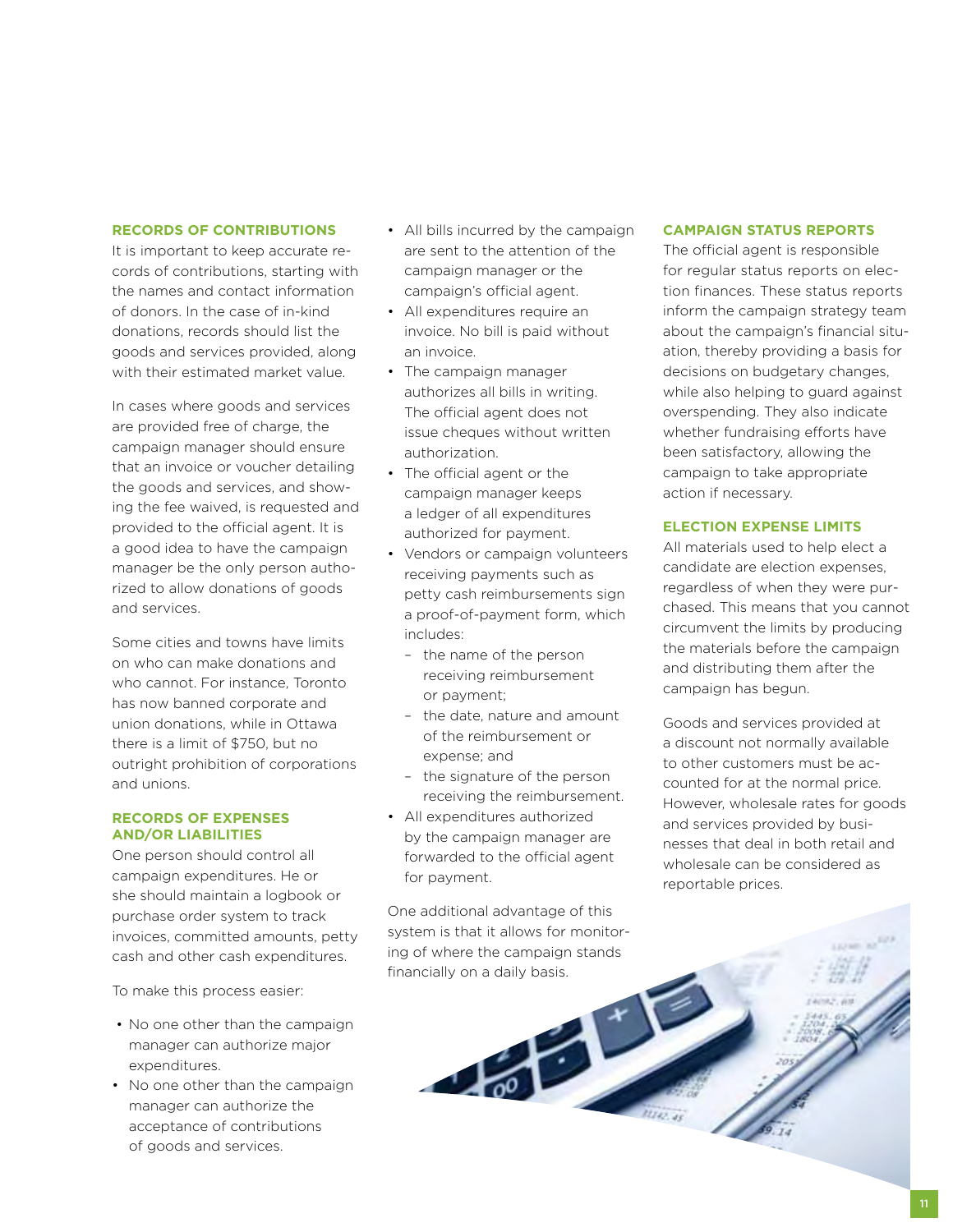

Volunteer labour is not an election expense if the service is provided outside normal working hours, and if that service is not one that a selfemployed person would normally provide. For example, a website designer who is not self-employed can volunteer during non-work hours to design a campaign website. However, if the website designer is self-employed, the volunteered time would have to be considered as an election expense, and as a campaign contribution.

Advertising during the campaign period is an election expense. Advertising is interpreted as any type of publicity that promotes the election of a candidate. This includes broadcast and print media, as well as other items such as pamphlets, lawn signs, buttons and t-shirts.

## **Financial Disclosure**

Know in advance the financial disclosure rules governing your election expenses and campaign contributions. Infractions may lead to severe penalties, ranging from fines to disqualification from office. These rules vary by province or territory. Be sure to consult the appropriate legislation, and do not hesitate to contact your municipal elections office for clarification.

The key is to keep accurate, detailed records. Financial disclosure usually requires a list of all campaign expenditures, a breakdown of financial contributions that includes the names and addresses of donors who have contributed more than a specific minimum amount, as well

as information about any surplus at the end of the campaign. These documents must be filed with the municipal elections office by a certain date following the election, and are usually made available to the public.

Keep in mind that some jurisdictions also require disclosure of expenses once you are elected to office.

#### **Fundraising**

A successful campaign needs money. Every donor to your campaign makes an investment, and therefore has a personal interest in the campaign. A fundraising drive provides an opportunity to involve new people in the campaign, while at the same time generating interest in you as candidate.

Asking people to support a candidate by making a direct financial contribution to her campaign is the most effective way to raise money. Although many people, especially women, are uncomfortable doing this, it is the best way to approach fundraising. If you as candidate are not well known in the community, it may be helpful to use the names of some key, high-profile supporters to help establish your credibility.

In addition to raising money to finance the campaign, a fundraising event can also give you, as candidate, an opportunity to meet supporters in an informal setting. Use fundraising events to connect with voters who haven't yet committed to a candidate, or to ask for volunteer help or specific expertise.

#### **The Fundamentals of Fundraising**

Successful fundraising relies on a few basic fundamentals:

- The best way to get money is to ask for it. The more people you ask, the more money you are going to get.
- A broad financial base is the key to fundraising success. Use a variety of methods in order to appeal to a variety of donors.
- Novel methods, projects with high overhead, and gimmicks more often lead to problems than solutions.

Determine how much money is necessary to run the campaign effectively and then develop a fundraising strategy with weekly campaign fundraising targets, a list of potential donors, and a program of fundraising activities that best fit your situation.

## Know Why People Give

When designing your fundraising strategies, you need to consider the "Four Ps" of successful fundraising.

In general terms, people will give money when motivated by:

- *projects* that interest or challenge them;
- a *philosophy* they think is right and good;
- a *personality* that sways them; and
- the *power* they feel when donating and being affiliated.

When you ask in the right way, people will donate.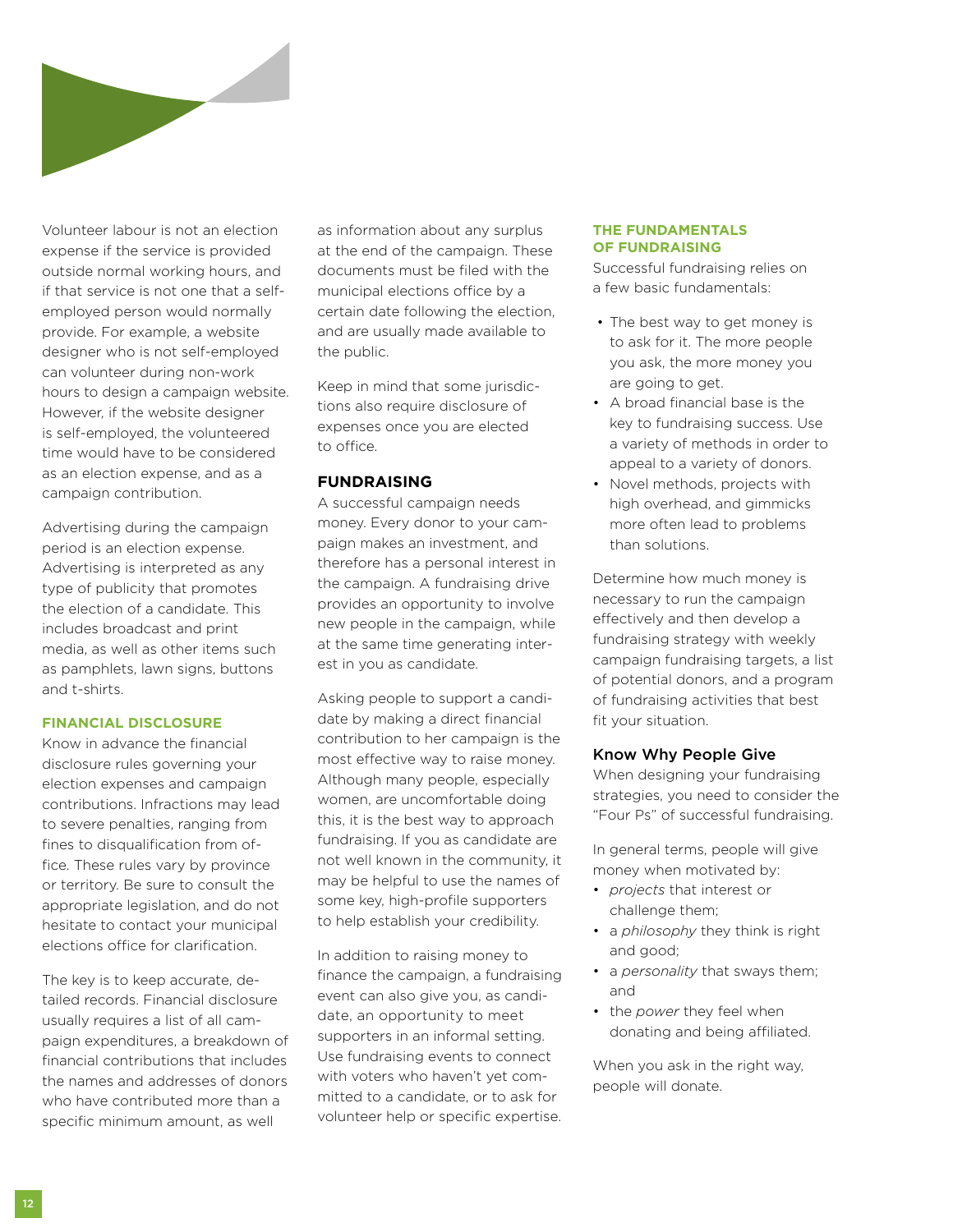## It's All About T.R.U.S.T.

Deciding how to ask for donations is an important question. To answer this question, consider the factors involved in T.R.U.S.T:

 • *Target:* Who should be asked to contribute? Every request for a donation needs to be aimed at a specific market. Very few of your requests will appeal to everyone.

• *Rationale:* What is the donor's motivation for giving? Think of the "Four Ps" and design your message accordingly.

• *Use:* For what purpose will the funds be used? Donors find it more appealing to give for a specific purpose, such as campaign signs or flyers, so that they know what their money will be used for!

• *Style:* What method of asking for a donation should you use? Select the most appropriate method for the prospective donor.

• *Typical Amount:* Don't be afraid to suggest a typical amount; however, always let donors know that any amount is very much appreciated.

## **Solicitation Strategies** Personal Appeal

The candidate is the chief fundraiser in any campaign. It's important to understand that asking for political donations is not asking for charity. It is an exchange between the candidate and the donor. The candidate is working to advance their mutual goals, and the donor is making a financial contribution. Personal appeal is a powerful and profitable method of raising funds, but it is very time-consuming.

#### Solicitation by Mail

You can send a letter to all the residents in your ward, or you can target specific high-target polls. It can be a reasonable expense if you consider it as both outreach and fundraising. It is generally more advantageous, however, if you target a specific donor group. For instance, if your platform is advantageous to local area farmers, consider sending a letter of appeal that targets potential donors in the agri-business sector. It could even be sent by a leader in that sector who urges support, instead of

coming from the campaign. If you can, use personal salutations computer software exists that will do this for you!

# Special Events

When planning a "special event", keep your target audience in mind. Big-ticket events are beyond the means of many. If one of the goals of the event is to make supporters feel important and included by having an opportunity to meet the candidate, a lower ticket price might be to your advantage.

As with any aspect of the campaign, make sure that the allocation of resources doesn't outstrip the benefits gained. A cocktail reception in a private home, with a ticket cost of \$75 per person that garners 20–25 attendees, can net anywhere from \$1,000 to \$1,500, and requires only a few hours to organize.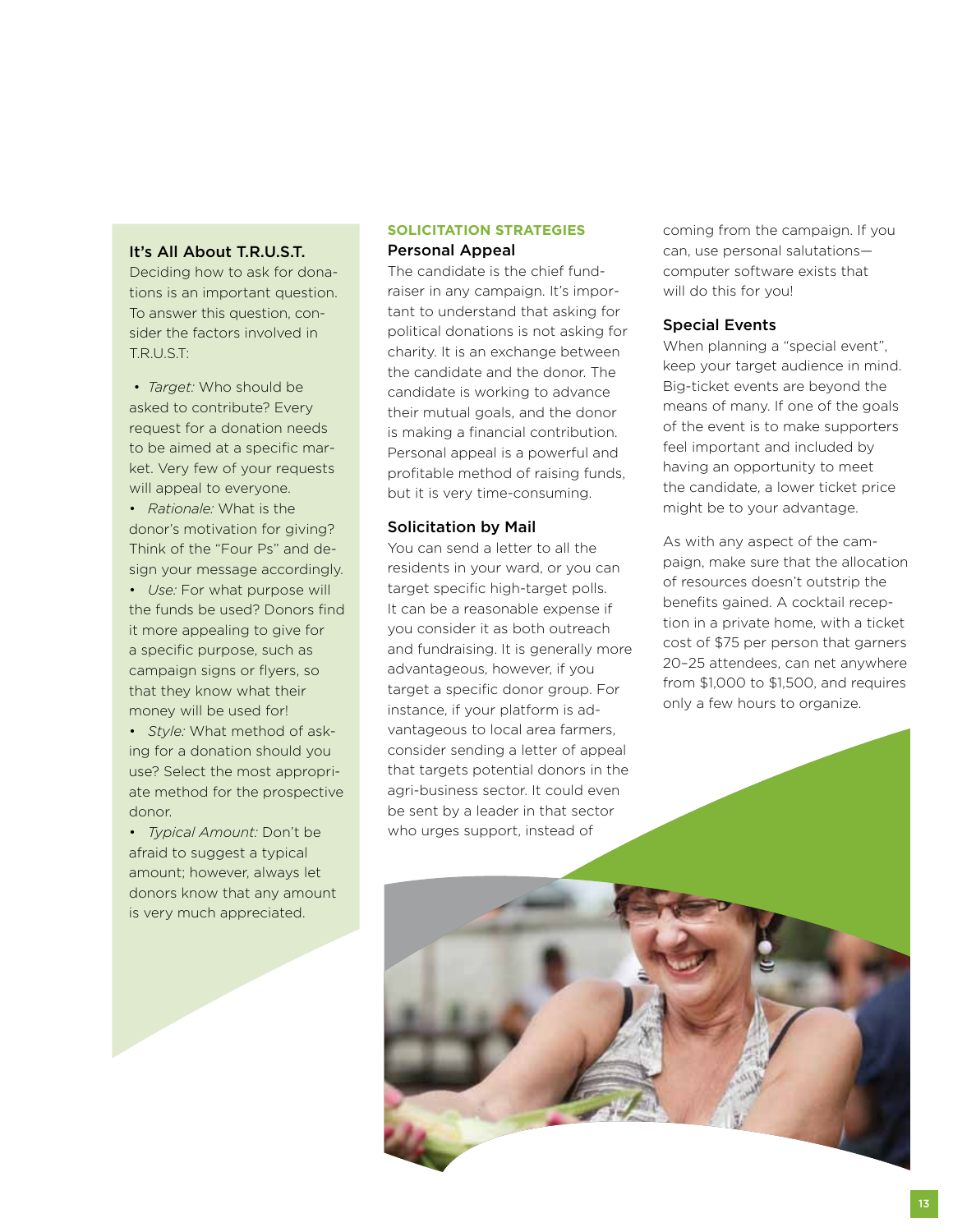#### **Fundraising Ideas**

There are lots of fun ways to raise money. Before you launch any particular campaign or activity, please check local laws to ensure that your plans fall within allowable methods.

#### Raising \$25–\$250

Generally held at a larger event such as a picnic or barbecue, each of the following ideas will raise a small pool of money. Run several of them, and you will can see some real gains:

- A 50/50 draw with tickets selling for \$1 or \$2, or \$5 per purchaser's arm length.
- Face-painting for kids at \$1 per face.
- A hole-in-one contest requires a smooth surface, a putter and golf balls, and can be run at \$1 or \$2 per attempt.
- In "joker wins", several decks of identically backed playing cards are spread out face down on a table. Make sure only one card is a joker. People sign the back of any card for \$1 or \$2. When all are sold, or near the end of the event, start turning cards over until the joker is found. The winner gets a prize, or a portion of the proceeds.
- A mystery key contest requires the sale of at least 100 keys, each in a small envelope. Sell the envelopes at \$1 to \$5 each. Near the end of the event, or when all envelopes are sold, everyone opens his/her envelope and tries to unlock the prize box to claim the prize inside.

## Raising \$25–\$1,000

Many of the ideas presented in this section can be done as "standalone" events, or they can be held in conjunction with a major event. For example, you can stage:

- a silent or a live auction of ten or more donated items;
- theme dinners (e.g., Italian, Chinese, Greek, Indian) that maximize donated food items and set a reasonable ticket price such as \$10 to \$20;
- policy luncheons on a particular issue (e.g., health, school, taxes, parks) that involve the serving of a light lunch at a charge of up to \$25 per ticket;
- a summer garden party at a private home at \$25 to \$50 per person; or
- a cocktail reception with the candidate at a ticket price that matches the market and the venue.

## **Your Campaign Team**

The campaign team that you assemble is crucial. Each candidate will have her own preferred method of structuring and managing the team. It is important, however, that all team members work together towards the common goal - getting you elected!

When choosing a campaign team, you must consider your personal strengths and weaknesses, both in terms of campaign skills and contacts within the community. Some municipal politicians advise against involving close friends and family in the team, while others have benefitted from their help.

If the resources are available, try to have: a campaign manager, a communications coordinator, a canvass chair, a fundraising chair, a budget/ financial officer, and a volunteer coordinator. If you don't have a person for each role, assign the tasks among the group that you have, and adjust as your campaign grows.

Your campaign team can come together slowly or quickly. Members can be drawn from your family and friends, community leaders, and volunteers who walk in off the street. The people you consult and draw together while making your decision to run are a good place to start.

Remember, it isn't always necessary to have a person for each role set out below—what's important is that the work gets done!

#### The Candidate

As candidate, you are the essence of the campaign. You only have a limited amount of time and energy. Everything you do during a campaign must be done for a reason.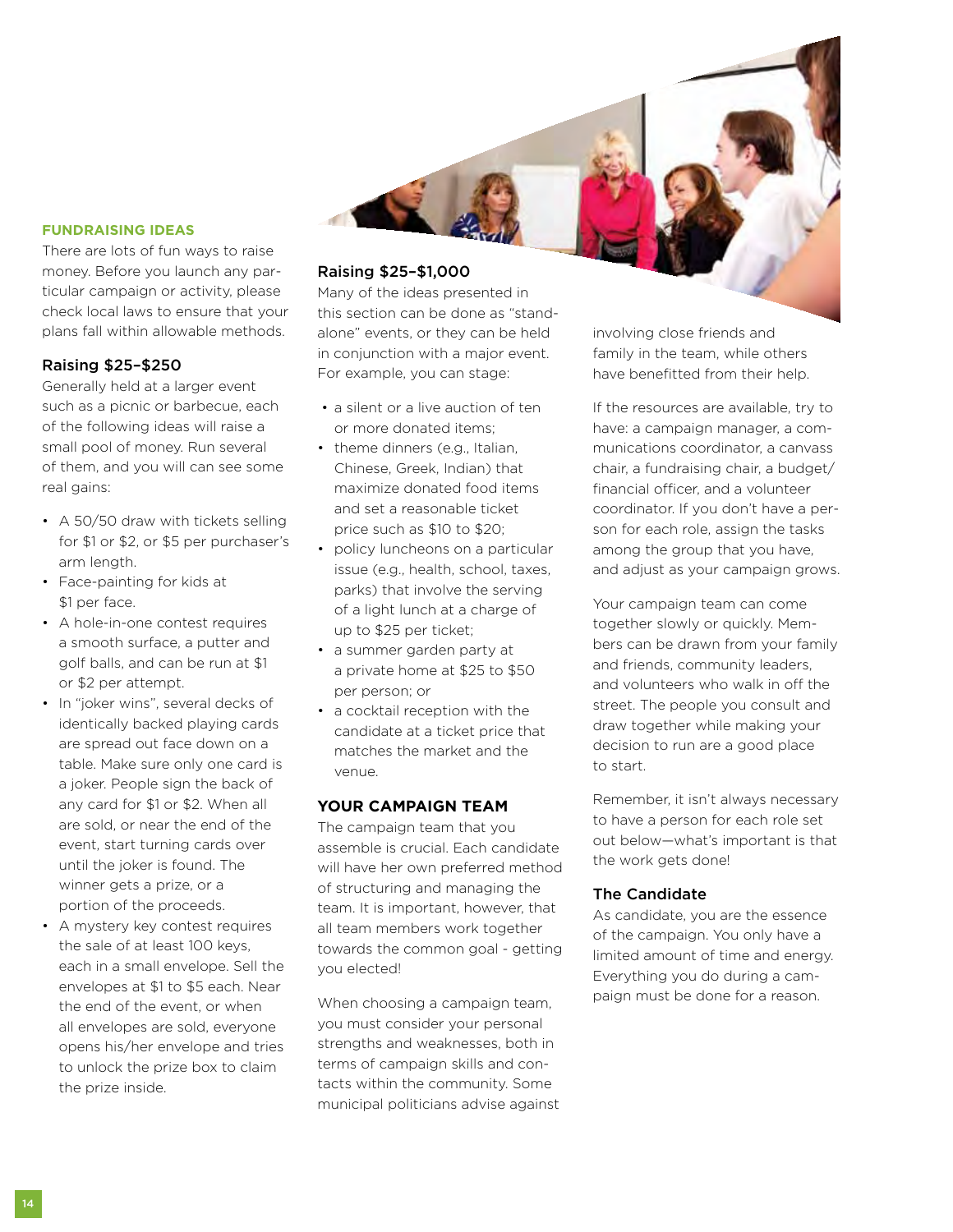The candidate is responsible for:

- meeting regularly with supporters to maintain their energy and morale;
- making public appearances in line with campaign strategy;
- reaching out to community leaders who can assist you in raising your campaign's visibility and credibility;
- canvassing potential supporters in the ward;
- working with the media; and
- communicating with local businesses and industries.

## *Scheduling the Candidate*

As candidate, you should always be aware that your schedule is not your own. Your schedule will change daily as new requests and demands on your time pour in. Focus on one day at a time. While the campaign manager should be able to provide a "big picture" plan for the campaign and a more detailed plan for the week ahead, you should be prepared for just about anything.

The hours will be long. A typical day might start early in the morning, with you greeting workers coming on or off shift or meeting people at subway or bus stops. After this canvassing, you may spend some time preparing for media interviews or debates, or calling voters who have identified themselves as potential supporters. You will then spend the rest of the day up until 9:00 p.m. canvassing and attending local events. After 9:00 p.m., you prepare for the next day, and then get a good night's sleep.

Anything that is time intensive and can be done by someone else should be. As candidate, you should not be responding to letters or questionnaires. You should not be writing speeches. These activities should be dealt with by the campaign manager or communications chair, then tweaked and approved by you. If the resources are available, consider appointing a young volunteer as your aide. The candidate's aide is the person who will be at your side at all times. This individual should be hardworking, full of energy and have your trust and confidence.

## Helpful Hints for the Candidate

- Allow your campaign to be run by your campaign manager—not by you, and not by a committee.
- Notify the person in charge when you arrive at events, regardless of whether you are a special guest or a scheduled speaker.
- Approach each audience as though it knows nothing about you, the position you are seeking, or the issues.
- Know that you will be criticized. This is unavoidable, and a rite of passage to seeking and serving in public office.
- Thank everyone, often. You cannot say thank you too many times.

## The Campaign Manager

The campaign manager is responsible for the day-to-day activities of the candidate and the campaign, as leader and organizer.

Before the campaign, the campaign manager is responsible for:

- establishing the campaign structure and starting to recruit individuals to fulfill campaign needs;
- developing a campaign timetable outlining the time frames for key activities; and
- setting the campaign budget and fundraising goals.

During the campaign, the campaign manager is responsible for:

- directing all activities—he or she will have the final say on all elements of the campaign;
- assigning specific roles to other campaign team members;
- securing campaign premises;
- scheduling the candidate;
- monitoring the tasks of campaign team members;
- troubleshooting any conflicts:
- assessing campaign progress daily and communicating this to the candidate;
- ideally, being able to work full-time on the campaign, and to be available throughout the day;
- chairing weekly campaign team meetings (reports from the team, planning for the week to come, discussing hot-button issues);
- contacting each core team member a couple times a week; and
- monitoring processes and deadlines (brochures, signs, canvassing, advertising, fundraising, etc.).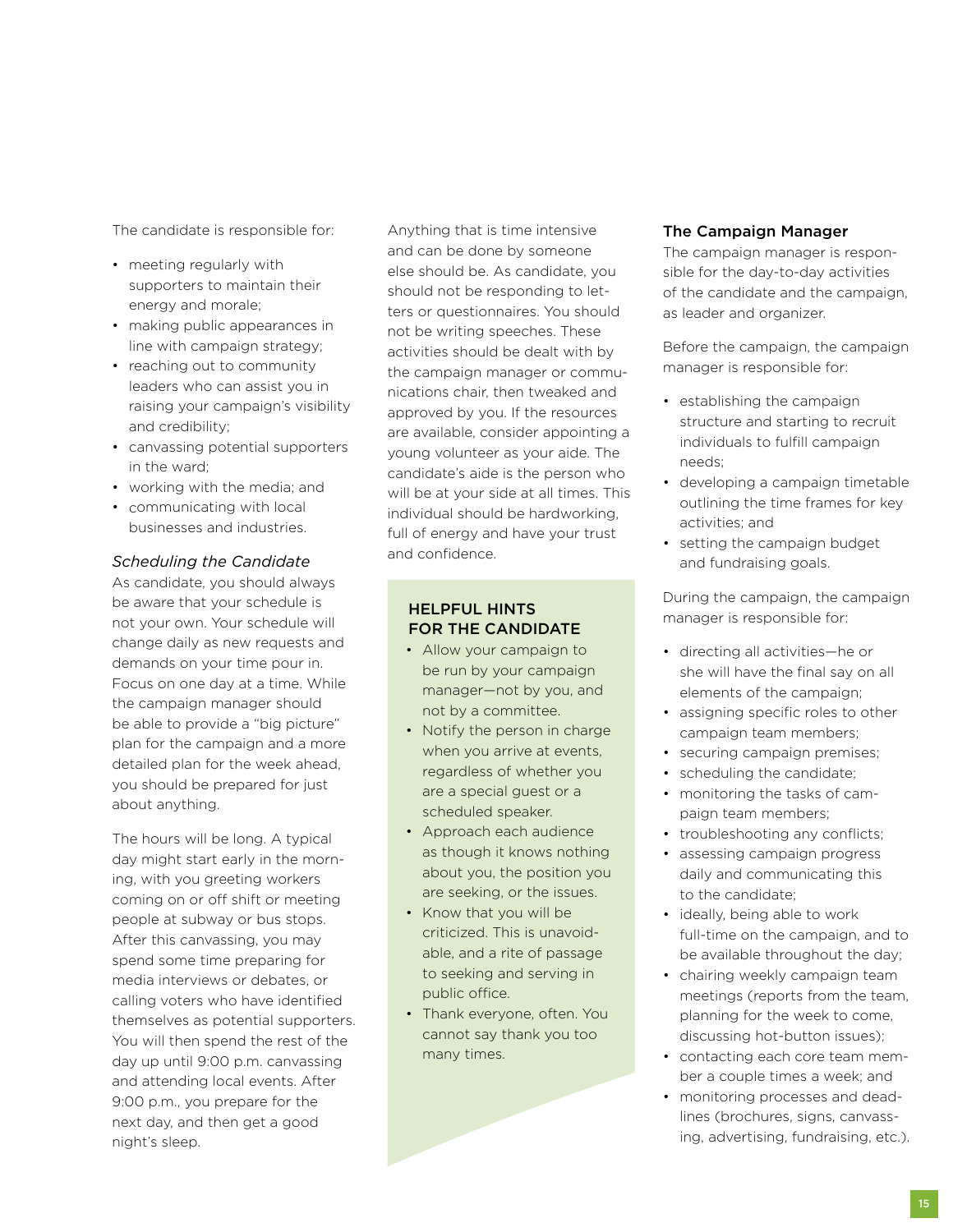# The Communications Coordinator

The role of the communications chair is to ensure that your campaign messages are spread throughout the ward. This person should be creative, with strong oral and written communications skills, as well as experience dealing with the media. The communications chair is responsible for overseeing all communications—direct and indirect—by way of developing a communications plan. The plan defines the purpose of each message, and lists how it will be communicated. The communications plan should also show how your campaign will address your opponents' positions, as well as specific local issues.

The communications chair is responsible for:

- developing a communications strategy;
- compiling a list of media telephone numbers, fax numbers and e-mail addresses;
- knowing how much money in the campaign budget is allocated to communications;
- obtaining copies of all news releases and background material that are relevant to your campaign; and
- establishing contact with any experts or supporters who may be useful for your campaign's media relations.

# The Canvass Chair

The canvass chair ensures that door-to-door and telephone canvassing within your campaign's priority polls is completed according to the campaign timetable. This timetable varies, depending on your campaign resources and priorities.

The canvass chair is responsible for:

- developing a network of volunteers for canvassing;
- coordinating the work of volunteer canvassers;
- addressing any problems in day-to-day canvassing operations; and
- providing clear instructions and motivation to canvassers.

The canvass chair should be someone who is available to help on every day of the campaign. Ideally, they have some campaign experience, knowledge of the ward, and good people skills.

Your ward (or electoral district) will be divided into polls. If possible, have a poll captain for each, who will be responsible for ensuring that their area is canvassed. They can be managed by area chairs, each monitoring four to ten polls.

## The Fundraising Chair

Every campaign needs money. Fundraising is the responsibility of the fundraising chair. Ideally, this person is familiar with the local business community. They must be comfortable asking individuals for money, and must be able to motivate others to do the same. The fundraising chair develops a strategy involving both events and solicitations. This strategy should include an estimate of revenues, an action plan and a budget. As the campaign progresses, the chair will advise whether the original targets are being met and whether the budget needs to be revised, and will ensure that complete records are kept of all donations. This individual must be committed and organized, and must be aware of the proposed budget and the amount of money needed to run a successful campaign.

The fundraising chair must be in regular contact with the campaign manager. Failure in fundraising will affect every aspect of the campaign.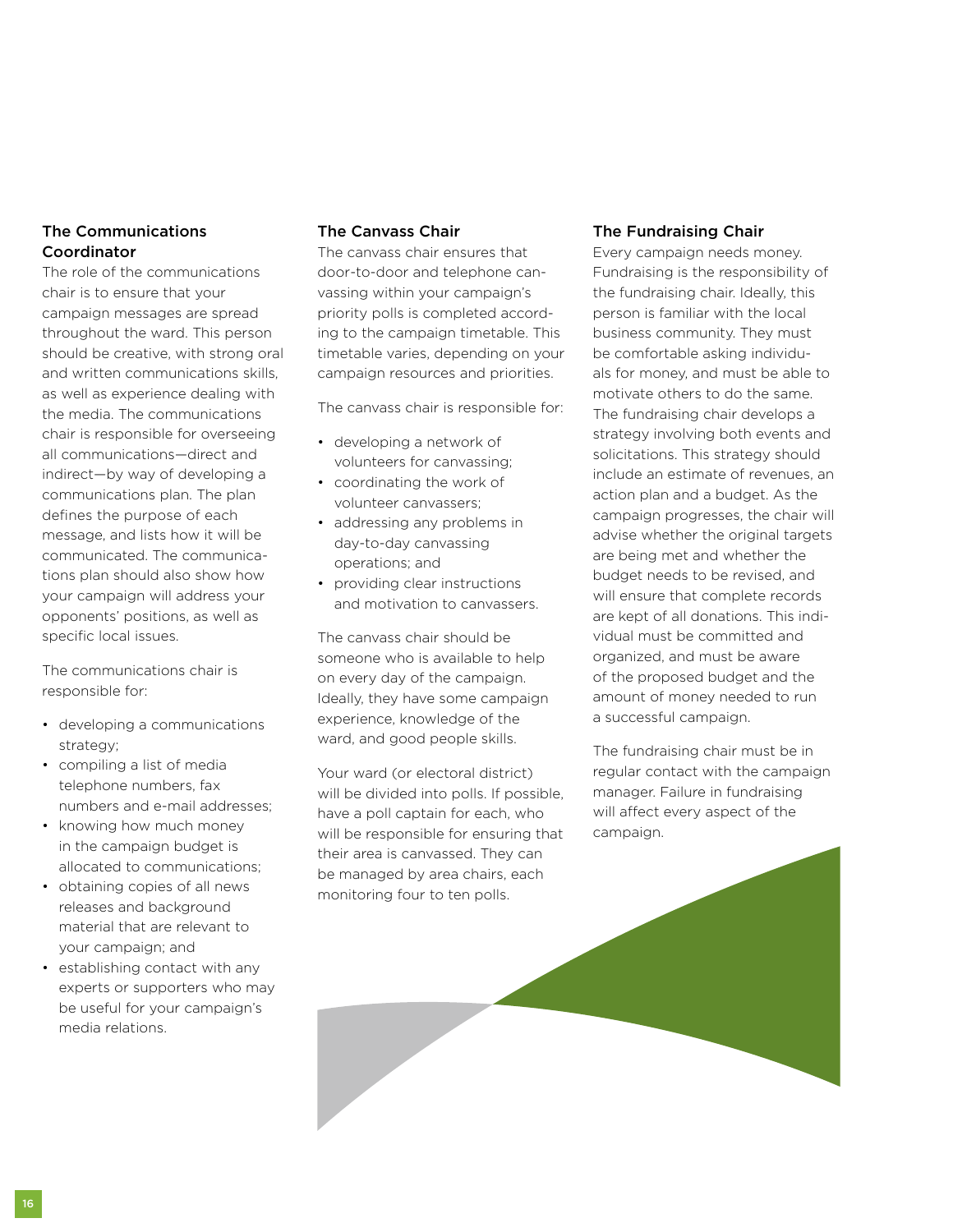The fundraising chair is responsible for:

- obtaining a business directory for the ward;
- obtaining a copy of the relevant election financing laws;
- making a list of potential donor groups in the ward (e.g., doctors, engineers, teachers); and
- developing fundraisers by region or target group.

The paperwork involved in fundraising is epic. So, it is a good idea to have a volunteer or two trained to understand the fundraising process: looking up names, addresses, postal codes and telephone numbers; producing donor ask and donor thank you letters and replies to correspondence; and maintaining the paperwork needed by the official agent.

## Helpful Hints for Recruiting Your Fundraising Team

- Salespeople and others who are used to making calls and meeting the public make excellent fundraising volunteers.
- Make sure that your fundraising team represents the ward. For instance, in cases where there is an identifiable ethnic community, it is a good idea to have fundraising done by members of that community.

# The Finance Officer/ Official Agent

Many municipalities require the appointment of an official agent. Ideally an accountant or a lawyer, this individual has a legal obligation to ensure that your campaign follows the laws on municipal election financing. The official agent must approve all campaign expenditures.

**It is an offense for any candidate to spend more than the maximum limit designated by law during an election campaign. Violation of this law may be punishable by a fine, a jail sentence or disqualification.**

The official agent is also responsible for filing a complete statement of campaign revenues and expenses. No cheque should be cashed unless approved by the official agent. The same applies for all bills for in-kind goods and services.

This person is responsible for developing the campaign budget. The finance officer should know the maximum expenditures allowed. This person should have previous experience, and be prepared to work with the fundraising chair to ensure that there is no deficit at the end of the campaign.

The finance officer is responsible for:

- knowing proposed fundraising revenues;
- developing the campaign budget;
- creating a receipting system;
- establishing a bank account for campaign donations;
- creating an approval system for campaign expenditures higher than the maximum limit; and
- obtaining a copy of the relevant municipal election financing and fundraising laws.

## The Volunteer Coordinator

No campaign complains of having too many volunteers.

The volunteer coordinator is responsible for:

- volunteer recruitment;
- training volunteers for specific tasks, and ensuring that they have the necessary resources;
- working with the various campaign teams to ensure that their needs for volunteers are being met; and
- ensuring that each volunteer gets a thank you letter from you as candidate at the end of the campaign.

(The volunteer coordinator can also serve as canvass chair.)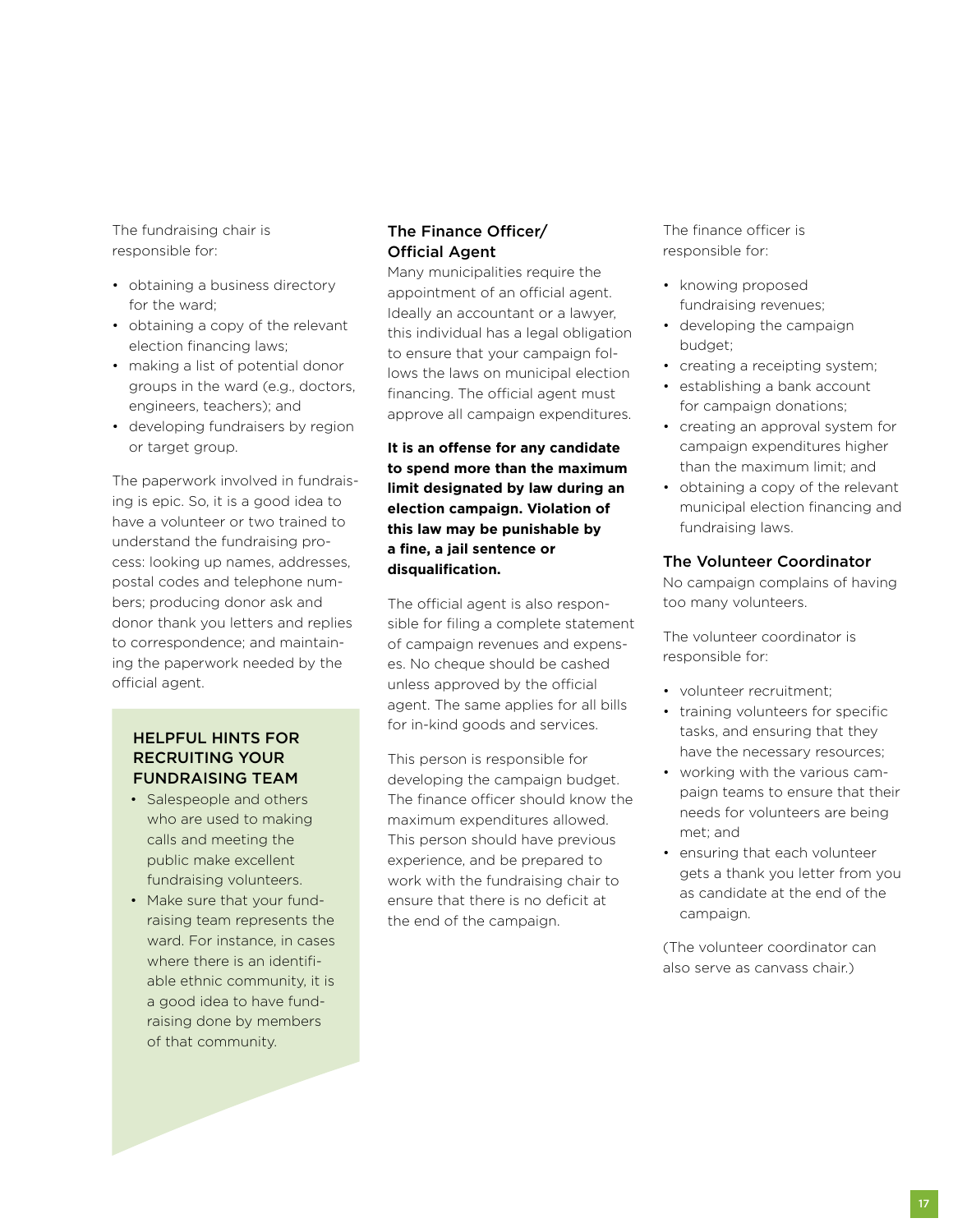

# Other Roles to Consider

If you have the resources and enough volunteers, you may want to consider the following positions as well:

# Policy Chair

A policy chair is responsible for identifying the pertinent local issues in a campaign. This individual is familiar with the municipal decision-making process and with the community. The policy chair will work closely with the communications chair and committee to develop a communications plan.

The policy chair is responsible for:

- the creation of a list of policy contact names, addresses and phone numbers;
- the establishment of a campaign policy group to identify local issues; and
- gaining an understanding of the candidate's position on issues, including anything already on record.

## Schedule Coordinator

If resources allow, it is useful to have a single person responsible for your schedule. (This person can also act as your aide.) All requests for your time should be forwarded to the schedule coordinator, who can determine whether you are available. It is important that the appropriate people be involved in scheduling, to ensure that you have all the information and material you need. For instance, you will need very different material for canvassing than for a speech on garbage collection. The scheduling coordinator ensures that the right material is ready at the right time.

The schedule coordinator is responsible for:

- obtaining the campaign schedule from the campaign manager;
- ensuring that your daily candidate schedule is as full and as effective as possible; and
- maintaining a large wall calendar that shows your schedule for each day of the campaign.

### **Speechwriter**

As candidate, you will deliver a variety of campaign speeches. These range from the standard stump speech to policy and eventspecific ones. Generally, a standard speech can be modified to fit a variety of needs. It is a good idea to have one person write all of your speeches. This ensures consistency of message and language. The campaign manager or the communications chair could fill this role.

### Office Manager

An office manager is responsible for ensuring that the campaign headquarters runs smoothly. The office manager should be able to delegate, recruit volunteers and to motivate. The manager should be well organized, with a good sense of humour and the ability to handle stress. More information on the management of a campaign office is found in this guide's section on the campaign headquarters.

### Sign Coordinator

The sign coordinator is responsible for the production and delivery of lawn and window signs. The coordinator completes this work in cooperation with a volunteer sign crew. The sign crew also takes down the signs at the end of the campaign.

The sign coordinator is responsible for:

- compiling a list of approved sign locations;
- controlling access to signage with the storage key;
- ensuring the availability of sign assembly tools and materials; and
- scheduling regular sign tours to check on their condition.

## **Volunteer Recruitment** Whose job is it to recruit volunteers?

Finding volunteers is the job of everyone on the campaign, from you as the candidate through to the volunteers themselves. Whenever a campaign member contacts a supporter, he or she should ask if the supporter wants to volunteer.

## *Where can we recruit volunteers?*

- Volunteers will drop into the campaign office to help. They are often the people who are most steadfast in assisting the campaign.
- Your family, friends and neighbours may be willing to volunteer.
- Community groups, high schools, colleges and universities are great sources.
- All campaign communications products should include a call for volunteers.
- Canvassing is also a good source of campaign volunteers.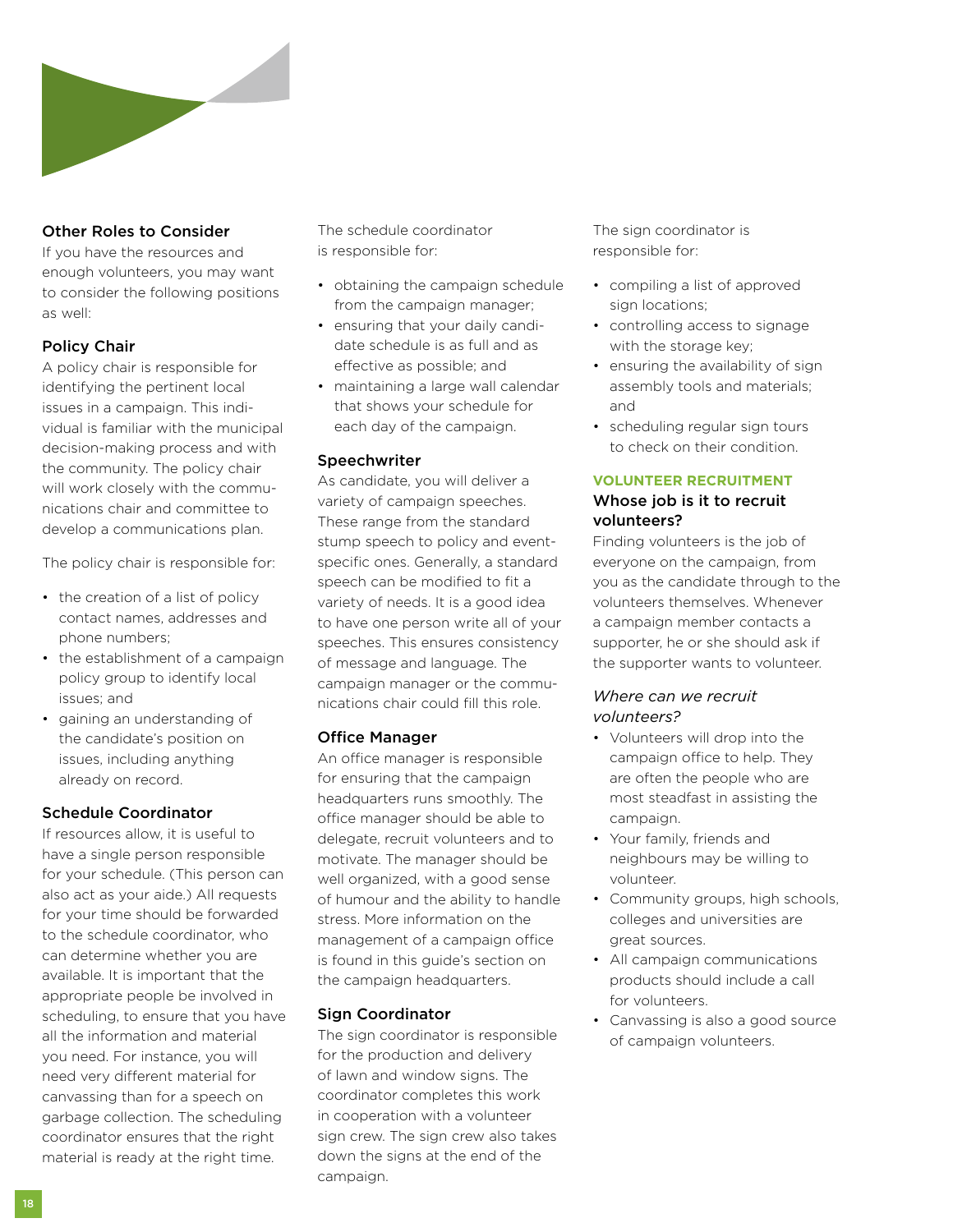## *Why do people volunteer?*

- They may be personal friends or relatives of yours, or of another campaign volunteer.
- They like having access to you as the candidate.
- They view volunteering as a learning opportunity.
- They may have social, intellectual or political reasons for volunteering, such as the promotion of a policy position you support.

# The "Five Rs" of Volunteer Recruitment

There are five key principles to building a volunteer base. These are called the "Five Rs".

- *Recognize:* Identify potential volunteers among past and new recruits.
- *Recruit:* Define who to recruit and how to recruit them.
- *Retrain:* Once a person decides to volunteer, give that person meaningful tasks, along with the training to do the job right. This is better for both the volunteer and the campaign. Keep giving volunteers new jobs and assignments, along with the chance to grow in responsibility.
- *Retain:* Once you have a volunteer, keep that person volunteering! Do this by keeping a volunteer busy and informed about how the campaign is going. Volunteers must feel that they are an integral part of the campaign.
- *Reward:* Thank your volunteers again and again!

# Helpful Hints for Keeping Volunteers

- Be friendly. Provide a pleasant environment in which to work.
- Feed them! Volunteers with food are generally happier volunteers.
- Plan ahead to ensure that you never waste a volunteer's time. Have work available for volunteers as soon as they come into the office.
- Give reasonable assignments. Increase responsibility when it is warranted.
- Try to meet the needs of volunteers. For example, have a play area for young children when their parents are volunteering for your campaign.
- Set high standards for your volunteers.
- Welcome volunteer suggestions. Give credit to volunteers where credit is due.
- Try to involve volunteers in decision-making.

## Handling Problems

It's a simple matter to switch most volunteers to a task that suits them better and keeps them engaged. If they are in a more senior role, the solution can be more complicated. Senior-level roles can require

volunteers to take on more than they can handle. Maybe they didn't understand the requirements of the job, or perhaps the scope of the job grew beyond what they could do. Whatever the case may be, you now have work that is not getting done. The campaign period is short, busy and has an ultimate Election Day deadline. The issue must be addressed, but in a way that does not offend, criticize, or insult the volunteer in question.

The issue can be pre-empted by way of a series of volunteer progress reports. If, in talking to volunteers, you discover that they feel they're falling behind, ask where the problem is and how you can help. If you suspect certain volunteers won't be able to complete the work, allow an easy way out: suggest dividing the task into subsections, then let the volunteers choose the sub-sections they feel they can accomplish.

There are times when volunteers won't be able to get their work done at all. In these circumstances, thank them for their efforts to date, tell them you're transferring the work to someone else, and finish by asking them if they have a few hours next week to work on something else. Try to make it seem like part of a larger restructuring of duties. This gets the work done, removes volunteers from a difficult situation, and retains them as part of the volunteer team.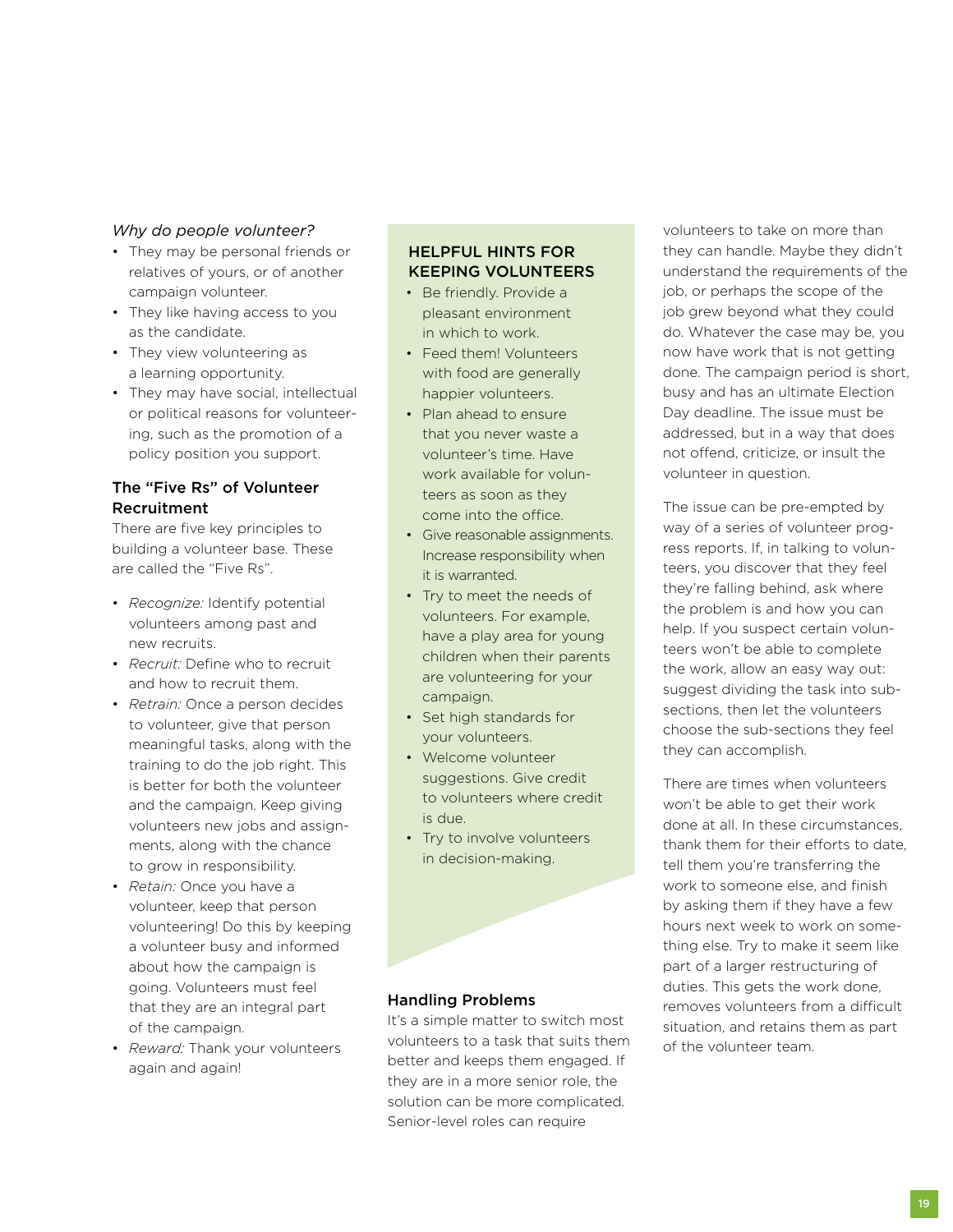# Sample Volunteer Form

Yes, I can help "Our Candidate" become the next councillor for our ward. I can help with the following (check as many as possible):

|          | Take a lawn sign for my home.                                                                                                                                                                                                        |  |  |  |  |
|----------|--------------------------------------------------------------------------------------------------------------------------------------------------------------------------------------------------------------------------------------|--|--|--|--|
|          | Door-to-Door Canvass:                                                                                                                                                                                                                |  |  |  |  |
|          | Best times are: ____ Morning ____ Afternoon ____ Evening                                                                                                                                                                             |  |  |  |  |
|          |                                                                                                                                                                                                                                      |  |  |  |  |
|          | Telephone Canvass:                                                                                                                                                                                                                   |  |  |  |  |
|          | Best times are: ____ Morning ____ Afternoon ____ Evening                                                                                                                                                                             |  |  |  |  |
|          | <b>Candidate Canvass:</b>                                                                                                                                                                                                            |  |  |  |  |
|          | Best times are: ____ Morning ____ Afternoon ____ Evening                                                                                                                                                                             |  |  |  |  |
|          | Sign Crew:                                                                                                                                                                                                                           |  |  |  |  |
|          | Best times are: ____ Morning ____ Afternoon ____ Evening                                                                                                                                                                             |  |  |  |  |
|          |                                                                                                                                                                                                                                      |  |  |  |  |
|          | Office Work:                                                                                                                                                                                                                         |  |  |  |  |
|          | Best times are: ____ Morning ____ Afternoon ____ Evening                                                                                                                                                                             |  |  |  |  |
|          | Election Day: <u>New York: New York: New York: New York: New York: New York: New York: New York: New York: New York: New York: New York: New York: New York: New York: New York: New York: New York: New York: New York: New Yor</u> |  |  |  |  |
|          | Home Centre ___ Scrutineer ___ Driver                                                                                                                                                                                                |  |  |  |  |
|          | Other skills/assistance I can offer (please specify) ___________________________                                                                                                                                                     |  |  |  |  |
|          | I can make a financial contribution.                                                                                                                                                                                                 |  |  |  |  |
| Name:    |                                                                                                                                                                                                                                      |  |  |  |  |
| Address: | <u> 1989 - Johann Barbara, markazi bashkar a shekara ta 1989 - Andrea Santana a shekara ta 1989 - Andrea Santana</u>                                                                                                                 |  |  |  |  |
| City:    | <b>Postal Code Communication</b>                                                                                                                                                                                                     |  |  |  |  |
|          |                                                                                                                                                                                                                                      |  |  |  |  |
|          | (B)<br><u> 1990 - Johann John Stone, mars and de film and de film and de film and de film and de film and de film and de</u>                                                                                                         |  |  |  |  |
| E-mail:  | <u> 1989 - Johann Barn, mars an t-Amerikaansk kommunist (</u>                                                                                                                                                                        |  |  |  |  |
|          |                                                                                                                                                                                                                                      |  |  |  |  |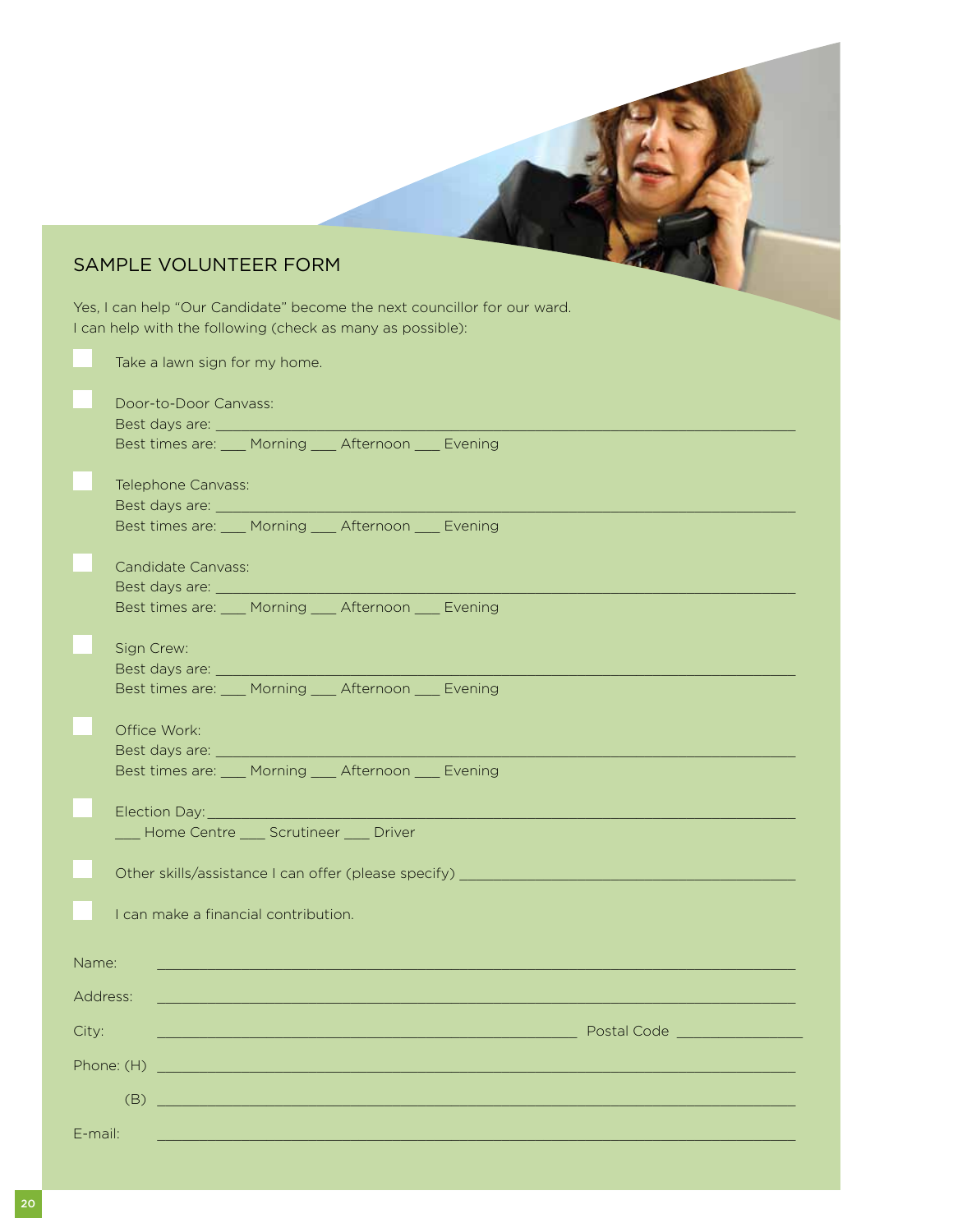

## **Your Campaign Office**

Your campaign office is the heart of the campaign. It's where volunteers and supporters gather. The campaign office also represents the competence, vitality and effectiveness of the campaign and the candidate. People who drop in, drive by or call the campaign office gain an impression that inevitably extends to you as the candidate. As a result, the campaign office should be accessible, warm, engaging and professional—just like the candidate!

A campaign office can be a worthwhile investment in bigger campaigns, where volunteers and materials need a place to congregate and get organized. If your campaign doesn't need a stand-alone office, consider using your garage, or setting aside your basement or a room in your house. Dedicate a space to the work you're doing! Make it official!

### **Finding a Campaign Office**

If you decide to have a stand-alone campaign office, the first rule is: location, location, location!

• Your campaign office should be your best sign location. You might hang a banner, install an illuminated sign, erect a billboard or rent an inflatable balloon with a sign on its side. If you have a great location, spend the money to make sure that everyone knows it.

- The campaign office should be easy to get to by car and by public transit. There should be adequate parking for volunteers. Don't make it inconvenient for people to drop by for information or to volunteer.
- The space should be on the ground floor, large, and well lit. If possible, the campaign office should be wheelchair accessible.

It may not be possible to find a campaign office that has everything. If so, determine the priorities for your campaign office, and then evaluate the available choices. You might be prepared to spend more than you first imagined in order to get a great location. Think of it as renting a billboard and getting an office thrown in for free.

One large, open space is better than numerous smaller office spaces. The open concept is better for morale and team-building. In addition, it will ensure that everyone on the campaign is accessible.

Create work areas for each of the main campaign tasks, such as the door-to-door canvass and the telephone canvass.

Consider wall space in addition to your floor space. Charts and maps on walls should be near the person who requires them.

Have a reception area at the front near the entrance, to help control access to the rest of the campaign office.

The sign campaign will need storage space. It's a good idea to put this near the back, close to an alternate exit.

Set up an area for coffee and refreshments. Remember that the kettle, refrigerator and coffee machine require electricity. A water source should be nearby.

## **When Do You Open?**

Your campaign office should certainly be open at the start of the campaign period; however, it is allowed to be open before the campaign period.

Your lease should be short-term, but should cover the entire election period.

When your budget allows, and when it fits in with your campaign strategy, plan a "campaign opening". The campaign opening provides an opportunity to gather your volunteers, supporters and the public to have some cake, cut a ribbon and celebrate your campaign. It provides an opportunity for you to practice your basic speech in front of a friendly audience and it gives the media a chance to meet you.

## **Setting Up Your Campaign Office**

Setting up a campaign office is like setting up a home. There are a variety of tasks that require their own space. Yet it should also be a place where people feel welcome and want to spend time. It's a tough balance, but the guidelines below should help.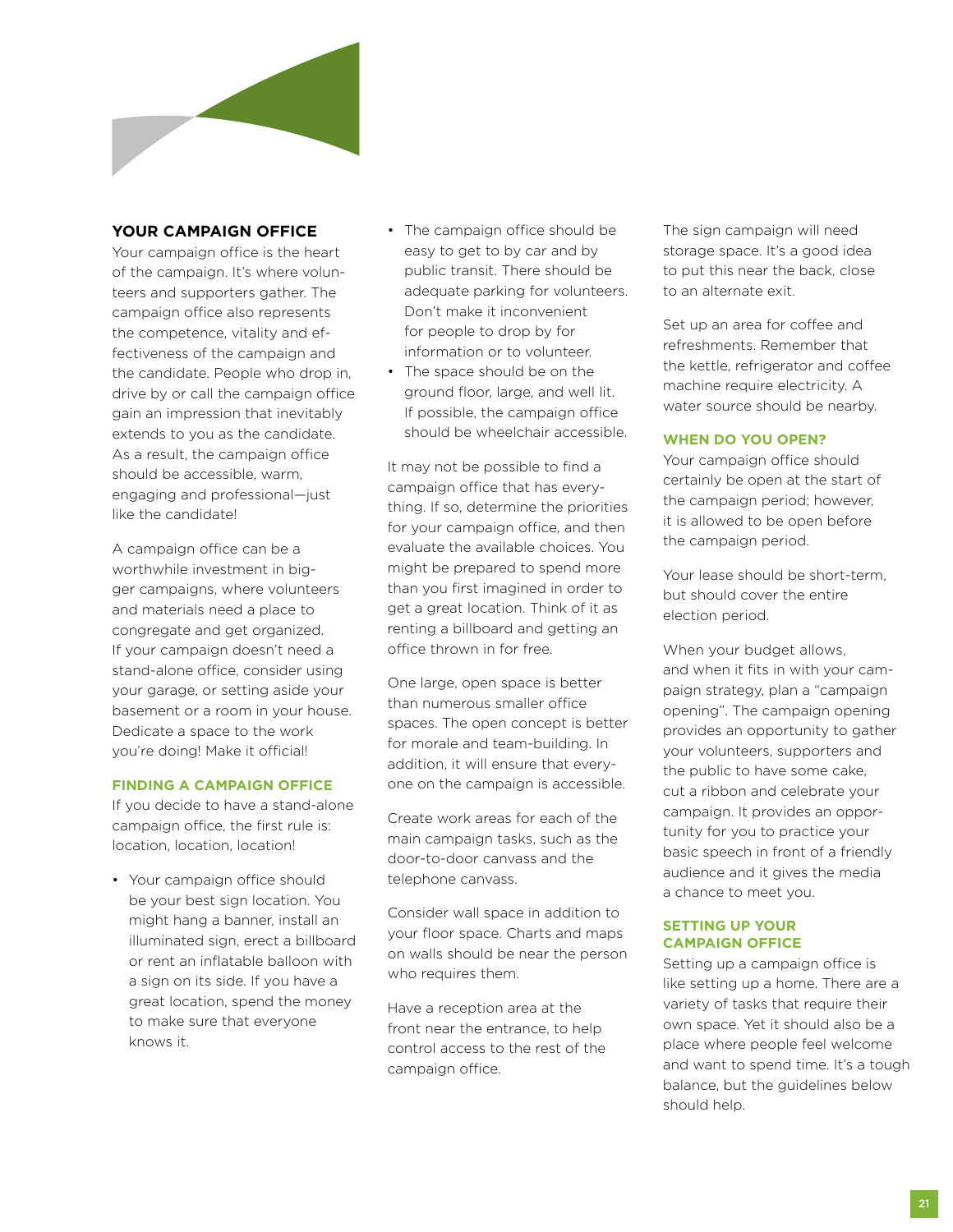## **Telephones**

As soon as you have a campaign, you should have a telephone number people can call to contact you. A line can be established at your home, or at the campaign manager's house, then transferred to the campaign office once you take possession.

In general:

- A simple phone system keeps costs down and makes it easier to use.
- Decide how many telephone lines you'd like, and then how many your campaign can afford.
- If your office has a fax machine, ensure that dedicated fax line exists.
- Ask for a system that "hunts": when a call comes in on the first line and it's busy, the call will transfer to an available line. Only the main line telephone number should be promoted.
- Telephone companies love elections, because they charge for telephone installation! It's important to remember that you are a customer, paying for a service, and that you should get what you want.

## Helpful Hint for **TELEPHONES**

• Once your telephone number is established, call 411 or your local directory assistance. Ask to be connected to your campaign office. If they can't do it for you, they can't do it for an interested member of the public.

#### **Computers**

Computers are a necessity of our time, and will be required for scheduling, preparing communications products, monitoring campaign e-mail and your website, etc. Individual members of your campaign team might need a dedicated computer. Computers and printers can be borrowed from volunteers, or rented from a computer rental business.

Consider getting a printer of greater quality than your campaign might otherwise need. This will allow for the printing of small quantities of promotional materials.

In some municipalities, these donations must be declared under campaigning financing laws. Double-check the legislation, or call your local municipal election office.

# Heat, Water, Light, Power and Cleaning

Heat, air conditioning, water and electricity can sometimes be included in your lease and covered by your landlord. If not, make the required arrangements before move-in day.

When choosing a campaign office, consider how many power outlets are available, and how they're wired.

The office must be kept clean and presentable, because it's a public representation of your campaign. The campaign manager can assign cleaning tasks to campaign team members on a rotating basis, or you may want to consider hiring a janitorial service.

### Security and Insurance

When choosing a campaign office, consider the neighborhood and your campaign business hours.

It's an unfortunate truth, but campaign-related vandalism does occur.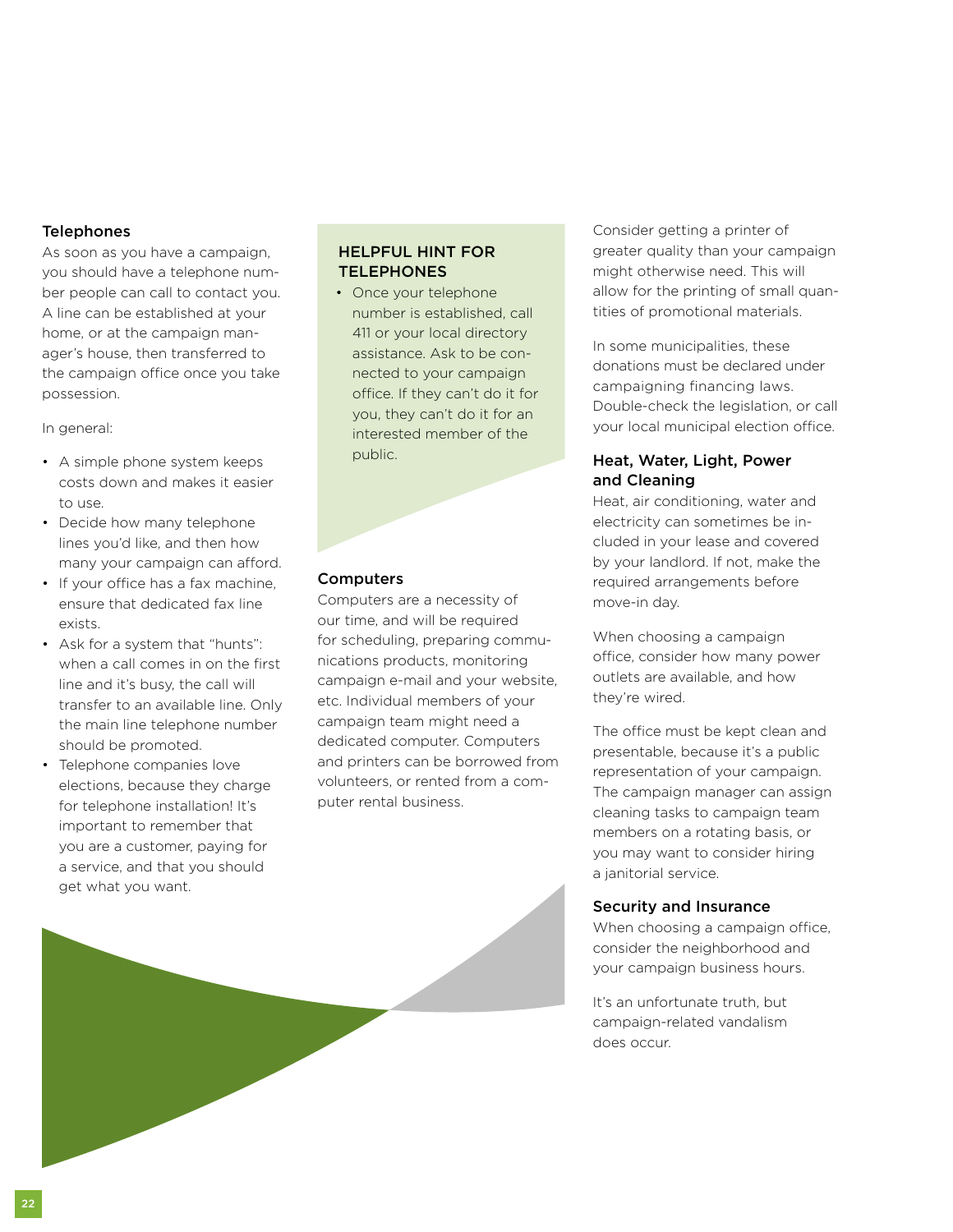Consider changing the locks and adding additional exterior lights. Sometimes the landlord will pay for this. In addition, be sure to limit the number of office keys in circulation among campaign staff.

Computers and other items of a valuable and portable nature can be tempting for thieves. Keep them away from windows.

ALWAYS backup your data daily, and keep a copy outside the campaign office to ensure that it isn't lost if the computers are stolen.

Your campaign should obtain liability, contents and plate glass insurance before you move into the campaign office. These kinds of insurance policies are not expensive, and can prove invaluable.

### Good Neighbour Policy

During the campaign, buy materials and food locally. This makes it easier to obtain them, while at the same time creating goodwill.

The campaign manager should ensure that all nearby merchants and residents know that they can approach the manager about problems such as parking and noise. By setting up this process, the campaign is more likely to gain their cooperation and understanding.

## **Your Campaign Plan**

If you're registered, and it's allowed—get campaigning!

The perfect campaign strategy is one that makes the best use of all available resources. Each campaign is different, and there is no one strategy for every campaign. All campaign plans begin, however, with two simple questions:

- Who do you want to reach during the election campaign? *You want to reach the ward's voters.*
- How do you convince voters to vote for you? *By giving them a reason to do so.*

Figuring out your target audience, and how you can convince these people to vote for you, forms the basis of your campaign research. Figuring out the political landscape of your ward is a process called "mapping". It lets you understand the political landscape in order to craft your message.

There are four basic categories to consider in developing your campaign strategy:

## Your Ward

- Where are your supporters in the ward?
- Should the campaign be concentrated in specific areas of the ward? If so, which areas?
- How much time should be spent in different areas?
- How should literature, signs and other forms of publicity be targeted to different areas?

## You as Candidate

- What are your weaknesses that opponents will try to exploit?
- What are your strengths?
- Are there events you will be comfortable or uncomfortable with?
- How well are you known in the ward?
- What are the topics you want to turn into campaign issues?

## Your Opponents

- What issues will your opponents stress during the campaign?
- What are their strengths and weaknesses?
- What are the topics and issues they want to avoid?
- Are you in a two- or three-person contest, or are you one of many candidates?

## The Voters

- What do the voters care about?
- When can you reach them? How can you reach them?
- How do they learn about issues?
- Based on your election platform and ideology, what voter groups should be supporting you? And who will be supporting your opponents?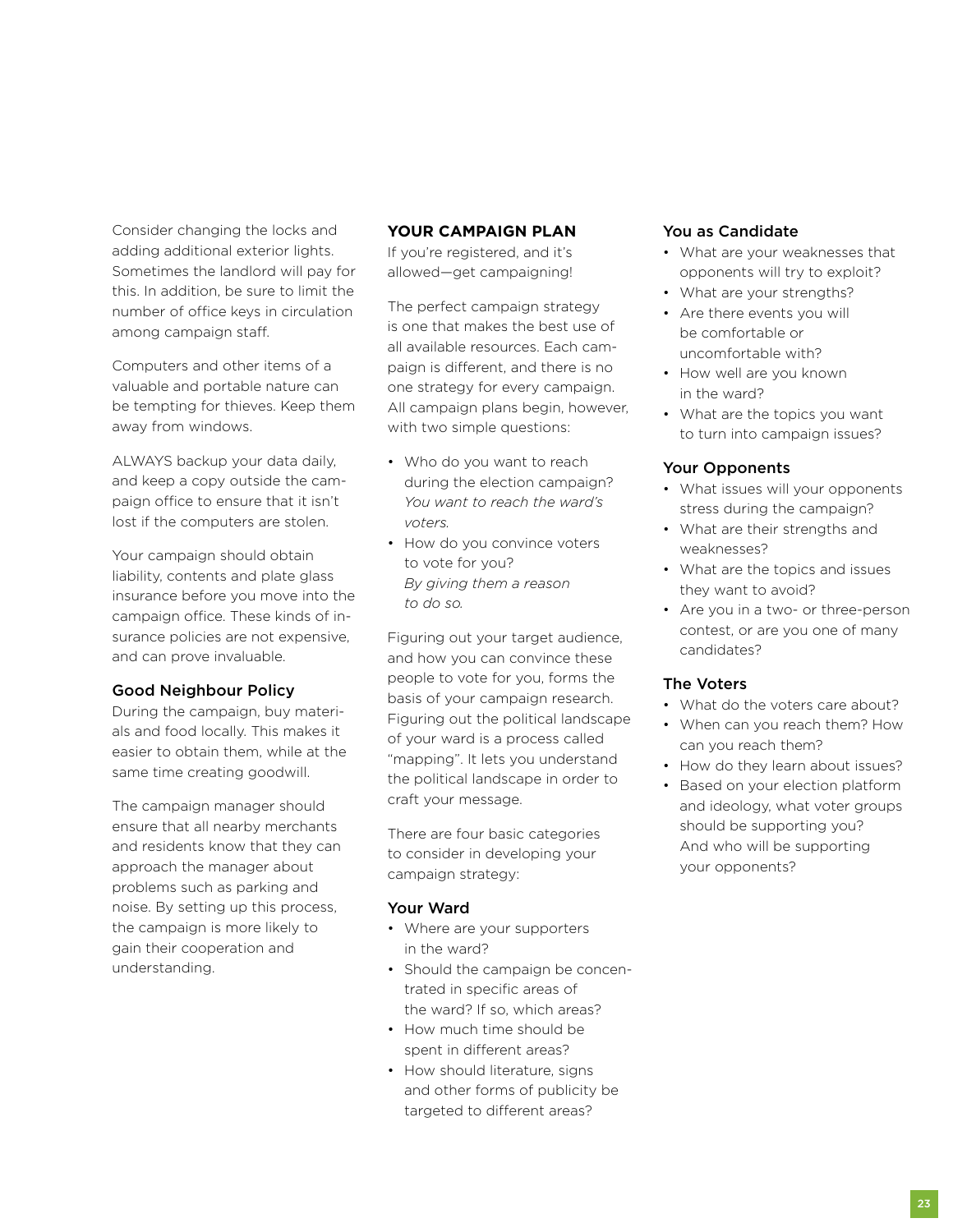

## **Voter Targeting Exercise:**

Realistically assess your support in your ward.

|                       | <b>GROUPS</b> | <b>HOW TO REACH THEM</b> |
|-----------------------|---------------|--------------------------|
| <b>ALWAYS SUPPORT</b> |               |                          |
| MIGHT SUPPORT         |               |                          |
| <b>NEVER SUPPORT</b>  |               |                          |

This should help you determine if there are enough supporters for you to win.

If the answer is yes, your campaign will be based on identifying supporters and getting them to vote.

If not, your campaign will have to broaden your support base.

Is there an issue not being addressed by other candidates that you could make your own?

Is there a group your opponents are ignoring?

### Voter Classification

Voters can be divided into three categories:

- *Supporters* who plan to vote, and will vote for you.
- *Opponents* who are voting for another candidate.
- *Undecided voters* who are unsure of who they will support, or even if they will vote.

#### Supporters

Do not take them for granted! While they probably won't vote for the opposition, you need to give them a reason to get to the polls. Ensure that they're registered to vote, and that they understand how. Keep them involved in the campaign through correspondence, e-newsletters, event invitations and volunteer opportunities. With supporters, your campaign should stress the importance of the election and how their vote will make the difference.

### **Opponents**

They will be voting for another candidate, and you should limit the amount of resources (time, money, energy, etc.) spent on them. In fact, it's often better to avoid anyone who is a staunch opposition supporter, because engaging them could motivate them to get involved in another campaign.

Campaigning is largely about identifying undecided voters and convincing them to support you. How you convince the undecided differs from person to person.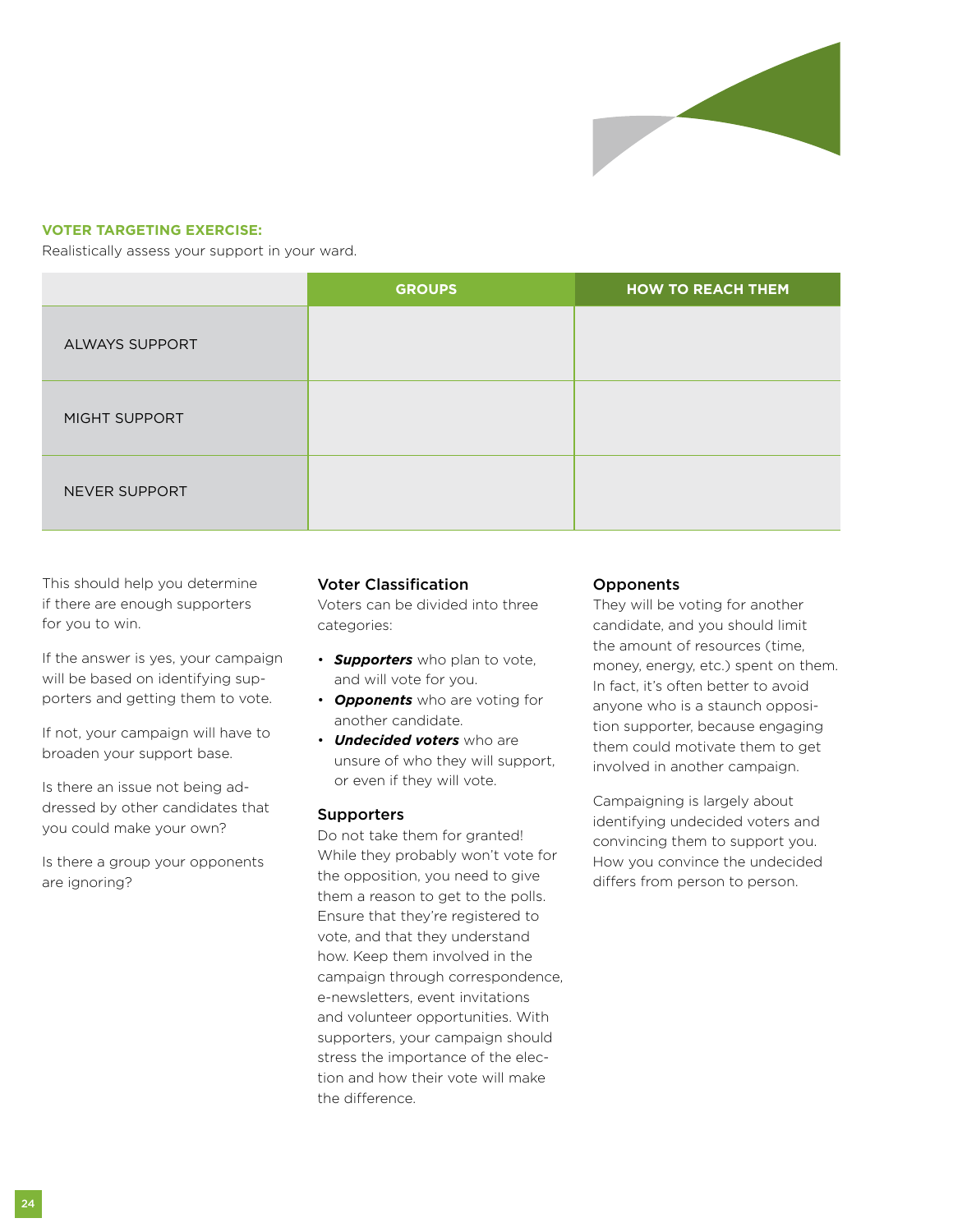#### **Bringing It All Together**

The following chart provides one model of how to relate voter targeting to your campaign efforts.

|                                      | <b>LIKELY VOTER</b>                                               | <b>POTENTIAL VOTER</b>                 | <b>NON-VOTER</b>                                   |
|--------------------------------------|-------------------------------------------------------------------|----------------------------------------|----------------------------------------------------|
| <b>LIKELY SUPPORTER</b>              | А<br>Solidify support base                                        | D<br>Focus on motivating<br>to vote    | G<br>Possible motivation<br>effort (last priority) |
| <b>POTENTIAL</b><br><b>SUPPORTER</b> | B<br>Primary focus for<br>message-communication<br>and persuasion | E<br>Secondary focus<br>for persuasion | н<br>No program                                    |
| UNLIKELY TO<br><b>SUPPORT</b>        | Possible Communication<br>(low priority)                          | F<br>No program                        | No program                                         |

- **Box A:** People who are likely to vote, and are likely to support you, are your base of support. You should plan activities to solidify this support.
- **Box B:** Voters who are potential supporters represent the number-one target for your campaign efforts. Spare no effort to persuade these voters.
- **Box C:** Do not spend too much time on people who are unlikely to support you. In fact, your activities may encourage them to vote for your opponents.
- **Box D:** Likely supporters who might not bother to vote must be encouraged to vote. Target these people with motivational messages and a strong Election Day push to make sure as many of them vote as possible.
- **Box E:** Potential voters and supporters are important, but not crucial to your campaign. Focus on them only after you've communicated with those in Boxes A and B.
- **Box G:** These non-voters are possible targets for motivational efforts, but do not spend scarce campaign resources here until your campaign has covered the boxes above and you have determined you need this group's votes to win.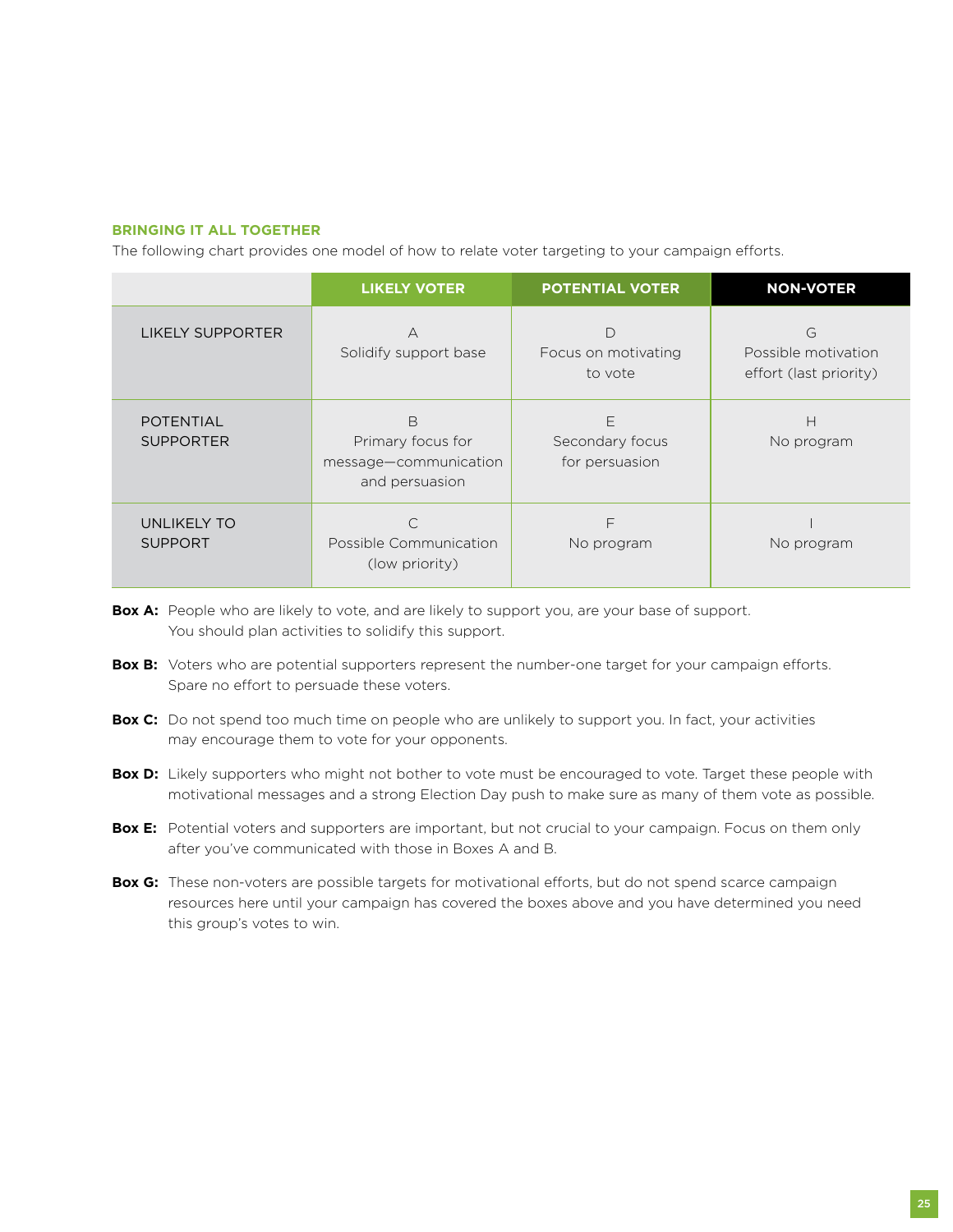#### **Making Promises— Your Platform!**

As you identify your target voters, it's important to be considering and crafting your campaign platform. You may choose to run on one specific issue, or on a platform guided by your community and developed over time.

To stand out in the field, develop your own personal brand. You can do this by educating voters about your passions, and where you stand on certain issues.

Helpful hint: Remember that municipal council decisions require majority support. When it comes to making promises and taking positions during an election, honesty and integrity must underpin all aspects of your platform, so be cautious in promising anything that is dependent on majority support that you may not get.

# Helpful Hints for Crafting a Platform

- Make promises you can support.
- Take a stand on issues, but do not promise that position will be implemented.
- Do as much research as possible on every promise you are making.
- Emphasize a value-based platform, rather than a specific promise on an issue.
- Talk to long-term residents of the community. Listen to their perspectives on what works and what doesn't work in terms of politics and governance.

It's important to realize that what you consider important, and what individual voters think is important, might not line up. It may also be possible that the way you express the same ideas might differ. The closer these things are, however, the more likely you are to gain their support.

## Exercise:

Think about what matters to the people in your neighborhood, then think about how you can talk to them about these things. What vocabulary should you use? What examples? Talk to them and see

what they say; see how they respond to what you're saying. Candidates tend to talk on a broader level than most voters readily understand.

#### **Campaign Planning**

The key to a successful campaign is good planning. The more comprehensive the plan, the fewer decisions will have to be made in the heat of the moment.

A campaign timeline or calendar is another good planning tool. It is a chronological list of tasks, events, interviews, deadlines and other events of importance that describes what must be done during the campaign period. This helps to ensure that nothing is overlooked.

Once the research has been done, the voters identified, and the platform crafted, you should stick with it until Election Day. Major changes should only be made under extenuating circumstances; BUT if a change is warranted—make it! If you had not planned to focus on transit, but in the middle of the election there is a transit strike, draw up some talking points and start talking about it!

At this point, the discussion moves from planning to implementing.

### **Canvassing!**

Canvassing is the most important of the many ways in which a campaign communicates with voters. There have been instances of campaigns won or lost by a margin of ten votes (or less!). An effective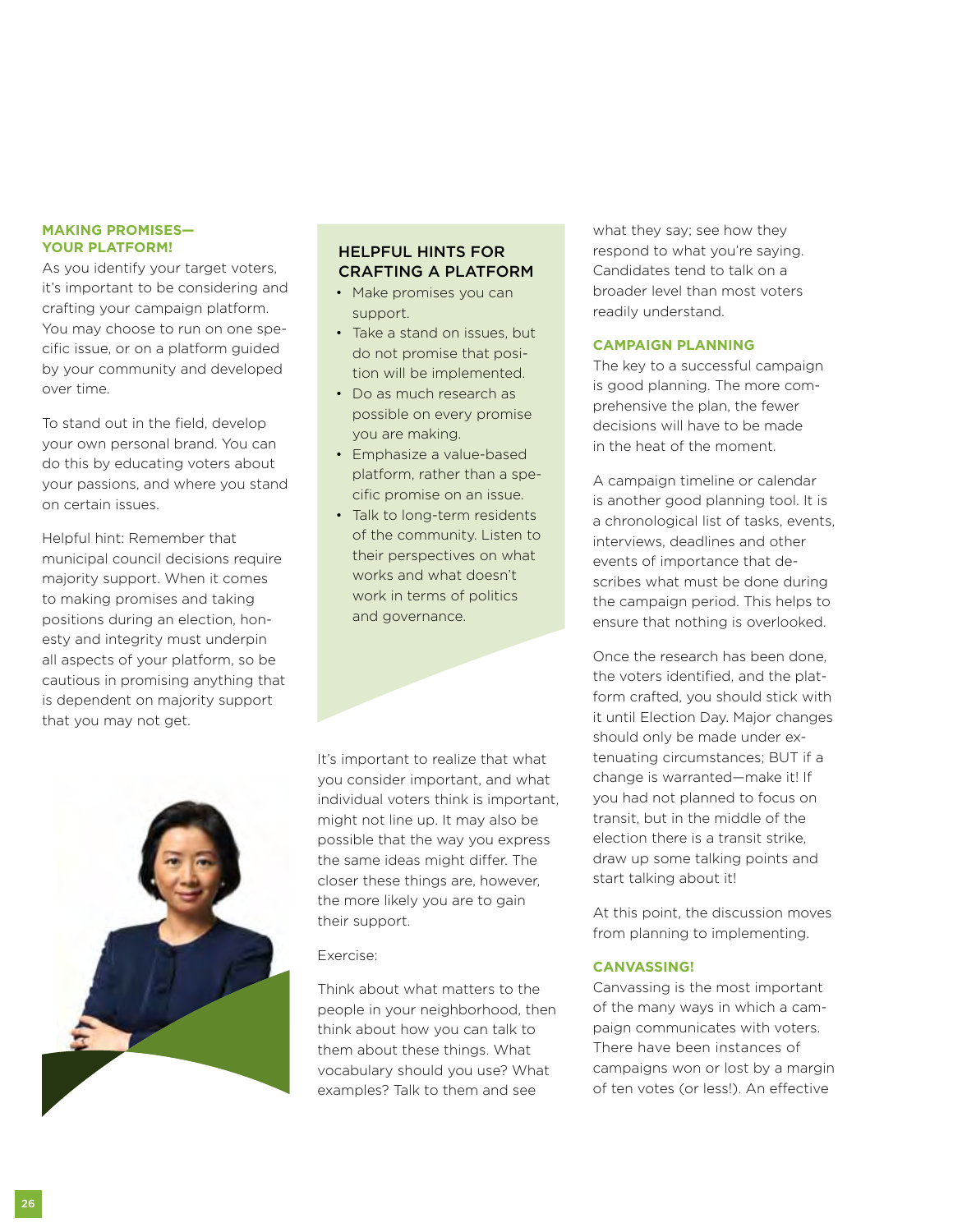door-to-door canvass, combined with a strong telephone canvass and Election Day organization can make the difference between victory and defeat.

Information you can hope to gain by canvassing includes:

- Who plans to vote? Are they eligible to vote?
- Are they likely to vote for you, or for someone else?
- What issues are important to them?
- What is their contact information?
- Are they willing to volunteer on your campaign?
- Are they interested in receiving more information about your campaign?

Many municipalities provide candidates with a list of registered voters. This list contains names, addresses and sometimes even telephone numbers. Where telephone numbers aren't provided, your canvass is a great way to gain that information. Then, in the next election, you're one step ahead!

## **The Purpose of Canvassing**

The candidate canvass, doorto-door canvassing and the telephone canvass serve to:

- promote you as candidate with voters;
- identify supporters and the undecided in the ward, in order to encourage them to vote for you; and
- determine sign locations.

The canvass team feeds the information it collects about voters' intentions to others in the campaign, including:

- the campaign manager;
- the sign crew; and
- the Election Day chair (who ensures that your supporters vote).

The purpose of the canvass is to learn as much as possible about voting intentions on a poll-by-poll basis, to build upon existing support, and to convince undecided voters to vote for you on Election Day.

Helpful hint: Know your "magic number". Take a look at previous election results for your ward, then determine your "magic number": the number of identified supporters and voters you'll need to win. Municipal elections frequently suffer from low turnout; you might be pleasantly surprised by how few identified supporters you need! This number is useful as a benchmark, but should not be taken as a hardand-fast target. If you identify 100 supporters, there is no guarantee they'll all vote. Conversely, you could get many more votes than those of firmly identified supporters.

### **General Canvass Strategy**

The perfect canvass strategy for your campaign is one that makes the best use of your available resources. Some campaigns will be able to conduct three complete door-to-door canvasses, and one complete telephone canvass. Others will only succeed at completing one door-to-door canvass.

Try to get at least one piece of campaign literature to every door in the ward.

To develop the most appropriate canvass strategy, your campaign should review the results of the previous election in your ward, and rank the polls from strongest to weakest in terms of expected support. Focus your resources first and foremost on the strong polls, followed by the swing polls, then the weak polls. If resources are scarce, your campaign may have to concentrate on the strong and swing polls, and forget about the weak polls.

It is important that your campaign knows how many volunteers it has, and how much time each volunteer can contribute. This will allow for a decision on the number of pieces of literature that can be distributed, and the number of canvasses that can be covered by door-to-door canvass. Your campaign may choose to canvass some key polls more than once. Some polls may be canvassed by telephone to save time.

The most important thing to remember is that your canvassing operation cannot exceed campaign resources and abilities. Otherwise, the campaign may find it difficult to maintain morale and enthusiasm. Start with modest goals, and expand them if possible.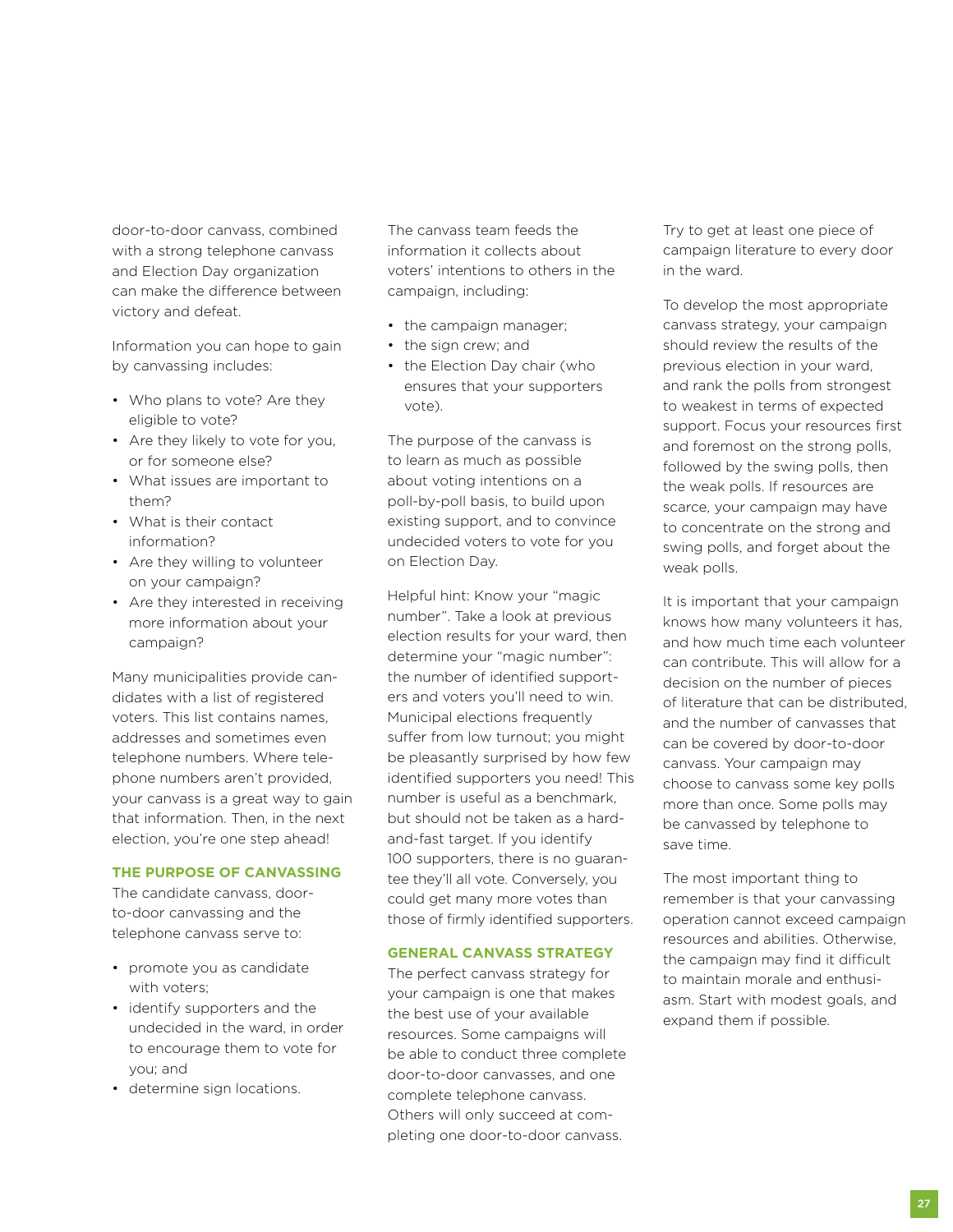

# HELPFUL HINTS FOR **TRACKING CANVASSING**

On a prominent wall in your campaign office, post lists showing:

- the ward's canvass areas:
- the area chair and poll captains;
- the poll number and its rank in terms of importance;
- the dates volunteers canvass each poll; and
- the date of canvass completion for each poll.

With these lists on the wall, you can see at a glance where your campaign stands in terms of canvassing.

# Determining Strong and Weak Polls

Decisions about resource allocation are based on your campaign's assessment of its strong and weak polls. To do this, two things are needed: poll-by-poll results from the last election (and previous elections, if possible), as well as accompanying poll maps for the ward.

Once you have these documents, your campaign should identify those polls where you (or a candidate like you) won or finished close behind the winner (strong polls), as well as those polls where an opponent won easily (weak polls). Poll identification can be based on percentage of the vote received, or

on the raw vote. The raw vote is the actual number of votes received by each candidate in a given poll. It is advisable to use the raw vote numbers, because winning by a huge percentage in a small poll makes the poll appear more important than it is.

A priority poll can also be identified based on the demographics of the polls, or as a result of emerging issues.

Polls your campaign will want to target are those where you, or a candidate like you, did well in terms of raw vote (even if voter turnout was low). Other important polls are those in which opponents did poorly, and polls that generally have a high voter turnout. Another approach is to combine high raw vote and high voting percentage, then prioritize polls that have high numbers that favour your campaign in both categories.

There is no consensus on the best way to rank polls. The method matters less than the fact that your campaign is evaluating likely areas of support and setting priorities for your canvass.

Once the polls have been ranked in priority, it's time to draw up the campaign map. Get a map of your ward and colour the polls in according to their priority. The best polls may be in red, the next best in orange, and so on.

### How to Ask People About Their Voting Intentions

It's important to ask voters how they're going to vote. Volunteers should look voters straight in the eye and ask: "Can (your name) count on your support on Election Day?" If your volunteers don't ask the question, but try to identify voter intentions solely on their degree of friendliness, your campaign is running quite a risk. If a voter is classified as a supporter, your campaign will pull that person on Election Day, even though that person may vote for someone else!

Don't pressure voters if they are not certain whom they will support but do ask the question clearly!

### Motivating Canvassers

Many canvassers prefer to work in pairs or groups. This can work to your campaign's advantage. For example, if four poll captains decide to work together, they can do each poll as a group, or pair up and split the polls between them. Either way, this builds team spirit. In addition, this collaborative work gives people an opportunity to socialize and make new friends.

Contests and awards can also motivate canvassers. It can be as simple as offering to buy pizza for the first area chair and poll captains who get their area completed on time.

Candidates canvassing with volunteers is a good idea. Volunteers can't complain about being asked to do something you, as the candidate, are also willing to do!

Finally, remember to thank your volunteers. It is especially important to say thank you when a poll captain or area coordinator brings in a completed voters list. Your campaign may wish to devise a system to recognize canvassing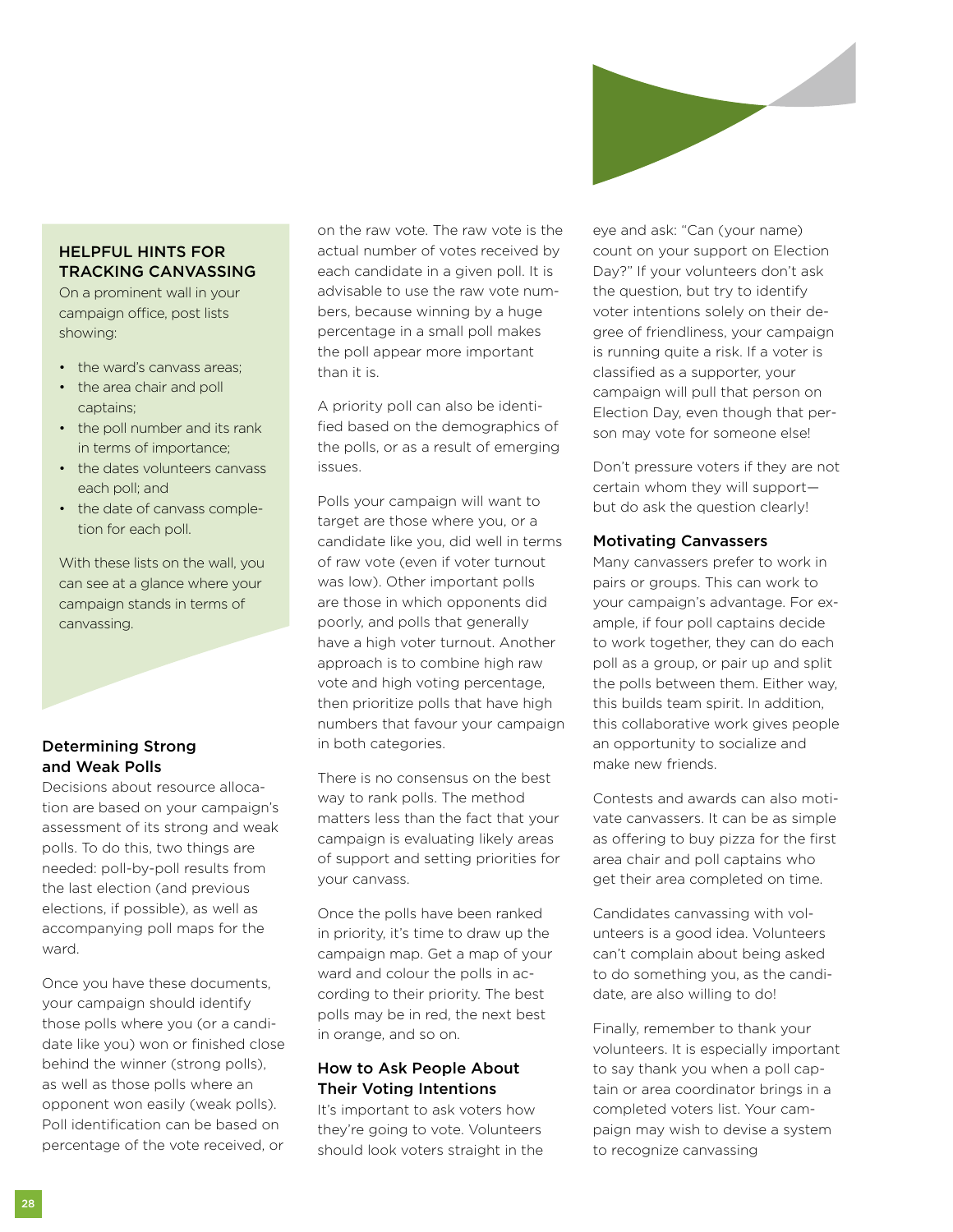success, such as putting a gold star on the completed polls. If there are volunteers doing amazing work, you as the candidate should thank them personally.

#### **Candidate Canvassing**

If you think that running for office is about thinking and writing and talking to media—think again. All those activities are part of the process; however, the single most important thing you as candidate can do during a campaign is talk to voters in the ward. You should be canvassing every day of the week during the official campaign period.

## **Direct and personal contact with voters is the single most convincing method of gaining voter support.**

As candidate, you should be canvassing door to door every day during three specific blocks of time:

- 9:30 a.m. to noon (except Sundays)
- 1:30 to 4:00 p.m.
- 6:30 to 9:00 p.m.



seniors' apartments and residences.

The evening canvass will be the most productive—and therefore the most important—canvass of the day. Crucial polls should be canvassed during this period. As candidate, you should canvass on major streets and intersections, because these are prime sign locations.

The goal is to canvass every poll in the ward. This goal is almost impossible, so you should avoid canvassing in polls in which the results are not expected to be good. Choose priority polls, but move around your ward so that all residents will feel you have visited their neighbourhood.

# Helpful Hints for Candidate Canvassing

- Walk on the side of the street facing traffic, so people get to see your face.
- On some of your pamphlets, write "Sorry I missed you", and your signature. When left at homes, these pamphlets show residents that the candidate herself visited. Those canvassing with you should also have these cards, and can leave them in good faith.
- Consider magnetized campaign signs for your car. Such signs promote your campaign, wherever you may be.
- Limit any conversations with voters to three minutes. Have an arrangement in place whereby one of your volunteers will pull you away after that time.
- If you're canvassing with a group, have them find voters who are home and then come and get you. Your volunteers should also be the ones taking notes at the door.
- Candidate canvassing often results in the most false positives. People will tell a candidate at their door that they've got their support, when it's not necessarily true. Take this into account when assessing your results.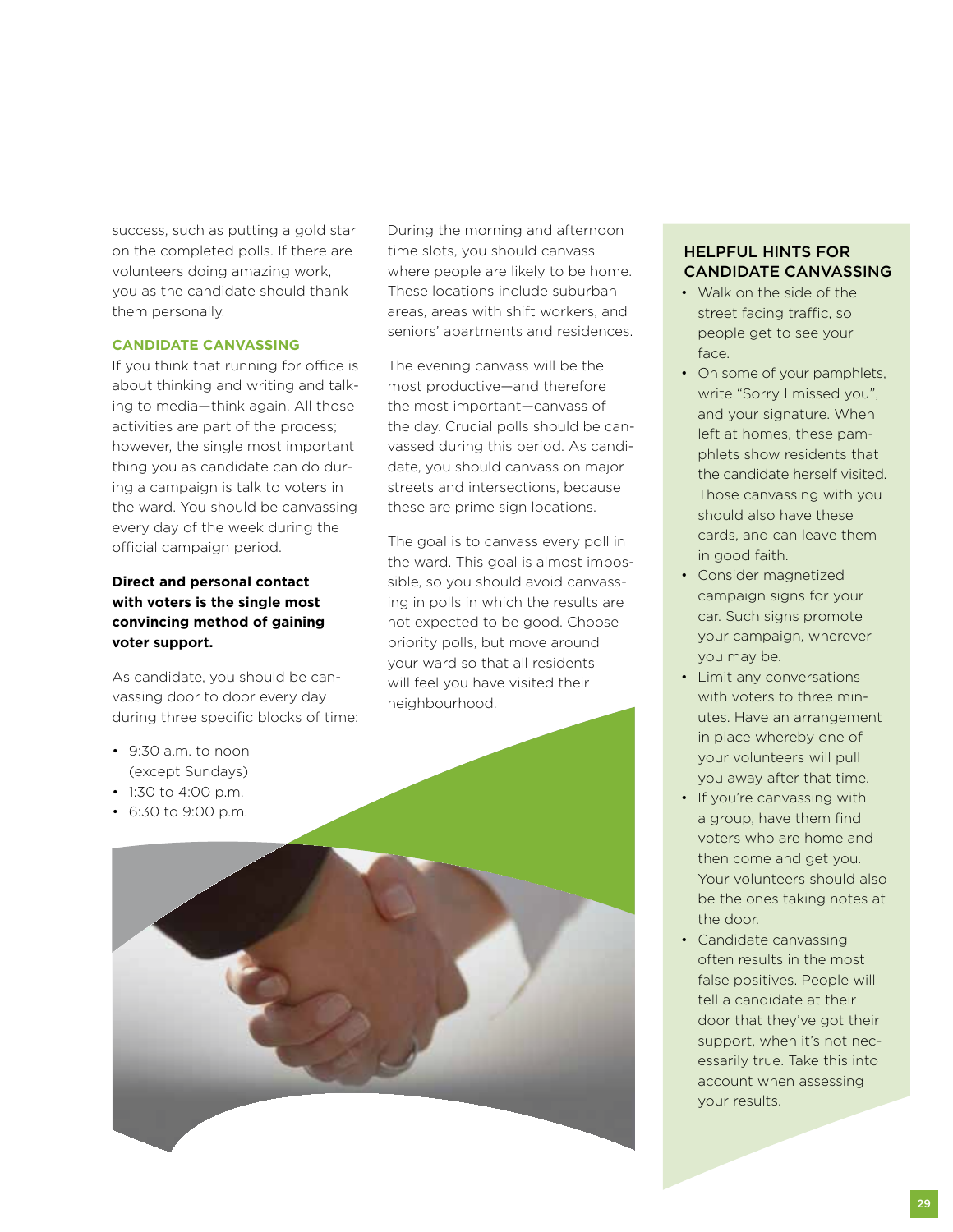Remember that each person you meet while canvassing—even if they don't agree with you on all the issues—now knows you're willing to work to represent them, and to listen to their concerns. You become a person, instead of a faceless entity.

#### **Volunteer Door-to-Door Canvassing**

Door-to-door canvassing is the single most important campaign activity.

## The Structure

If your campaign has a sufficient number of volunteers, a chairperson should be assigned to each ward area. The chairperson ensures that each poll within the area is canvassed properly and on time. The chairperson will be responsible for one or more polls, but will also try to recruit a poll captain for each poll in their area. The poll captain is the front-line worker in a poll, and is the personal link between you and the voter. The poll captain attempts to talk to every voter in the poll. At each house, they leave some literature and try to determine whether the voter is a supporter, uncommitted, or supporting an opponent. Additionally, the canvasser should ask supporters if they will take a sign, volunteer or donate. All the information obtained by canvassers should be consolidated at the campaign office. Combined with telephone canvass results, this forms the basis for pulling the vote on Election Day.

## Helpful Hints for Recruiting **CANVASSERS**

The greater the number of canvassers, the greater the number of polls in the ward your campaign will canvass.

- Every person working on your campaign should be asked to canvass at least one poll.
- Every recruited poll captain should be asked to find a friend to be one, too!
- Supporters identified during canvassing should be asked if they'd like to canvass.
- Everyone who comes into contact with the campaign should be asked to canvass.

## Canvassing Materials *Poll Map and Key*

The canvass chair should obtain a poll map of the ward and a copy of the poll key from the ward's returning officer. The map shows the boundaries of each poll in the ward. The poll key lists all of the ward's streets, along with the poll in which they are located.

# *Canvass Kit*

Each poll should have a specific canvass kit to be used by the poll captain. It's a good idea to create these poll kits centrally to ensure consistency. Each kit should contain:

- a poll map with the poll's boundaries highlighted;
- a suggested script for use during door-to-door canvassing;
- the voters lists:
- a legend of markings to be used in indicating voter intentions;
- the addresses of where people can vote during advance polls and on election day;
- the address and telephone number of the campaign office;
- the dates and times of advance polls;
- instructions and deadlines for adding names to the voters list;
- forms to fill out for sign requests; and
- a canvass instruction sheet that includes a date for completing the canvass, and the name of the person to whom the marked voters list should be returned.

The canvass kits should also include two of your campaign buttons, enough brochures to cover each household in the poll, two pencils, and sign-request forms.

Canvassers will develop routines and processes that work for them. Still, it is important that some consistent questions be asked. These questions can be part of a suggested script that is followed as closely as possible to ensure that all necessary information is obtained.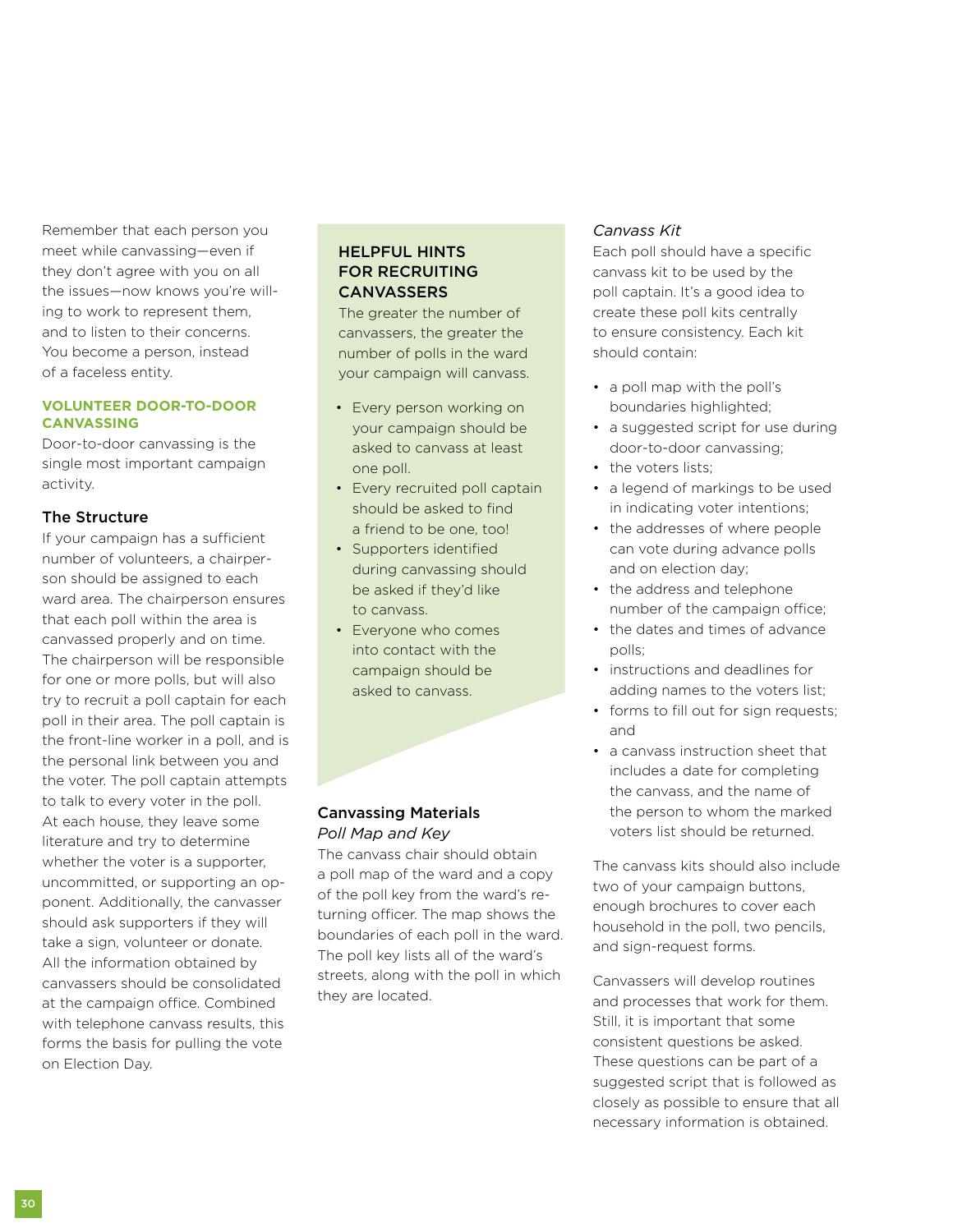

Canvassers should never argue with voters or get into policy discussions. Such discussions are unproductive and consume valuable canvassing time. The goal is to identify supporters, not to convert the resolute. Provide the determined with the campaign phone number or e-mail address.

## The Strategy

If the election campaign period has enough time, your campaign can run three canvasses:

- The first canvass will be early in the campaign. It will be used to drop off literature.
- The second canvass is your main canvass. This will be your primary source of voter identification information.
- Held just before Election Day, the third canvass should concentrate on undecided and unidentified voters. Canvassers should focus most of their time on voters who seem undecided or who may be leaning towards supporting you, thereby consolidating your support!

Regardless of how many canvasses your campaign can manage, it is crucial to remember that the goal is to identify the intentions of as many of the ward's voters as possible. If there are polls in the ward that are proving hard to pin down by the regular canvass team, your campaign should use a telephone canvass and a candidate's canvass to supplement door-to-door canvassing.

#### *Apartment and Condominium Buildings*

In most provinces and territories, canvassers are permitted by law during the campaign period to canvass any apartment building, condominium or residence for electoral purposes. In order to gain access, canvassers should contact the superintendent at the beginning of a canvass to state what they're doing. Your canvass kits for these buildings should include a quote of the relevant legislation that allows for canvassing in apartments, condominiums and residences.

## Helpful Hints for Apartment Canvassing

- Stand back from doors after you knock—most people in apartments use their peepholes to see who is knocking.
- Have a group of people canvass an apartment building—it's quicker and safer.
- Many apartment and condominium residents don't answer the door. As such, it may be easier to reach them by telephone canvass.

## *Rural Areas*

If your ward is a very large rural area, telephone canvassing may be more effective than a traditional door-to-door canvass. It may also be useful to get well-known supporters out canvassing on your behalf—particularly in polls with many undecided voters.

Provide opportunities for rural voters to come to you by way of community events such as coffee houses, dinners, dances or allcandidates debates.

Sign placement is also an important strategy in rural communities. Campaign signs on residential lawns will not have the same exposure as in urban settings. It is therefore important to place your signs at major intersections and locations that are close to gathering places such as churches, community centres and local shops. Your campaign should check local by-laws to ensure that your signs are not displayed illegally.

Rural candidates may also differ from urban candidates in that they operate their campaign offices out of their homes. This cuts down on overhead; however, it also means that rural candidates must devote even more effort to publicizing their contact information, so that voters know how they can contact you to discuss their concerns.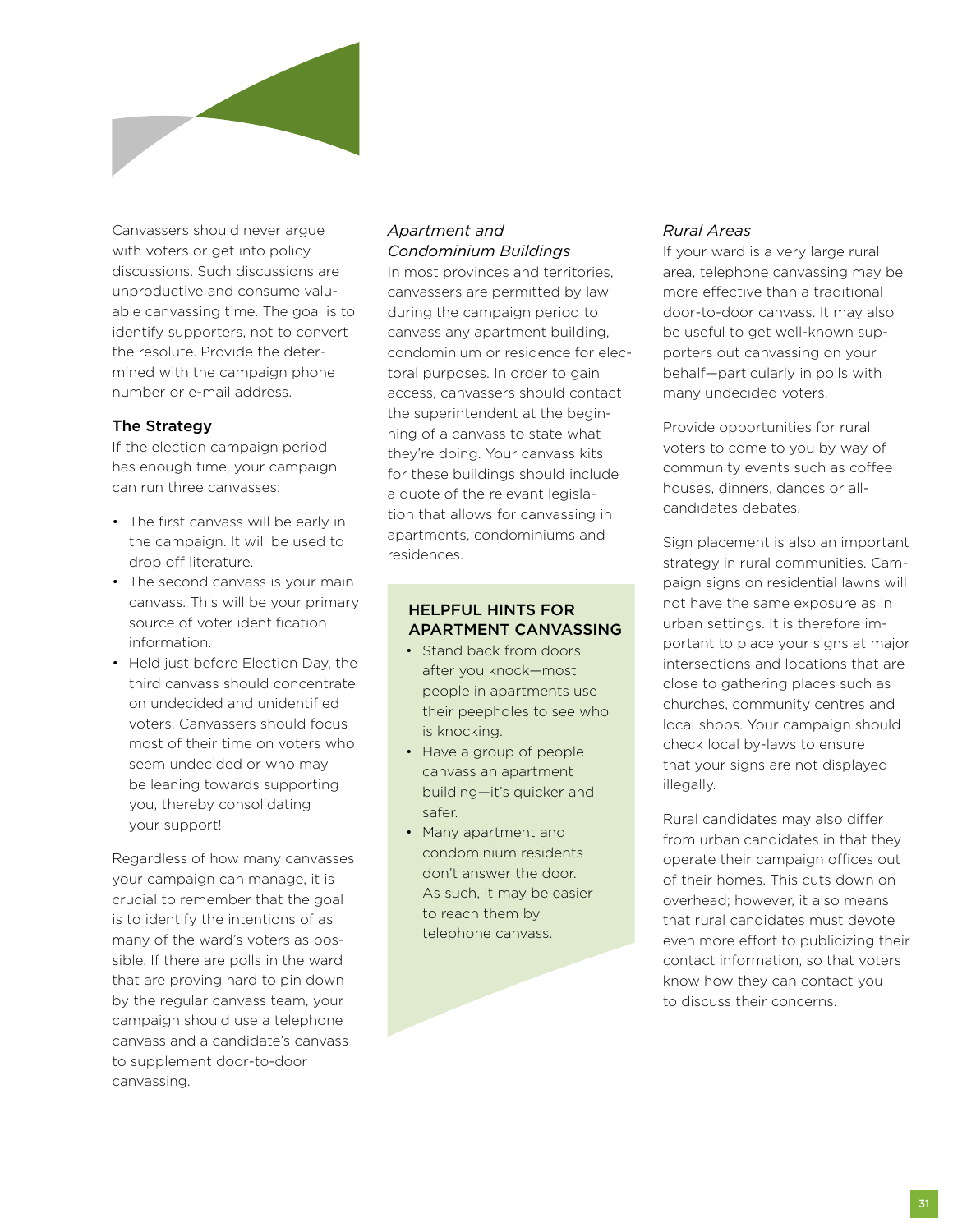# *Canvass Blitz*

A canvass blitz is when one or more groups conduct simultaneous canvasses of several polls. Blitz teams deliver campaign literature and canvass voters in a hurry. Blitz teams can also be used to do a second or third canvass if time is running out, if certain polls show a high supporter potential, or if some polls have yet to be canvassed.

A blitz allows your supporters to meet one another and to feel like part of a team. Pair the blitz with a barbecue at the campaign office, and it becomes a day people will remember with a smile.

Most campaigns use blitzes to supplement their canvass strategy.

### Processing the Canvass Results

Regardless of the canvass type, it is important that the information gained not be lost. The results should be returned to the campaign office, and transferred to the master list. The results of the telephone and candidate canvasses should also be entered into the master list. When the last canvass has been completed and all results transferred, the master list is ready for printing for use on Election Day.

# **Be very careful with your master list, regardless of how it is maintained. Losing it means the voter identification work has to begin all over again!**

### *Marking the Voters List*

It is important that marking the voters list be consistent across all polls. Whatever voter identification codes your campaign chooses to use, each poll kit should contain the same codes and related questions.

One set of voter identification codes uses a combination of numbers and letters:

- 1. A supporter.
- 2. Leaning towards you.
- 3. Undecided.
- 4. Not likely to support you.
- 5. Opposed.
- NH: Not home.
- NV: Not voting.
- NE: Not eligible to vote.

Whatever set of codes your campaign chooses, ask canvassers to use only these codes. Include the code listing in the canvass kits. If canvassers make up their own markings, information is likely to be lost or misinterpreted.

## Helpful Hints for Door-to-Door Canvassing

- People who are friendly are not necessarily supporters, so be sure to ask about their voting intentions. (However, people who are unfriendly are usually not supporters.)
- Consider safety for canvassers and voters (canvass in pairs or teams, during daylight hours, etc.).
- Be mindful of individual situations, and act accordingly on the doorstep. Is the voter preoccupied with a screaming child, a whistling teapot, or a ringing telephone?
- Look friendly, approachable, neat and competent, so that people think well of you and your campaign. Wear something like a pin or a button that makes you look official, and carry a clipboard or notebook.
- Match veteran canvassers with the more difficult neighborhoods, because they're less likely to become discouraged.
- Use the hopscotch method. Knock on every other door while your partner canvasses the ones in between.
- As a canvasser, be prepared ahead of time. Read the brochure. Have lots of supplies and a sharp pencil or a good pen. Anticipate the questions or objections you will get at the door, and prepare your responses.
- Try to speak to every voter in the house, because not all family members vote the same way.
- Don't walk across lawns. Some people take great pride in their yards, and don't appreciate others trampling their lawns.
- Don't be discouraged when you identify an opposition voter. This is valuable information.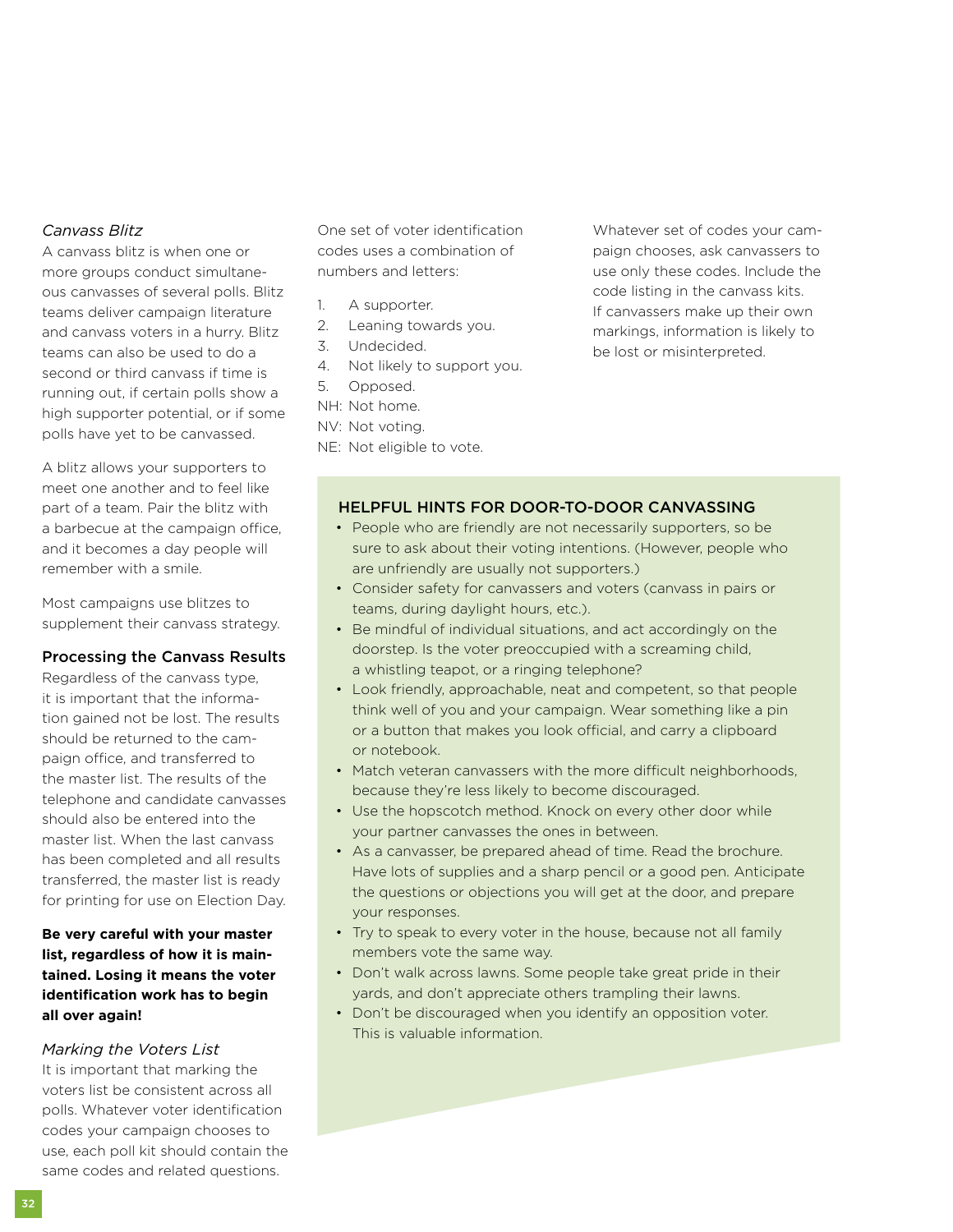# Sample Canvass Script

Hello, I'm Jane Doe.

I'm here in support of Mary Jane Watson, who is running to represent our neighbourhood on city council.

I'd like to leave a copy of Mary Jane's campaign literature with you. I hope you will take a moment to read it. If you have any questions, please call our campaign office. The phone number is on the back.

Mary Jane has the experience and leadership we need to ensure that our community needs are heard at city hall.

Can Mary Jane count on your support on Election Day?

Can we put a sign on your lawn?

Would you like to volunteer with the campaign?

Are there other voters in the house? Can Mary Jane count on their support?

Thank you and have a nice day/evening.

#### **Telephone Canvassing**

Telephone canvassing should not replace the door-to-door canvass they should be used in concert, depending on your campaign strategy and resources.

The telephone canvass serves to:

- fill in any gaps that may be left in the door-to-door canvass;
- verify the results being obtained in the door-to-door canvass; and
- firm up possible supporters and persuade undecided voters.

Telephone canvassing can identify voter intentions in a poll for which other canvass information is incomplete or contradictory.

Bad weather does not slow down or deter telephone canvassing. In fact, bad weather means more people will be at home, and the results might be even better!

The telephone canvass can be done by volunteers who are willing to spend time volunteering, but who may be less mobile or who do not enjoy conventional canvassing.

Some households, such as apartments, are easier to canvass by telephone than in door-to-door canvassing.

### **Materials**

The telephone canvass chair must prepare a telephone canvass kit for each poll to be canvassed. The kit should contain:

- a voters list with telephone numbers indicated;
- a suggested script;
- a general instruction sheet;
- sign-request forms; and
- a general information sheet listing key election telephone numbers, along with information about getting added to the voters list and participating in advance polls.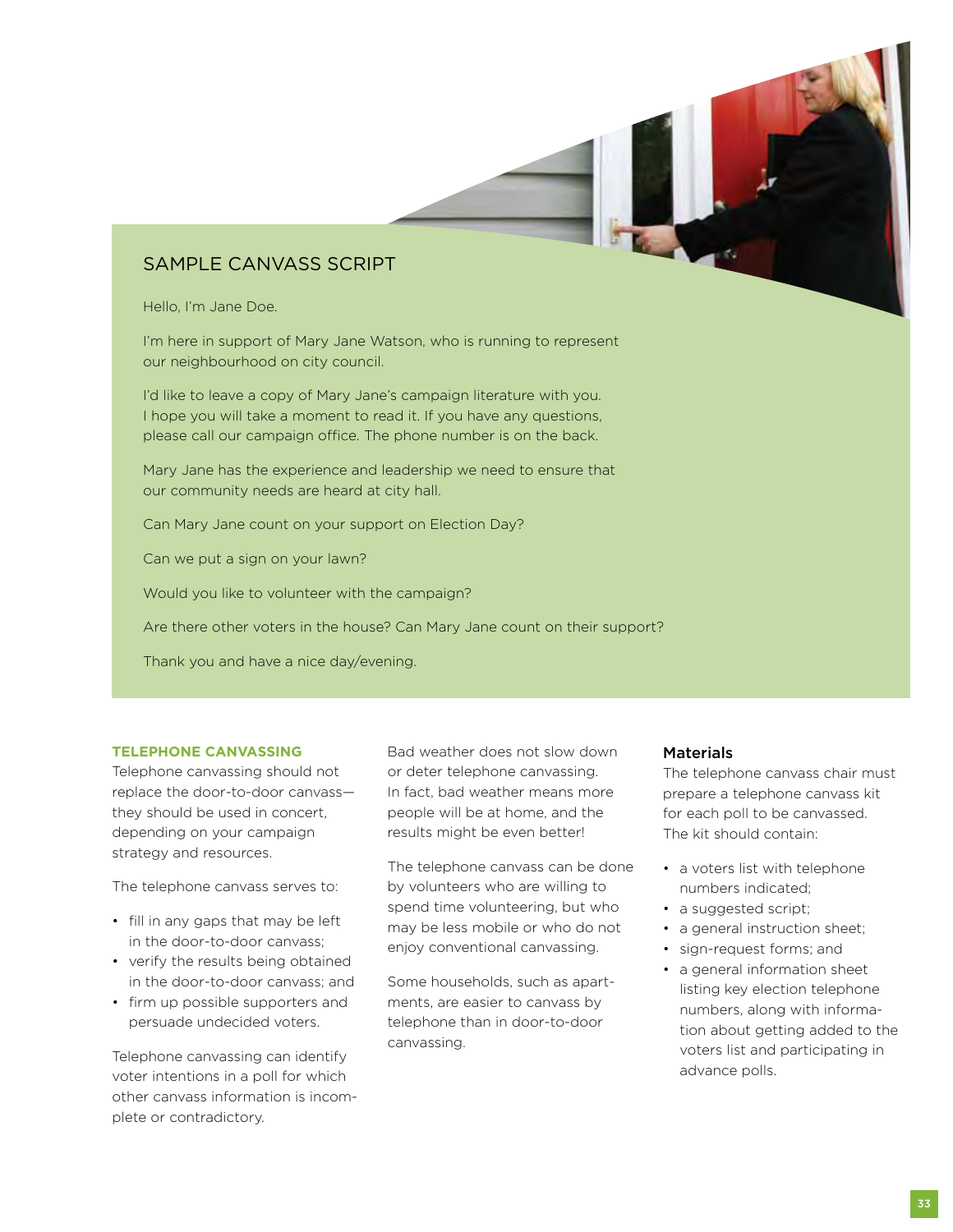The first task of the telephone canvass team is to "pull" ward telephone numbers from telephone directories and other information sources, in order to add them to the voters list for each poll.

# Obtaining and Processing Telephone Canvass Results

During telephone canvassing, the voters list should be marked using the same system used in the door-to-door canvass.

The telephone canvasser will receive a poll kit containing a copy of the voters list. If canvassing a poll that has already been partially canvassed door-to-door, the telephone canvasser will be given the marked voters list.

The results of telephone canvassing are transferred to the master list, along with the telephone numbers used in the canvass.

## Helpful Hints for Telephone Canvassing

- Voters will often ask where they will be voting. Have this information handy before you begin to call.
- Do not argue with the voter! Telephone canvassers should not try to answer policy questions. They should write them down, then pass them along to the appropriate person in the campaign office for a return call.
- Be brief and stay on topic. Voters will appreciate it, and you will be able to make more calls.
- Don't take it personally if you get nasty comments. These comments aren't directed at you. If a person is rude or hostile, thank them politely and hang up.
- Speak naturally and pleasantly. Smile as you speak! Your voice will sound friendlier if you do.

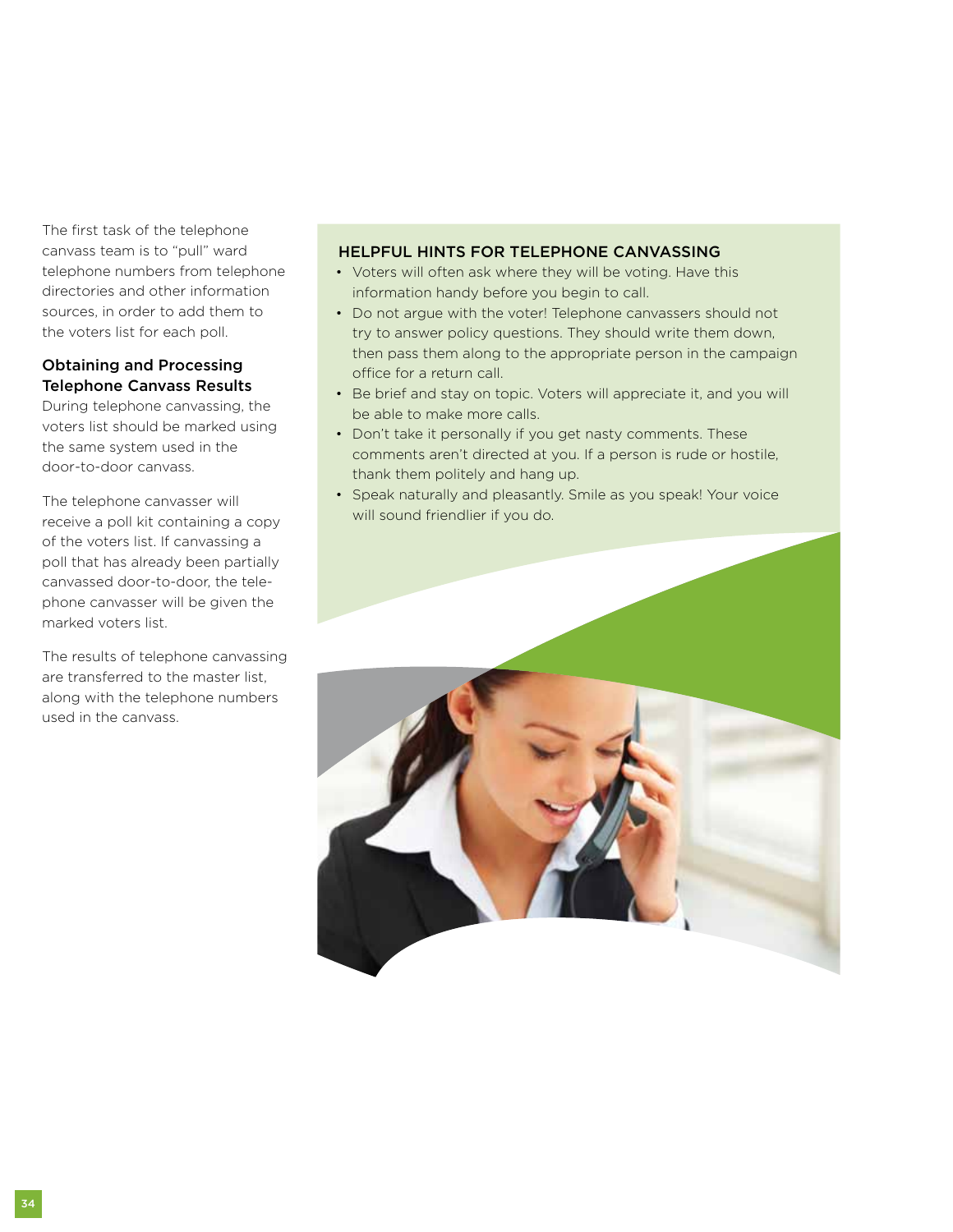## Sample Telephone Canvass Script

Good [morning/afternoon/evening], Mr./Mrs./Ms.

I'm calling on behalf of Mary Jane Watson, who is running to represent our neighborhood on city council.

Mary Jane is going through the ward trying to meet as many people as possible, and we are trying to identify her supporters.

Can Mary Jane count on your support on Election Day? *If NO: skip to (6) IF YES: proceed to (1)*

- 1. That's great. I just want to remind you that every vote counts on Election Day, and Mary Jane needs your support. Would you be willing to take a Mary Jane Watson sign for your home? *If NO: skip to (3) If YES: proceed to (2)*
- 2. That's great. Would you like a lawn or window sign? *Make note of this on the calling list.*
- 3. If you are able to help Mary Jane by working on the campaign, we would love to have you. There is always a lot to do and we have a good time. Would you be interested in joining us? *If NO: skip to (4) If YES: take info and give to volunteer chair*
- 4. Will you require any special assistance getting to the polls? *If NO: proceed to 5 If YES: make note, and tell e-day chair*
- 5. Are there any other supporters in your home? Who are they?
- 6. Okay. Should I identify you as supporting one of her opponents? *If YES: if you can determine who they support, record it on voters list If NO: proceed to (7)*
- 7. I won't take much more of your time, but let me tell you a little bit about Mary Jane. She is (appropriate statement). We'll be distributing literature through the campaign to tell you more about her. We really need your support, and I hope we can count on you on Election Day. *If UNDECIDED: Can I send you a brochure or refer you to our website for more information on Mary Jane? If WON'T SAY: Thank you for your time, and I hope you will consider voting for Mary Jane on Election Day.*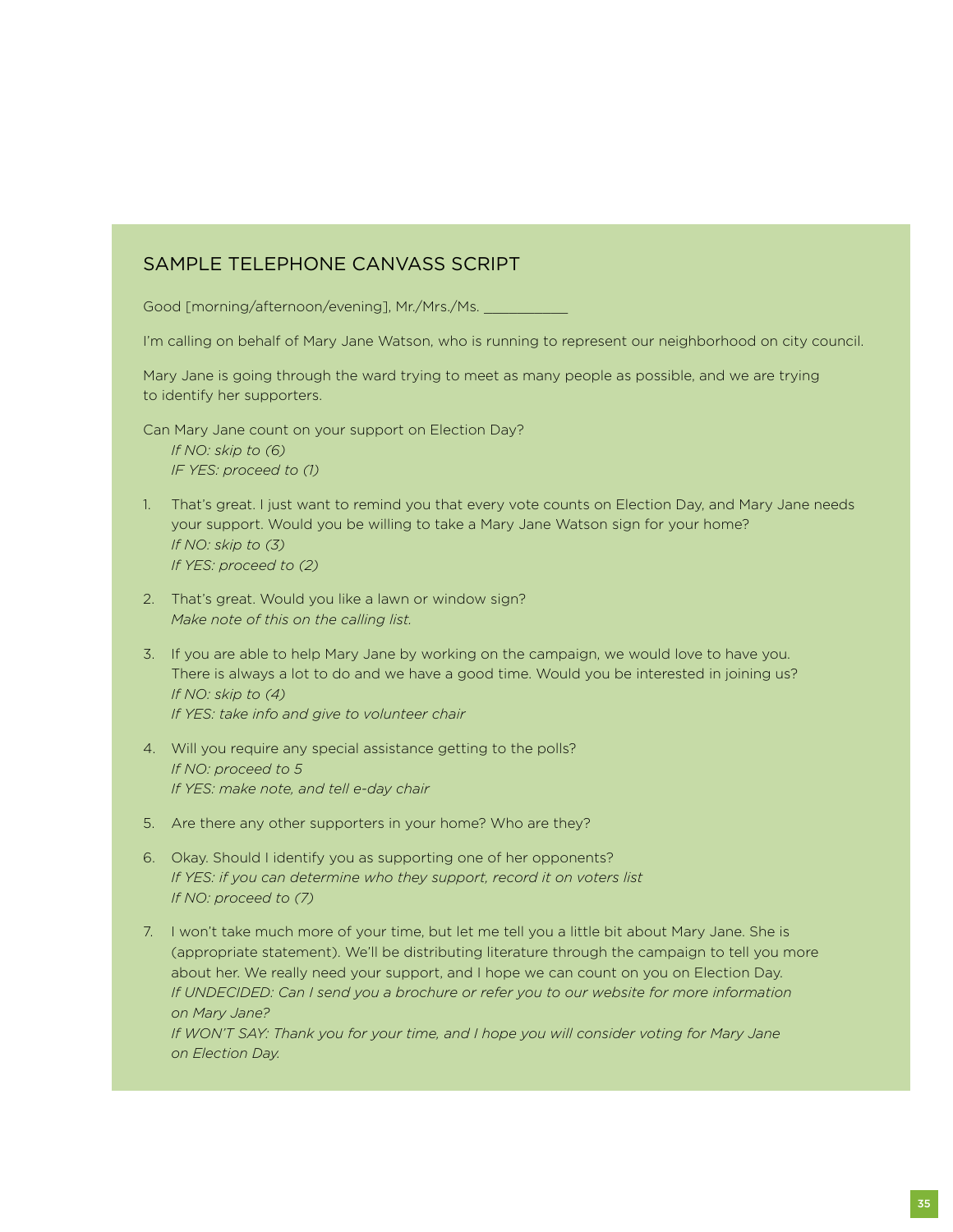## **Election Day**

Election Day is the culmination of all the hard work of a campaign. All the supporters your campaign identified and convinced during weeks of canvassing are of no use if they don't get out to the polls and vote! The most brilliantly run campaign means nothing if the Election Day organization drops the ball.

Election Day organization has three goals:

- deliver all identified supporting votes to the polls;
- represent you at every poll for the ballot counting; and
- report poll-by-poll results to the campaign office as quickly as possible.

Getting out the vote is critical. Ten votes per poll in a 100-poll ward means 1,000 votes.



#### **Getting Organized for Election Day**

The organizational work that must be done for Election Day falls into three main categories.

### Recruiting

Every person who has volunteered for the campaign, or who has expressed an interest in helping the campaign, or who supports the campaign, should be asked to work on Election Day. While the canvass team provides the basis for the Election Day mobilization, anyone who has helped the campaign in the past should be asked to help on this final day of the campaign.

#### **Training**

Before Election Day arrives, set aside time to train volunteers on how Election Day work is to proceed. Not everyone will be available for training, so it is imperative that whoever is running your Election Day effort understands the process in order to provide clear instructions in Election Day poll kits. Samples of instruction sheets for inside and outside scrutineers are provided at the end of this section.

#### Preparing the Materials

Preparing the poll kits is work that should begin as soon as the campaign is launched. It should not be left to the last days of the campaign, when everyone is busy with the final push. Preparations of these materials is work that can be given to people who want to volunteer, but who may not feel comfortable canvassing.

#### **The Election Day Team** The Candidate

When the campaign's focus shifts from identifying new supporters to getting identified supporters to vote, the candidate's work changes as well. Your team should target individuals likely to vote in advance polls: the elderly, people who live in a building containing an advance poll, and all campaign volunteers and workers.

You should vote early on Election Day—it's a good media and photo opportunity. (An alternate idea would be to vote in one of the advance polls, in order to have the photograph and story run the day before Election Day.) Regardless of when you vote, check that you are registered to vote and that you are in the right place. Mistakes at this point are embarrassing, whether you've invited media or not!

#### The Election Day Chair

The Election Day chair is one of the most important persons in the campaign. They are responsible for coordinating every single campaign volunteer on the most important day of the campaign!

The Election Day chair and the volunteer coordinator should assess the number of volunteers to be recruited for Election Day, then recruit and train them! One volunteer per poll, working in teams of four to complete their four polls, is a good base for calculating the number of volunteers required.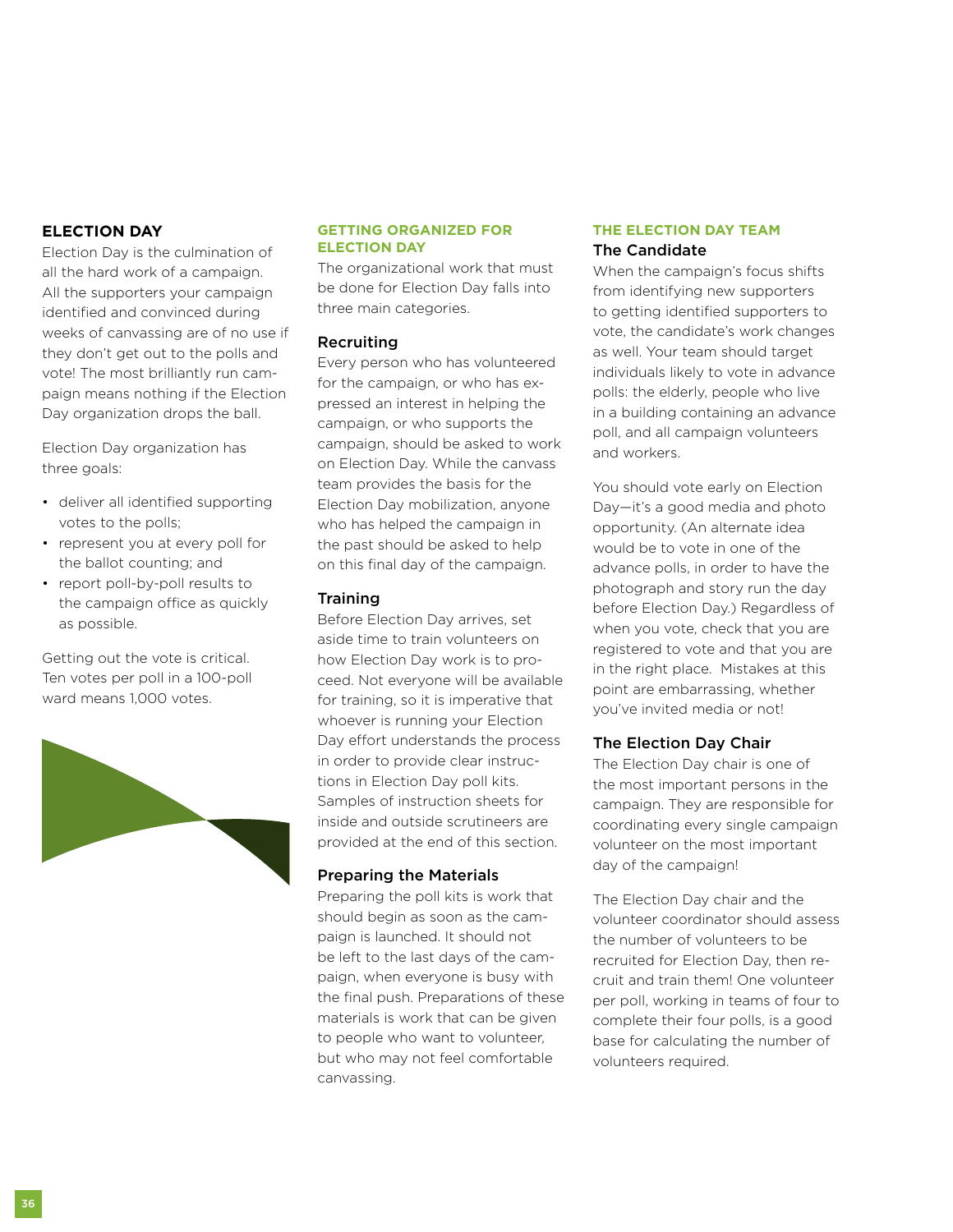

The Election Day chair is also responsible for preparation of poll kits for inside and outside scrutineers, and for ensuring that a sufficient number of marked voters lists are available for use by the outside scrutineers.

### The Area Chair

The ward should be divided into areas made up of several polls, each with an area chair. The area chair is responsible for ensuring that the area's Election Day workers do their assigned jobs on Election Day, reporting any problems in this regard to the central campaign.

### The Inside Scrutineer

The inside scrutineer spends Election Day inside the voting station, monitoring which supporters have voted. Their kit includes a copy of the unmarked voters list along with multiple copies of a "bingo sheet"\* of numbers. When someone votes, the inside scrutineer crosses that person off the voters list and off their bingo sheet. They then pass this information to the outside scrutineer.

Polling stations limit the number of scrutineers allowed to monitor each poll. If you have the resources, have an extra inside scrutineer or two in each polling station, so they can take periodic breaks to report the results!

## The Outside Scrutineer

The outside scrutineers are literally "pulling the vote" by going door-todoor to ensure all supporters vote before the polls close. At the start of the day, the outside scrutineers target every identified supporter. As the day goes on, they receive reports from inside scrutineers about who has voted, and can focus their attention on those who have not yet made it to the polls.

If volunteer numbers are limited, the outside scrutineer can also act as an inside scrutineer, filling out their own tally sheet by referring to the poll clerk's voters list.

Once they've completed a round, they return to the polling station and repeat the process.

If outside scrutineers need help, or if supporters need rides to the polls, they should contact the campaign office.

If outside scrutineers manage to pull every supporter within their polls, they should inform the central campaign, in order to be assigned to other polls that may need help.

At the end of the day, outside scrutineers can be among the individuals assigned to count votes in a poll. They should ensure that they are there ten to 15 minutes before the polls close. Remember that your campaign is allowed to have only one representative at each poll to witness the counting of votes.

### Telephone Canvassers

A telephone bank set up at central campaign headquarters is a good idea. This telephone bank should target the same polls that the telephone canvass called during the campaign, such as remote communities and apartment buildings, in order to urge supporters to remember to vote. If an area chair reports difficulties with a particular poll, the telephone bank can also be useful.

### **Drivers**

During the campaign, and on Election Day, supporters should be asked if they need assistance getting to their polling stations. Drivers should be on standby at the campaign office on Election Day to deal with requests for assistance as they are received. They can also be used to move volunteers to areas needing a particular push, or to deliver meals to scrutineers.

## Official Agent

Depending on the election legislation in your municipality, it is likely that scrutineers will require some kind of authorization from the central campaign to enter the polling station and monitor the voting. It is often the official agent who signs these authorization forms. Each poll kit should have several forms, already signed and ready to go. In addition, the official agent should be available at the campaign office on Election Day.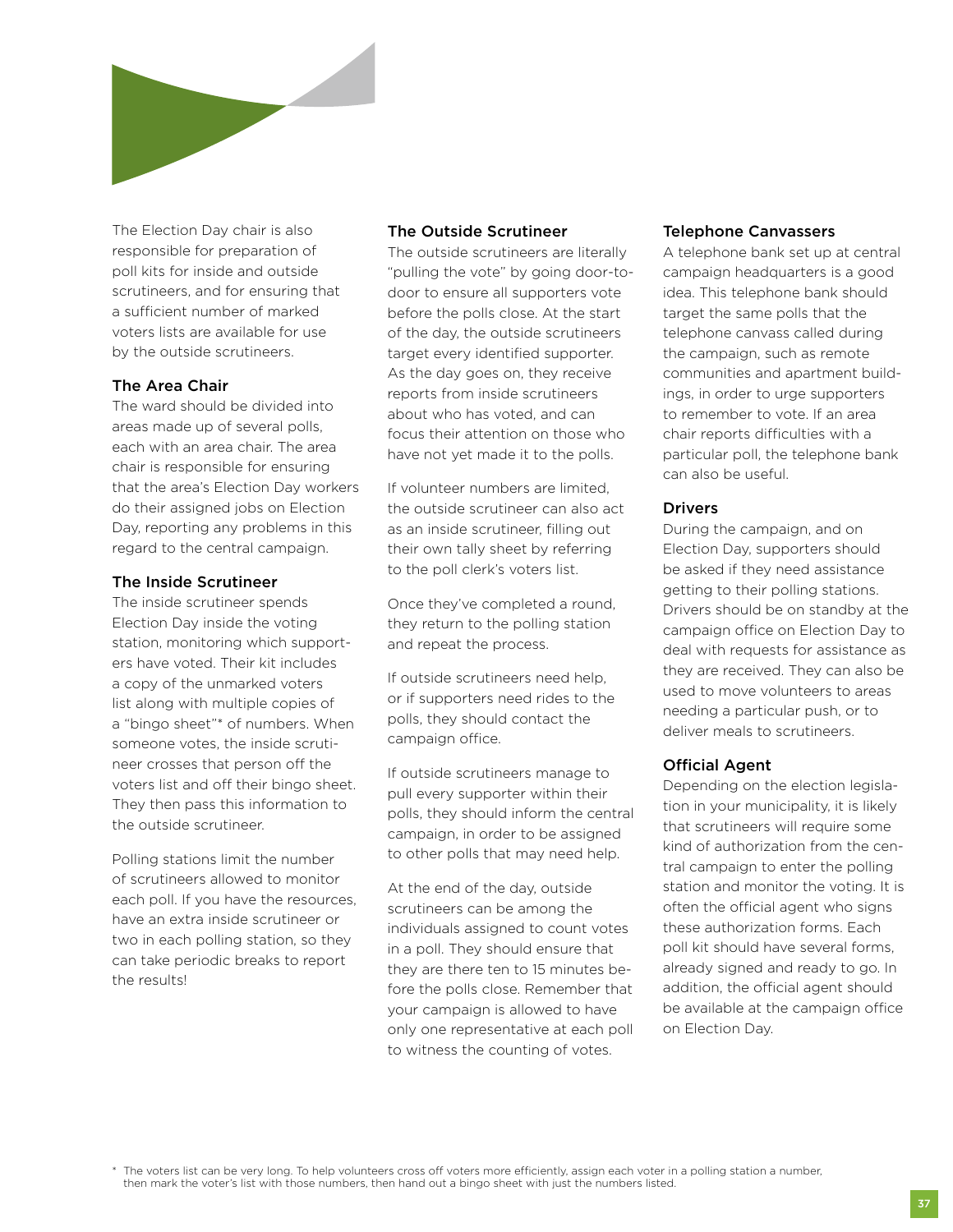

## **Two Types of Election Day Organization**

#### The Centralized Model

In this model, the campaign office is the focal point for all volunteers on Election Day.

Volunteers arrive at the office to check in for duty. They are given the written material they require (e.g., poll kit), then go to their assigned duties and poll. The Election Day chair checks volunteer names on the wall chart, showing that they have reported for duty and that their jobs are now assigned. A centralized system means that any unexpected vacancies are identified quickly, and that volunteers in the office can be assigned to fill them.

If your campaign has been collecting information about supporters who need help getting to the polls, volunteer drivers will be coordinated from the campaign office. Any known needs are dealt with as soon as possible in the morning. The drivers are then dispatched to meet new requests as they come in during the day.

On Election Day the telephone canvassers, the Election Day chair, the campaign manager and a few volunteers to answer the telephones should be the only people in the campaign office. Everyone else should be pulling the vote.

### The Decentralized **Organization**

The decentralized model relies on "home centres" or "zone houses" as the bases for volunteers on Election Day. This model is more useful in large and rural wards, where having everyone report to a central office makes little practical sense. The number of home centres is based on the number of polls in the ward. One home centre for every eight to ten polls is generally advisable, but if the polls are very large this can be adjusted. If possible, try to choose a home centre in the middle of a group of polls.

In this model, volunteers report to their designated home centre. Each serves as a satellite campaign office, and each home manager acts as a local campaign manager. If any unexpected absences affect the process, the home manager calls the central campaign office to find a replacement. The outside scrutineers contact their home centres to report on their progress in pulling the vote so that, if they are having trouble or great success, the home centre can respond accordingly.

Generally, the telephone canvass and drivers are still run out of the main campaign office.

At the end of the day, vote totals should be communicated to the central campaign headquarters, rather than to the home centres.

## **Election Day Materials** Marked Voters Lists

The master marked voters list is the single most important part of Election Day Organization. The Election Day chair must ensure that sufficient copies of the final master voters list are made for Election Day. When determining quantities, remember that the following people will need copies: outside scrutineers, headquarters staff/ home centre staff, and telephone canvassers.

#### Headquarters Wall Chart

The Chair must prepare a large wall chart that provides the following information for every poll:

- the address of the voting station for each poll;
- outside scrutineer contact details such as name, telephone number (home and office) and time he/ she will be reporting for duty;
- inside scrutineer contact details such as name, telephone number (home and office) and time he/ she will be reporting for duty; and
- contact details for vote counter.

This is the chart that will let the campaign identify any vacancies that need to be filled.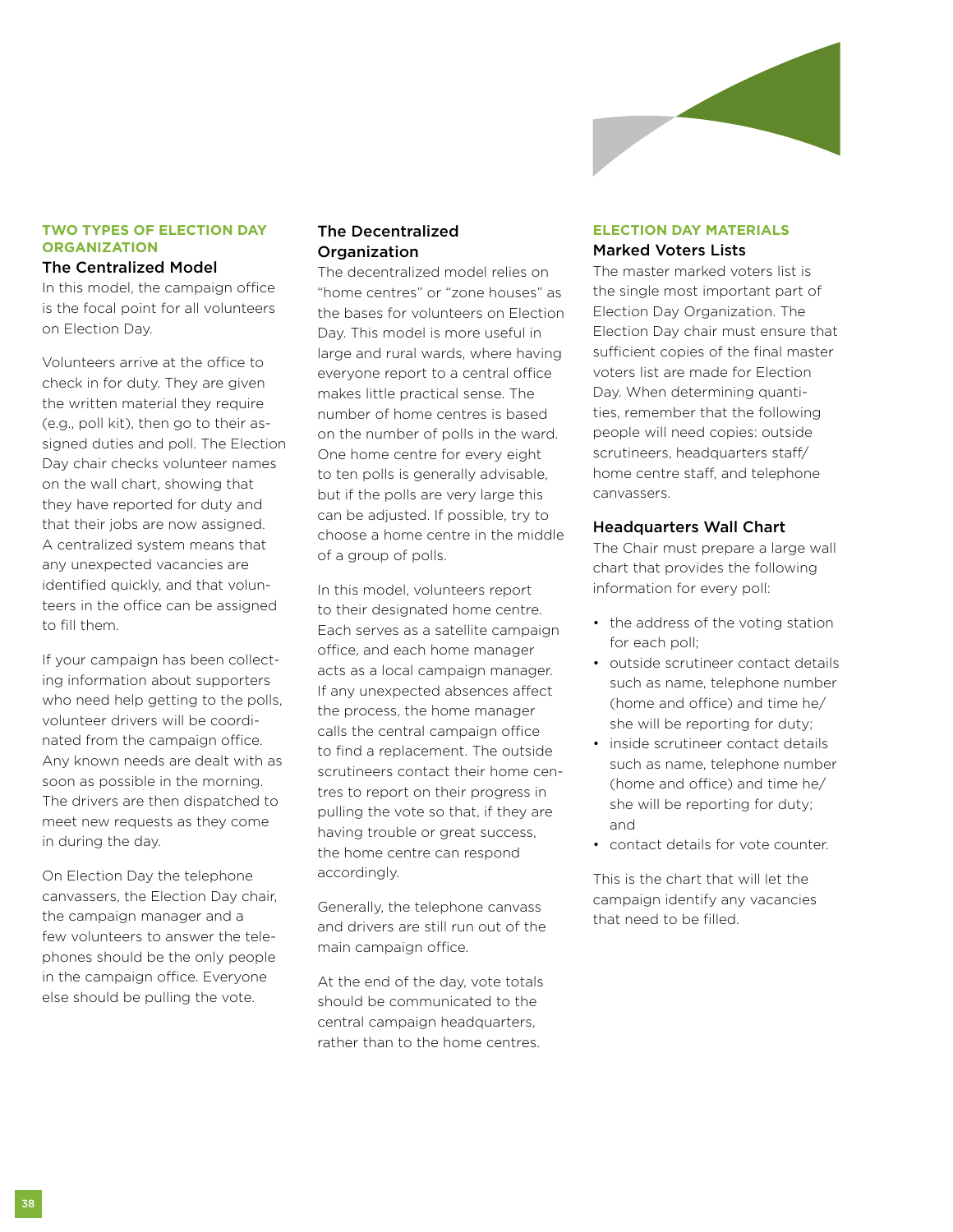## Outside Scrutineer's Kit

These kits must be prepared under the direction of the Election Day chair, and should allow for the assignment of more than one outside scrutineer per poll. Each kit should contain:

- a marked voters list for the poll;
- a poll map;
- the addresses of the polling station and the home centre;
- instructions for the outside scrutineer;
- the name of the inside scrutineer for the poll;
- the candidate's written authorization, permitting the outside scrutineer to enter the polling station;
- telephone numbers for the campaign office or home centre; and
- tally sheets.

## Inside Scrutineer's Kit

These kits must also be prepared under the direction of the Election Day chair. It is advisable to prepare at least two kits for each poll. Each kit should contain:

- an unmarked voters list;
- tally sheets for the scrutineer to mark the number of each voter who has voted at the poll;
- the address of the polling station;
- instructions for the inside scrutineer;
- the name of the outside scrutineer for the poll;
- the candidate's written authorization, permitting the inside scrutineer to enter the polling station; and
- telephone numbers for the campaign office and home centre.

### Vote Counter's Poll Kit

Only one kit per poll is required. Each kit should contain:

- written instructions for the vote counter;
- Election Day results sheets;
- the campaign office telephone number to be called to communicate the results; and
- the candidate's written authorization, permitting the vote counter to enter the polling station.

## Vote Tabulation Chart

The Election Day chair should prepare a large vote tabulation chart for the campaign office. The chart should list all the polls in the ward, and the names of the leading candidates. It's a good idea to list the candidates in the same way as they're listed on the ballot, as this will make transferring the data from the vote counters at the polls easier.

A chart should also be prepared for display at the victory party venue.

#### **Counting the Vote**

If the resources are available, each poll should have a volunteer watching the vote count.

If not, polls within a single polling station can be combined. In this case, the vote counter will be able to watch a single count, but can phone in all the results.

As the poll results come in, keep a running total of the count for all candidates. The person responsible for the vote tabulation chart should do this; however, consider assigning this task to other volunteers as they become available.

## Helpful Hint for Counting the Vote

• Have a phone line dedicated to receiving the results. The line for the campaign office can get busy on election night, and you want these calls to be able to get through.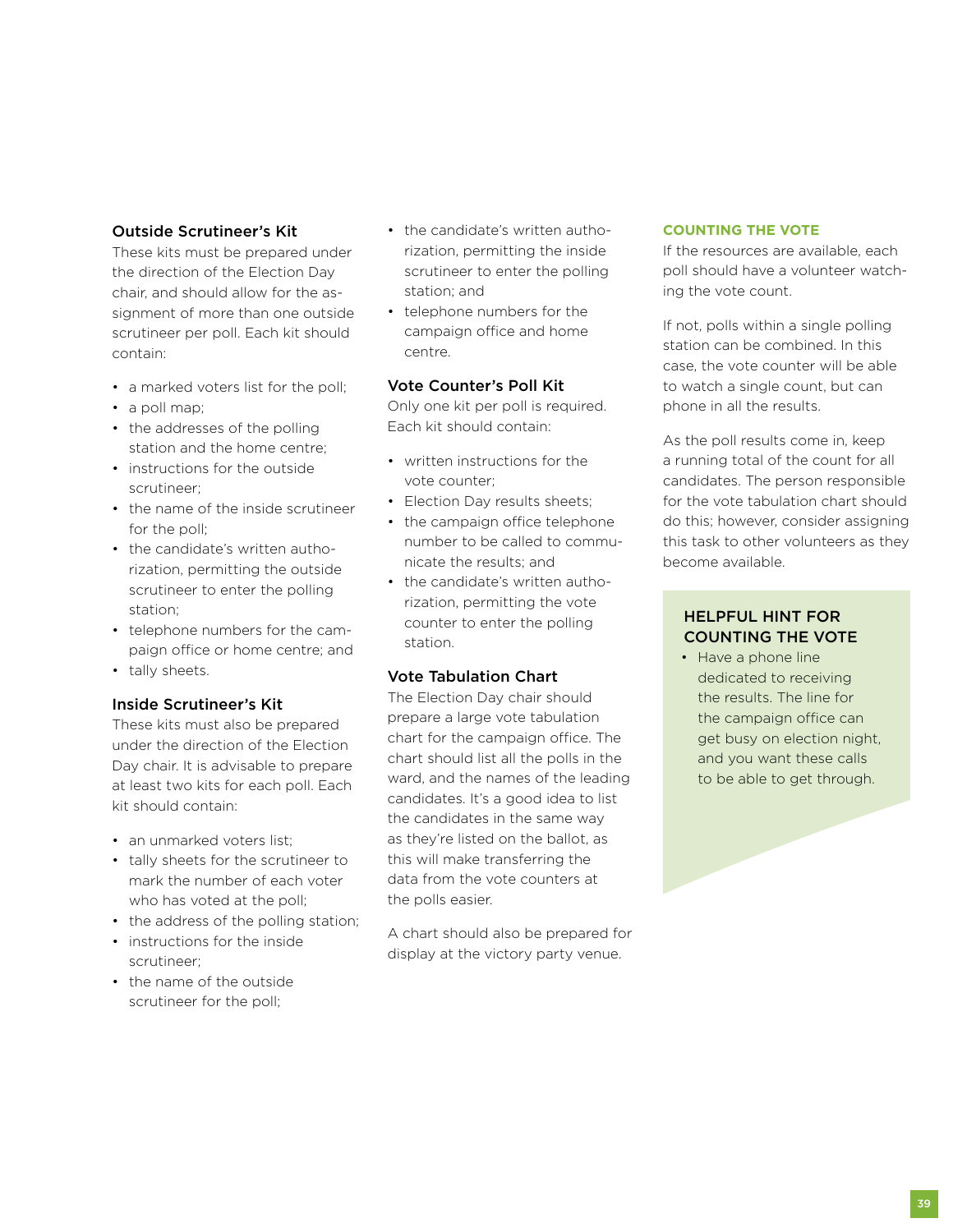## Sample Instructions for Outside Scrutineers

Check that your kit contains the following material:

- Marked voters list with phone numbers of all identified supporters and possible supporters.
- The documentation required to appoint you as the candidate's agent. This is to be submitted to the Deputy Returning Officer (DRO) or equivalent at your polling station.
- The telephone numbers of your campaign headquarters and home centre.
- A set of instructions for counting the vote. One person from each campaign is entitled to be present at each poll for the count.

Go to your polling station, and register as a candidate's agent.

If there is an inside scrutineer assigned to your poll, get the tally/bingo sheet showing who has voted.

If there is no inside scrutineer, use the list recorded by the DRO or poll clerk to determine who has voted.

On your voters list, cross off the names of all those who have voted.

Visit or telephone supporters who have not yet voted, and remind them of the importance of their vote.

Keep your area chair or home centre manager apprised of any problems or successes.

Return to the polling station throughout the day to see who has voted in the interim. This allows you to track your progress and stay up to date on who has voted and who has not.

Continue this process throughout the day, because every vote matters!

If every identified supporter has voted, inform your area chair or headquarters. They can then decide where to best use you for the rest of the day.

Fifteen minutes before the polls close, be sure that you're inside the polling station and preparing to participate in the vote count.

To reach central the campaign office, call 123-4567

*SEE YOU AT THE VICTORY PARTY AT 123 Main Street!!!!*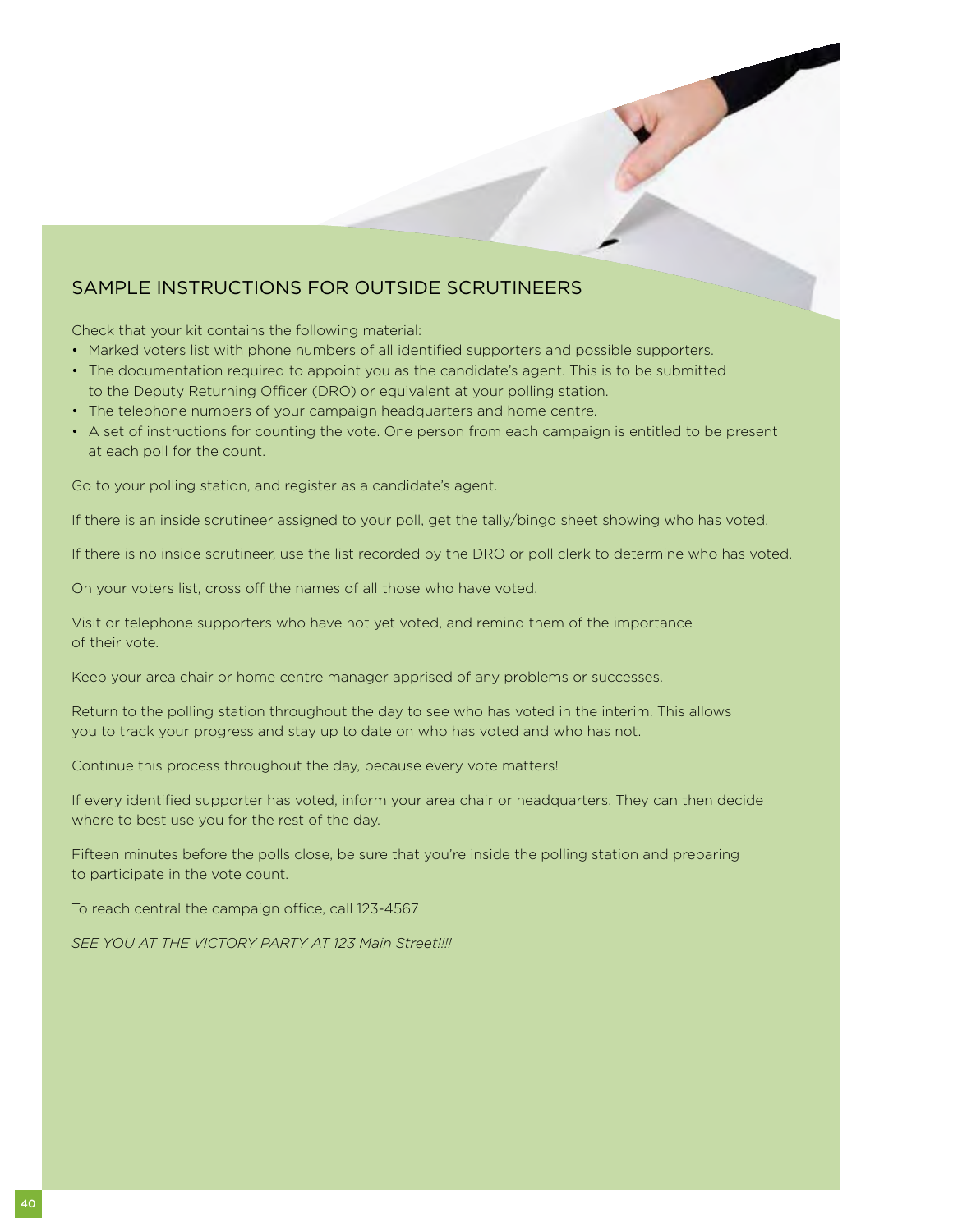## Sample Instructions for Inside Scrutineers

Check that your kit contains the following material:

- The documentation required to appoint you as the candidate's agent. This is to be submitted to the Deputy Returning Officer (DRO) or equivalent at your polling station.
- The telephone numbers of your campaign headquarters and home centre.
- Tally sheets to be marked to show who has voted, which will then be passed to outside scrutineers.
- A set of instructions for counting the vote. One person from each campaign is entitled to be present at each poll for the count.

Go to your polling station and register as the candidate's agent. Before voting begins, you should witness the DRO checking the ballot box to ensure that it is empty; sealing the box; initialing the back of every ballot; and counting the ballots assigned to that particular poll.

How votes are cast:

- A voter identifies himself or herself.
- The poll clerk checks the official list for the name of the elector. If the name is listed, the person can vote. If the name is not there, the voter must show identification such as a passport or a form with residency address to prove eligibility to vote.
- If the voter is permitted to vote, the poll clerk enters the voter's name in the poll book. The voter receives a ballot bearing the DRO's initials and votes behind a privacy screen.
- The DRO or the poll clerk takes the folded ballot and checks that the DRO's initials are marked on the back of the ballot. Then, in full view of all present, the ballot is placed in the ballot box.
- The inside scrutineer now crosses that person off their marked voters list, and circles the number of the voter on the numbered "bingo" sheet.

If each poll in your polling station does not have an inside scrutineer, you may register at additional polls and ask to see the poll clerk's list of who has voted.

If there are any irregularities in the procedure—especially regarding the identity of the voter—challenge the vote immediately! The DRO should then request the voter to prove his/her identity or swear an oath. An elector who refuses to take the oath when asked to do so forfeits his/her right to vote.

In the polling station:

- Do not place election material anywhere.
- Do not ask voters to support your candidate.
- Do not wear anything to identify candidate affiliation.

At the end of the day, anyone inside the polling station at the closing of the polls will be allowed to vote.

You should supervise the counting of the ballots, as outlined on the instruction sheet for vote counters, and record the votes for each candidate on the tally sheet enclosed in your kit. Once the count is finished, call campaign headquarters to give them your poll number and results.

If problems or irregularities occur, call headquarters immediately at 123-4567.

*SEE YOU AT THE VICTORY PARTY AT 123 Main Street!!!!*

**Contract Contract Contract**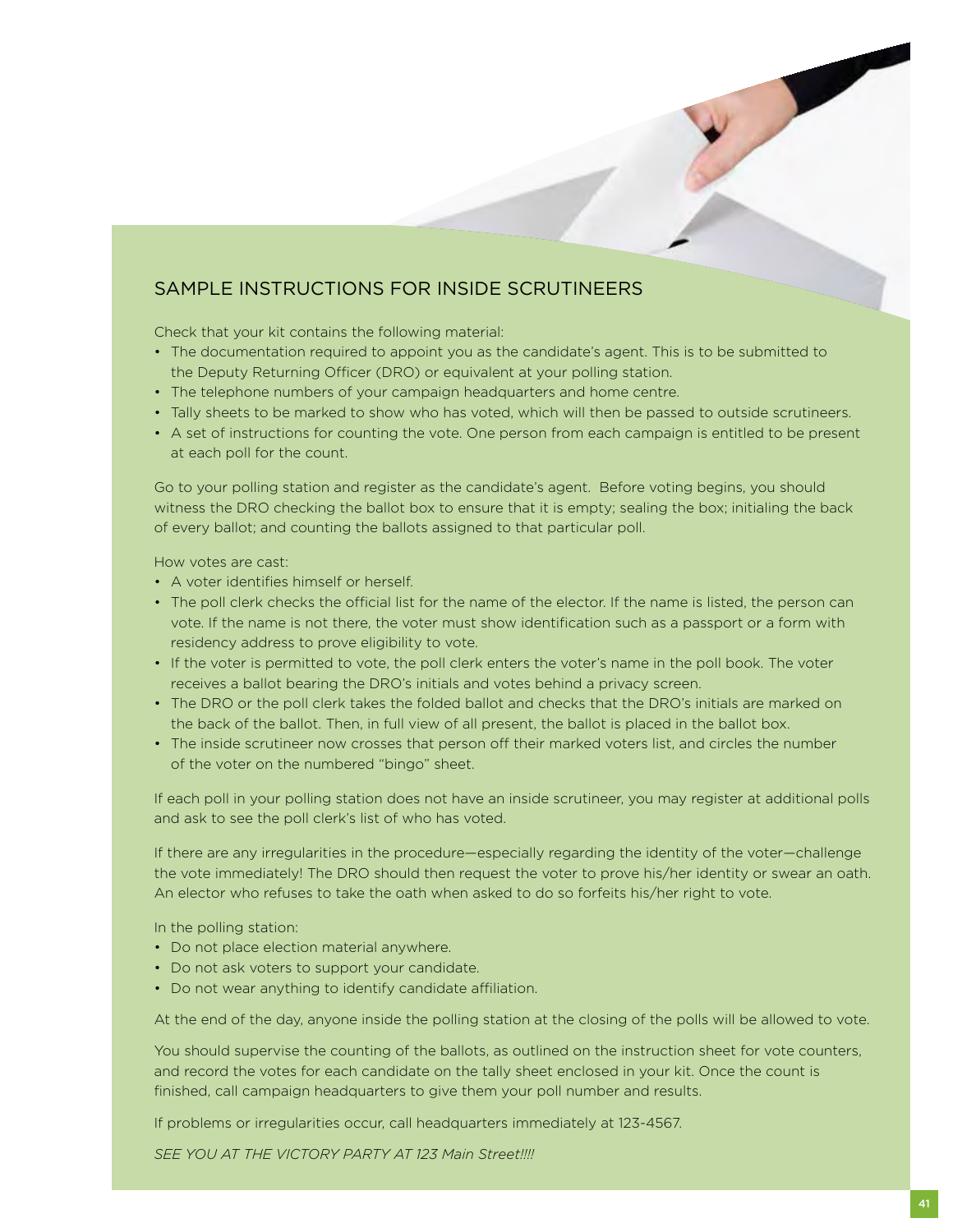## Sample Instructions for Vote Counters

The counting of the ballots takes place immediately after the polls have closed. At this point, both the outside and inside scrutineers should be in the polling station.

Ensure that you are registered as an official agent. You are then permitted to examine the marked ballots and review the tally.

The Deputy Returning Officer (DRO):

- counts the number of electors who have voted from the poll book;
- opens the ballot box and empties ballots onto a table;
- counts votes, giving all candidates' agents present the opportunity to examine each ballot and record the vote totals on a tally sheet as they are called out;
- counts spoiled ballots; and
- ensures that all ballots are accounted for.

#### Rejected ballots are:

- ballots which have not been supplied by the Deputy Returning Officer;
- ballots which have been marked more than once; and
- ballots which have been written on to identify the voter.

The following are NOT "rejected ballots":

- ballots marked in any way by a DRO;
- ballots marked with a sign other than a cross, such as a checkmark or filled-in circle;
- ballots marked with a writing instrument other than the pencil provided in the polling station;
- ballots on which the voter's mark extends beyond the circle; and
- ballots on which the circle is completely filled.

The DRO makes note of every objection, and decides whether or not to reject the ballot. While you may offer your opinion, the DRO's decision is final.

If the results are close, make sure to note any ballots that were rejected and why, as well as any that were allowed but were questionable. If the results are very close, this will become useful information during any recount process.

Once the count is over, the ballots for each candidate are placed in a separate envelope and sealed.

As soon as you know the results of the count, phone them in to campaign headquarters. If the line is busy, hang up and try again. DO NOT leave until you have reported your poll.

If problems or irregularities occur, call headquarters immediately at 123-4567.

*SEE YOU AT THE VICTORY PARTY AT 123 Main Street!!!!*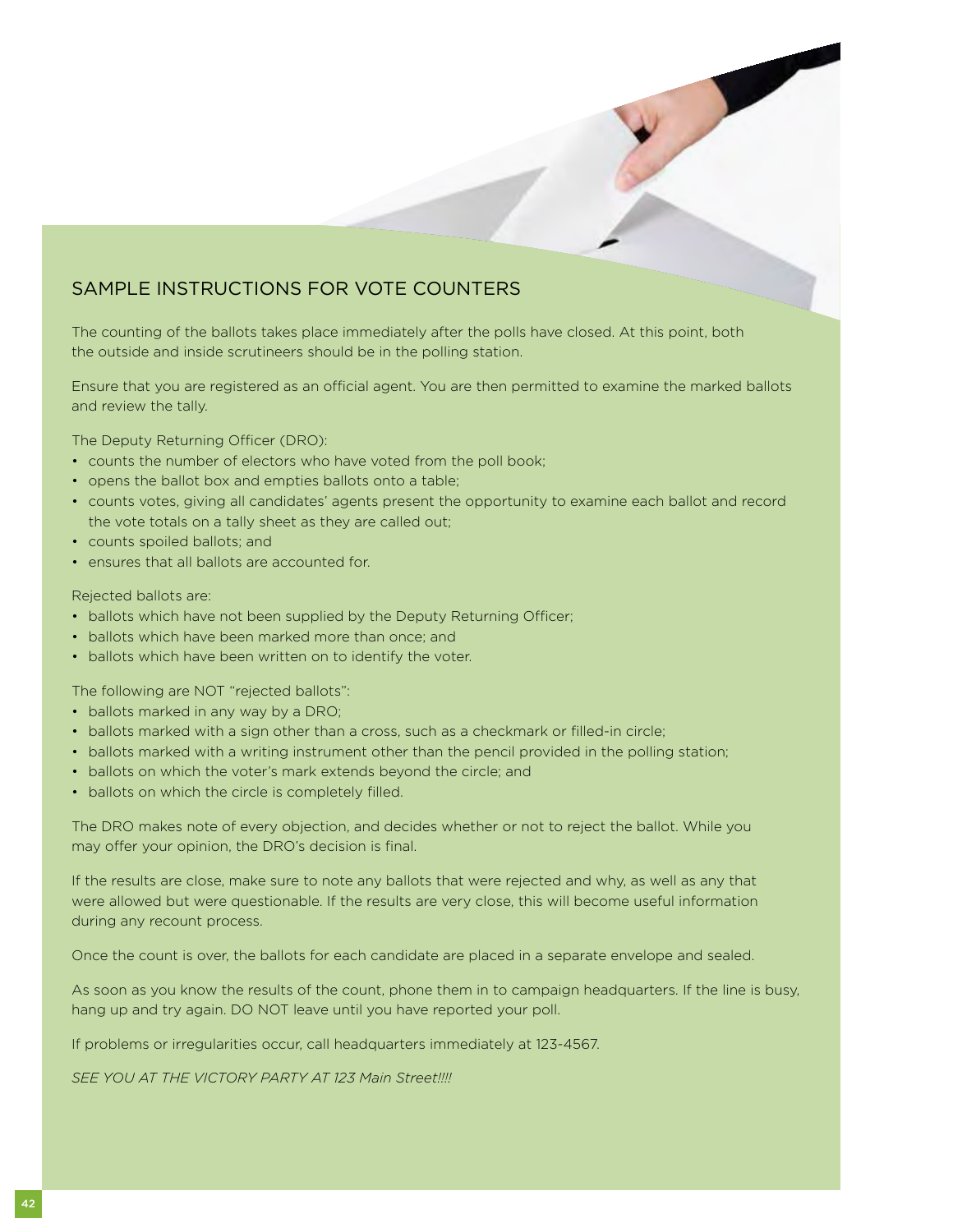

### **Rules for the Polling Station**

Campaign literature, badges, ribbons, signs, posters or similar materials that support or oppose a candidate are NOT permitted at the polling station.

An agent may NOT talk directly to an elector, or interfere with voting.

An agent MAY require an elector to show satisfactory proof of identity or take an oath as to his/her qualifications to vote, provided the agent asks the DRO (not the elector), and states the reason for the objection.

An agent may object to the validity of any ballot. If they do, this objection should be recorded in the poll book. The DRO makes the final decision to accept or deny a ballot.

An agent must not attempt to obtain any information about how an elector is going to vote, or how he/she has voted.

NO communication devices may be used inside a polling station.

Once the counting of the vote has begun, the room is sealed, and an agent may not gain access. If an agent leaves during the count, they will not be re-admitted until the count has been completed.

### **Election Outcomes**

It shouldn't be a surprise that on election night there are two likely outcomes. It is important that you prepare yourself—mentally and practically—for either eventuality. You should have a response prepared for victory, and another for defeat.

Regardless of the result, there are certain elements that should be included in all speeches:

- Keep your remarks brief. Your supporters will not be in the mood for long speeches.
- Thank those who worked for you, and those who supported you.
- Offer congratulations to your opponents, and the people who worked for them.

If you win, remember that you are now a member of municipal council. You should acknowledge everyone in your ward, regardless of how they may have voted. Working the room after your remarks will be easy: a simple matter of making sure your supporters know how much you appreciate them and their work. Enjoy the victory, but be prepared for the adjustment to life as mayor or councillor.

If you lose, try to be gracious, even though it will be hard. Working the room will be more about supporting the people who supported you, as they deal with the disappointment. Remember that losing isn't

exactly the same as failing. You're walking away from the campaign with more experience than you had before, and you raised your profile within the community. This can increase the chances of winning if you choose to run in a subsequent election. Do not let your defeat discourage you from running again.

#### **The Day After the Election**

The following jobs will need to be done after Election Day:

- A "post-mortem" should be held, to discuss how the campaign strategy and tactics unfolded. Campaign strengths and weaknesses should be identified, and a plan to address them drawn up for use in the next campaign.
- The marked voters lists should be saved for the next election. Try to keep both a paper and an electronic copy—just in case.
- A list of all volunteers and donors must be drawn up, and all should be sent a thank you letter from the candidate.
- The campaign office needs to be shut down. This includes cancelling heat, hydro, phone and other services.
- All signs should be taken down and stored for the next election.
- All unused materials should be inventoried, and this information passed on to the official agent to include in the financial statement.
- The campaign's financial statement must be completed.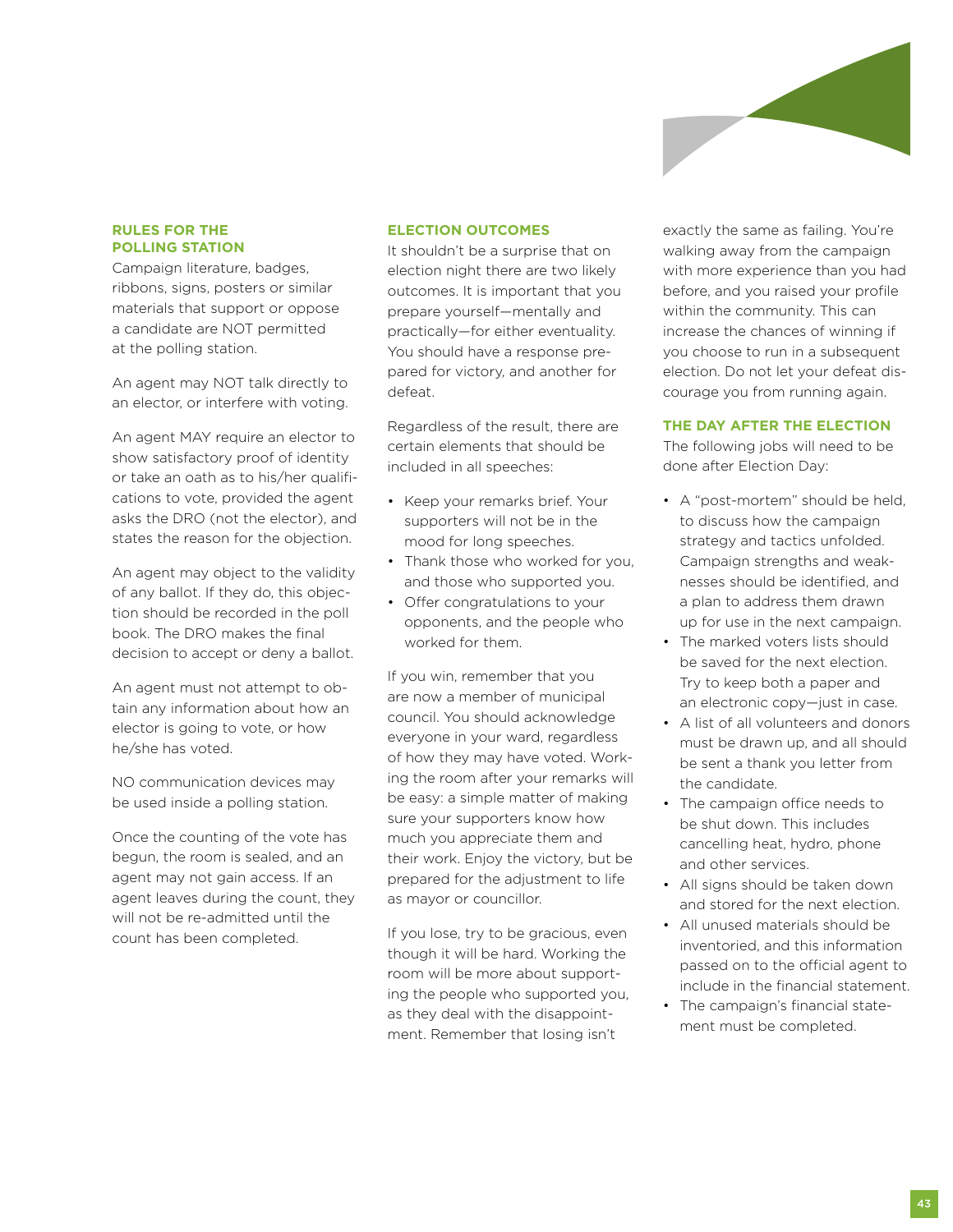# **COMMUNICATIONS**

Your key communications challenge will be raising your profile as a candidate.

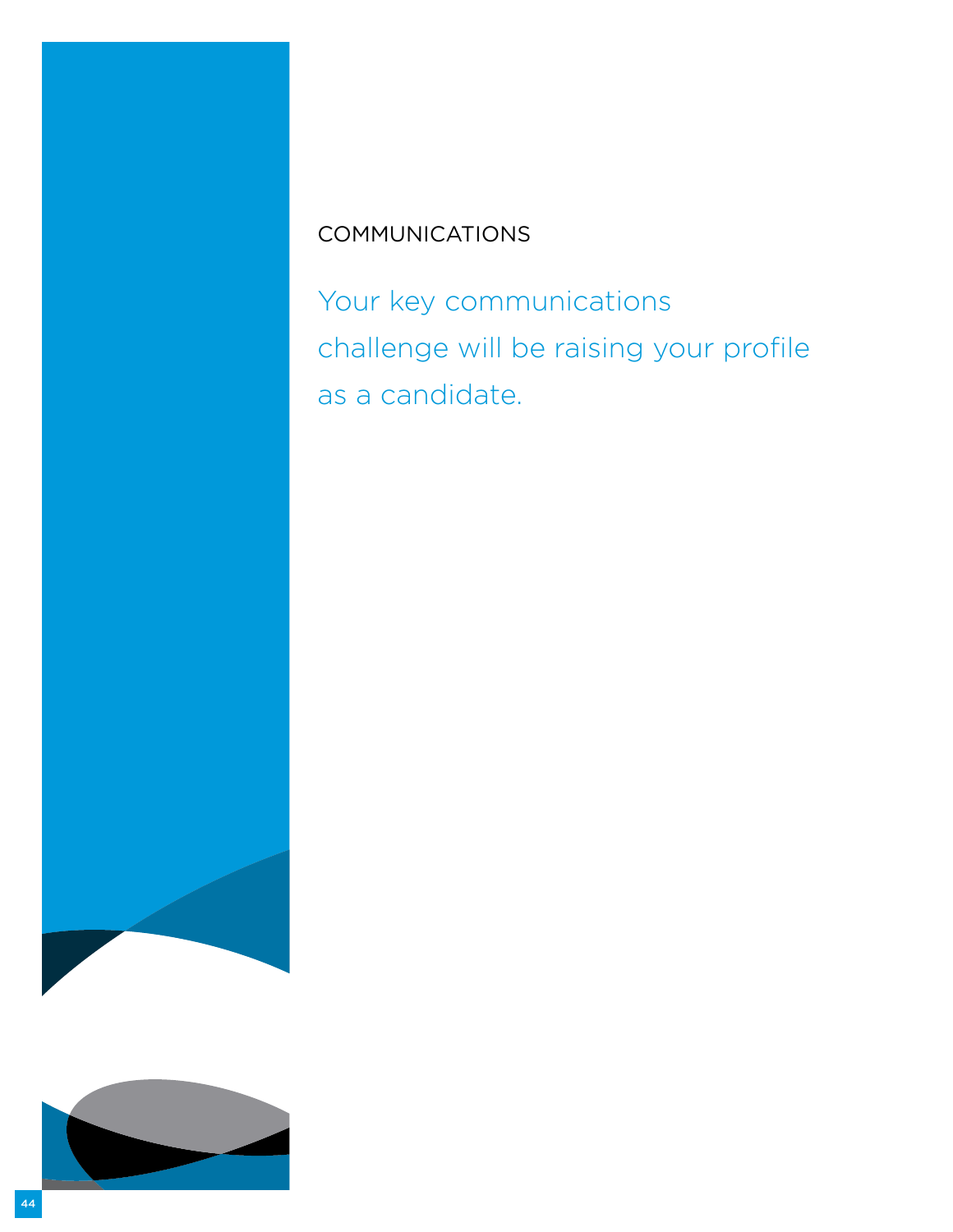

## **Communications Basics**

#### Why do we communicate with the media?

- To initiate coverage of a news story.
- To alter or influence the coverage of a news story.
- To gain press exposure for you as the candidate.

## When should you communicate with the media?

- To announce major news about your campaign.
- To announce important events or policy decisions.
- To react to news from the municipal government or other candidates.

Always remember to respect publishing and other media deadlines.

Your key communications challenge will be raising your profile as a candidate. Even the best candidate cannot possibly knock on every door and greet every voter in the constituency, so use other means to reach the voter: media, campaign literature, and signs. Often we forget that media is only one part of the communications process, and lose sight of other aspects of communications which are far more local and important. The phrase, "All politics are local," is especially true when it comes to communications in politics.

To do communications "right", it is important to:

- create the right message;
- hit the right target audience;
- use the right means of distribution; and
- release the message at the right time.

Any communications process is best measured by how well it shares the intended information and message, thereby creating the desired image in the minds of a target audience. It is therefore important to understand how to write and deliver a message which will have the greatest impact on those to whom it is addressed.

The keys to creating a successful message are:

- a consistent look and tone for the message;
- plain language that uses easy-to-understand terms;
- a full discussion of the issue you are promoting; and
- appropriate distribution.

Pretend you're a journalist, and ask yourself the following questions:

## *Who?*

To whom you speaking? Who is your target audience?

Internal communications are those aimed at volunteers, campaign workers, donors, and like-minded organizations and agencies. Members of these groups might already be familiar with the issues, meaning that a less formal approach to delivering the message is needed. Means of communicating with this audience include newsletters and your website.

External communications are those directed to individuals who are not identified as supporters and/or who may be less familiar with you and with the issues. This group includes: possible volunteers, prospective donors, local opinion and community leaders, the general public and media. In this case, a more formal approach should be taken: be complete in your information; present your message accurately; and be consistent in presentation, format and style.

There are benefits to treating all communications as external. Confusion or controversy can result when communications are taken too casually. All important announcements should be made in writing.

## *What?*

What is the core message you are developing? What impression or image do you want to create for your audience? You should be able to summarize the essence of your message in one sentence. Any message should be succinct, direct and easy to explain.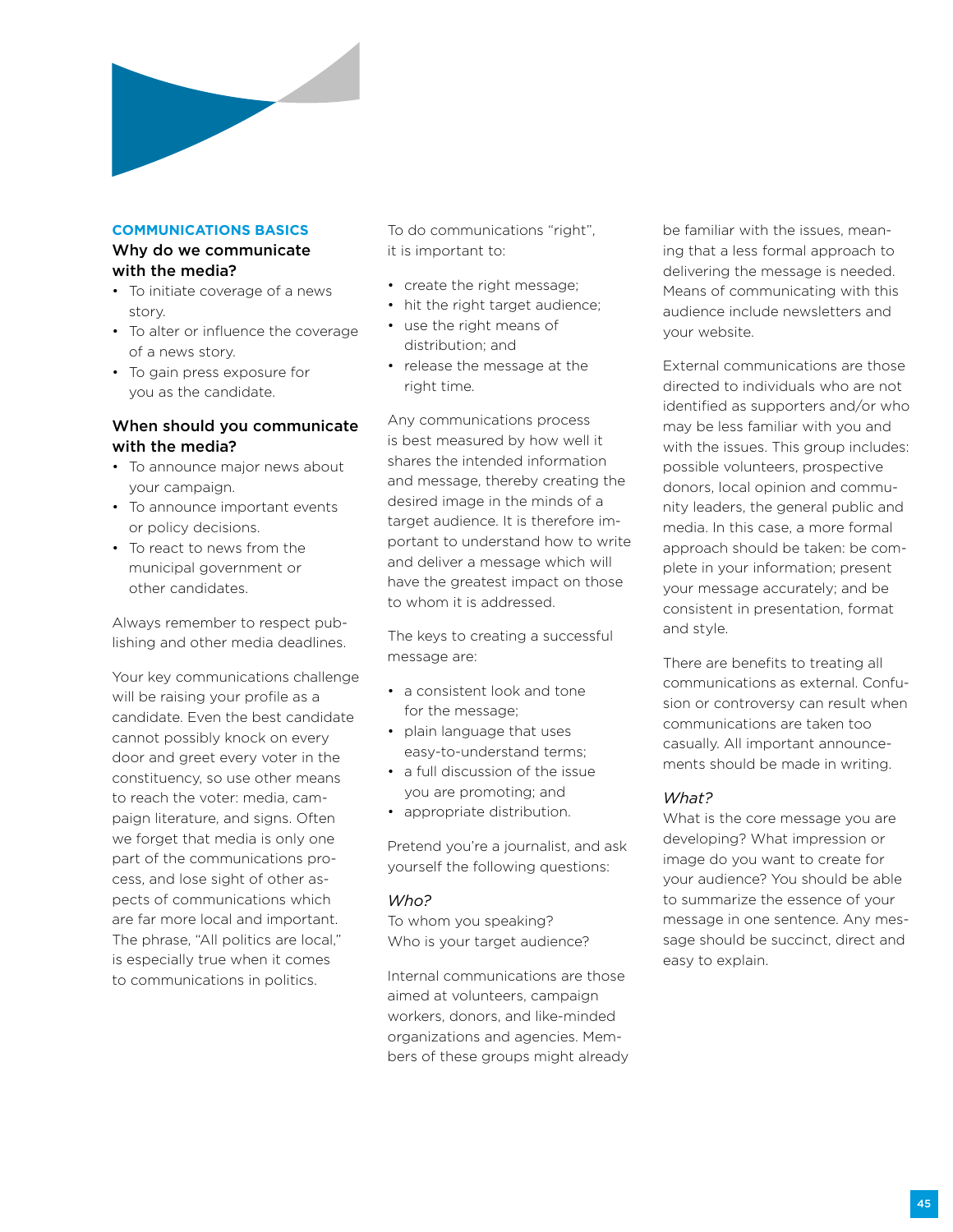### *When?*

When should your campaign release the message? The issue of timing is crucial to any communications process. Whether it is a fundraising invitation, a media release or a meeting date, the timing of the information's release is critical to the success of the message's content. If the timing is wrong, the issue can be lost, forgotten or overshadowed by other issues of the day.

#### *Where?*

Where do you want your message to go? Where will release of your message be the most advantageous? This question addresses the way(s) in which to release the message. This can take any number of forms, and can incorporate a variety of means such as a press conference, a press release, your newsletter, an e-mail announcement, your campaign website and a mail-out/issue card.

#### *Why?*

Why is this information important? Why are we doing this? Asking "why" is the review process for communications. The first question creates a strong message and results in consistency and credibility in the long term. The second question addresses why the overall communications process is important.

#### *How?*

How will you get your message out? Once an effective message has been created and reviewed, it must be distributed. For internal communications, your website and newsletter will be the primary vehicles. To get messages out to external audiences, the media is usually required. This process will be addressed in this guide's section on Media Relations.

#### **Communications Categories: Direct vs. Indirect**

Direct communications are those in which you speak directly to your audience, and in which you control the message. Some examples include advertising, campaign signs, brochures and speeches. These can be targeted successfully to specific audiences to change attitudes and mobilize support, while excluding the messages of your opponents. People who don't already support you, however, may view such communications as lacking in objectivity.

Indirect communications, or earned media, consist of articles and interviews that other people have produced, conveying your message and identity. Your message is going from you to the people via other channels. To get indirect media, some of the tools you can use include press releases, press conferences and independent news interviews. With indirect communications, you enjoy a larger audience. The media is generally seen

as independent, so uncommitted voters may consider indirect communications more credible; however, your campaign cannot control every element of indirect communications.

A campaign will produce and use a variety of different communications materials. It is extremely important that these be consistent, having the same colour scheme, the same typeface and the same slogans. To make an impression with voters, you need repetitive contact. If all your materials look the same, it will help you achieve this goal.

#### **Demographics and Message Development**

Essentially, message development is about matching the message to the voter. You want your voters to feel you are responding to them.

Your campaign should get your ward's demographics from Statistics Canada. Consider these groups when crafting your campaign message and materials, to ensure that the major groups in your ward know your position on issues concerning them.

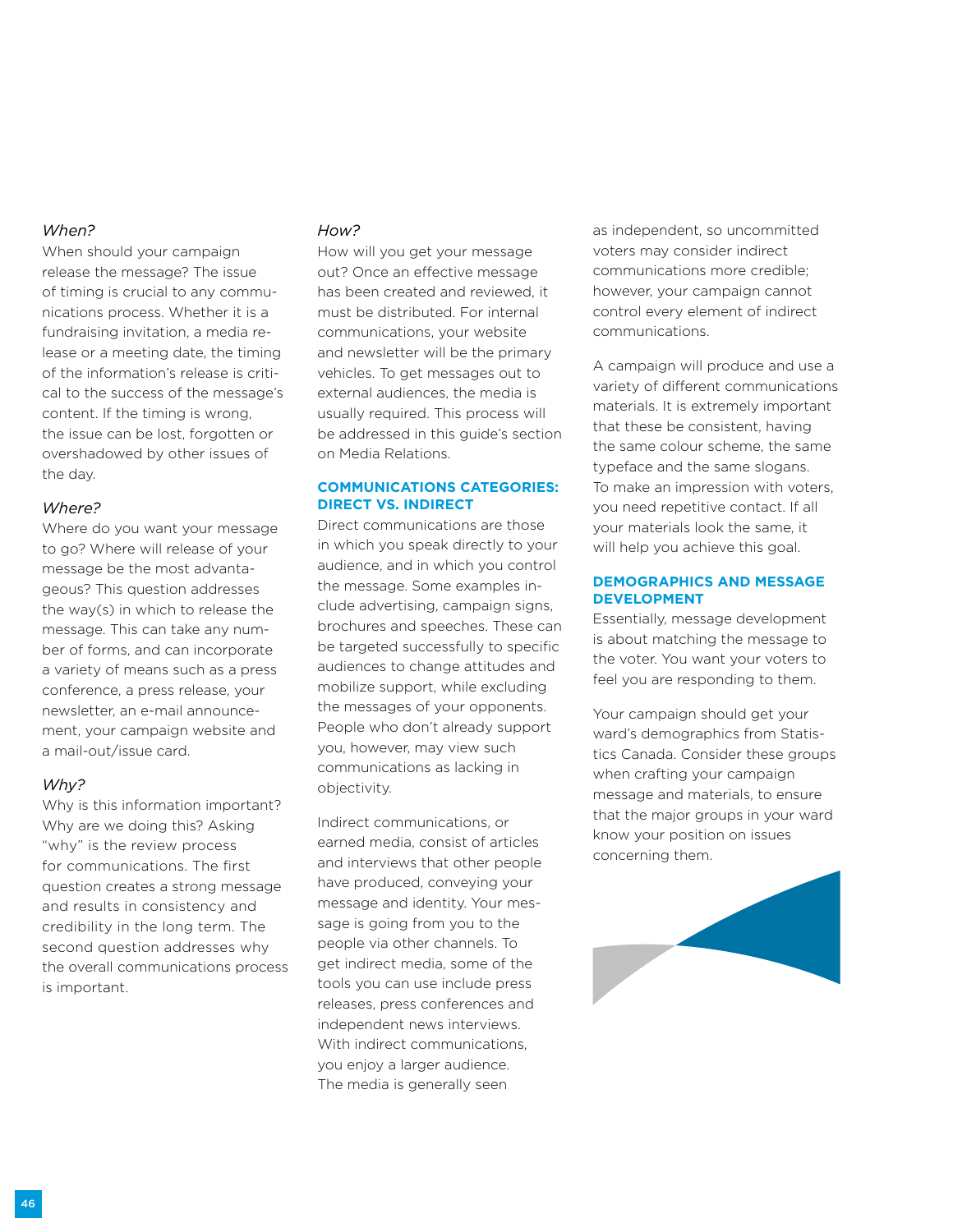## **Building a Communications Plan**

#### What are we communicating?

- What are the values we want the public to associate with us?
- How can we make our identity distinct from other candidates?
- How will we win the support of new voters?
- How will we keep the support of previous voters?

#### Elements of a Communications Plan

When developing a communications plan, it is important to consider the following:

- Audience: Who are you trying to reach?
- Method: Where does the audience get its information?
- Messages: What are the right messages for the audience?
- Resources: What tools do you need to deliver the message to the audience?
- Timeline: When will you be sending the message?

Once you've decided what you're communicating and to whom, you're ready to involve the media in your plans.

## SAMPLE COMMUNICATIONS PLAN

Overview: Short introduction of the background, situation analysis, challenges and objectives of the project

**Strategy:** Short synopsis of the communications strategy to support the project, briefly describing what types of communications vehicles will be used and why

**Tactics:** Bulleted list of the key tactics that will be undertaken as part of this project, such as the list provided below

- Develop and issue media release in [month], timed with other major events to ensure maximum positive coverage.
- Ensure that all teams and stakeholders are aware of announcements, so that they can use them.
- Coordinate with the social media team to ensure that messaging is supported on blogging and social media sites.

**Audiences:** Bulleted list of who we are communicating with, such as the list provided below

- Media
- Provincial and federal government officials
- Team members
- Stakeholders
- Academics

**Key Messages:** 3–5 topline messages

**Timeline:** List with date, activity and a few details in bullet form for each major element of the plan, following the example below

[Month, date]: Launch [name of project]

- Issue news release at [time]. X will serve as the primary spokesperson.
- E-mail from X distributed to team members at [time].
- Twitter message sent at [time].
- Facebook page updated at [time].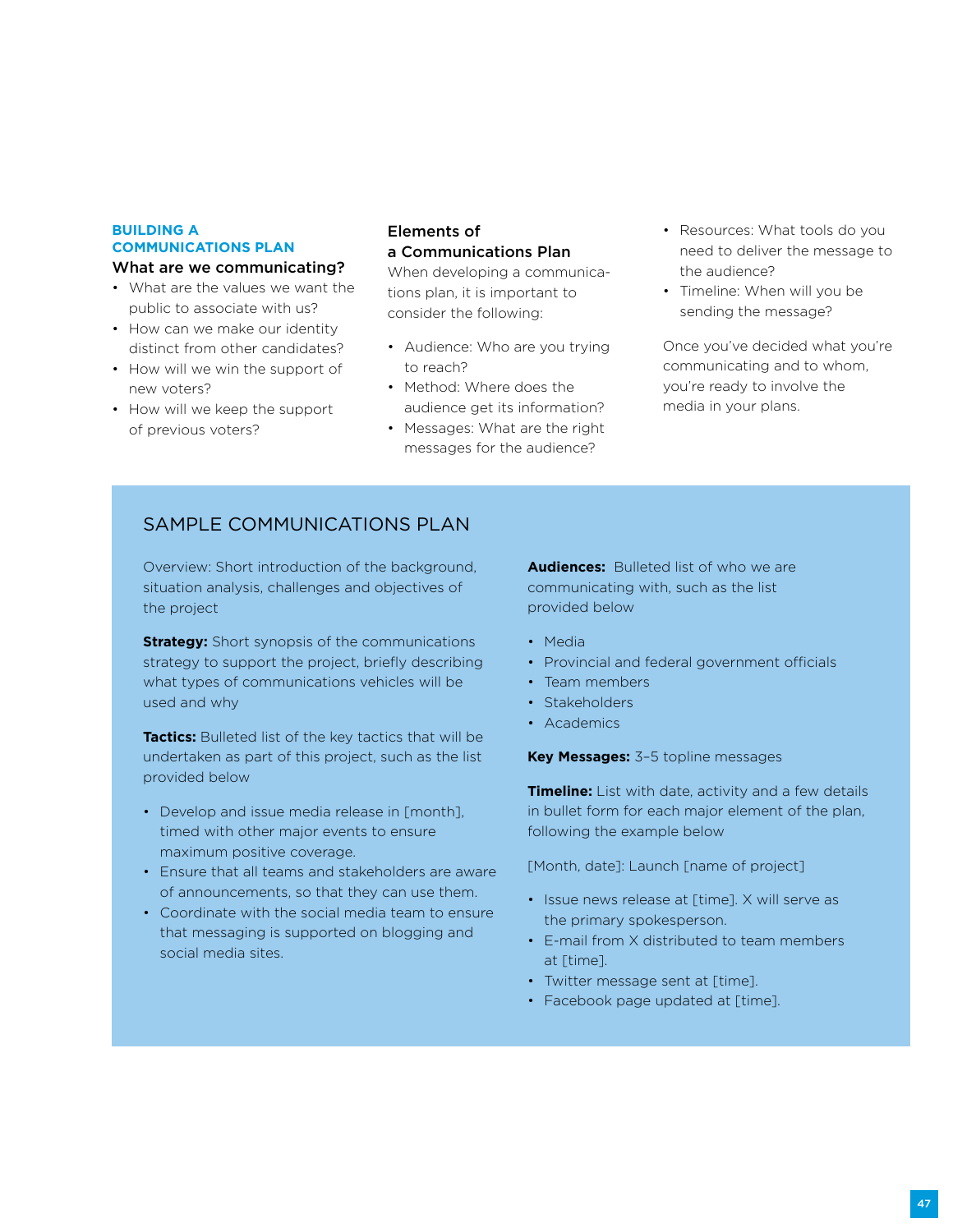## **Required Approvals and Timeline:**

| <b>TACTIC</b>                                                                       | <b>APPROVALS REQUIRED</b>                                                                                                                       | <b>TIMELINE</b>                                                                                                                                                               |
|-------------------------------------------------------------------------------------|-------------------------------------------------------------------------------------------------------------------------------------------------|-------------------------------------------------------------------------------------------------------------------------------------------------------------------------------|
| News release                                                                        | X to draft<br>• Y (subject matter expert) to review<br>Subject matter expert to secure<br>necessary approvals from their team<br>Final sign-off | [Date first draft is required]<br>$\bullet$<br>[Dates assigned to each<br>$\bullet$<br>stage, allowing as much time<br>as possible; build in time for<br>translation as well] |
| [Include a row for each<br>communications piece<br>or tactic requiring<br>approval] |                                                                                                                                                 |                                                                                                                                                                               |

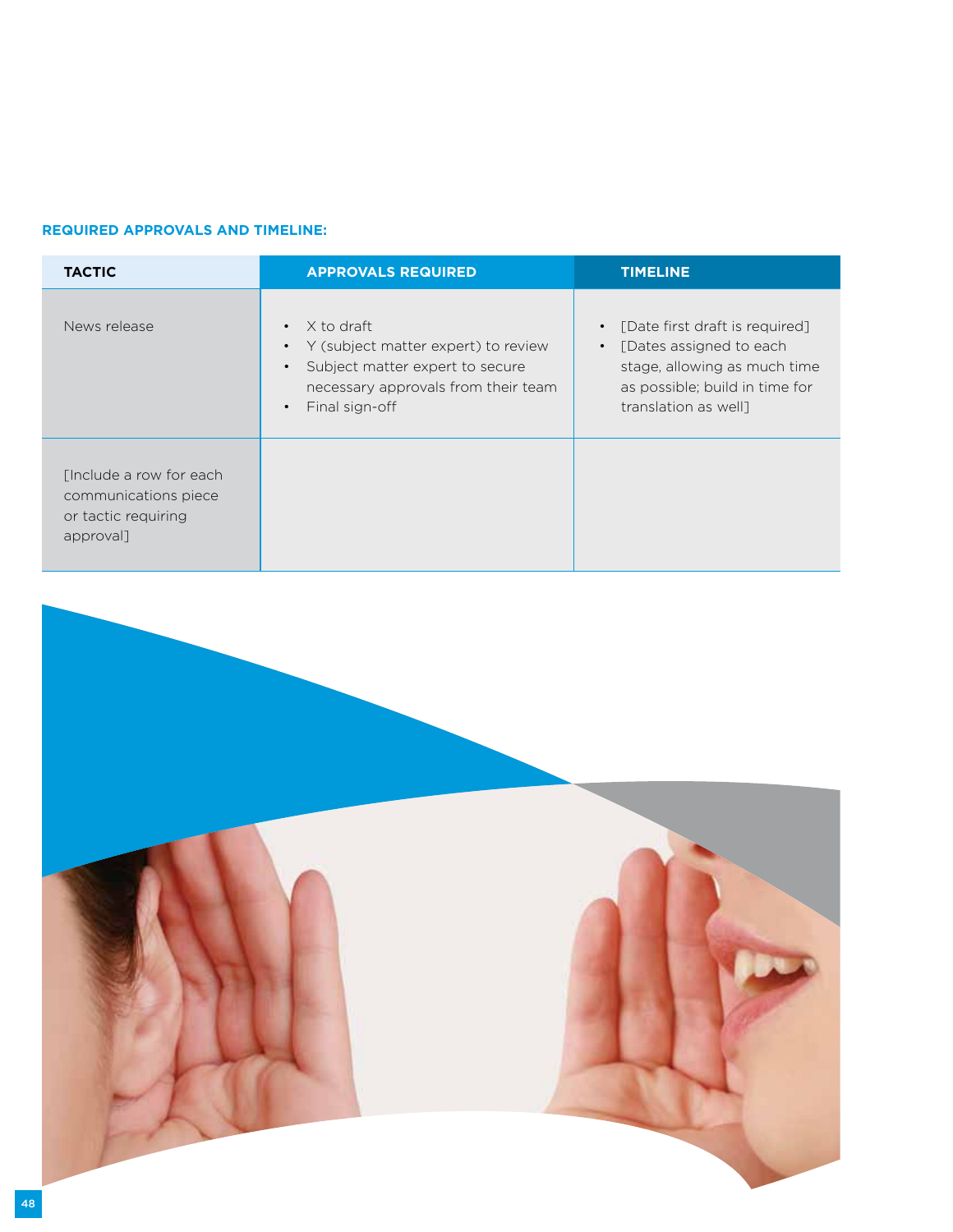#### **Campaign Literature**

Your campaign will use some, or all, of the following communications tools:

- Candidate card, brochures, flyers, or doorhangers
- Issue backgrounders
- Newsletters
- Buttons and stickers
- Signs

### Preparing a Literature Plan

One useful way to develop a literature plan for your campaign is to start at Election Day and work your way backwards. Develop a schedule of what you will need, and when you will need it.

Once a preliminary schedule has been created, prioritize each of the items. What is essential? What would be good to have? What is wishful thinking? Take a look at your campaign budget, and decide which items you can afford. You can develop your own quantity estimates by using census figures, tax rolls, city directories and voter registration lists.

Throughout the campaign, review your budget to make sure your expenditures are still on target.

#### Developing a Candidate Card

As soon as possible, your campaign should start developing a candidate card by obtaining some good colour and black-and-white photographs of you as the candidate. Make sure to have formal and informal shots, family pictures, and any photos of you with business, community or political leaders. Action or candid shots are preferable to static ones.

"Copy" is the text of your campaign literature. Hiring a professional to write copy is worth considering. Regardless of who writes the copy, it should meet basic voter information needs, while also communicating your key campaign messages. Copy should include biographical information, so that the voters know who you are. Campaign card copy should also present a few essential aspects of your election platform in simple terms.

## Other Kinds of Campaign Literature

In addition to the candidate card, there are many other kinds of campaign literature. Depending on your budget, your campaign literature could include the items listed below.

- **Issue cards/policy backgrounders:** This literature should explain your positions on current and new campaign issues. Such literature can be targeted to specific neighbourhoods, or even to a single apartment building.
- **Newsletters:** Newsletters have photos and short, newspaper-like articles. These can be printed at the campaign office using a quality printer. Folded into thirds, they fit into standard envelopes for mailing.
- **Buttons and stickers:** Buttons and stickers are useful for identifying campaign volunteers and supporters during canvassing. They are an affordable way to make people feel part of the team, by allowing them to show they support you. Use the same "look" as you have for your signs to make the buttons and stickers.

## Helpful Hints for Printing

- When choosing a printer, consider proximity to the campaign office and hours of operation.
- Stick to a simple colour scheme, and use it in all of your materials. Remember that white is a free colour!
- Plan ahead. Re-ordering always costs more, as does rush printing.
- Take all your campaign printing to the same printer, and ask for a volume discount.
- Consider combining your order with campaigns in nearby wards to obtain an even bigger volume discount.
- Proofread your copy. Nothing is worse than opening a box of pamphlets and finding a spelling error.
- Remember that the more pieces you order, the less expensive each item is. For example, 500 copies of a flyer might cost \$15. But 1,000 copies might cost \$20 and 5,000 pieces only \$40.
- When you print your flyer, consider designing it so that when fully opened, the back replicates your signs! This allows supporters to place it in a window and promote you!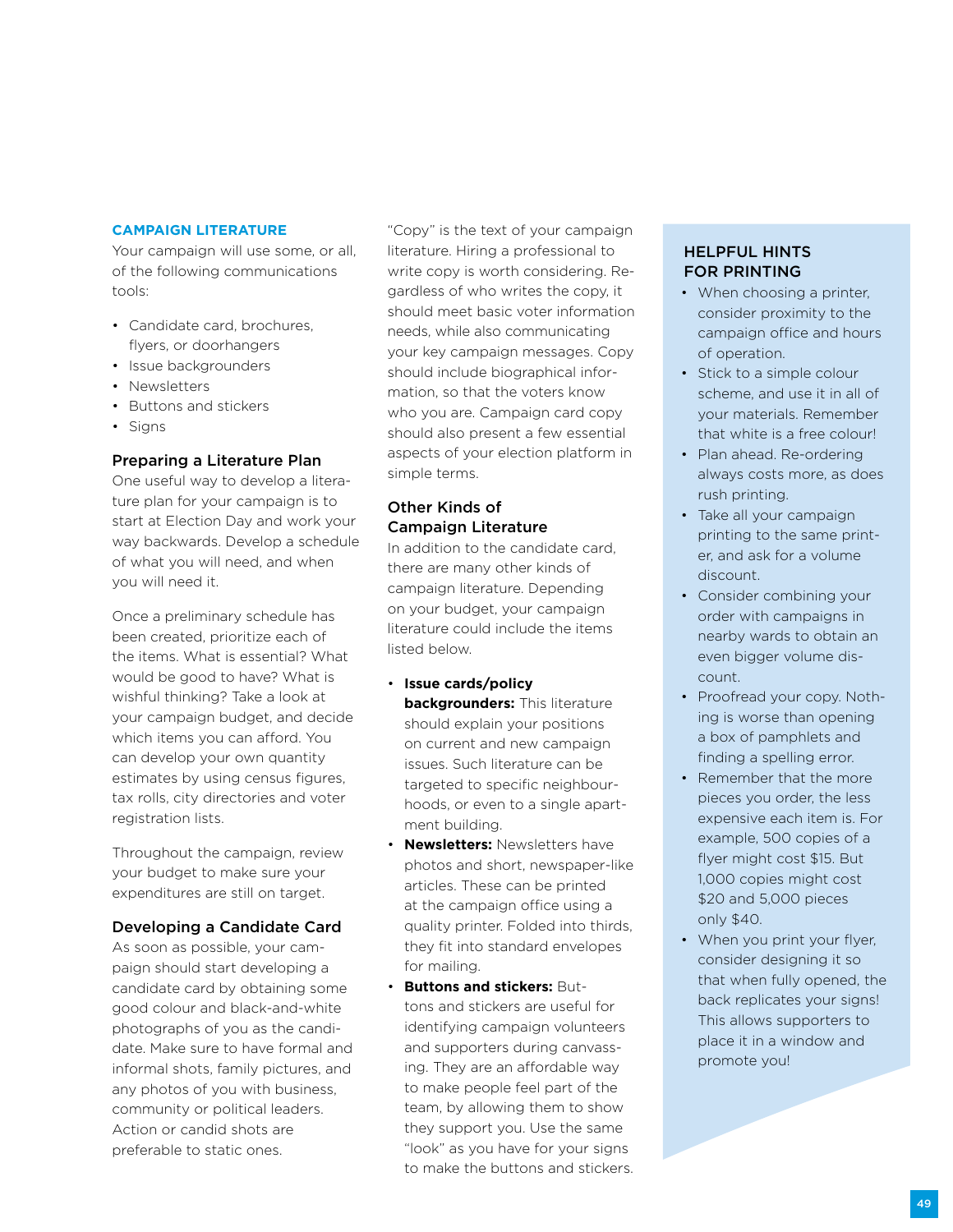### Campaign Lawn Signs

There is a reason why the term "sign war" has emerged in election campaigns! Many candidates believe signs are the most visible and influential part of an election campaign, as well as a good indicator of their support. It is unlikely that many candidates have won solely on the strength of a great sign campaign, but candidates have lost because of a poor sign campaign! Signs provide continuous contact with voters, and are visible proof of support.

#### The Signs

There are three different sizes of signs: large and medium signs for public spaces, and small signs for store windows and residential lawns. All three sizes should have the same design to save on printing costs and increase your name recognition. Today, most campaign signs are made of coroplast, which is a plastic-cardboard product that withstands the elements better than pure cardboard. (It really does last longer!)

Sign locations will come primarily from canvassing. In addition, people will phone the campaign office to offer to take a sign. It is important to set up a system for receiving and recording all requests for lawn signs, so that they can be erected on a timely basis as well as checked regularly. Keeping track of all of your sign locations by computer will allow you to check quickly and easily how many signs requests you have, and how many of the requested signs have been installed.

Always check local by-laws to make sure your sign postings are legal. Most jurisdictions have rules governing sign size, content, display dates and placement.

## Helpful Hints for Sign Design

- Make sure that all of your signs, including the ones promoting your campaign office, look the same.
- Use upper and lower case letters to make your signs easy to read.
- Slogans make signs look cluttered, and make them hard to reuse in future elections.
- Check out what colours your opponent and neighbouring candidates are using, and choose different ones!

Deciding how many, what kinds, and what split between large and small signs, is a major campaign decision. Estimate how many sign requests and locations you think you can generate, and how many large signs will be needed for arterial roads and highways. Then reconsider that list in light of your budget. The sign campaign is likely the second largest campaign budget item, second only to the printing bill for your campaign literature.

During the last week of the campaign, try to get as many sign locations as possible in the general area of each polling station (check local rules!). Some signs should be held back to be used on Election Day, in the event that there is damage or vandalism. Signs still in the campaign office on election night represent votes that could have been swayed!

It is very important to maintain signs after they are erected. Signs will be lost to weather, vandals, and even to well-meaning supporters who may take down the sign to cut the grass or to do yard work.



#### Sign Strategy

A successful campaign will install lots of signs quickly on the first day of the display period, then increase the number of signs to demonstrate campaign momentum during the remainder of the campaign. Place a priority on arterial roads and highways before you turn your attention to residential neighbourhoods. A sign on a bus route or a major highway will be seen by hundreds more people than a lawn sign in a housing subdivision.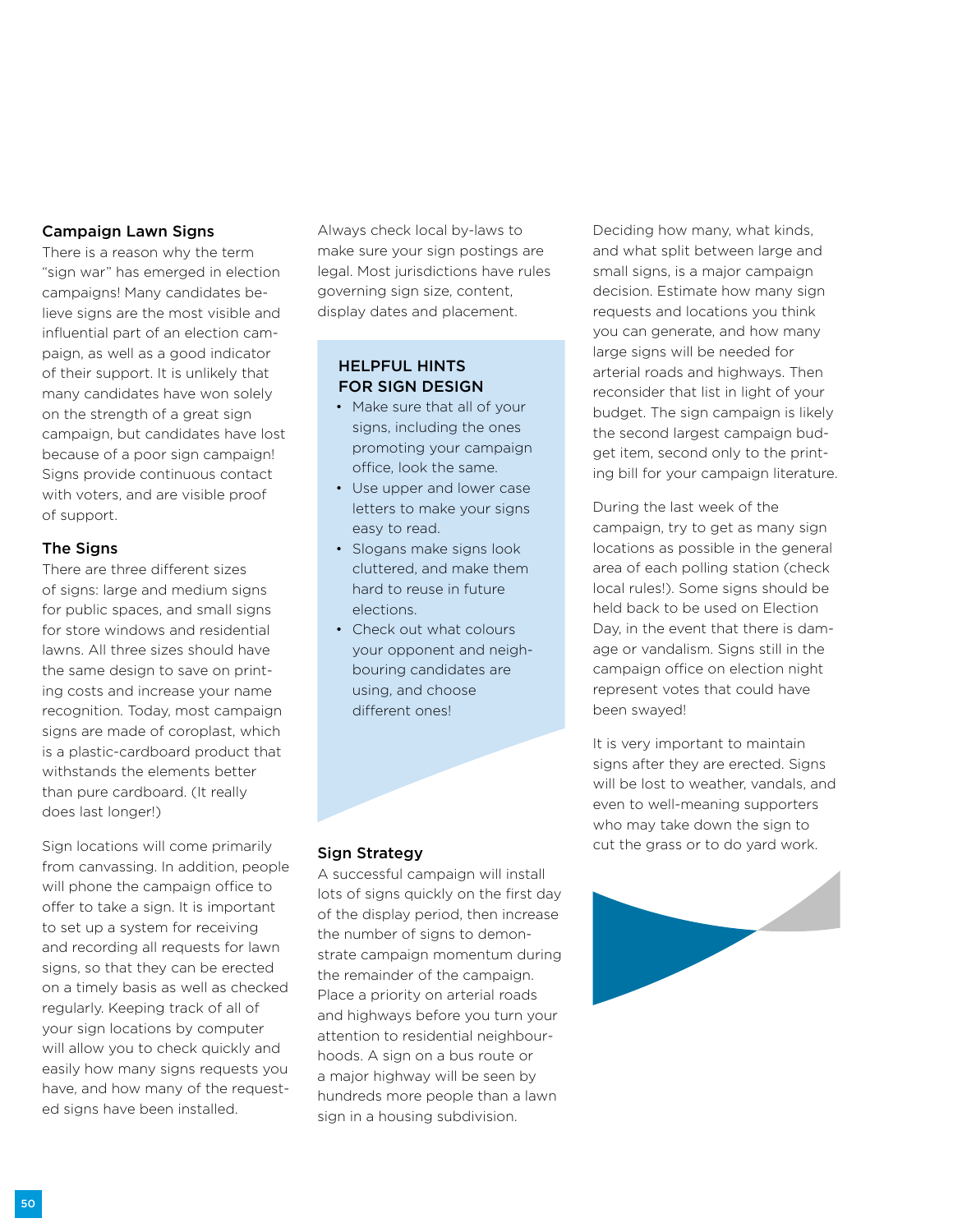## Helpful Hints for YOUR SIGN CAMPAIGN

- Supporters who take signs are likely to vote for you, so you should be sure to stay in touch.
- Remove your signs after the polls close—this creates goodwill, and you can reuse them in the next election.
- Never install a sign without the permission of the property owner! Make sure the sign goes where they want, if they've been specific. (Be careful with flower gardens!)
- Don't tear down opponents' signs, even if asked to do so by a homeowner or resident.
- Plan to lose some of your signs to the weather, and even more to vandalism. In some campaigns, more than 50% of the signs "disappear".

#### **The Internet and Campaigning Who Is Connected?**

Canadians are connected! The people most likely to be connected are, in no particular order:

- those with some post-secondary education;
- those with above-average income;
- small-business owners;
- office and professional workers;
- women;
- youth, especially those in postsecondary institutions; and
- seniors/retirees.

These groups represent some powerful demographic sectors in any campaign. They're key sources for volunteers, and for donations. They're likely to have issues that they care about, and to vote in line with those issues.

Two of these groups—youth and seniors/retirees—deserve special mention. Young people (i.e., those under the age of 30) do not have a historically stellar record of turning out to vote. They are very engaged in the Internet community, however, so targeted messages and campaigns delivered over the Internet might just generate an up-tick in youth support and engagement. This was the case in the Obama campaigns, during which youth were mobilized as never before.

Retirees and seniors represent the newest and the most rapidly growing Internet user group; however, their online behavior is different from that of youth. Instead of gravitating to the "New Social Media", they focus on e-mail and websites, and tend to read everything exhaustively. If you have a typo five pages deep into your website, at the bottom of a page it will be a senior who e-mails to tell you about it.

Having a web presence is no longer a strategic "do we or don't we" decision. It is a necessity. The Internet allows candidates to have direct, private, and personal contact with voters, without being filtered, monitored or distorted by the media. It provides an almost instantaneous means of reaching out to voters, and increases the accessibility and transparency of candidates and democracy.

Still, it is important to realize that throwing up a webpage is not sufficient in and of itself. The key seems to involve a fully integrated outreach strategy, with the Internet as one among many components used in implementing that strategy.

#### **Website**

It should be easy for someone interested in finding out more about you to find your website. When deciding on an address, don't use acronyms whose meaning may only be known by a few insiders—use your name! If possible, purchase all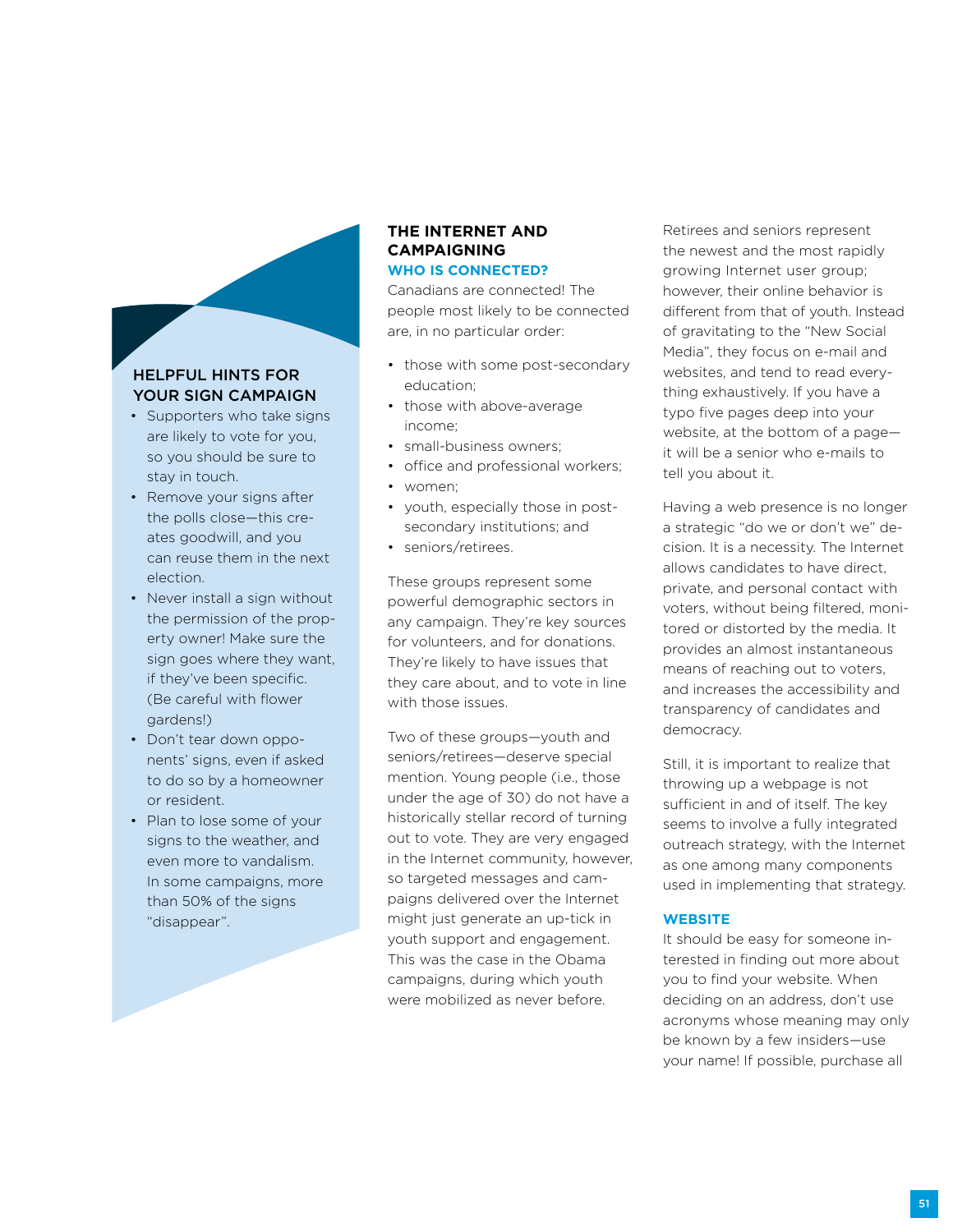domains involving your name, to ensure that your opponent doesn't grab one and start spreading misinformation. For a few hundred dollars, you can control most of the options, such as: www.ourcandidate.com, www.ourcandidate.org and www.ourcandidate.ca. While you will be using only one of these addresses, owning them all means no one else can have them.

Nothing is more frustrating for a visitor to your website than having to wait for very large files to download. Although videos, animation, photos and sound are extremely appealing and show a lot of creativity, it's important that you not go overboard on glitzy material. A website that is clear, informative, and quick and easy to navigate, is almost always a better choice. (If you're interested in making sure your website is accessible to the visually impaired, please visit www. w3c.com and www.cnib.ca for more information.)

#### **Benefits**

A well-designed website offers a large number of strategic benefits to the campaign. It can be a lowcost platform to display messages and policies, while also presenting your positions on issues. Pages related to various issues that allow visitors to provide feedback, comments, or opinions can be used to shape your response to policy issues. They also serve to engage visitors in the political process everyone likes feeling that their opinion is valued.

Your website can also be used to achieve specific communications goals. For instance, if a large portion of your ward is comprised of a particular ethnic population, you could include a greeting or messages in their language. Innovative websites can earn media coverage, and any media outlet that decides that your site is worth mentioning is free advertising!

A good website should feature the following sections (or pages):

- candidate biography and accomplishments
- issues
- how to volunteer
- how to donate
- calendar of events
- "forward to a friend"
- youth, seniors, women
- voter guide
- latest news
- e-mail sign up
- "on the campaign trail"/blog
- "undecided voters"
- "give us your feedback"
- "frequently asked questions"

It is a good idea to include information on how to vote on your website. If you can make it simple for voters to verify their poll number and voting location, they are infinitely more likely to go out and vote for you! On this page, include instructions on who to call for a ride to the polls; how to get on the voters list; how to arrange for a proxy vote; and anything else you feel would be helpful.

Use your website for fundraising. Make a specific appeal, add a caption on your main page, then ask people to "click here" for details. Change the details of the appeal periodically—and each time it's a new request! Create a very simple form for donating, and always provide payment options: a credit card number through a secure transactions system, or a printable form to be returned with a cheque. Every page on your site should have a clearly visible "Donate" button.

Everyone who asks how to volunteer must receive a response. There is no bigger waste than turning away willing supporters and volunteers. List all possible jobs, and let them indicate the ones that interest them. Offer them a chance to check off the days and times when they are most likely to be available.

Respond to questions and comments, and do so promptly. Consider including a page on which you post the best questions and your responses.

During the campaign, frequently update your content—particularly the photos. It isn't necessary to provide all new content; just be sure it's up to date. Having an event on your "upcoming events" that has already happened doesn't make you look terribly organized.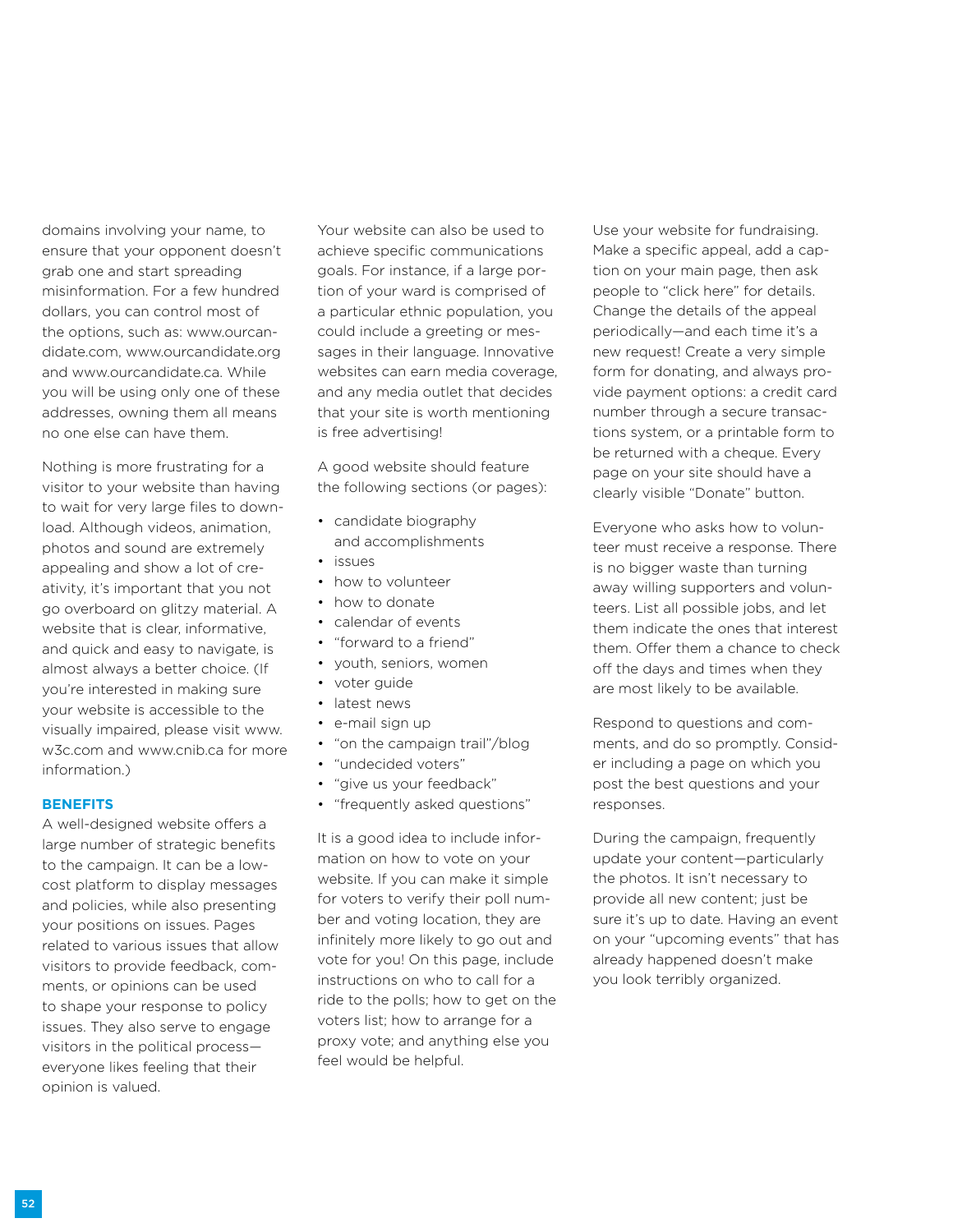#### Helpful Hints for Your Website

- Recognize your supporters and volunteers through stories and photos—instigate a volunteer of the week!
- Think things through before posting material on the website, and really think before taking material off the site completely—you may be accused of hiding something. Have an "archive" section instead.
- Check all links you include on your website to ensure they function properly.
- Monitor any discussion pages. Have a clear set of standards for appropriate comments, and remove any that violate those criteria.
- Ask every visitor to your site for permission to save his/her e-mail address for future contact.
- Make sure you promote your website and e-mail address in speeches, at press conferences, and on all news releases, brochures, television and radio advertisements, fridge magnets, buttons, pins, hats, shirts, bumper stickers, etc.
- Monitor your opponents' websites closely, to ensure that you can identify and respond quickly to any positions they take on issues, or any attacks they may make.
- Remember: your website is a 24-hour office. Design it and manage it just like your headquarters. Treat all visitors to your website with the same courtesy and attention as you would anyone who dropped into the campaign office.



#### **E-mail**

E-mail—and its potential for reaching people—is an amazing campaign tool. There is no other way to send messages as quickly, inexpensively or extensively. E-mail is also a brilliant tool for mobilizing your grassroots support throughout the campaign. It's a great way of ensuring that every volunteer and supporter feels up to date and included in what the campaign is doing. Sub-groups within the campaign (policy team, fundraising team, canvassers, etc.) can also develop and use their own e-mail lists for internal communication.

On Election Day, e-mail is one of your best friends. Send an e-mail message reminding your supporters to vote—including where to vote, polling hours, and the location of the victory party.

E-mail is also useful in any "crisis" that may arise in a campaign, because it allows for the rapid coordination of information and activity. As soon as a position is drafted, all volunteers and organizers can quickly be informed of the official "campaign line", along with any necessary background information.

E-mail is quick, cheap, and costeffective. Pinpoint messages can be sent to a wide variety of specific groups based on criteria such as demographics, pet issues and voting intentions. E-mail messages can also be used to respond to crises, and to motivate supporters throughout the campaign and on Election Day. Just remember to proofread before hitting the "Send" button!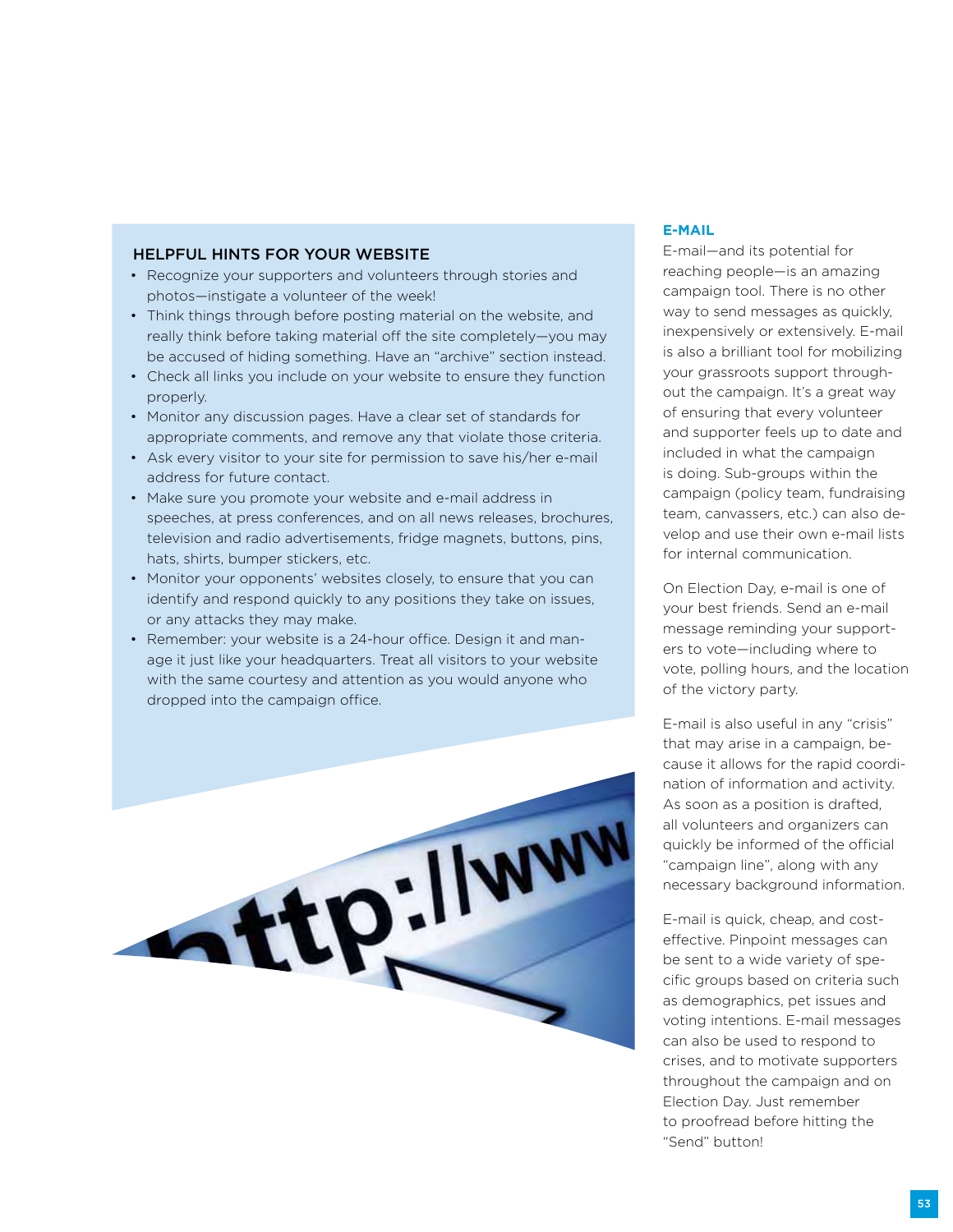#### **Social Media** What is Social Media?

Social media is the term most often applied to online sites that allow people to create and share information, and to establish selective connections with others. Use of social media is growing rapidly, and has begun to change how people discover, read and share news, information and content, while also putting powerful publishing and communications technology into the hands of individuals. In short, it is changing the game when it comes to publicizing issues and organizing people to take action, and should be included in any campaign.

The Benefits of Social Media

- Reach: Anyone anywhere has access if they have an Internet connection.
- Accessibility: Unlike traditional media, social media are available to anyone for little or no cost, and required no additional knowledge or training.
- Speed: Social media operates at the same speed as the Internet constantly changing, adapting and evolving.
- Interaction: Provides direct feedback and immediate results that traditional media do not, and allows collaboration and the sharing of knowledge and information.

## *Facebook*

Facebook is an open-to-the-public social networking website and platform. Users of the site can create a profile, add friends, send and receive messages, create events and accept invitations, update their "status", create and join groups, write "notes" (blog posts), upload and tag videos/photos, write on a friend's "wall" and become "fans" of organizations, politicians or companies. There are more than 200,000,000 users, and half of them sign in every day!

### *Twitter*

Twitter is a free social networking and micro-blogging service that enables its users to send and read other users' updates, known as "tweets".

Twitter is a new take on blogging, and in some ways more closely resembles text messaging with a 140-character limit. Users include news services, editorials, politicians, corporations, and individuals who tweet updates to their profiles while also following the updates of others. Tweets can be directed at individuals, or keywords can be applied and trends followed. It is estimated that Twitter has between four and five million active users, and it is ranked the third-most-used social network after Facebook and MySpace.

For detailed instructions on creating your own Twitter profile, please visit www.howcast.com/ videos/149055-How-To-Use-Twitter

## *Blogging*

A blog is a type of website with regular entries of commentary, descriptions of events, insights on a particular topic, and even other materials such as graphics and videos. Blogs combine text, images, videos and links, and usually allow readers to leave comments. While there are many types of blogs, campaign blogging features content with commentary or insights.

## Helpful Hints for Successful Blogging

- Write in a witty and conversational tone. If your post is boring, no one will read it.
- Incorporate links into your post—especially links to news stories and other blogs.
- Keep your blog posts current.
- Use an attention-getting title and try to hook readers.
- Encourage user interaction through comments, and be sure to participate in the discussion.
- Use other social media tools such as Facebook and Twitter to promote your blog post.
- Remember that blogs are dynamic; there are no hard-and-fast rules! Experiment to see what works and what doesn't with your audience.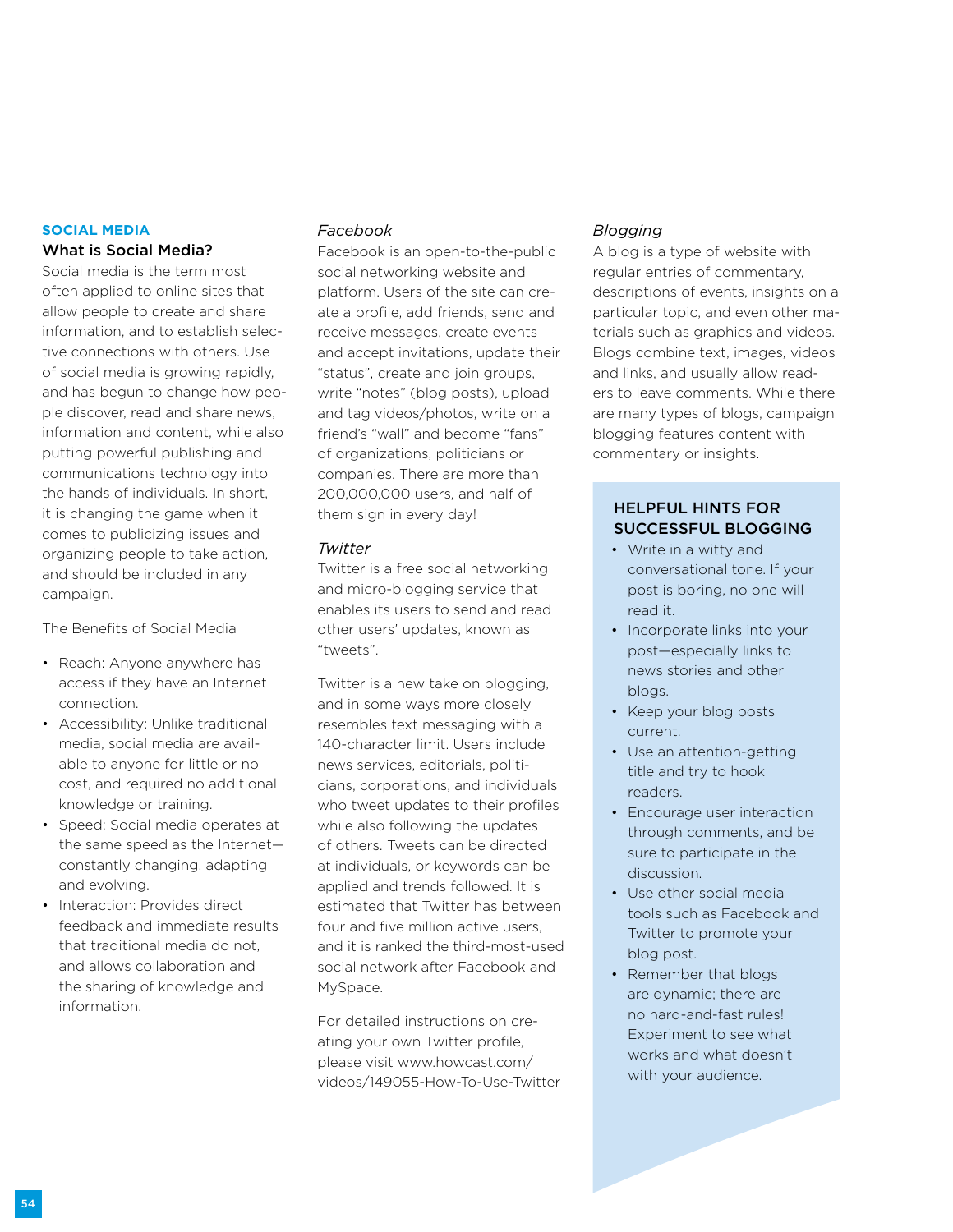For instructions on creating your own blog with the popular free Google-run blog site Blogger, please visit www.youtube.com/ watch?v=BnploFsS\_tY

#### *YouTube Videos*

Online videos are a great way to convey a message, while also sharing and promoting information. Your videos do not have to be fancy or require a lot of production, and can be shot with inexpensive cameras—even the webcams built into most laptops.

As more and more people gain access to broadband Internet, the viewing and sharing of online videos continues to grow. With all of the competition out there, you need to take specific steps to make your video stand out. The ultimate goal of any video (or other web campaign) is to "go viral". This means that your video has reached a "tipping point", becoming propelled across the web socially by means of e-mails and other web-based person-to-person interactions.



To make your video go viral:

- Keep it short. Thirty seconds to three minutes is ideal. Anything much more than five minutes in length will almost certainly be ignored, or viewed only partially.
- Try not to make your video seem like a commercial. Make sure the title and description are compelling. Use statistics and other interesting information to grab people's attention.
- Generate some initial traffic for the video by promoting it on Facebook and Twitter. For instructions on getting started with YouTube, please visit www.youtube.com/t/yt\_handbook\_ produce

#### *Meetup*

While social media has revolutionized the means by which information can be conveyed—as well as interaction between people across great distances, and the mobilization of individuals—it can never replace the need for direct human interaction. Meetup helps organize groups, making it easy for anyone to organize a local group or find one of the thousands already meeting face to face. More than 2,000 groups get together in local communities each day, each with a goal of improving themselves or their communities.

## Helpful Hints For Electronic Media

- Always ask for an e-mail address, as well as permission to use it.
- Keep messages short, and include a link to your website to tell the whole story.
- Make sure some of the messages go out under your signature as candidate.
- Establish an e-mail address for you as candidate that is widely distributed, AND make sure people who write to it receive a response.
- Have someone within your organization sign up for your opponents' electronic feeds, to keep up to date on what they're doing.
- Include your website address on every e-mail.
- Try to get a link established to your website from the sites of groups or organizations who support you.
- Send supporters a "vote today" reminder via e-mail or Twitter early in the afternoon on Election Day.
- Accept questions and comments on your blog and website, and respond as quickly as possible.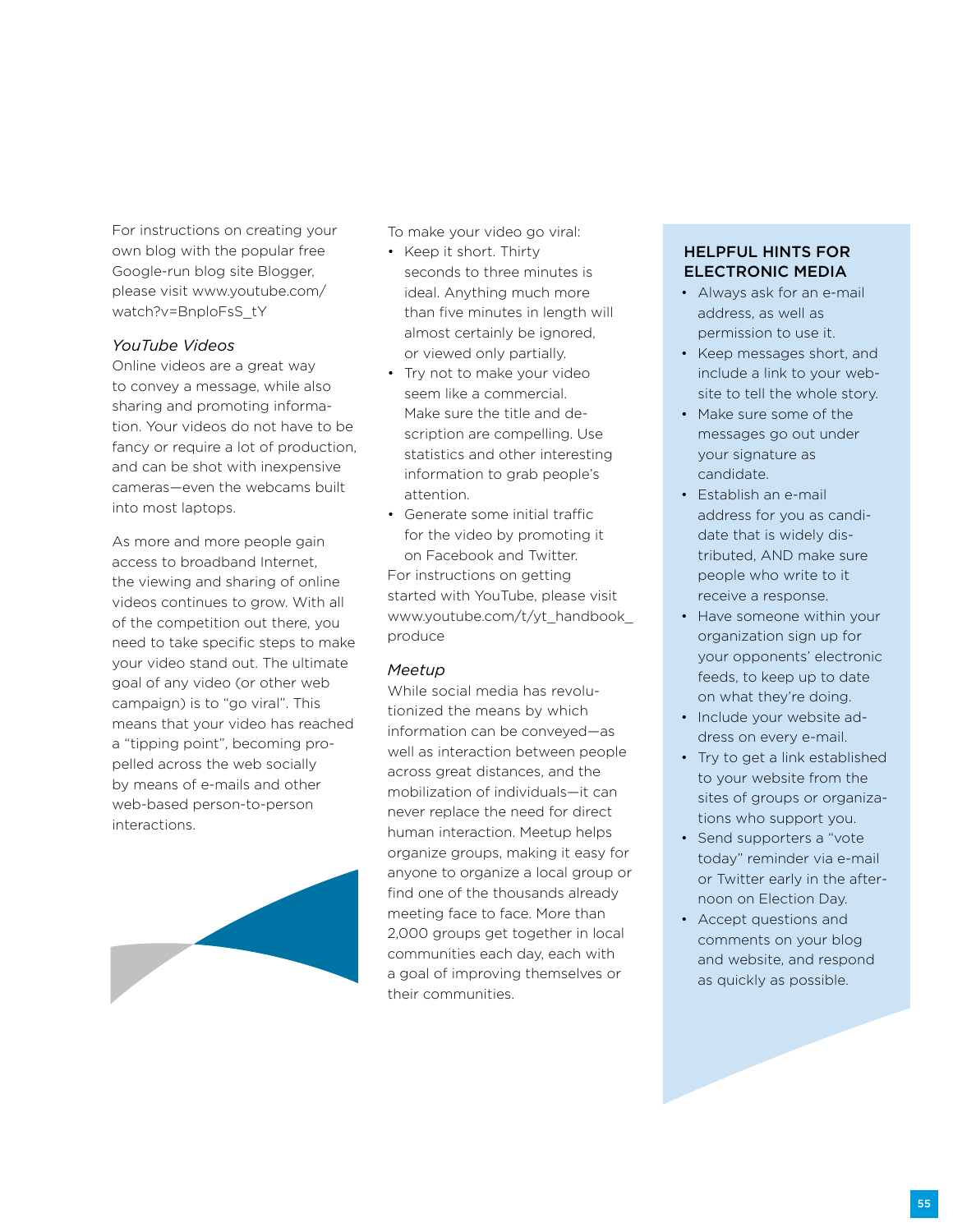

Above all, it is important to remember that the Internet increases the speed and ease of communicating. This means that one bad e-mail could spread like wildfire and appear on thousands of screens. Be careful with everything you send. That being said, the rewards of a well-designed and well-implemented e-mail strategy are unmatched.

### **Media Relations**

Many voters may form their opinions of you as a municipal election candidate without ever meeting you. They receive much of their information from the media. Your task is to make the most of opportunities to gain positive news exposure. This is often called "earned media".

Regardless of the medium in which you are working or the coverage you are seeking, it is important to develop a strong working relationship with editors or reporters in an effort to strengthen the chances of getting good placement for your story. The best way to establish this type of relationship is to develop credible communication practices through a strong communications process. Clear messages, presented to members of the media in a fair, accurate and concise manner, on a regular basis, will go a long way towards earning their respect for you and your campaign.

Your campaign has key messages you want to convey to the public. The trick is to have those messages appear in the stories printed or broadcast about your campaign.

Media encounters can be divided into those that are proactive and those that are responsive. Responsive media encounters are those which journalists initiate and to which you, as candidate, must respond. Proactive encounters are those that you initiate by way of news releases, news conferences, letters to the editor, op-ed articles, or calls and visits to editors, journalists and columnists.

When dealing with the media, always remember not to be intimidated. They need information from candidates to produce their stories, as much as candidates need media coverage. It is a mutually beneficial relationship.

#### **Press Kit**

Think about preparing a press kit. Press kits are a way to present the media with basic information about you and your candidacy.

Your press kit should include:

- a candidate biography;
- an 8 x 10 photograph;
- a statement on the candidate's reasons for running for office; and
- how to get more information (campaign phone number, e-mail, street address, website, etc.).

#### **List of Reporters**

Draw up a comprehensive list of media representatives who might be covering the municipal campaign—list all relevant news organizations, newspapers, magazines, radio and television stations, and wire services. This information should be available at your local public library. The Canadian Advertising Rates Digest (CARD) and the Canadian Community Newspaper Association index are two good lists that include ethnic and Aboriginal media, and can help to build your list.

Once you have a list of outlets, try to discover the following:

- Who will be coordinating election coverage? Are there reporters specifically assigned to the campaign?
- What is their policy on covering candidate news conferences?
- What is their circulation or audience rating?
- How should news releases be delivered to the newspapers and broadcasters?
- What are their deadlines for news releases and announcements?
- What is their policy on running campaign news releases?
- Will the radio and television stations provide free airtime for candidate debates and forums?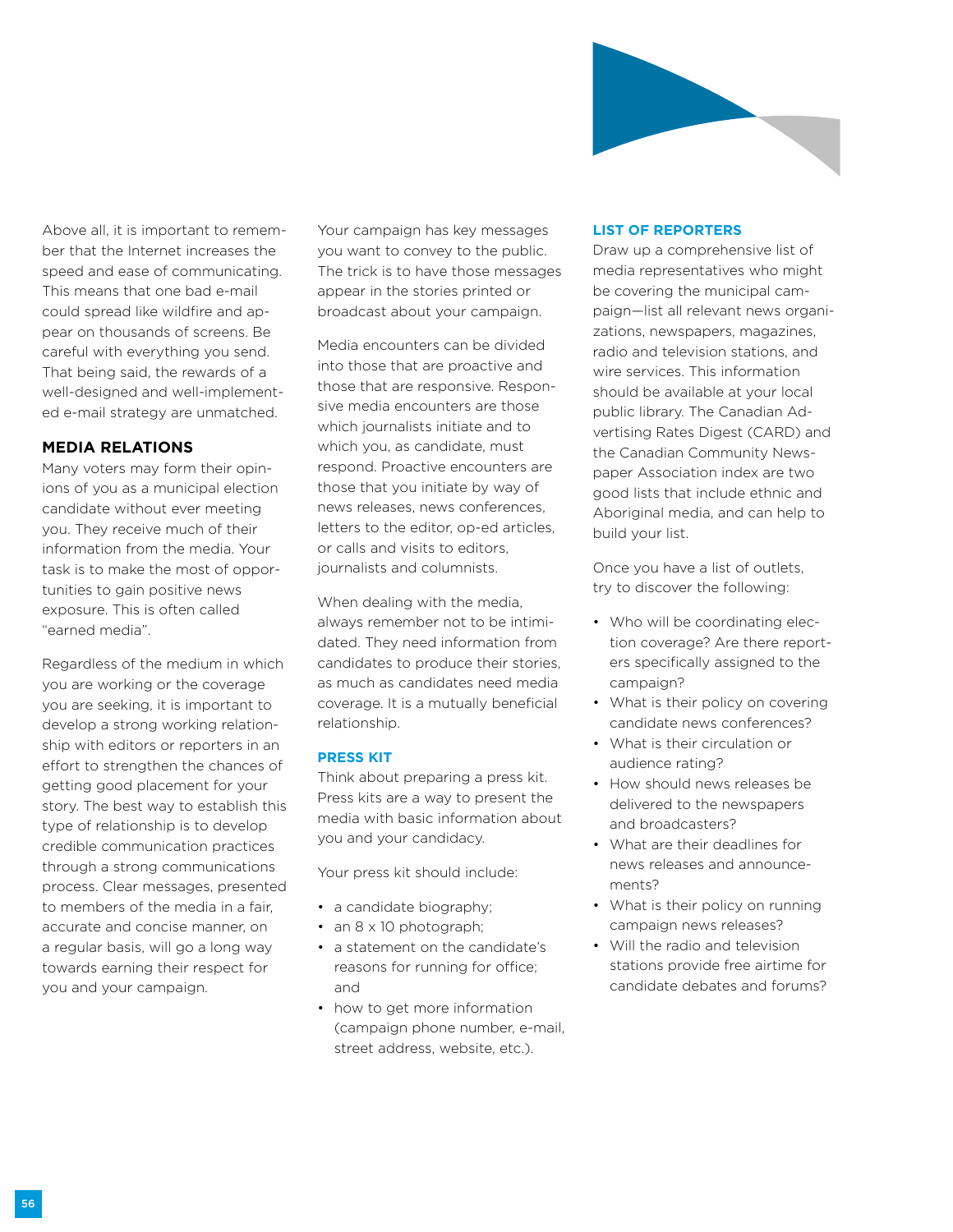- What is the newspaper's policy on accepting photographs provided by outside groups? If a newspaper does accept them, what quality requirements must be met? What kind of written information must be provided with the photograph? What are their photo deadlines?
- What are their advertising rates?

Your list should include the names, addresses, telephone numbers, and e-mail addresses of the journalists, as well as any editorialists, weekly columnists and researchers for radio and television public affairs shows.

# **Responsive Media**

## Taking Media Calls Reporters will call for your reaction to comments or events. At times, they may be asking you to respond to something that you have not heard about. It is important to remember that you are under no obligation to respond to a reporter's questions. If you feel capable and prepared, you can respond immediately. Alternatively, you can ask the journalist what they want to know and their deadline, then

call them back at that time.

Every time you speak to a reporter, remember that you have a message to convey. Use their questions to repeat your message. Turn questions to your advantage by using a "bridge" to bring the discussion around to a presentation of your message.

You should always have examples on hand to support your core message. Always be sure to include examples of how your efforts will affect your local community life (e.g., a park will stay open or businesses will enjoy lower taxes).

Try to convey your message in sound bites—eight to 15 seconds long—that a reporter can quote or replay. This means you should keep your message brief. By doing this, you are less likely to go off message.

#### **Proactive Media**

#### Letters to the Editor, Op-Ed Articles

Letters to the editor and op-ed (opinion-editorial) articles are good ways to get a clear, reasoned, complete version of your position to the media. A newspaper might approach you to write one; but it is much more likely that you'll have to convince them to publish you. You can also get your volunteers and supporters to start a write-in campaign! They can write to the media outlet about how great you were at a debate, or how brilliant your policy ideas are.

## Helpful Hints for Getting an Op-Ed **PUBLISHED**

- Write in a conversational, journalistic tone, and avoid any confusing jargon or acronyms.
- Keep it brief (150– 200 words) and factual, even if responding to an attack. (It is reasonable to write in response to a previously published story.)
- Include your name, address, phone, fax and e-mail coordinates.
- Expect the newspaper to call and verify that you did indeed write the letter.
- If you do not hear back within a day or two, make a polite call asking if the letter has been received.
- You can send an op-ed piece without warning; however, if you have to invest much time in writing one, it's best to check with the editor ahead of time.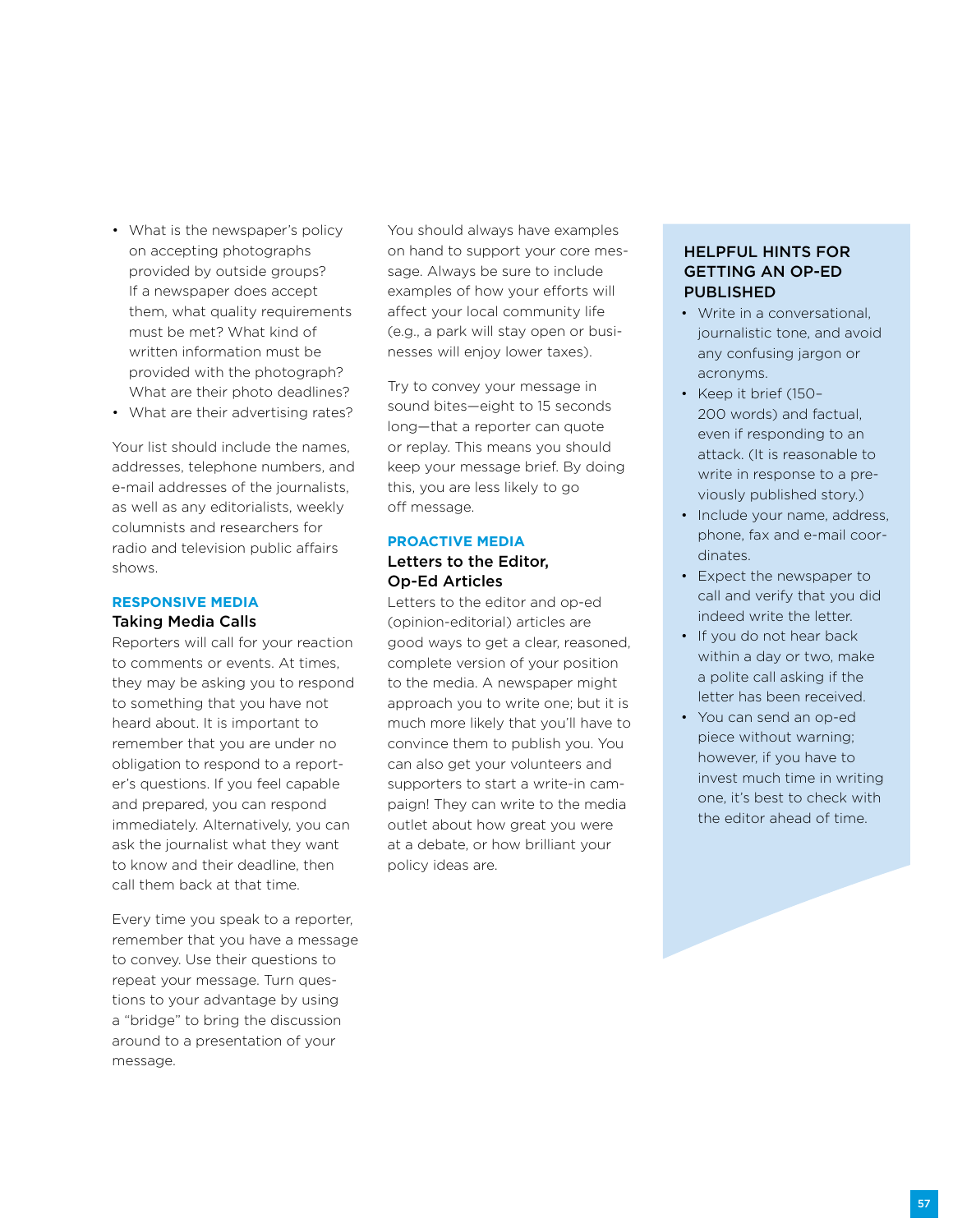### Press Releases

Press releases are the most basic method of communicating with the media. A press release should only be issued when you have genuine news to communicate, and when you have a clear message to convey about events and issues that are relevant to voters. With each media outlet, the definition of "news" may vary, so try to shape each release to satisfy the needs of your targeted media outlet and voting audience. Also sometimes referred to as a news release.

Your press release must accomplish three things:

- It must capture the attention of a busy editor and reader.
- It must focus on the central point.
- It must include the necessary information to stand alone as a short article.

When writing a release, consider the point of view of a reporter reading it and write accordingly.



#### Helpful Hints For Writing Press Releases

- You need a headline, a date, a release date (usually "Immediate") and a dateline (the location from which it originates).
- Define your purpose. The news release is a planned part of the campaign. Know what you hope to accomplish with your news release. Target your message.
- Start with a strong lead. The lead sentence is the attention-grabber and conveys the essence of the message. That way, if the editor cuts the length of your copy (usually from the bottom up), your story will still be told.
- Be brief. Cut out any repetition and clutter.
- Proofread for spelling and typographical errors. Get someone who was not involved in writing the release to check it over.
- Avoid editorializing. Stick to facts, not opinions.
- Your release should be double-spaced with wide margins.
- It should fit on a single page.
- Include "-30-" at the end of your text. This international convention indicates that the information is complete and ready for distribution.
- Provide contact information at the bottom of the page, including a telephone number where the candidate or other spokesperson may be reached at all times.

After the release, call reporters to make sure they received the release by e-mail or fax, and ask if they are interested in writing about the story, or if they have any followup questions. Many, many press releases are put out each day, and many are ignored—it may be that extra effort is needed to get your story told.

A press release is designed to be sent to media, but should also be added to your website.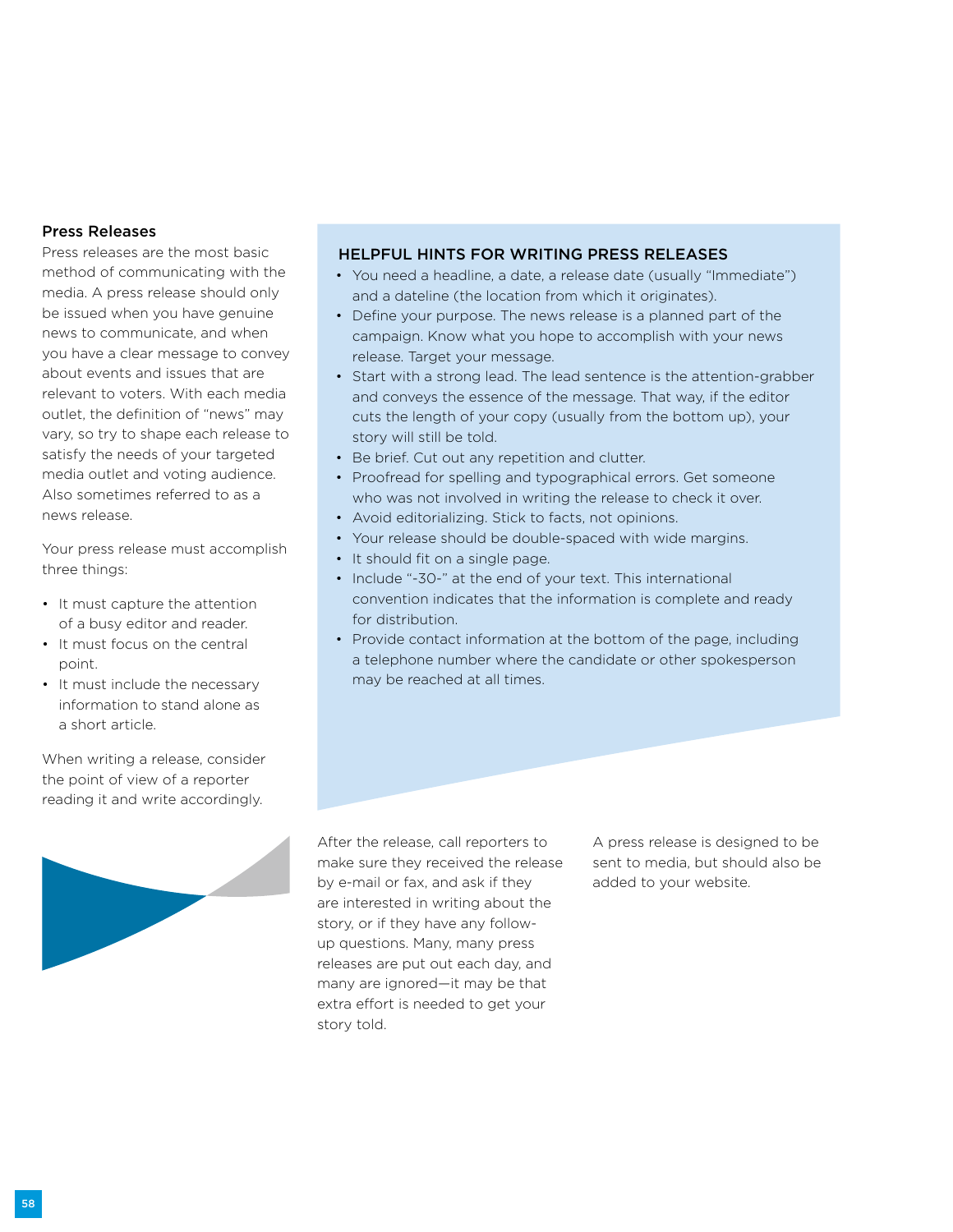## Sample Press Release

For immediate release

#### POLITICAL ACTIVISTS PICK UP CAMPAIGN SKILLS—WOMEN CANDIDATES POISED TO WIN BIG

Iqaluit, Nunavut—[month day, year]—Female candidates from across the region met at City Hall today for an exciting day of campaign training and networking. The event was one element in a program developed by the Federation of Canadian Municipalities, and sponsored by Status of Women Canada. The program was developed in an effort to get more women elected to municipal office across Canada, with a goal of 30 per cent by 2026.

"I am very honoured to have been a part of this two day training seminar," said Councillor Mary Jane Watson, one of the conference organizers and member of FCM. "It's so exciting to be around this kind of energy and optimism. I'm sure I'll soon be counting many of these women as my colleagues on Council."

The Federation of Canadian Municipalities (FCM) has been the national voice of municipal government since 1901. With more than 1,900 members, FCM represents the interests of municipalities on policy and program matters that fall within federal jurisdiction. Members include Canada's largest cities, small urban and rural communities, and 18 provincial and territorial municipal associations. For more information about FCM, please visit www.fcm.ca

#### **Information (Media):**

J. Mowbray (123) 456-7890

## Press Conference

If you are going to call a press conference, you'd better have something to say. You should also have a reasonable expectation that at least three or four journalists will attend your press conference to ask questions. Press conferences should be strategically timed, and should be called in order to deal with important events or issues. The candidate should be well prepared and certain of all the facts, and should have rehearsed answers to anticipated questions.

Press conferences are about a perfect pairing of the message, the participants, the look, and the media, and the logistics.

#### *The Message*

Your message must be consistent across all press conference material. Use the same phrases and key words in:

- the media alert inviting reporters to the press conference;
- the script you use to call reporters;
- the script for speakers at the press conference;
- the press handout that you give media at the press conference; and
- the press release that you issue after the press conference.

Restrain speakers from bringing up different topics or ineffective arguments, and keep written materials focused on your message don't confuse reporters by raising new ideas! Pick one or two main messages, and REPEAT, REPEAT, REPEAT.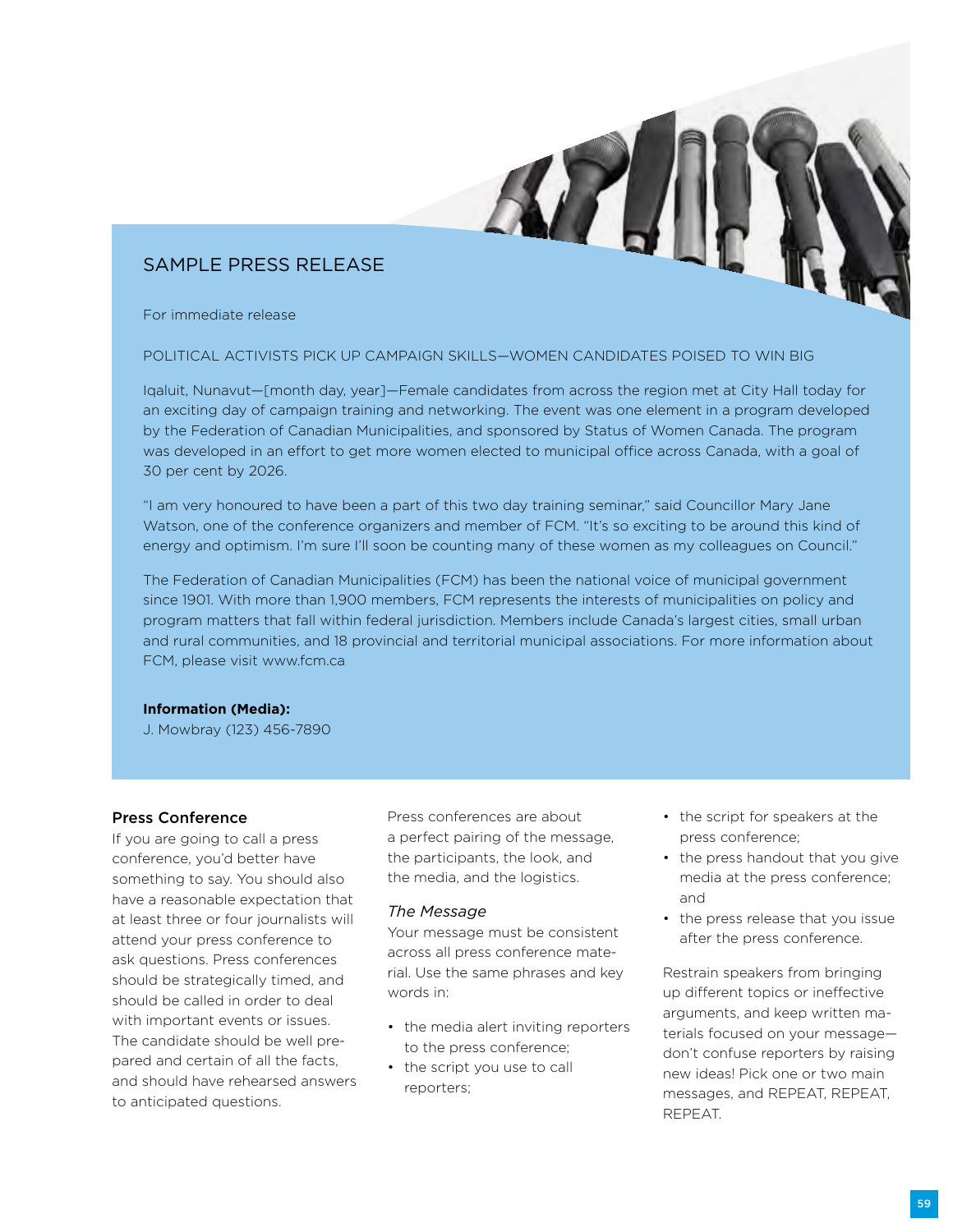

If you have more than one speaker at the press conference, each should make points in favour of the candidate's point of view while deflecting any anticipated criticism. Account for your opposition's criticisms in your participant's remarks and press release.

### *The Participants*

All press conference participants should absolutely reflect the message. For example, if you're announcing a policy you're proposing to lower residential taxes, you should try to have representatives from a homeowners association, an economist, and an overjoyed taxpayer.

#### *The Look*

It's important to realize that a press conference isn't just about the words that are said; it's also about the visual impression you make. If a picture is worth a thousand words, it's surely worth a few minutes of your time to ensure that the event presents a picture of which you can be proud.

Ask yourself the following:

- Do the venue and set-up (tables, backdrop, etc.) reflect and support the candidate's public persona?
- Is the press conference efficiently managed? Remember that voters often become uneasy when a candidate appears disorganized.
- Are you using literal signs or visual cues such as people in uniform, people from specific walks of life or cultural groups, etc.
- Do the speakers and audience members reflect your target audience?
- Is there anything about your conference that might help make it visually appealing, interesting or memorable to the media?

#### *The Media*

Distribute a short media advisory informing journalists of the topic, date, time and location of your press conference a few days before the event, giving them enough time to make plans to attend. Members of the media are much more likely to report on a press conference if it is held in a professional manner.

Make sure you provide members of the media with the required press kit, including photos, the candidate's biography, the candidate's platform, a copy of the event's press release, and previous clips. Also ensure that the set is appropriately lit and wired for sound.

Members of the media have schedules to keep, so it's very important that the event start on time and stay on time, especially if you hope to gain live coverage.

News coverage is unlikely to be good if another activity—such as an election or an important social or cultural event—is held simultaneously and consumes all the attention of the public and press. It is thus important to analyze the situation carefully and choose your time wisely.

#### *Logistics*

You will need:

- An easily accessible site for your news conference. Prepare simple signs indicating the place where your event will be held. Choose a central location with adequate parking. It would be unfortunate if journalists missed your news conference because they couldn't find a place to park, or perhaps couldn't even locate the site.
- A quiet room.
- A table at the entrance for media registration. Documentation for journalists should be on the table, and should include a registration sheet.
- Chairs and a microphone, suitable for the size of the room and the number of people expected.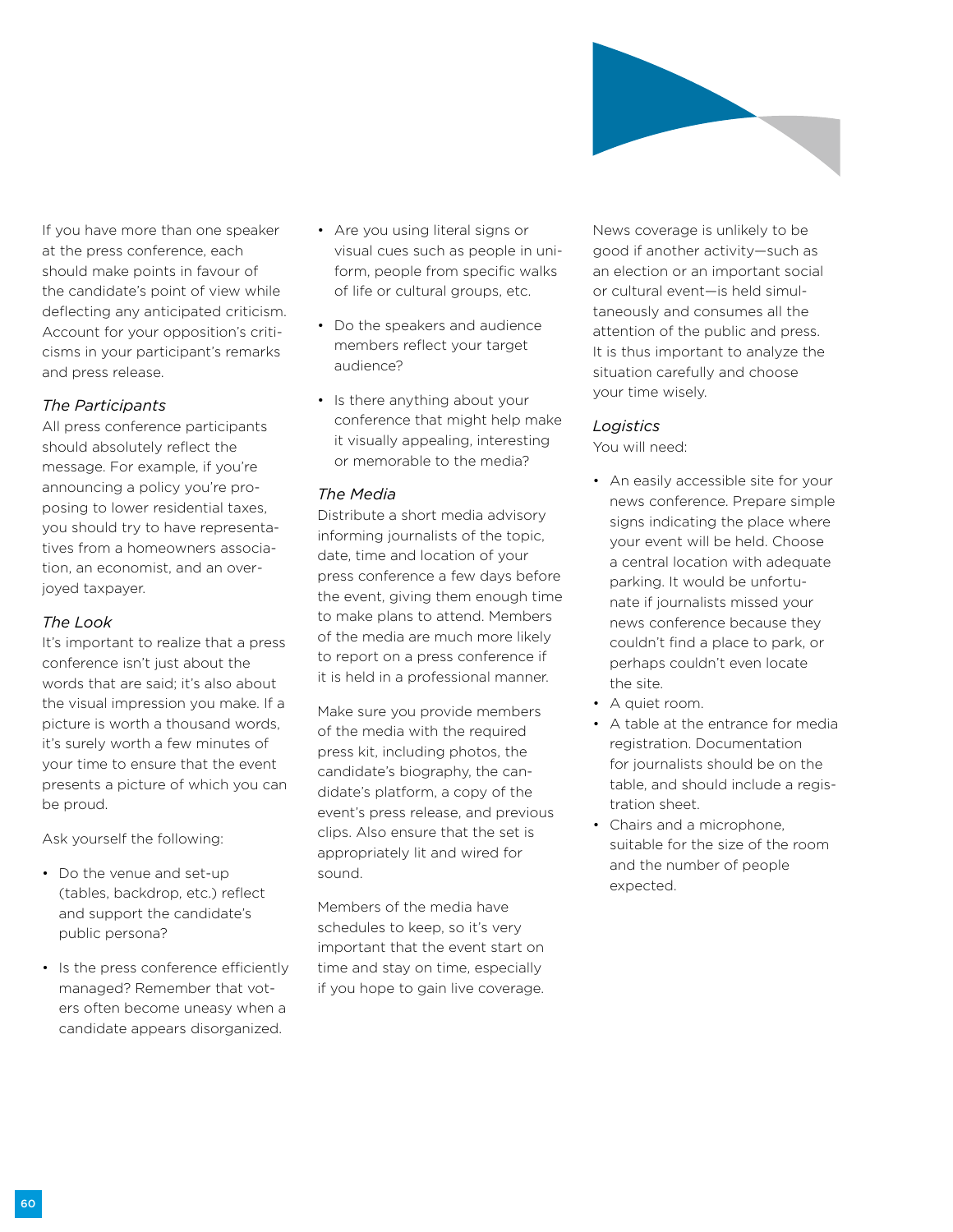### Helpful Hints for Your Press Conference

- Daily papers usually prepare their weekend editions on Thursdays, so try to hold your press conference on a Wednesday or Thursday morning.
- Journalists must have sufficient time to write articles or to meet news deadlines, especially for television news, so 10:00 a.m. and 2:00 p.m. are good times to hold a press conference.
- Make sure the candidate has time to be briefed, to rehearse, and to review important facts and figures before the press conference.
- Choose a location that is appropriate to the announcement: e.g., day care, hospital or housing site!
- Use a podium, and have a backdrop—even if it's just your signs, or a flag.
- Talk rather than read, but be precise about anything that you have placed in quotes in an accompanying news release (read these if you must).
- Speak directly to the cameras in front of you, or look slightly to one side.
- Take questions, but keep your responses brief and on message, and don't let one reporter monopolize the floor.
- Tell reporters when you're taking your last question, and leave the room when you're done.
- After the press conference, you should put together a media review by compiling all the resulting newspaper articles and media reports.
- When the candidate gives a speech and there is a written text, print it off, mark it "check against delivery", and distribute it to the reporters. It can be included in the press kit handed out to reporters before the event, provided upon request afterwards, or included in all subsequent press kits.

#### *The Interview*

Interviews—all interviews—require preparation. Once your interview is printed or aired, it is too late to correct yourself.

The first step, as with any communications activity, is to identify the message and the audience. Once this is determined, practice questions and answers until you are sure you can deliver them simply and clearly, in only a few sentences.

Next, you should find out what you can about the format. Television and radio interviews are often very structured and can take various forms. For instance, it's imperative to know whether an interview will be broadcast live or be pre-taped, and whether you're facing a panel or a single interviewer.

If the interview is live, you must ensure that you are able to hit all your messages within the allotted time. If it is pre-taped, it will likely be edited before it is broadcast. This means that it is important for you to be as succinct as possible, as only a few seconds may be kept after editing.

In many cases, radio interviews are done by telephone, whether live or pre-taped. It sounds obvious, but these interviews invariably go better if you can make the call on a landline in a quiet room.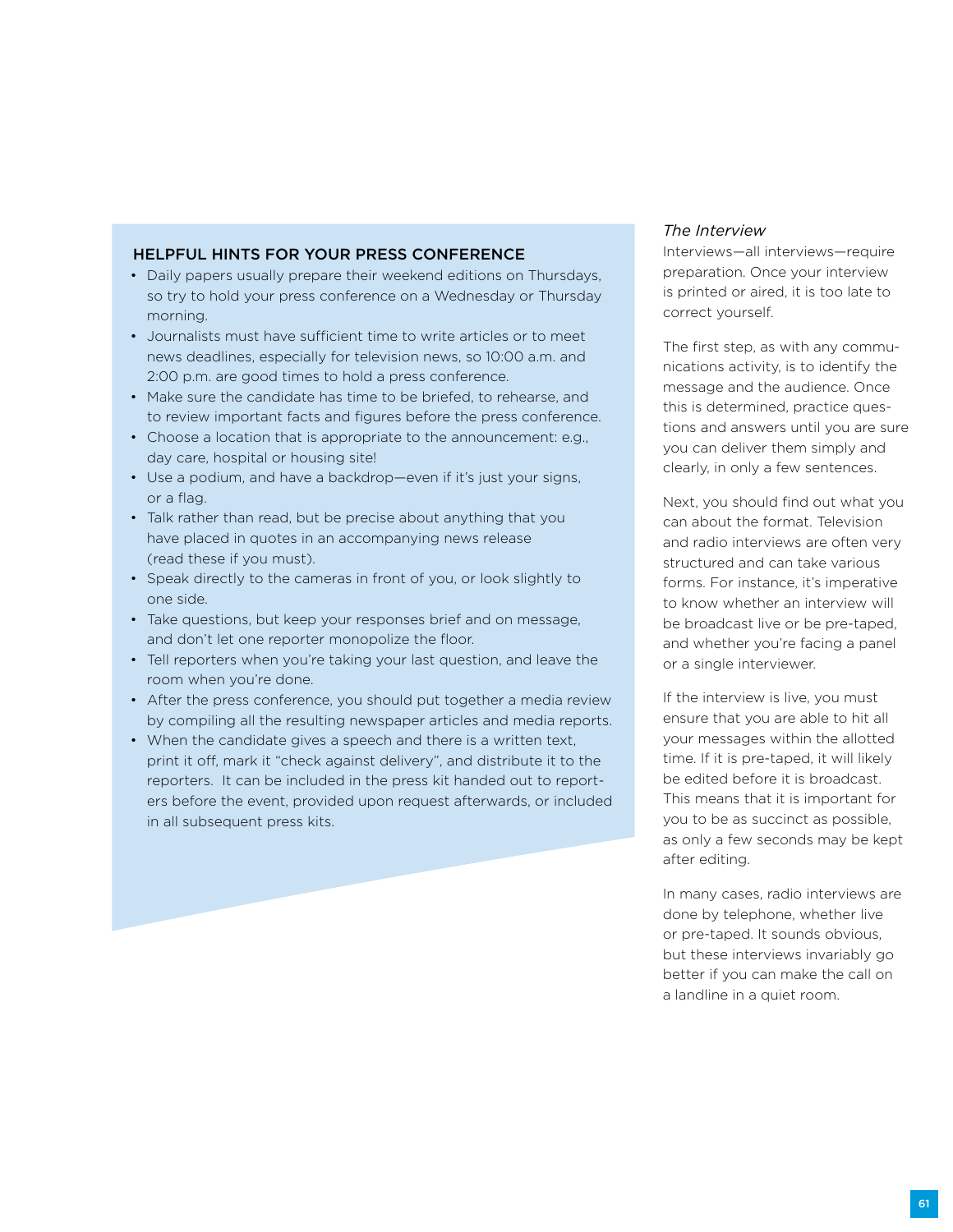In addition to knowing the format and material to be covered, it is important to become familiar with the specific media outlet, if you are not a regular viewer or reader. Ask for the characteristics of the primary audience member (audience demographics), then decide what facts, anecdotes or emotional statements will be most effective for this audience. An interview with Rick Mercer requires different preparation than one with Peter Mansbridge!

#### *The Tough Question*

There is a trick in journalism in which a reporter will ask a question with wording that they hope will shape your response—a baited question. The key is to recognize these questions, and not repeat their phrasing in your reply. One classic example is: "Your opponent says you are a liar and a crook. What do you say to that?" They want you to respond, "I am not a liar and I am not a crook." This gives them a very usable quote! A better answer would be, "My opponent talks a lot about me, and very little about his ideas for the community. I spend my time talking to people about how to improve our neighbourhood."

Be polite, but immediately reassert your message. The key tool here is the bridging phrase.

Some examples are:

- "The real issue is …"
- "Let me add …"
- "It's important to emphasize / not to overlook …"
- "No, let me clarify …"
- "Let me put this into perspective…."
- "That's a good question; I'm glad you asked about that," then bridge to a message.

#### *Television Interviews*

When a television reporter asks to do a story, there are specific ways to prepare that differ from a print media interview. A television reporter needs short, snappy quotes or sound bites. The more a candidate uses sharp phrases and sentences, the more frequently they will be seen on the news.

Ignore the camera and talk to the reporter or host—they're the person to whom you're actually talking. Sit comfortably, but if on a couch or deep chair, be sure to sit up straight. (Slouching never inspires confidence!) When sitting down, make sure that your jacket or blazer is properly smoothed down and not bunched up. Wearing a jacket or shirt with buttons is a good idea, as these work best with the lapel microphones most TV stations prefer. Once seated, rest your hands on your knees or on the arm of your chair and, if you must cross your legs, make sure you do so with the camera angles in mind, and while keeping yourself open to the interviewer.

#### *Sound Bites*

A 15-minute interview may end up being printed as a single quote in a newspaper, or as a single 60-second news story on television. Don't take this personally, but do prepare for it. Preparing for this possibility is mostly about ensuring that you have a "sound bite" answer for all the main issues and questions of the campaign. A sound bite tells voters why they should vote for you, and should be repeated at every opportunity. The more often you repeat this critical message, the greater the chances the media will carry it.

#### *Follow Up*

After the interview, be sure you obtain the journalist's contact information. You may have more to tell the journalist on this topic later, and might need to get in touch with him or her. Ask when and where the interview will run, and make sure you watch the interview or read the newspaper when it comes out. While watching or reading it, check to see if the quotes they have from you are accurate.

Save a copy of the article or interview and send it to other journalists, as appropriate. If they know that you are an expert on an issue such as schools or taxes, they may call you in the future.

Take the opportunity to mention to the journalist any other stories or events in which they might be interested.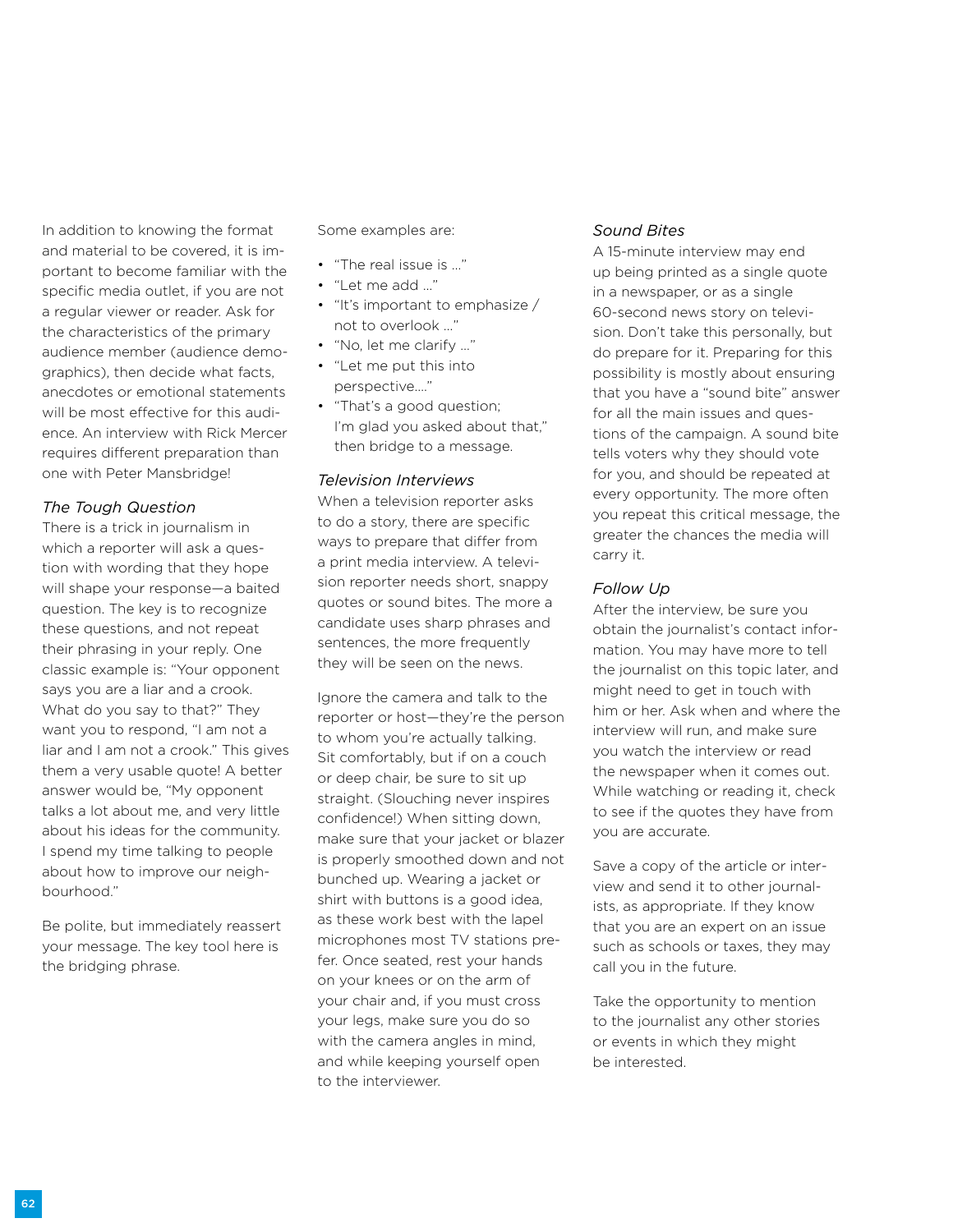#### Interactive Programs

Interactive programs refer to call-in shows on radio or television that allow guests and audiences to participate.

Phone-in shows are excellent vehicles for presenting information and receiving public feedback. It is thus important to participate. You must not be shy; your opinion is valid. The more clearly you express yourself, the more likely you are to convince people. If, on top of that, you are witty, polite and have a good sense of humour, you will enjoy even greater success.

Prepare for these shows in the same way you prepare for an all-candidates debate.

#### **Speeches**

Over their careers, politicians are expected to make hundreds of speeches. If you're a new candidate, now is the time to figure out your speaking style. No matter how good or bad a public speaker you may be naturally, this is something that can always be improved through practice.

Plan your speech the way you planned your essays in school: main point, supporting arguments. Make sure someone listening can extract your "thesis" or message. Prepare an outline of what you are going to say, with main headings and

sub-headings. Under the various headings, add any statistics or data that you may need to recall. This will ensure that arguments follow in logical sequence, and that you don't end up hopelessly off topic. An anecdote to illustrate a point or a quotation, or to epitomize an idea, will help keep your listeners interested and make it personal to them.

Make sure the speech is relevant to the venue and audience. If you are making a speech at a school, then your position on after-hours programs is relevant. Your position on garbage pick-up is less relevant. Plan your events so that all elements of your platform will be highlighted, then focus on a single theme for each venue.

### Helpful Hints for Speeches

- Try to avoid using note cards. If you must use notes, make them inconspicuous. Put notes on cards (postcard size), and refer to them as seldom as possible.
- If using a manuscript, place it on a lectern. Don't use a manuscript without a lectern.
- Avoid planned dramatic gestures, and instead be natural. Don't be afraid to show emotion.
- Avoid mannerisms that could be distracting, like twirling your ring or shifting from foot to foot. People will start to focus on how annoying your fidgeting is, and not on what you're saying.
- Watch people in the back to know if you're speaking at the right volume. If they're paying attention, your voice is carrying.
- Speeches should be short—no longer than three to five minutes and should convey a limited number of points or messages. Jamming too many ideas into a single speech will probably guarantee that none of them comes across.
- Listen to a television announcer reading the news. They speak in short sentences, and use simple words. The announcer's objective is the same as yours: to get the message out in a clear and interesting fashion. So, write your speech like television copy.
- Have an effective conclusion. Nothing is sadder than an excellent speech with a shoddy conclusion.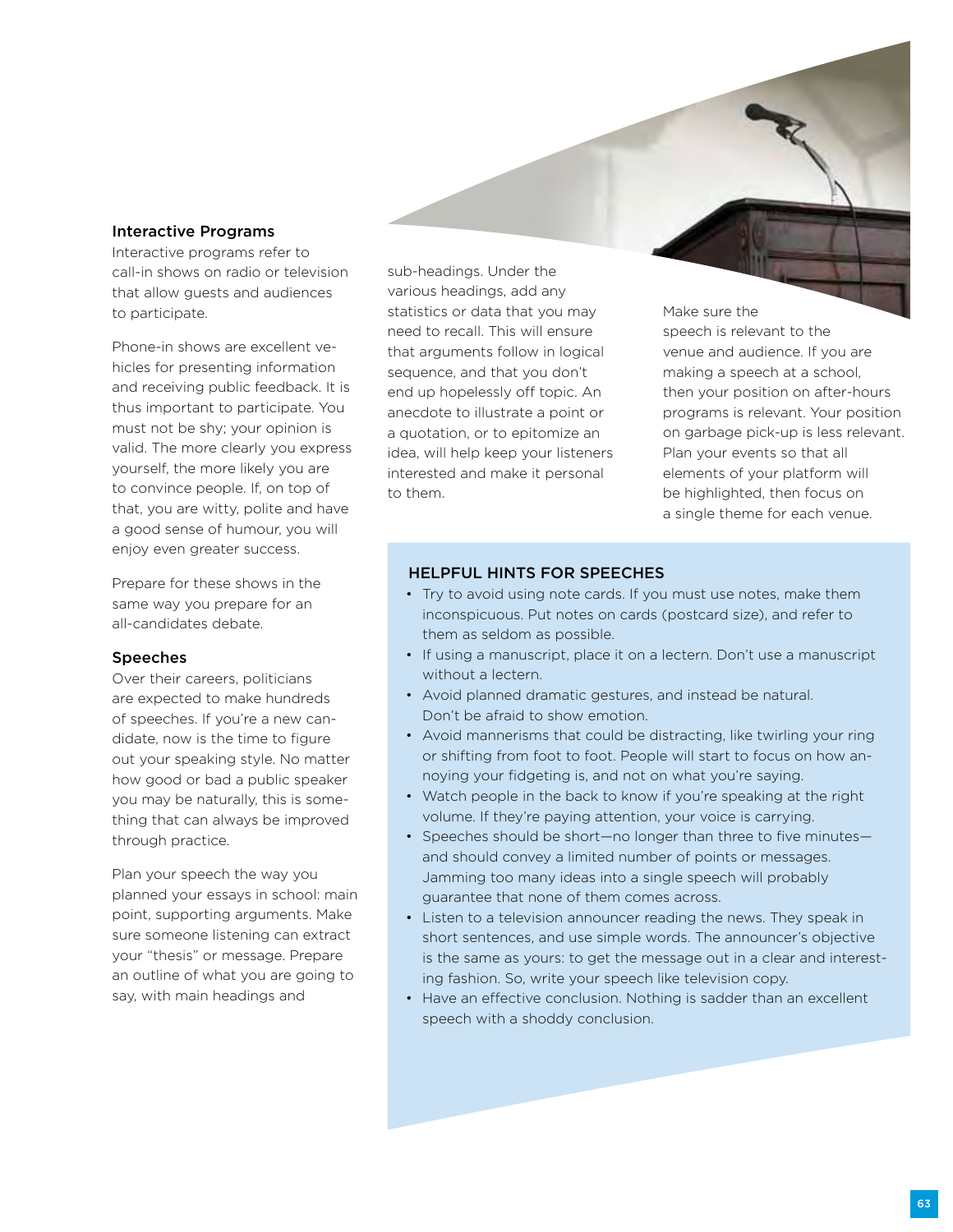

Finally, there is a whole field of people who write and give speeches for a living. If you're not feeling confident about an upcoming speech, consider allocating a portion of your budget to hiring one of them.

## All-Candidates Meetings and Debates

There is nothing like an all-candidates debate to get any candidate's blood racing. The decision about whether or not to attend an all-candidates debate can be a strategic one. Usually, you should participate—voters and media expect it, and it gives you a chance to share your passion and beliefs with a wide audience, some of whom are supporting your opponents.

If you get a chance to make opening and closing remarks, prepare them carefully and rehearse them repeatedly. Make sure your remarks fit well within any time limits you are given. Hopefully, with the amount of practice you're doing, notes won't be necessary; however, if you feel you must have them, write a few key words and phrases on cards, and keep them out of sight until absolutely necessary.

Get a couple of your supporters to come up with a series of questions you anticipate you might be asked. Focus on local issues, or points of contention between the candidates. Prepare short responses and sound bites for each question, and practice them until you know them by heart. During the debate, strive to be the most reasonable person in the studio (or room). Be polite and courteous with everyone from the time you arrive until the time you leave: hosts, staff, opponents and audience. This will show that you're someone who's confident and in control, and not at all worried about how the debate will go. While debating, be crisp and assertive in your remarks, not angry or rude. Try to use timing to slip in on an opponent, rather than talking over or interrupting them. If two or more of the participants start arguing back and forth, wait for an opportunity to calmly interject a balanced remark. This presents you as the voice of reason—and clearly the better choice!

Many debates are held in front of a live audience, sometimes even with questions drawn from the audience. If either is the case, be sure to have some of your supporters attend. Their cheers will encourage you, and they might even get a chance to ask a question you can knock out of the ballpark! If the session is live, also make sure that you aim most of your remarks at the audience, unless you're answering a direct question or accusation from one of the other candidates. The audience represents the people you have to reach and convince that you're the one for whom they should vote.

#### Public Events

Take advantage of existing events and networks: go to places where people congregate, such as community events. This is particularly important in rural areas, where it is often difficult to cover the entire area because of the distances between homes. As a candidate, you might want to become involved in many activities to give yourself greater exposure.

#### *Meet the Candidate*

As a candidate, you might consider hosting a "coffee hour" or a similar event in your home or the home of someone in the area. Invite a small group of neighbours, and use it as an opportunity for an informal question-and-answer session. "Meet the Candidate" events work best if there are at least 30 people attending, and if they're mostly uncommitted voters. Plan one or two parties in the same area—you should stay for half an hour at each, then move on. Have some brochures distributed to guests before you arrive. Have workers available to recruit new volunteers and accept donations.

#### *Factory Visits*

Do your homework. Have your campaign team gain permission for you to tour the plant, accompanied by a worker. Talk to workers on the line. Shake hands at the gate at shift change. Make sure you have someone known to the workers by your side.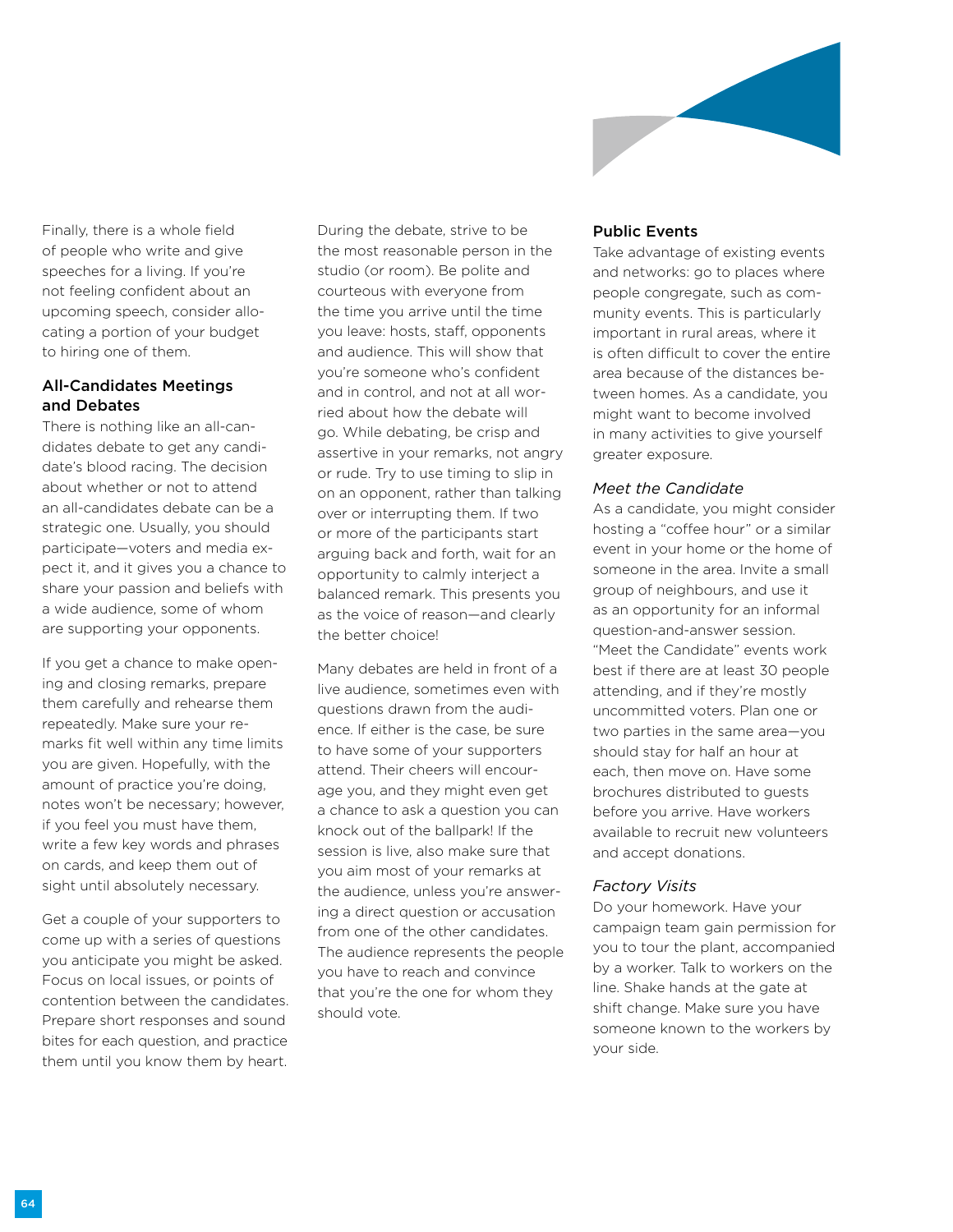#### *Bus Stops*

Target early morning stops outside apartment buildings or high-traffic areas. Work your way down the bus line over a number of mornings. Ride rush-hour buses and hand out literature to passengers. Start at the back of the bus and work your way towards the front. Shake hands only if the voter offers first.

#### *Mainstreeting*

Go to each store on a street in your ward, introduce yourself, and chat briefly. Identify stores that will carry your signs. Choose days with light commercial traffic. Make sure you greet the people on the street as well.



#### Helpful Hints for Media Relations

- Do not believe that anything is EVER "off the record". Everything you say may be reported. If you don't want to read it on the front page of tomorrow's newspaper, don't say it.
- Practice before all media contact. Anticipate questions and rehearse your answers, making sure they are brief and clear.
- Don't be afraid to negotiate. Before you agree to an interview, find out what you are getting into and negotiate conditions. Don't be shy to set limits regarding certain topics.
- Treat members of the media with respect, and maintain your sense of humour.
- Be honest. Lies, half-truths, white lies and fabrications will catch up with you. Making stuff up is bad way to set policy!
- Don't be afraid to show passion and conviction—key messages should be meaningful.
- Do not overreact to bad press. The purpose of the interview is to communicate your message. Be polite and clear about your limits, and always bring the subject back to your key messages.
- Convey the facts and restate positions.
- Return media calls immediately. If you don't know the answer to a reporter's question, call back with more information later. If you still don't know the answer, tell them so, and tell them when you will have the information. Don't say "no comment".
- Make it easy for media outlets to do their jobs. Reporters are not always familiar with all of the issues. The more information you can give them, the better and more accurate their coverage will be.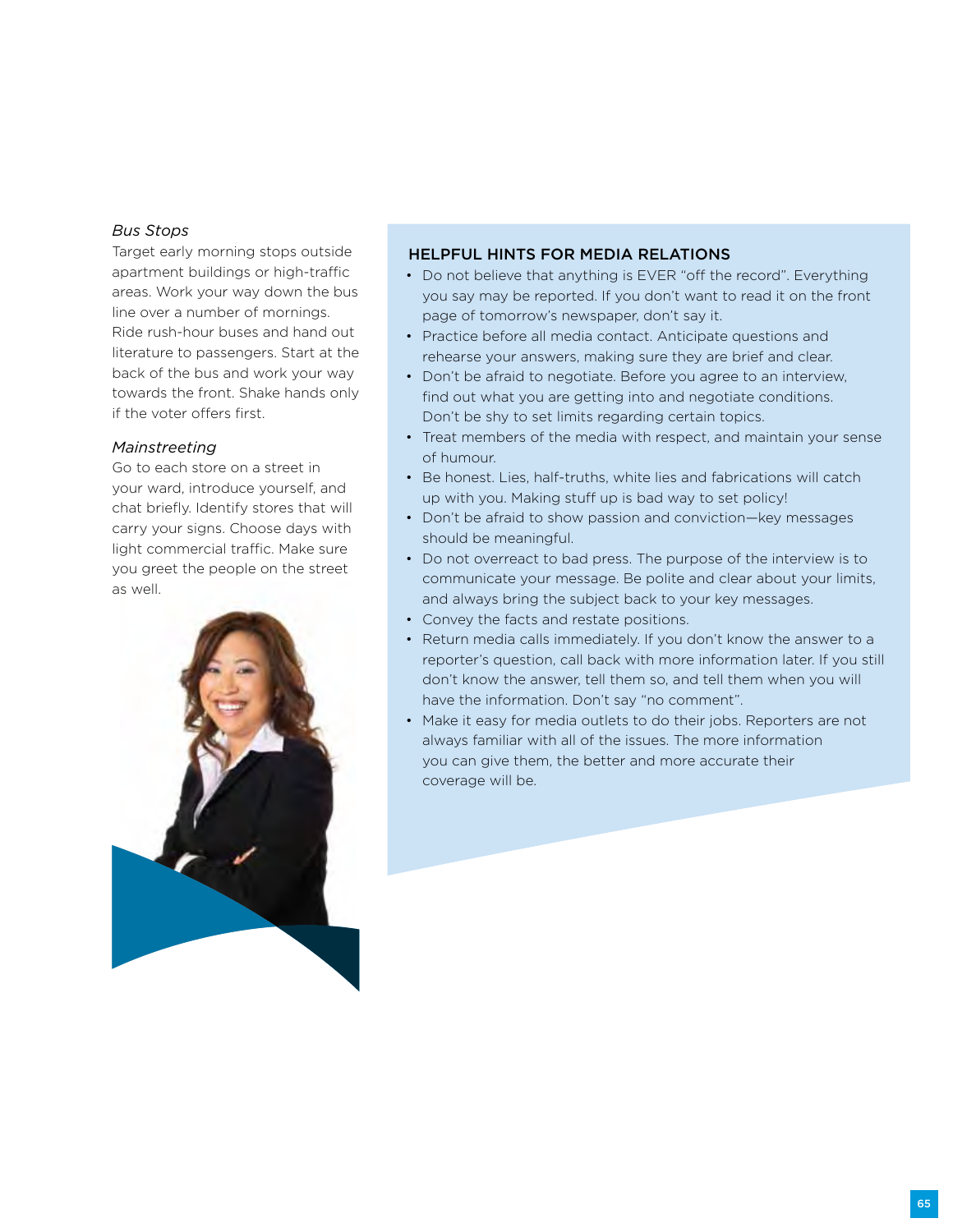## Personal Attacks and Negative Ads

While an ideal campaign is one in which nothing but policy ideas are debated, it is entirely possible that at some point in the campaign you or your supporters will undergo a personal attack. Attacks can come from opponents, or from the media. These attacks will undoubtedly be hurtful, and will inspire you and your supporters to respond in kind; if at all possible, however, you should stay on message. It is important that you not give in to the desire to react to each and every unfavourable report, article, editorial or opponent's statement.

The campaign should be run in accordance with your predetermined strategy, not as a series of reactionary moves.

When you and your team were setting your campaign strategy, you should have considered possible ways in which your opponents could "go negative". Have a plan for responding to attacks. Possible responses begin at ignoring the attack, and move up in intensity from there. Regardless of how you respond, it is critical to be calm and reasonable in your response.

If the attack has been made in a public way, or communicated to you through public channels, then provide the information needed to rebut the attack, but do not respond in kind. In particular, if an

RI ISINE

**SHE TERMS AND** 

v. The old a

een used for several ye hetween. attack occurs at a public meeting, respond to it immediately. If you are attacked in the media or in an advertisement, journalists will often ask you for a response. This is an opportunity to rebut the attack: dismiss the attack and move on to the issues.

There are also times when it is better to have someone other than the candidate respond. This person is generally the campaign manager, because they can have more flexibility in their response.

In the event of widespread attacks, your campaign should develop a series of "talking points" and distribute this material to campaign workers (especially canvassers!), who can then use the information every time they talk to a voter.

66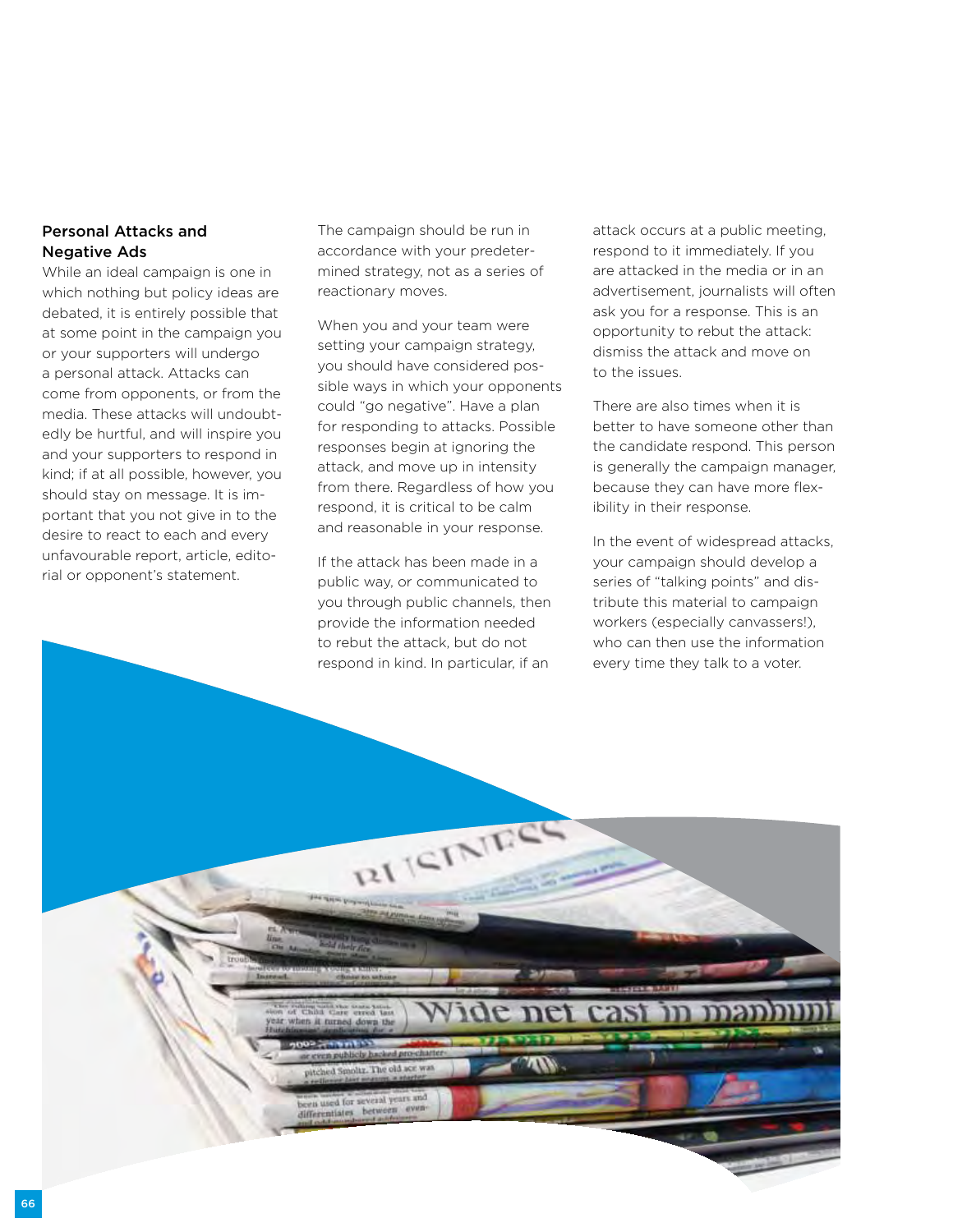

#### **Television, Newspaper and Billboard Advertising** The Advertising Campaign

There are four main advertising venues in political campaigns: newspapers, radio, television and billboards.

There are specific laws that govern election advertising. Make sure you are in compliance with these laws before going ahead with anything. Be strategic in your choices. If you have a limited budget, pick one or two types of media and dominate in those media. The goal is repetitive contact, and dominating a particular type of media makes this easier.

#### The Advertising Message

Your advertising should mirror your campaign literature. The candidate's pamphlet is a good starting point, as it contains all the essential information about you and your platform. In addition to a consistent message, make sure you keep the look consistent as well—not only is this more professional, but it also helps to create a brand and identity for you.

#### Advertising Outlets

When deciding where to buy your advertising, remember that there are strengths and weaknesses for each type of media.

Daily newspapers are a good choice in most markets; however, the cost of newspaper advertising is significantly higher in major urban markets. When buying newspaper advertising, you can

buy a general placement or you can buy a specific page and position. The second option is more costly, but it ensures that you're not at the back and surrounded by other ads. Newspapers generally offer discounts based on volume. It's possible that, by buying more lines and space, you'll actually pay less. Ads should be simple and have bold headlines.

Weekly newspapers are especially powerful in communities without a daily paper. Weeklies are thus a great place to advertise. Otherwise, the same principles for purchasing advertising apply as with daily papers.

In both daily and weekly newspapers, consider the use of colour. It is more expensive, but it does greatly increase the number of people who notice and read your ad.

In addition to daily and weekly newspapers, don't forget about ethnic community papers. These can be very useful for targeting specific voter groups. If producing text in an alternate language, always pay to have it professionally done.

Radio offers the most value per advertising dollar in campaigns. Its chief advantage is flexibility. Once the airtime has been purchased, you can change your message to fit campaign events without high production costs. Radio ads should be repetitive, with the candidate's name and main messages repeated again and again in a message no longer than 15 to 30 seconds. Target audiences can be identified by station and by time of day. If a station covers more than your ward, consider splitting the purchase of airtime with neighbouring candidates.

Television advertising is generally expensive, and is not usually limited to voters within a particular ward. If you choose to pursue this option, remember that you'll only have 15 to 30 seconds to speak. Target your buys to shows or times when your target voter is likely to be watching. With television, it's a good idea to buy your time closer to Election Day.

Billboard advertising can be useful to create awareness of your campaign. It is obviously most useful in high-traffic areas. Make sure you know where the billboard will be going, and make sure to account for distance from viewer when deciding on font size. Book well in advance, or your competitors will get the best spots.

Public transit advertising can be found on specific bus shelters, benches and stations. Remember, that advertising on public transit is not permitted in some municipalities.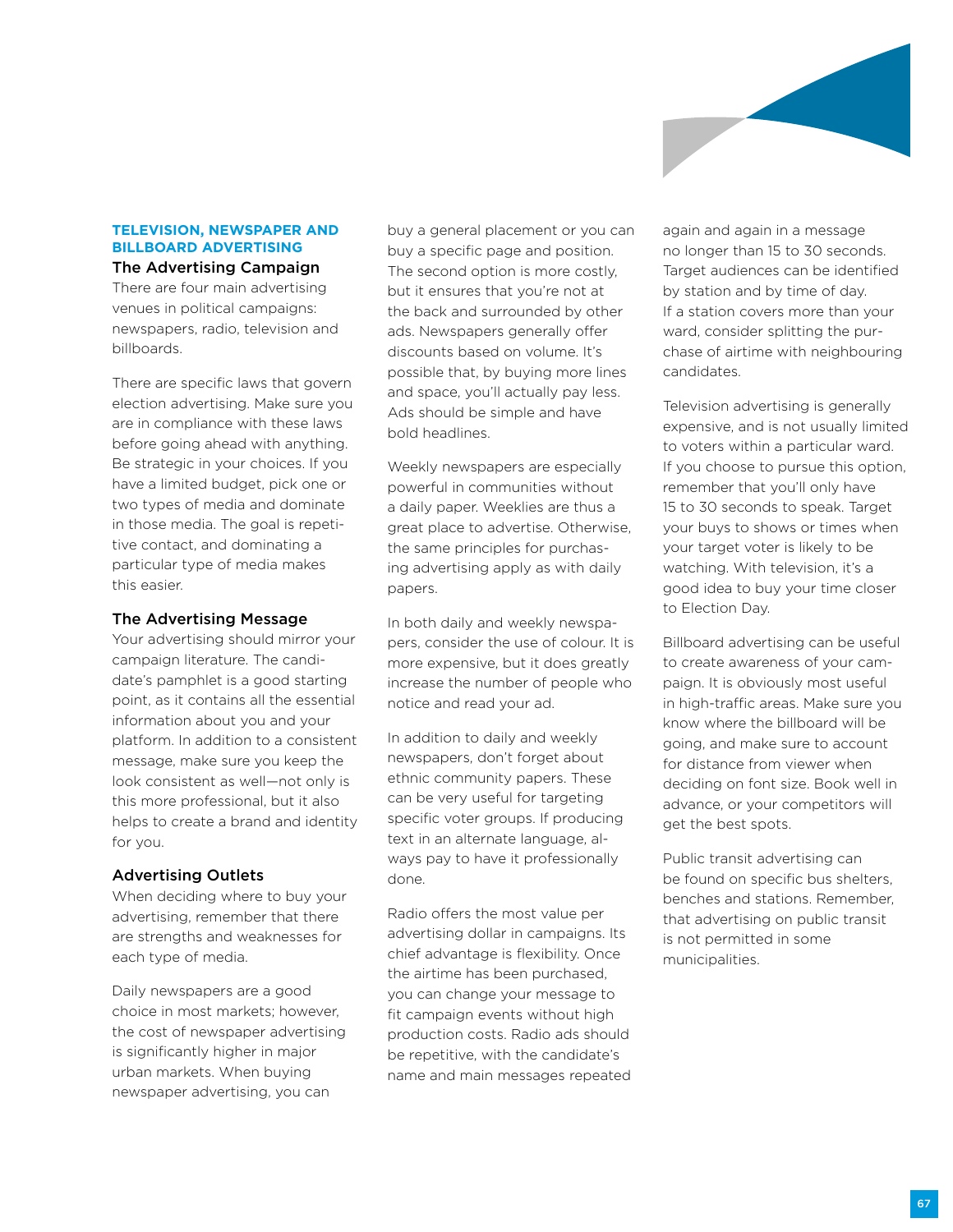# **CONCLUSION**

Running for office – win or lose – will change your life. You'll make friends; discover new aspects of yourself and your community; and gain deeper knowledge of your neighbourhood and its issues.

The information contained in this guidebook is not one-size-fits-all or cast in stone. It is meant to set you on the right track, and to introduce resources and ideas you may not have had. Each candidate and each community is different, so each campaign should be too.

In order to get to the point where women make up 30 per cent of local government councils, we need roughly 1500 more women in office – you can be one of them…

#### **Good luck!**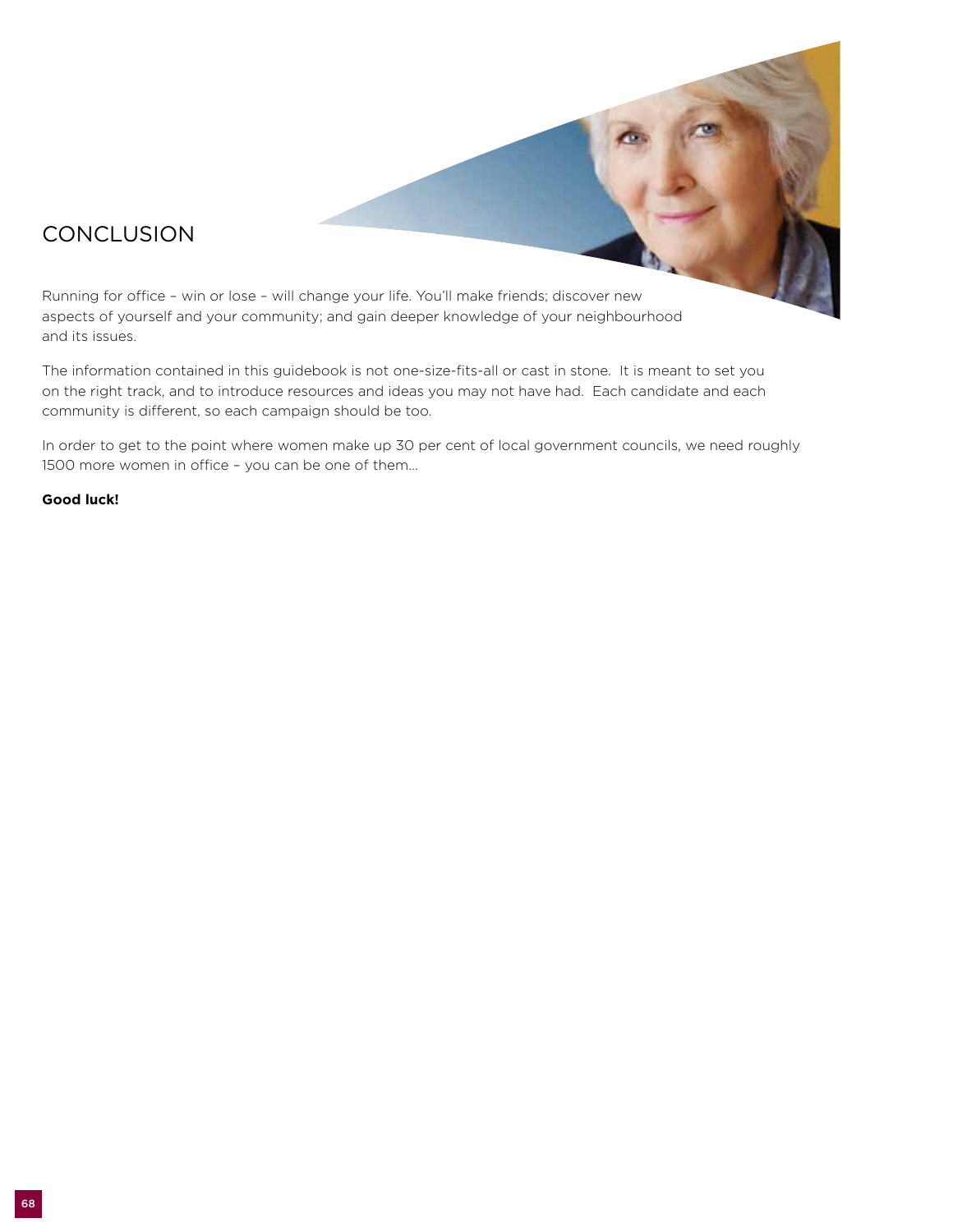# Appendix A: Resources

This list includes many of the guides, handbooks and other materials available for candidates in municipal elections. The general aspects of a municipal election campaign are consistent across the country; however, in order to understand the specific rules that apply in your jurisdiction, it is best to use a guide designed for your area. Contact your municipality to see if there is a local election guide.

| <b>Resource</b>                                               |
|---------------------------------------------------------------|
|                                                               |
| Untapped Resources: Women and Municipal Government            |
| in Nova Scotia                                                |
| • A discussion of women's participation in municipal          |
| government<br>www.women.gov.ns.ca                             |
|                                                               |
| • This group has a mandate to educate women on                |
| political involvement                                         |
| www.femmes-politique-et-democratie.com                        |
| • This group has a mandate to increase the political presence |
| of women in elected and non-elected capacities at all levels  |
| of government                                                 |
| www.equalvoice.ca                                             |
| • This group focuses on encouraging all types of political    |
| involvement, and provides profiles of Edmonton women          |
| in politics                                                   |
| www.onewomanonevote.org                                       |
|                                                               |
| <b>Resource</b>                                               |
| Votes for Women: A Political Guidebook                        |
| • A handbook for campaigning                                  |
| www.women.gov.ns.ca                                           |
|                                                               |
|                                                               |
|                                                               |
|                                                               |
|                                                               |
|                                                               |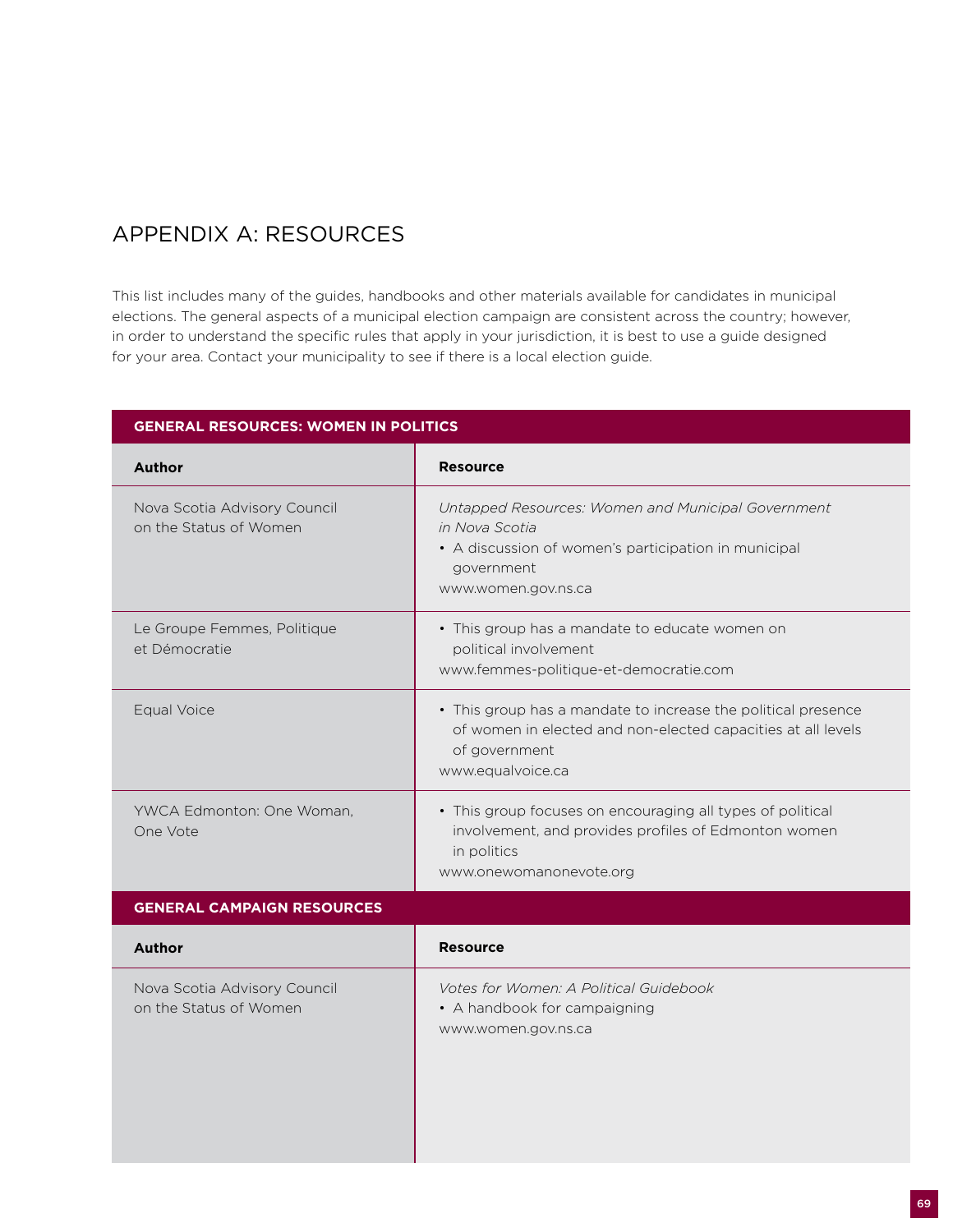

| Centre de documentation sur<br>l'éducation des adultes et la<br>condition féminine | Comment prendre sa place en politique: étapesfranchir pour se<br>présenter en politique municipale, provinciale et fédérale et plan<br>d'organisation d'une campagne électorale<br>• A descriptive guide for involvement at all levels of politics<br>• Resource must be purchased<br>http://catalogue.cdeacf.ca |
|------------------------------------------------------------------------------------|------------------------------------------------------------------------------------------------------------------------------------------------------------------------------------------------------------------------------------------------------------------------------------------------------------------|
| Equal Voice                                                                        | Getting to the Gate<br>• An online campaign school for all levels of government<br>www.gettingtothegate.com                                                                                                                                                                                                      |
| <b>ALBERTA</b>                                                                     |                                                                                                                                                                                                                                                                                                                  |
| <b>Author</b>                                                                      | <b>Resource</b>                                                                                                                                                                                                                                                                                                  |
| Municipal Affairs and Housing                                                      | Running for Municipal Politics in Alberta<br>• A comprehensive guide, updated in 2010<br>www.municipalaffairs.alberta.ca                                                                                                                                                                                         |
|                                                                                    |                                                                                                                                                                                                                                                                                                                  |
| <b>BRITISH COLUMBIA</b>                                                            |                                                                                                                                                                                                                                                                                                                  |
| <b>Author</b>                                                                      | <b>Resource</b>                                                                                                                                                                                                                                                                                                  |
| Canadian Women Voter's Congress                                                    | • A non-partisan organization encouraging Canadian<br>women to participate in all levels of government<br>http://womenvoters.ca                                                                                                                                                                                  |
| Ministry of Community Services                                                     | Candidate's Guide: Local Elections in British Columbia 2008<br>• A comprehensive guide to the election process in B.C.<br>www.cd.gov.bc.ca/lgd/gov_structure                                                                                                                                                     |
| <b>MANITOBA</b>                                                                    |                                                                                                                                                                                                                                                                                                                  |
| <b>Author</b>                                                                      | <b>Resource</b>                                                                                                                                                                                                                                                                                                  |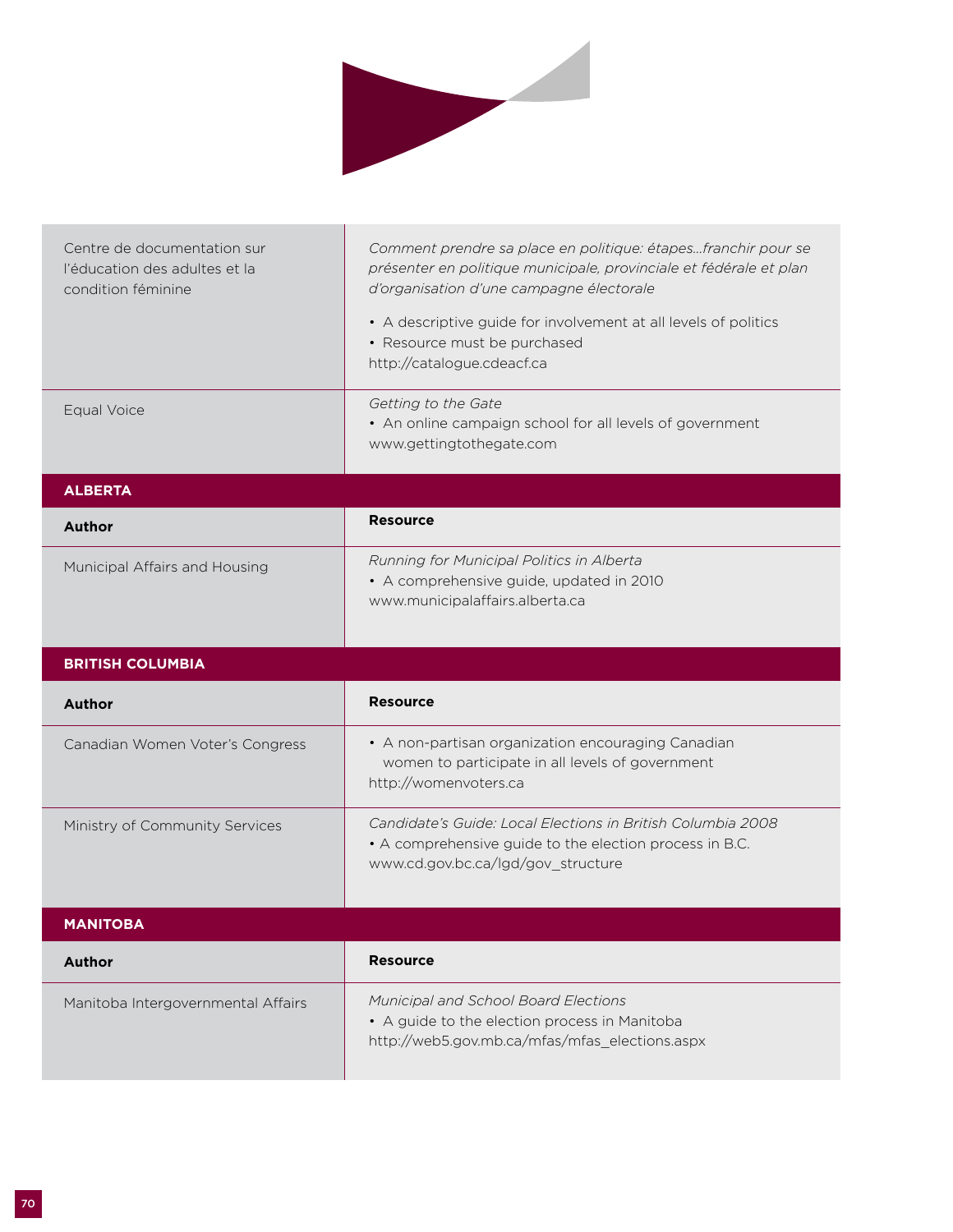| <b>NEW BRUNSWICK</b>                                 |                                                                                                                                                                          |
|------------------------------------------------------|--------------------------------------------------------------------------------------------------------------------------------------------------------------------------|
| <b>Author</b>                                        | <b>Resource</b>                                                                                                                                                          |
| Government of New Brunswick                          | Information for Prospective Candidates in Municipalities and<br><b>Rural Communities</b><br>• General information on the election process in New Brunswick<br>www.gnb.ca |
| <b>NEWFOUNDLAND AND LABRADOR</b>                     |                                                                                                                                                                          |
| <b>Author</b>                                        | <b>Resource</b>                                                                                                                                                          |
| Municipal Training and Development<br>Corporation    | Make your Mark<br>• A guide to all aspects of the election process in<br>Newfoundland and Labrador<br>www.makeyourmarknl.ca                                              |
| <b>NORTHWEST TERRITORIES</b>                         |                                                                                                                                                                          |
| <b>Author</b>                                        | <b>Resource</b>                                                                                                                                                          |
| Elections Northwest Territories                      | • A guide to all aspects of the election process in the<br>Northwest Territories<br>www.electionsnwt.ca                                                                  |
| <b>NOVA SCOTIA</b>                                   |                                                                                                                                                                          |
| <b>Author</b><br>Nova Scotia and Municipal Relations | <b>Resource</b><br>Candidate's Guide to Municipal and School Board Elections<br>• 2008 guide to the election process in Nova Scotia<br>www.gov.ns.ca                     |
|                                                      |                                                                                                                                                                          |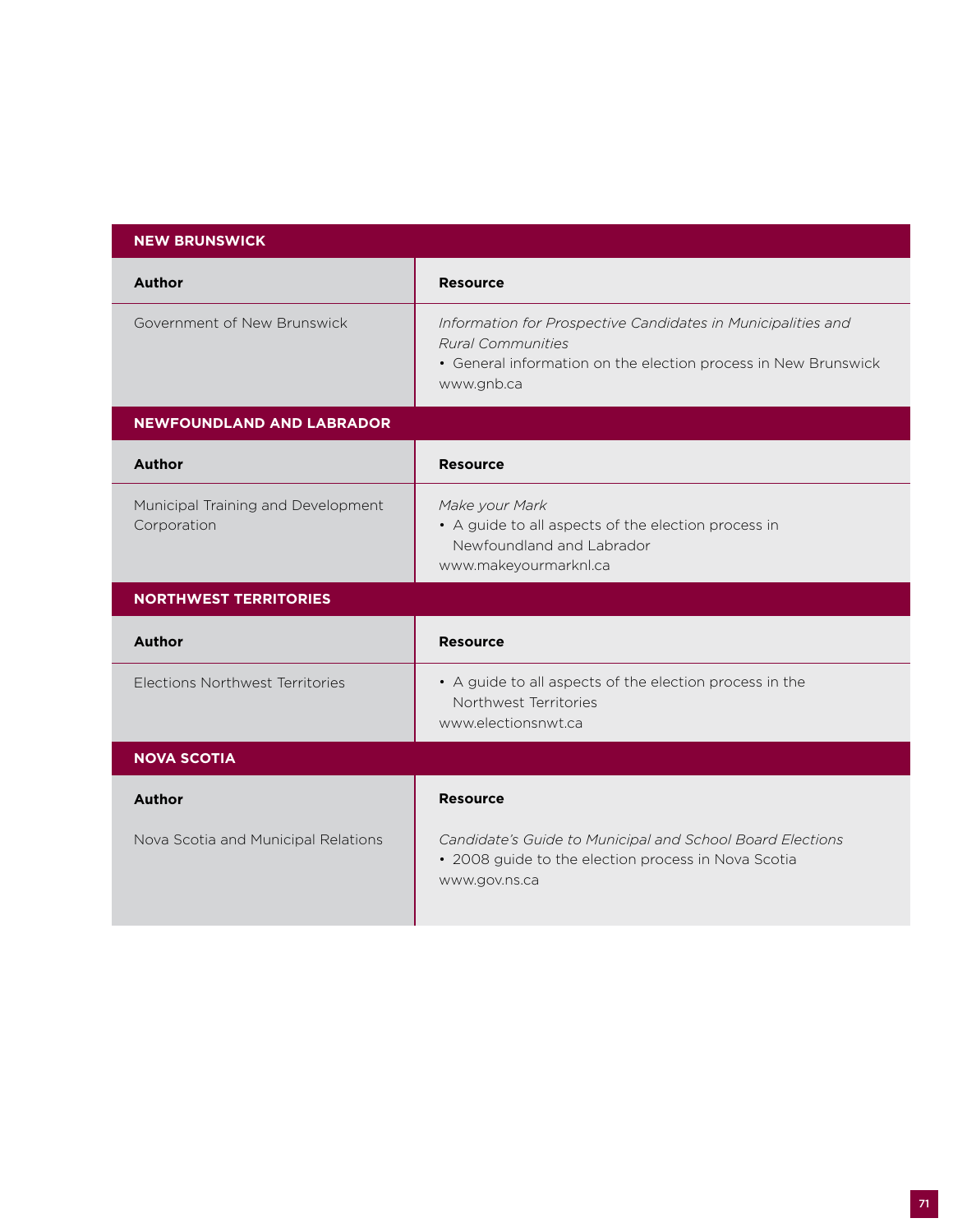

| <b>NUNAVUT</b>                               |                                                                                                                                                                                              |
|----------------------------------------------|----------------------------------------------------------------------------------------------------------------------------------------------------------------------------------------------|
| <b>Author</b>                                | <b>Resource</b>                                                                                                                                                                              |
| Ministry of Municipal Affairs<br>and Housing | Election Information<br>• Resources related to the local election process in Nunavut<br>www.maca.gov.nt.ca                                                                                   |
| <b>ONTARIO</b>                               |                                                                                                                                                                                              |
| <b>Author</b>                                | <b>Resource</b>                                                                                                                                                                              |
| Ministry of Municipal Affairs<br>and Housing | Municipal Elections 2006 Guide<br>• Overview of the municipal election process in Ontario<br>www.mah.gov.on.ca/Asset1432.aspx                                                                |
| Canadian Union of Public Employees           | Municipal Elections Toolkit 2006<br>• Contact CUPE Ontario to obtain                                                                                                                         |
| <b>QUEBEC</b>                                |                                                                                                                                                                                              |
| <b>Author</b>                                | <b>Resource</b>                                                                                                                                                                              |
| Groupe Femmes, Politique<br>et Démocratie    | L'École Femmes et Démocratie<br>• A five-day campaign school for candidates<br>at all levels of government<br>www.femmes-politique-et-democratie.com/ecole_ete.php                           |
|                                              | L'Opération Mentorat<br>• A mentoring program which pairs former politicians<br>with women just beginning to get involved in politics<br>www.femmes-politique-et-democratie.com/mentorat.php |
| Affaires municipales et<br>Régions Québec    | Je pose ma candidature<br>• A comprehensive website detailing steps for nomination<br>and campaign requirements<br>www.mamrot.gouv.qc.ca                                                     |
| Gaspésie et des Îles                         | À table mesdames!<br>· Comprehensive candidate's guide<br>www.bv.cdeacf.ca                                                                                                                   |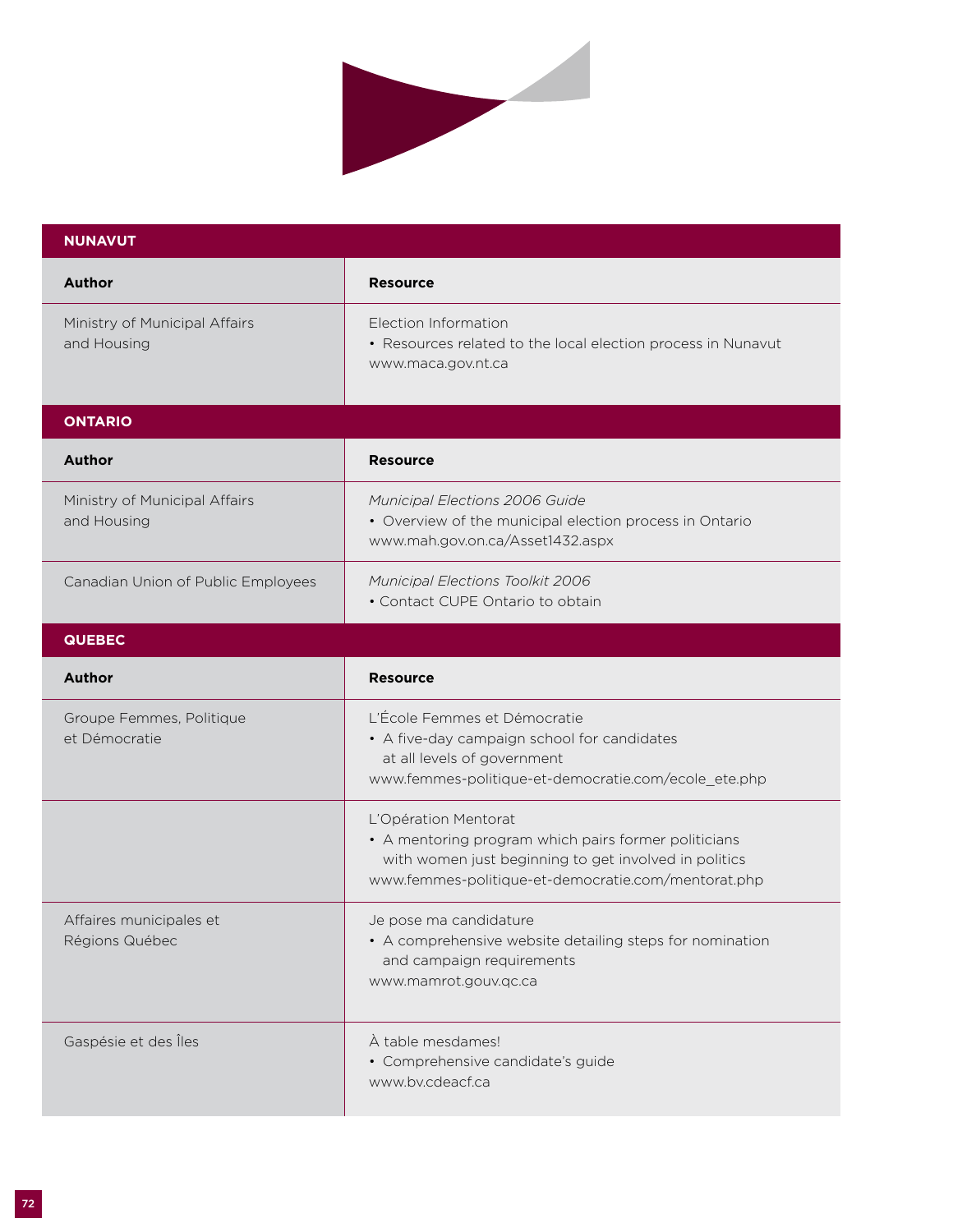| <b>SASKATCHEWAN</b>                 |                                                                                                                                    |
|-------------------------------------|------------------------------------------------------------------------------------------------------------------------------------|
| <b>Author</b>                       | <b>Resource</b>                                                                                                                    |
| <b>Municipal Relations Division</b> | An Election Guide for Rural Municipalities<br>• A comprehensive guide to rural politics in Saskatchewan<br>www.municipal.gov.sk.ca |
| <b>YUKON</b>                        |                                                                                                                                    |
| <b>Author</b>                       | <b>Resource</b>                                                                                                                    |
| Elections Yukon                     | Information for Candidates in Yukon Elections<br>www.electionsyukon.gov.yk.ca                                                      |

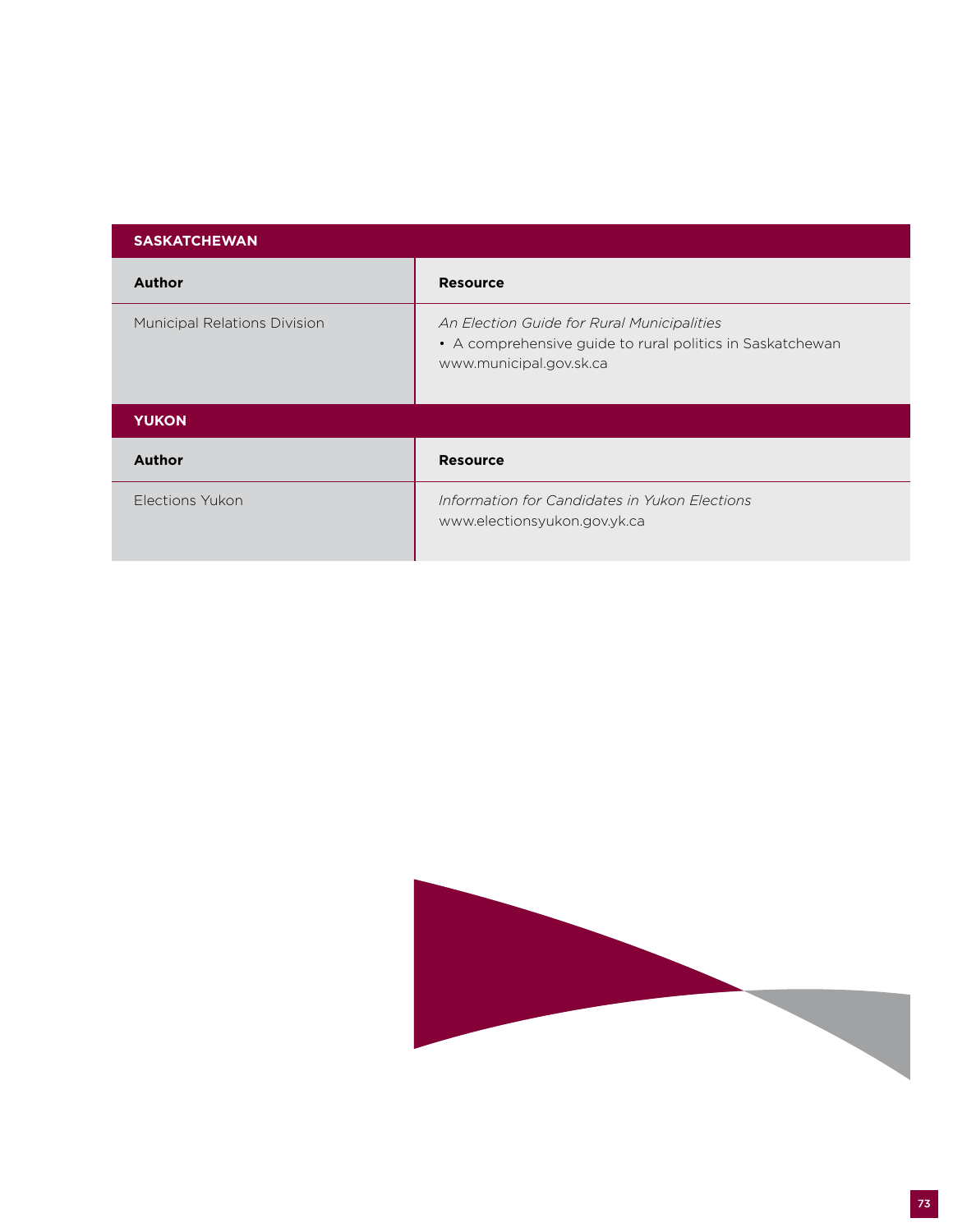

## Appendix B: Legislation

Most jurisdictions have guides available that present legislative requirements in a consolidated and userfriendly format. Candidates may also wish, however, to refer directly to the appropriate legislation in order to clarify the rules, as secondary sources do not guarantee the most up-to-date legislative requirements. Municipal by-law officers are a useful resource in determining applicable local legislation.

| <b>ALBERTA</b>                                               |                                                                         |
|--------------------------------------------------------------|-------------------------------------------------------------------------|
| Municipal Election Information<br>and Forms                  | www.municipalaffairs.alberta.ca/mc_elections.cfm                        |
| <b>BRITISH COLUMBIA</b>                                      |                                                                         |
| <b>Local Government Elections</b>                            | www.cscd.gov.bc.ca/lgd/gov_structure/Elections                          |
| <b>MANITOBA</b>                                              |                                                                         |
| Municipal Councils and School<br><b>Boards Elections Act</b> | web2.gov.mb.ca/laws/statutes/ccsm/m257e.php                             |
| <b>NEW BRUNSWICK</b>                                         |                                                                         |
| Municipal and District Education<br><b>Council Elections</b> | www.gnb.ca/elections/municipalelections-e.asp                           |
| <b>NEWFOUNDLAND AND LABRADOR</b>                             |                                                                         |
| Elections Act                                                | www.assembly.nl.ca/legislation/sr/annualstatutes/<br>2001/M20-2.c01.htm |
| <b>Election Act Amendments</b>                               | www.assembly.nl.ca/legislation/sr/annualstatutes/2005/<br>0521.chp.htm  |
| <b>NOVA SCOTIA</b>                                           |                                                                         |
| <b>Municipal Elections Act</b>                               | http://nslegislature.ca/legc/statutes/muncpel.htm                       |
| <b>ONTARIO</b>                                               |                                                                         |
| Municipal Elections Act                                      | www.mah.gov.on.ca/Page184.aspx                                          |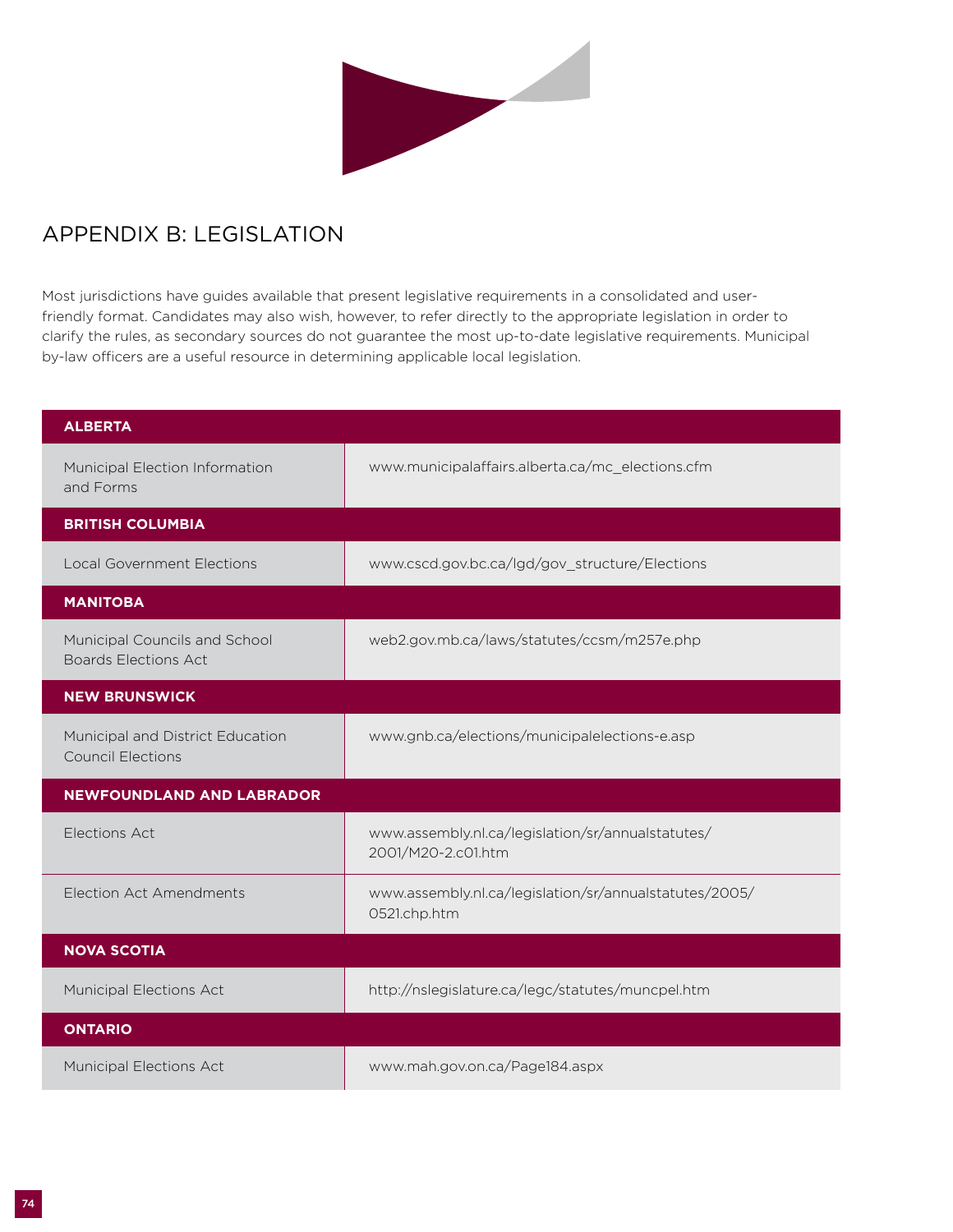| <b>PRINCE EDWARD ISLAND</b>                                        |                                                                                                    |
|--------------------------------------------------------------------|----------------------------------------------------------------------------------------------------|
| Municipal Election Legislation                                     | www.electionspei.ca/municipal/legislation/index.php                                                |
| <b>QUEBEC</b>                                                      |                                                                                                    |
| Loi sur les élections et les<br>référendums dans les municipalités | www2.publicationsduquebec.gouv.qc.ca/dynamicSearch/<br>telecharge.php?file=/E_2_2/E2_2.html&type=2 |
| <b>SASKATCHEWAN</b>                                                |                                                                                                    |
| <b>Municipalities Act</b>                                          | www.qp.gov.sk.ca/documents/English/Statutes/<br>Statutes/M36-1.pdf                                 |
| Local Government Election Act                                      | www.qp.gov.sk.ca/documents/English/Statutes/<br>Statutes/L30-1.pdf                                 |
| <b>YUKON</b>                                                       |                                                                                                    |
| Elections Act                                                      | www.gov.yk.ca/legislation/acts/elections.pdf                                                       |
| Municipal Act                                                      | www.gov.yk.ca/legislation/acts/municipal.pdf                                                       |

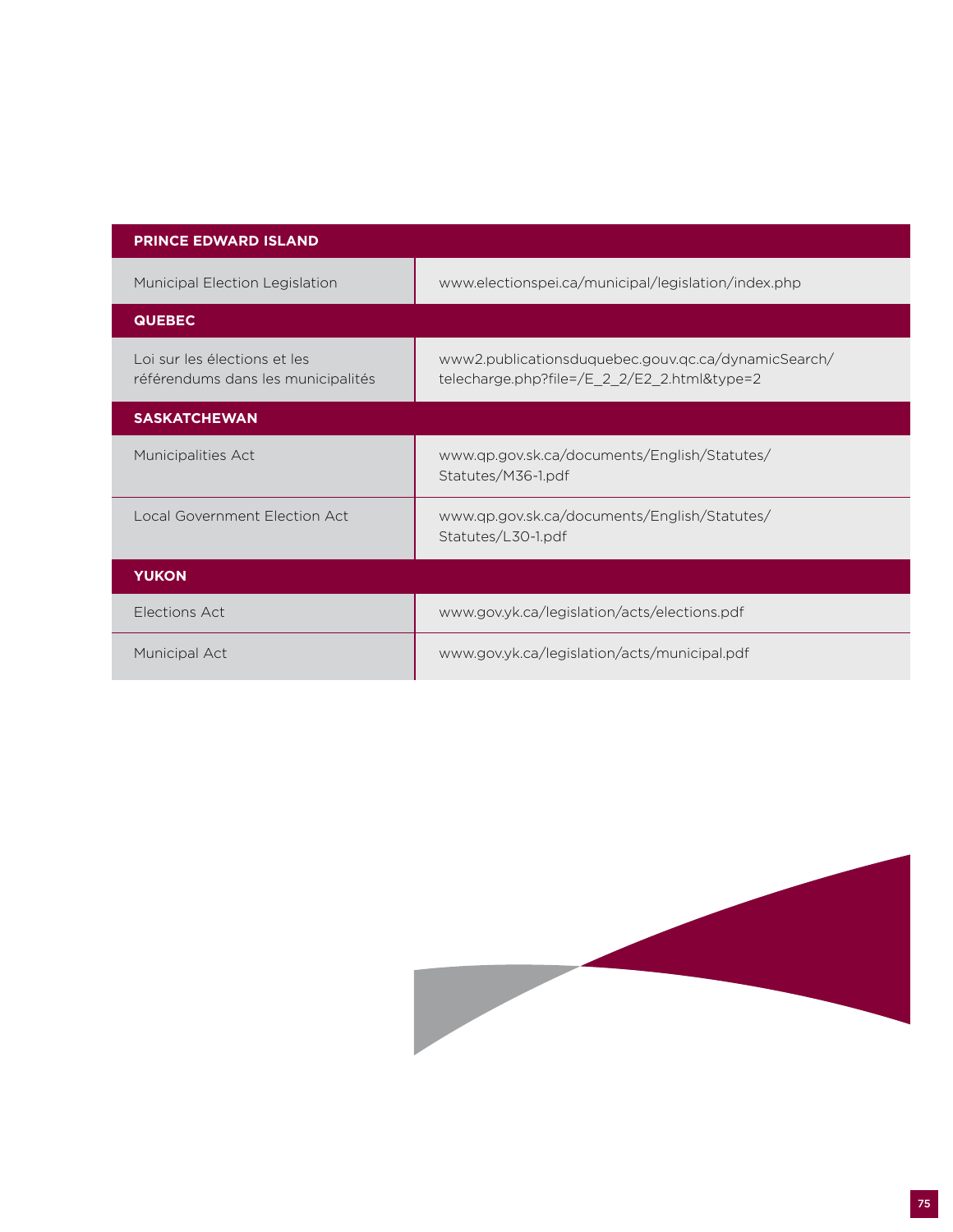

## Appendix C: Provincial Contacts

The following is a list of provincial and territorial bodies and government contacts that you may find useful. Municipal by-law officers are often your most useful contact, as they will be able to speak specifically to the circumstances and requirements of your community.

| <b>ALBERTA</b>                                                    |                               |
|-------------------------------------------------------------------|-------------------------------|
| Alberta Association of Municipal<br><b>Districts and Counties</b> | www.aamdc.com                 |
| Alberta Urban Municipalities Asso-<br>ciation                     | www.munilink.net/live         |
| Alberta Municipal Advisory<br>Services Unit                       | (780) 427-2225                |
| <b>BRITISH COLUMBIA</b>                                           |                               |
| Union of British Columbia<br>Municipalities                       | www.civicnet.bc.ca            |
| <b>MANITOBA</b>                                                   |                               |
| Association of Manitoba<br>Municipalities                         | www.amm.mb.ca                 |
| Manitoba Intergovernmental Affairs                                | (204) 945-2572                |
| <b>NEW BRUNSWICK</b>                                              |                               |
| Cities of New Brunswick Associatio                                | (506) 357-4242                |
| Association francophone des<br>municipalités du Nouveau-Brunswick | www.afmnb.org                 |
| Union of Municipalities of<br>New Brunswick                       | (506) 523-4522<br>www.umnb.ca |
| <b>NEWFOUNDLAND AND LABRADOR</b>                                  |                               |
| Municipalities Newfoundland<br>and Labrador                       | www.municipalitiesnl.com      |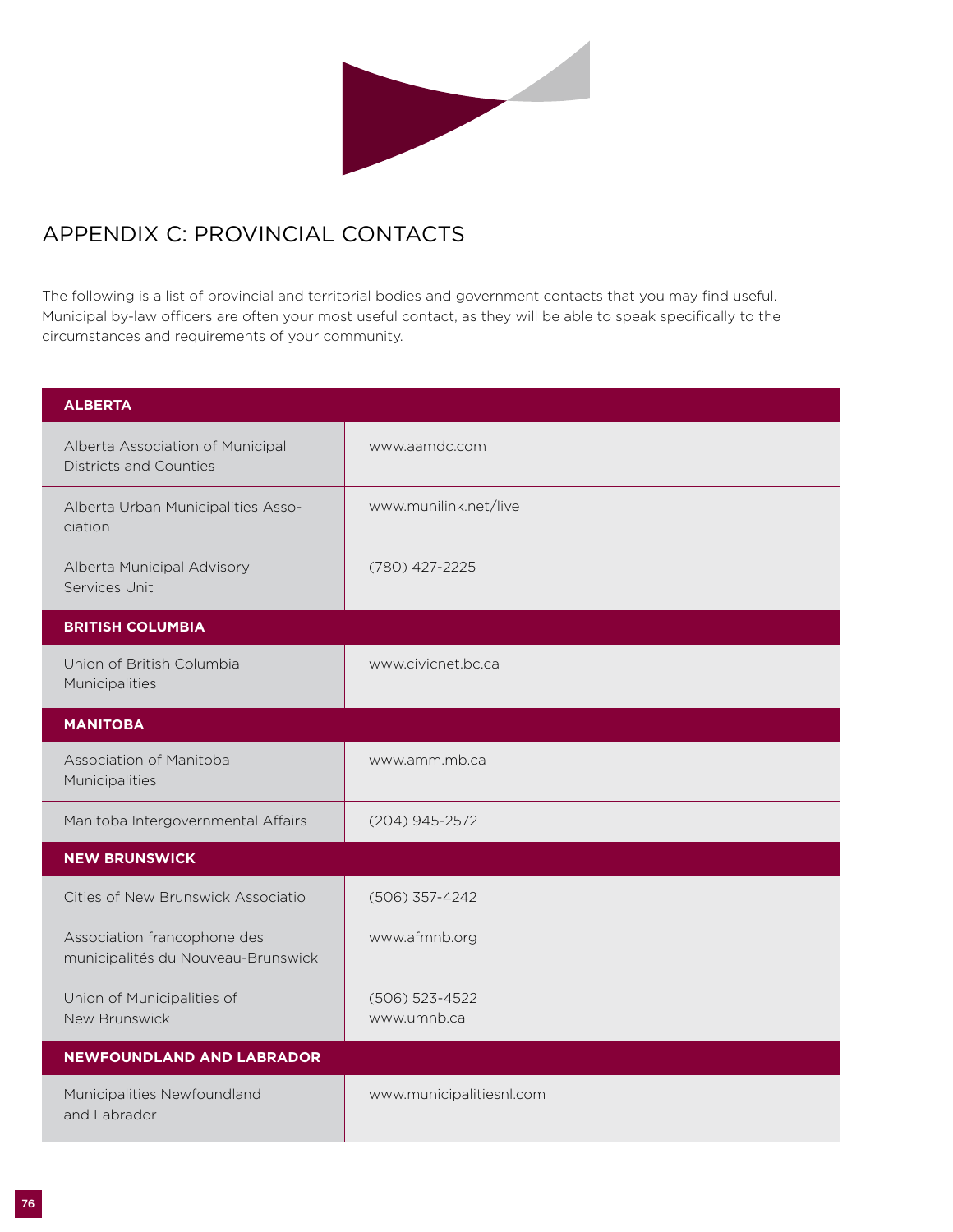| <b>NORTHWEST TERRITORIES</b>                         |                                       |
|------------------------------------------------------|---------------------------------------|
| Northwest Territories Association<br>of Communities  | www.nwtac.com                         |
| <b>NOVA SCOTIA</b>                                   |                                       |
| Union of Nova Scotia Municipalities                  | www.unsm.ca                           |
| <b>NUNAVUT</b>                                       |                                       |
| <b>Elections Nunavut</b>                             | 1-800-267-4394<br>www.elections.nu.ca |
| <b>ONTARIO</b>                                       |                                       |
| Association of Municipalities<br>of Ontario          | www.amo.on.ca                         |
| <b>PRINCE EDWARD ISLAND</b>                          |                                       |
| Federation of Prince Edward Island<br>Municipalities | www.fpeim.ca                          |
| <b>QUEBEC</b>                                        |                                       |
| Fédération Québécoise<br>des Municipalités           | www.fqm.ca                            |
| Union des municipalités du Québec                    | www.umq.qc.ca                         |
| <b>SASKATCHEWAN</b>                                  |                                       |
| Saskatchewan Association of Rural<br>Municipalities  | www.sarm.ca                           |
| Saskatchewan Urban Municipalities<br>Association     | www.suma.org                          |
| <b>YUKON</b>                                         |                                       |
| Association of Yukon Communities                     | www.ayc-yk.ca                         |